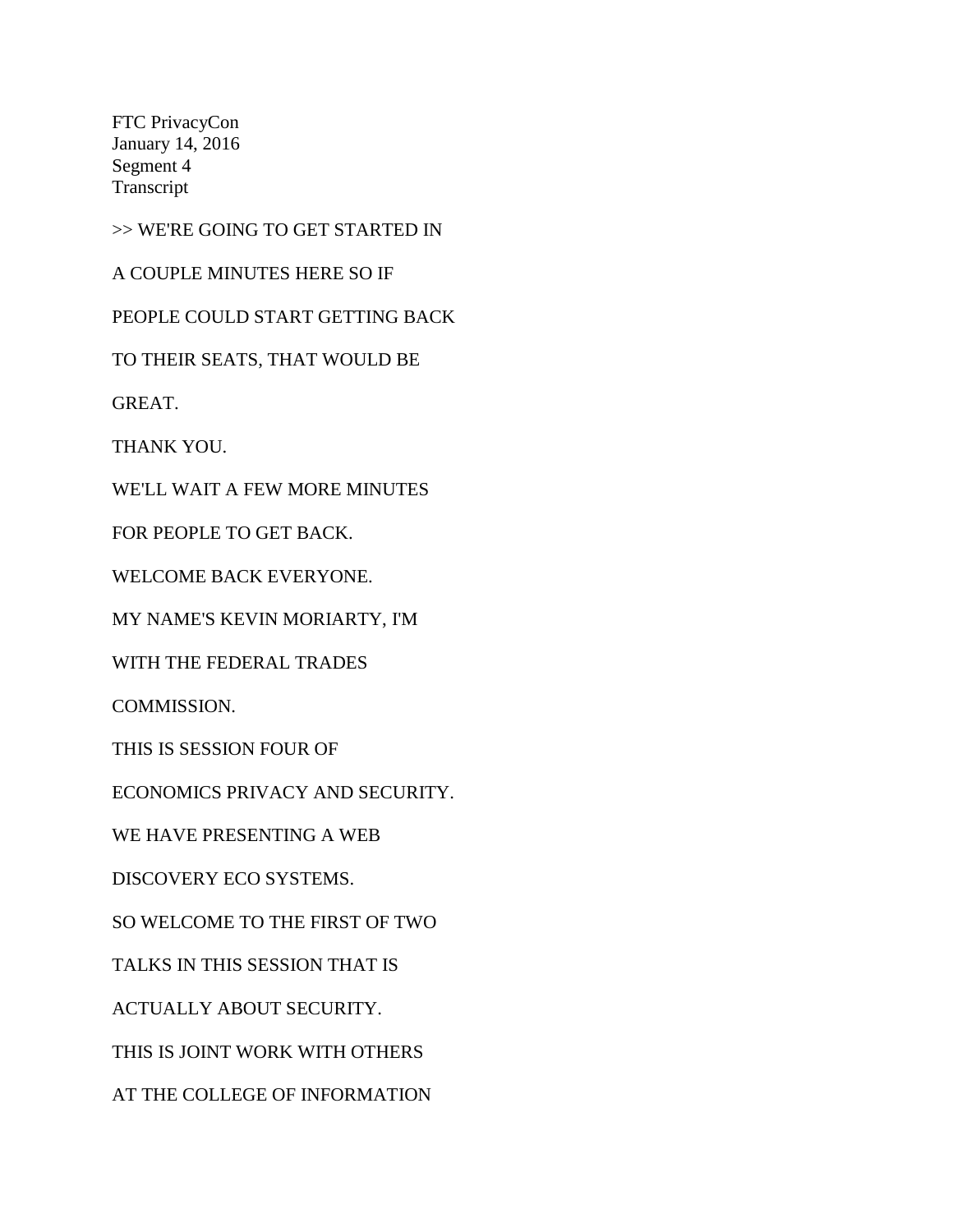AND SCIENCE TECHNOLOGY AT PENN STATE UNIVERSITY. MY TALK IS ABOUT THE TOPIC OF BOUNDARIES AND VULNERABLE DISCOVERY THAT'S MOSTLY CONDUCTED BY EXTERNAL RESEARCHERS WE CALL WHITE HATS. IN 1995, THE FIRST WUG BOUNTY PROGRAM WAS FOUNDED BY NETSCAPE THAT INVITED EXTERNAL SECURITY RESEARCHERS TO SCRUTINIZE ITS SERVICES. SINCE THEN WE HAD A NUMBER OF OTHER COMPANIES AND PROGRAMS EMERGING THAT RUN IN AN INDEPENDENT SESSION. HOWEVER MORE RECENTLY WE ACTUALLY OBSERVED THE EMERGENCE OF SO-CALLED BUG COUNTY PLAT HOMERS. TWO OF THEM IS [INDISCERNIBLE] WHICH IS THE FOCUS OF OUR STUDY. JUNE WAS FOUNDED IN 2010 AND WAS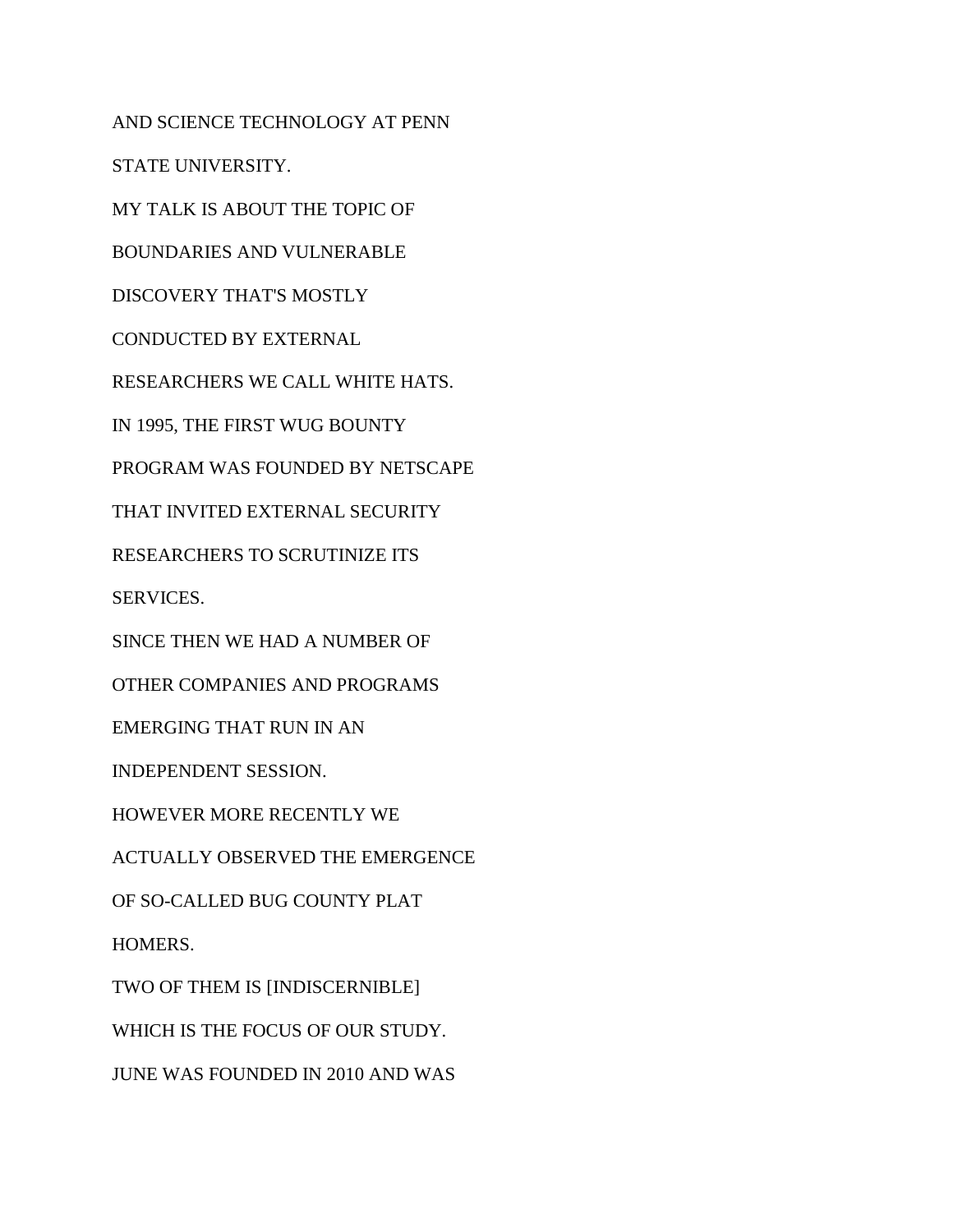FOCUSED ON THE CHINESE MARKET. IT OPERATES IN EUROPE AND IN THE UNITED STATES MOSTLY AND WAS FOUNDED IN 2007. THE MOTIVATION FOR OUR STUDY IS TO BETTER UNDERSTAND HOW THESE WEB VULNERABILITY ECO SYSTEMS ACTUALLY OPERATE AND WHETHER THEY MAKE A SIGNIFICANT CONTRIBUTION TO WEB SECURITY. WE ALSO WANT TO PROVIDE USEFUL DATA FOR THE POLICY. FOR EXAMPLE ON THE LIMITS OF VULNERABLE RESEARCH AND PRACTICE. OUR APPROACH IS TO DO AN IN-DEPTH IMPEERITY STUDY OF THE ECO SYSTEMS AND IN OUR PAPER WE TAKE A BROAD APPROACH IN A SENSE WE TRY TO UNDERSTAND ORGANIZATIONS, WHITE HATS AND BLACK HATS COULD PROBABLY INTERACT ON THESE THIRD PARTY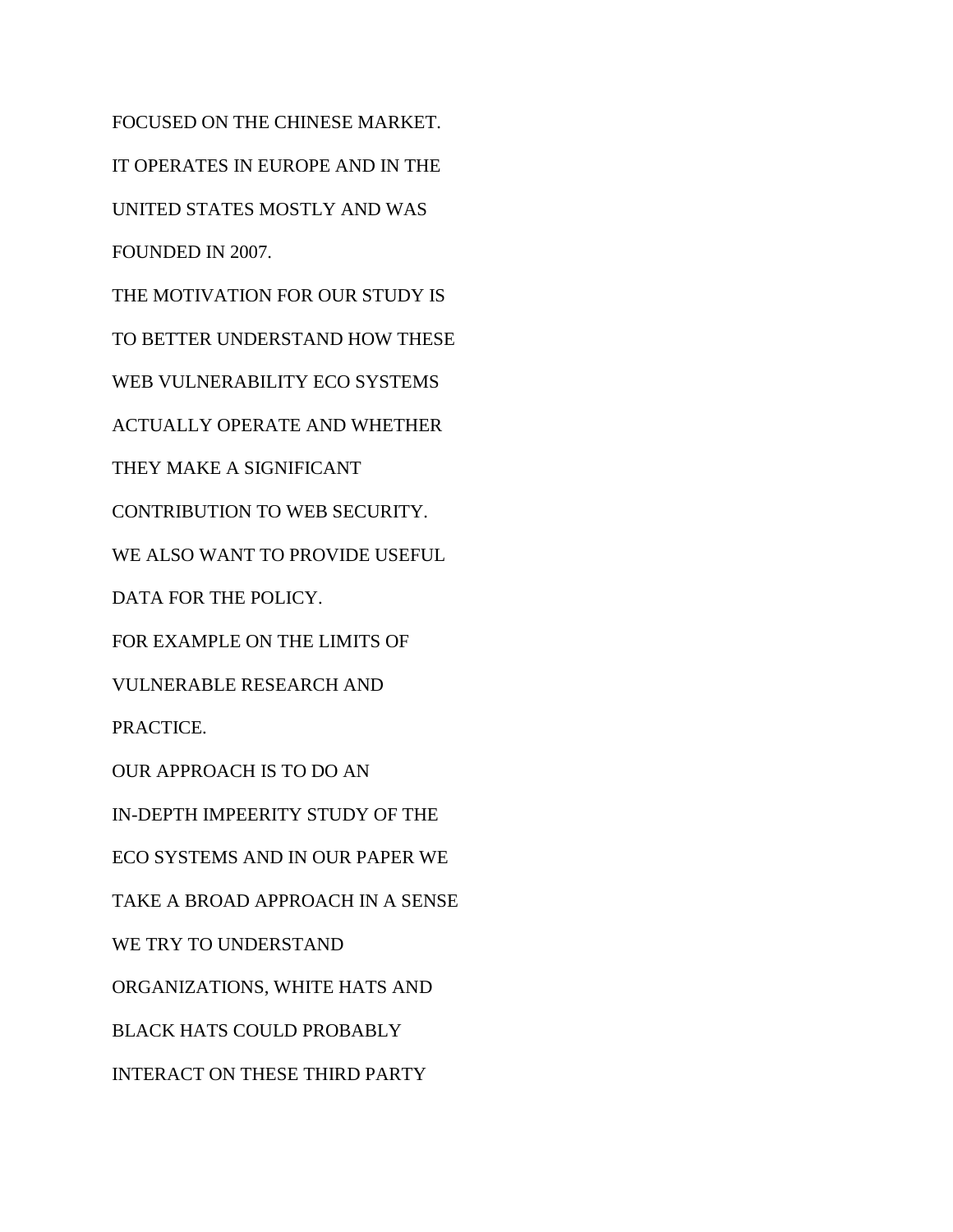VULNERABILITY PLATFORMS. IN THE PRESENT AGENTS I WILL MOSTLY FOCUS ON THE PERSPECTIVE OF COMPANIES AND ORGANIZATIONS. SO THE TWO PROGRAM THAT WE LOOK AT HAVE A COUPLE COMMON ASPECTS. MOSTLY THAT'S A VERY POPULAR. A LIGHT OF SITES INTERACTING ON THEM AND A LOT OF VULNERABLE REPORTS ARE MADE BUT THERE ARE A COUPLE IMPORTANT DIFFERENCES. THE FIRST ONE IS THAT AN ORGANIZATION INITIATED IN A SENSE THAT THESE COMPANIES ASK TO RUN A PARTICULAR PROGRAM FOR THEM VERSUS [INDISCERNIBLE] HACKERS REQUEST COMMIT ANY TYPE OF VULNERABILITY OF ANY WEBSITE ON A PLATFORM. THIS IS DIFFERENT WITH RESPECT TO THE BOUNTIES. THE DIFFERENCE IS THE DELAY FOR THE DISCLOSURE POLICY.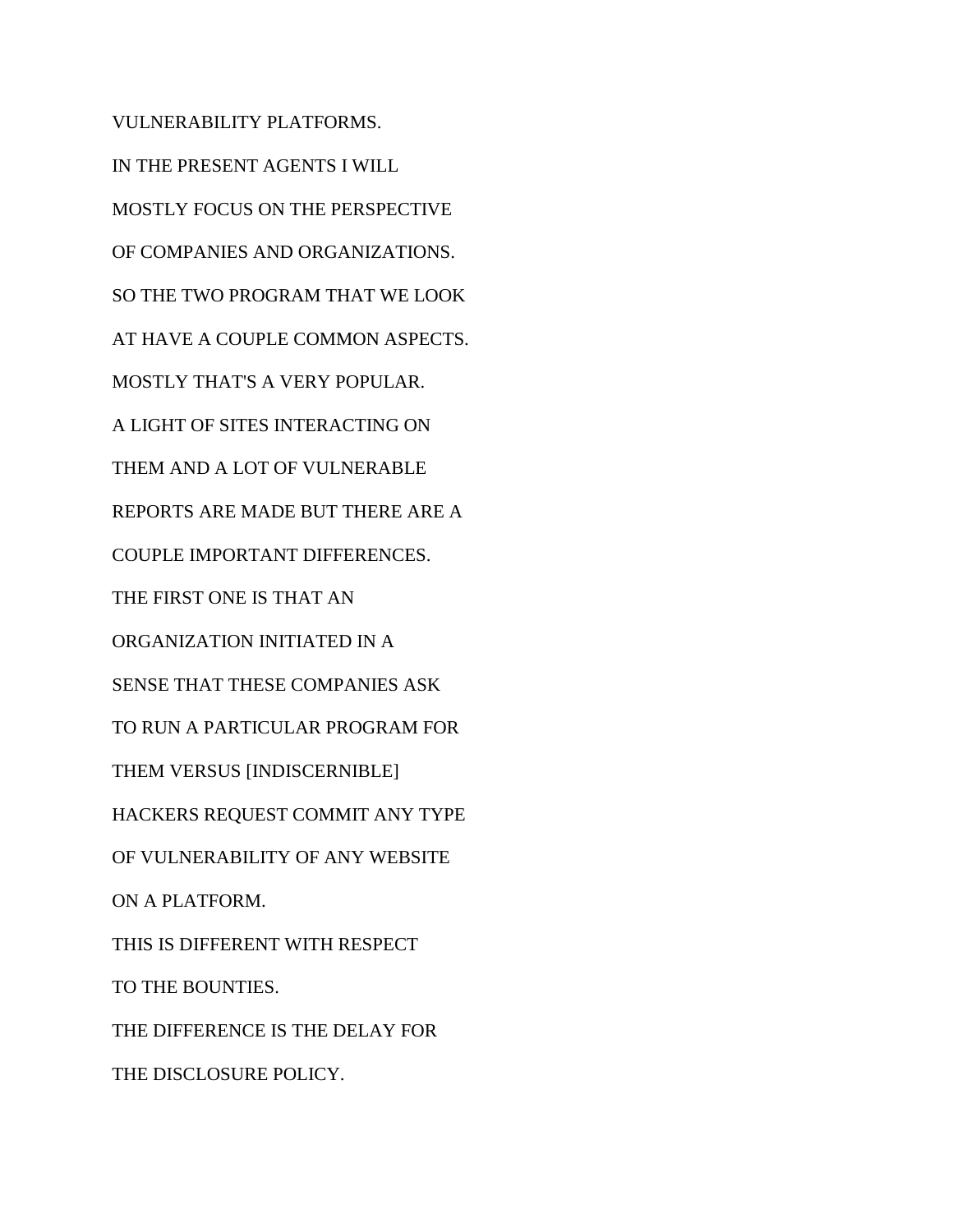SO IRRESPECTIVE OF THE COMPANY AFTER 45 DAYS THE WHOLE TECHNICAL DETAILS OF DISCOVERED VULNERABILITY WILL BE COMMUNICATED TO THE PUBLIC. THERE ARE SOME DIFFERENCES IN THE TYPE OF DATA. WE HAVE A LOT OF PLATFORMS SO WE CANNOT ALWAYS COMPARE AND CONTRAST THE TWO BUT WE CAN IN BROAD CATEGORIES PROVIDE SOME KIND OF COMPARISON ON HOW THESE PLATFORMS PARTS OPERATE. PARTICIPATION BY ORGANIZATIONS, THE PUBLIC PROGRAMS THAT ARE RUN IS LIMITED TO ABOUT A HUNDRED AND ALL OF THOSE ARE I.T. COMPANIES. IN CONTRAST, MUCH BROADER PORTFOLIO OF COMPANIES THEY ARE MORE OR LESS OWE CURSED TO PARTICIPATE ON THE PLATFORM. AND INTERESTINGLY YOU SEE HERE A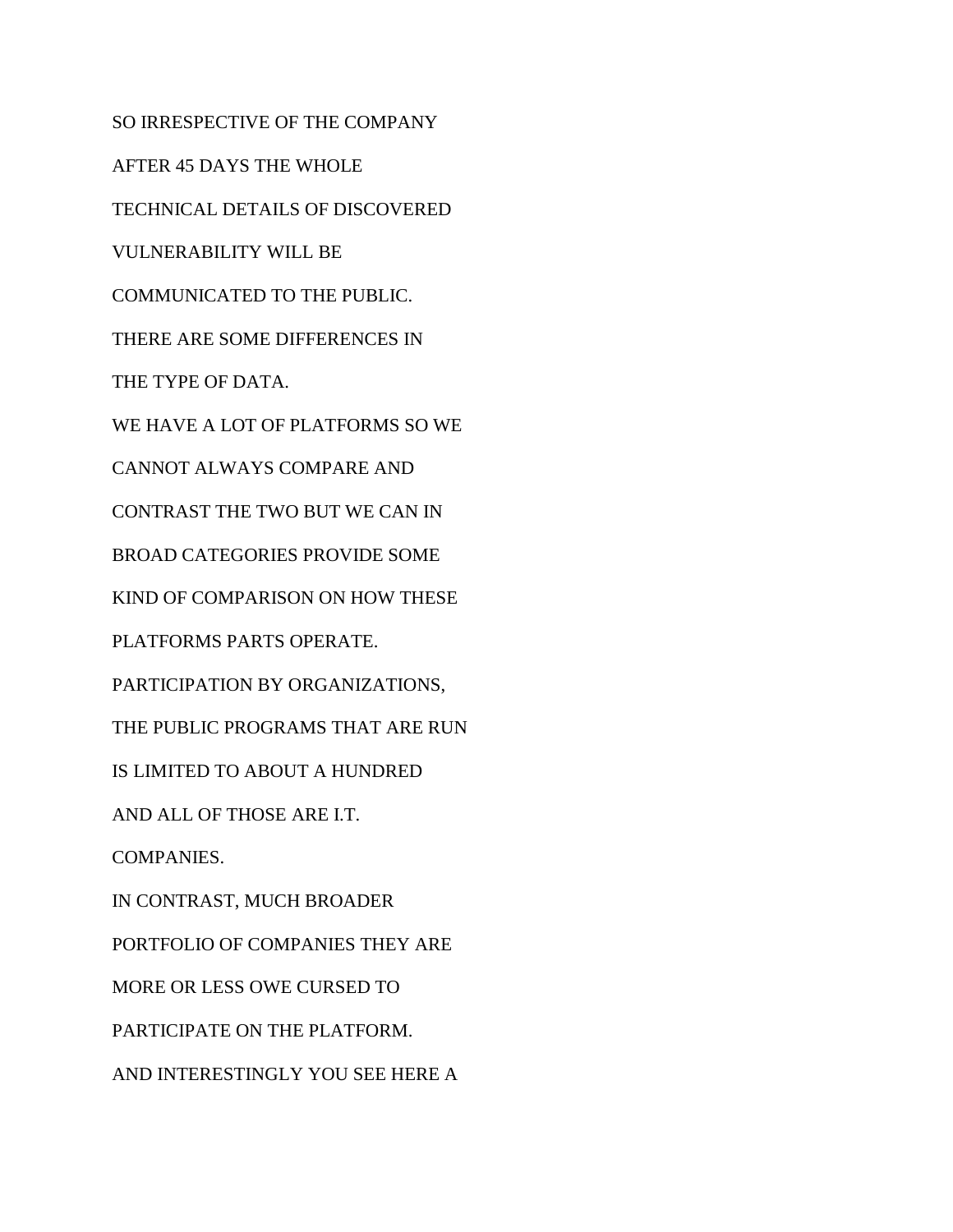LOT OF ORGANIZATIONS THAT TYPICALLY ARE NOT KNOWN TO RUN BOUNTY PROGRAMS BY THEMSELVES LIKE GOVERNMENT INSTITUTIONS, EDUCATION INSTITUTIONS AND FINANCIAL INSTITUTIONS. THE FIRST TAKE AWAY IS THE INITIATED MODEL PROVIDES FOR MUCH LARGER PARTICIPATE WHICH MAY BE GOOD THAT SENSE OF WEB SECURITY AS A MORE LIMITED PARTICIPATION MODEL OF PLATFORM SUCH AS HACKER ONE AND HOW THESE PLATFORMS CAN ENCOURAGE MORE COMPANIES TO PARTICIPATE. A SECOND ISSUE WE WANT TO EXPLORE IS EQUALITY OF THE SUBMISSIONS AND WHAT WE OBSERVE HERE, IN PARTICULAR ON THE PLATFORM OF REGIME IS THAT WE HAVE A VERY BROAD RANGE OF TYPES OF VULNERABILITIES THAT ARE SUBMITTED.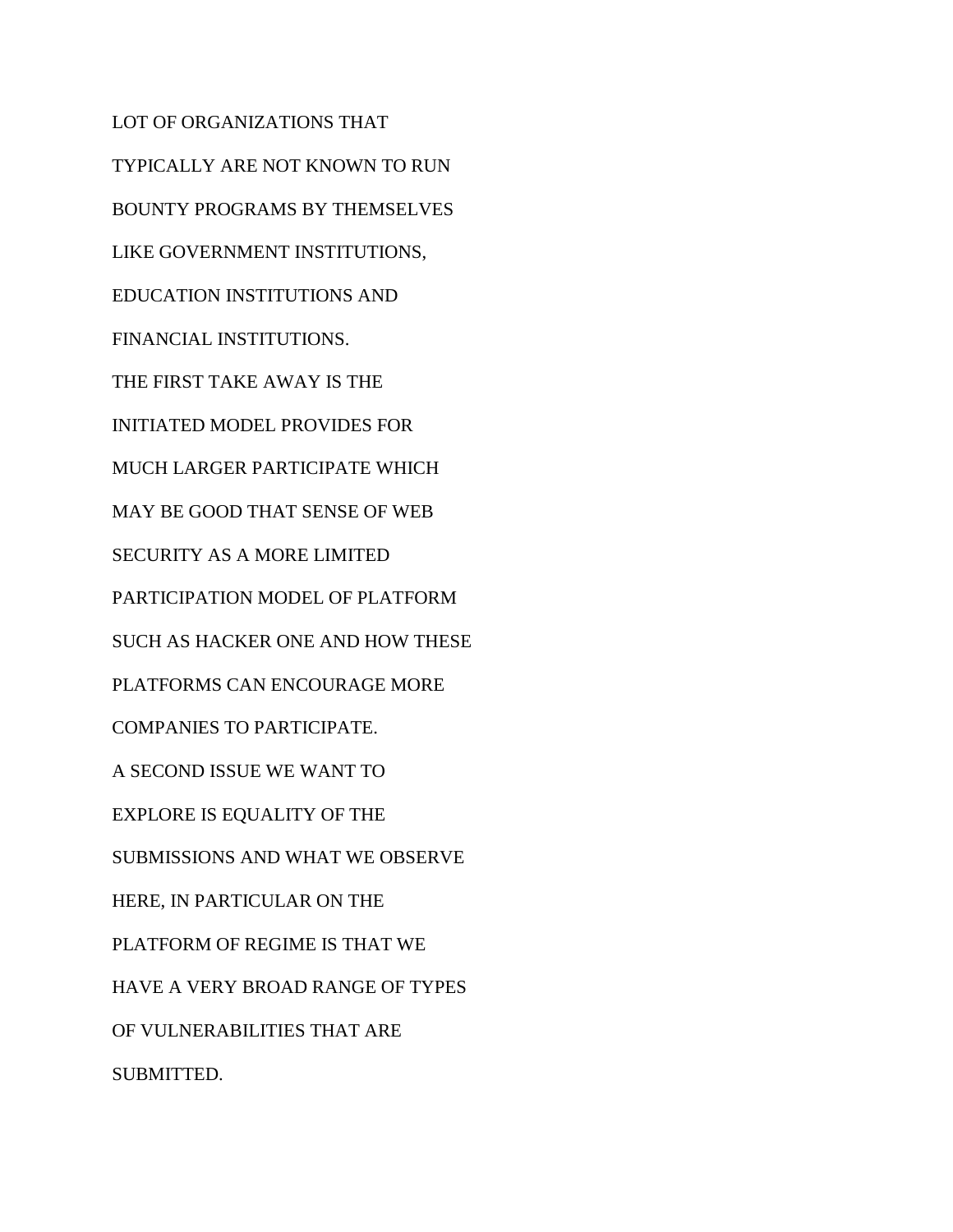AND 44% OF THESE CASES, THESE ARE ACTUALLY CLASSIFIED AS HIGH SEVERITY VULNERABILITIES. ON HACKER ONE THIS IS A LITTLE BIT HARDER TO DETERMINE FROM PUBLICLY AVAILABLE DATA. HOWEVER IF YOU ACTUALLY PERUSE THE BOUNTY AMOUNTS [INDISCERNIBLE] LOOK INTO THE POLICY STATEMENTS BY COMBINING THESE TWO DATA POINTS WE CAN ACTUALLY ALSO INFER HOW MANY VULNERABILITIES OF HIGH AND MEDIUM SEVERITY WHICH IS PLOTTED ON THE SLIDE. HERE WE CAN ALSO CONCLUDE ACROSS THESE TWO PROGRAMS WHITE HATS HAS MADE SIGNIFICANT CONTRIBUTIONS TO THE SECURITY OF THESE WEBSITES BY CONSULTANT BOOTH -- CONTRIBUTING SEVERITIES. THE WHITE HAT INITIATED MODEL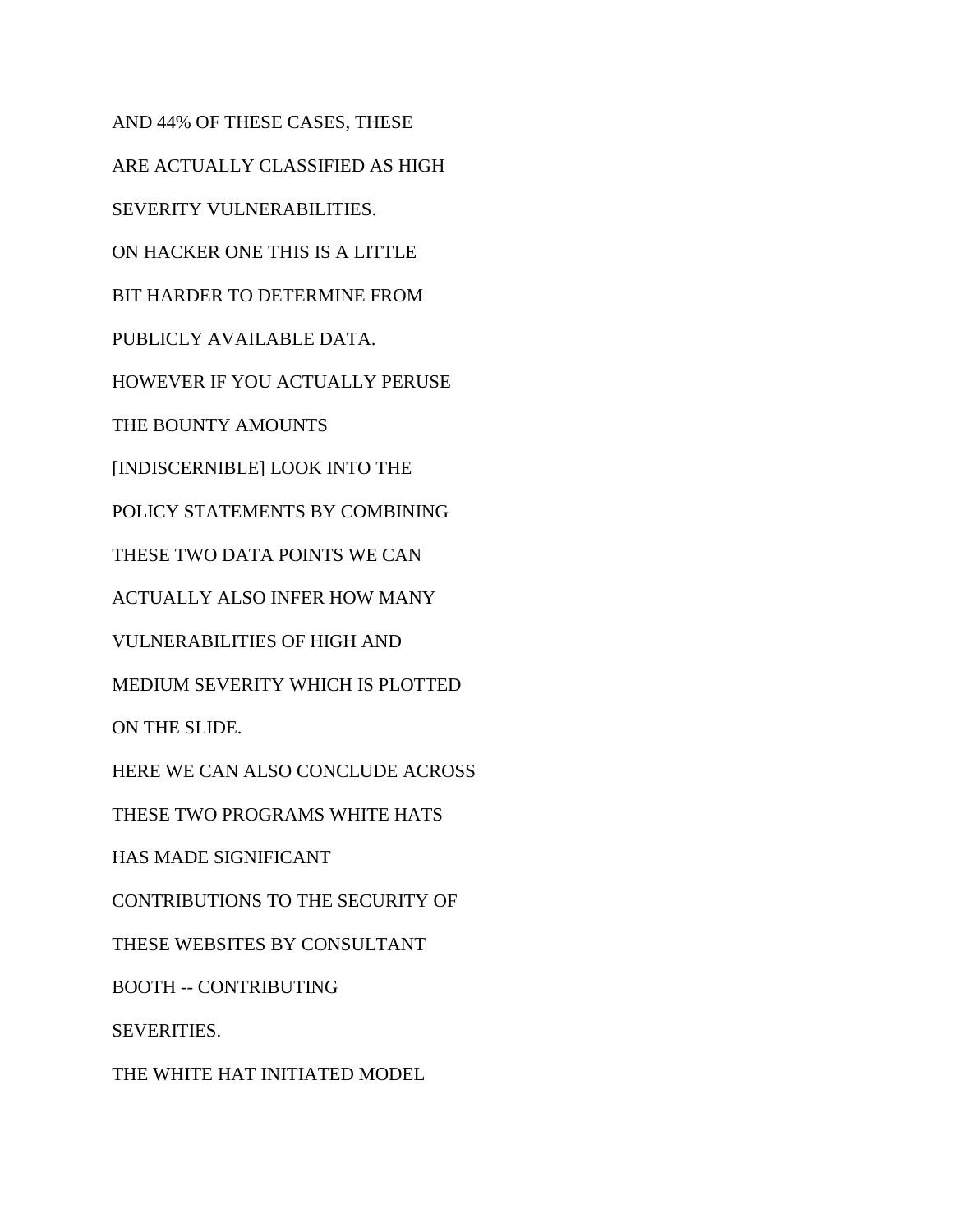THAT WE SEE SEEMS TO HAVE A SMALL OF THESE VULNERABILITIES IN A SUFFICIENT FASHION. NOW THE QUESTION ARISES HOW WELL ACTUALLY THESE DIFFERENT PLATFORMS AND IN PARTICULAR THE COMPANIES ASSOCIATED WITH THEM CAN ACTUALLY RESPOND TO THESE SUBMITTED VULNERABILITIES. HERE WE SEE SOME INTERESTING DIFFERENCES. WHEN WE LOOK AT REGIME, ACTUALLY SEE THAT IN PARTICULAR THOSE VERY POPULAR COMPANIES AS MEASURED BY, MEASURE THE AWE LEX AWE RANK CAN RESPOND TO THE VULNERABILITIES AND HANDLE THEM. IN CONTRAST SMALLER WEBSITES IS NOT CAPABLE TO DO SO. IN FACT 25% OF THE SUBMITTED VULNERABILITIES REMAIN ENTIRELY UNHANDLED BY THE ORGANIZATIONS TO WHICH THEY ARE TARGETED.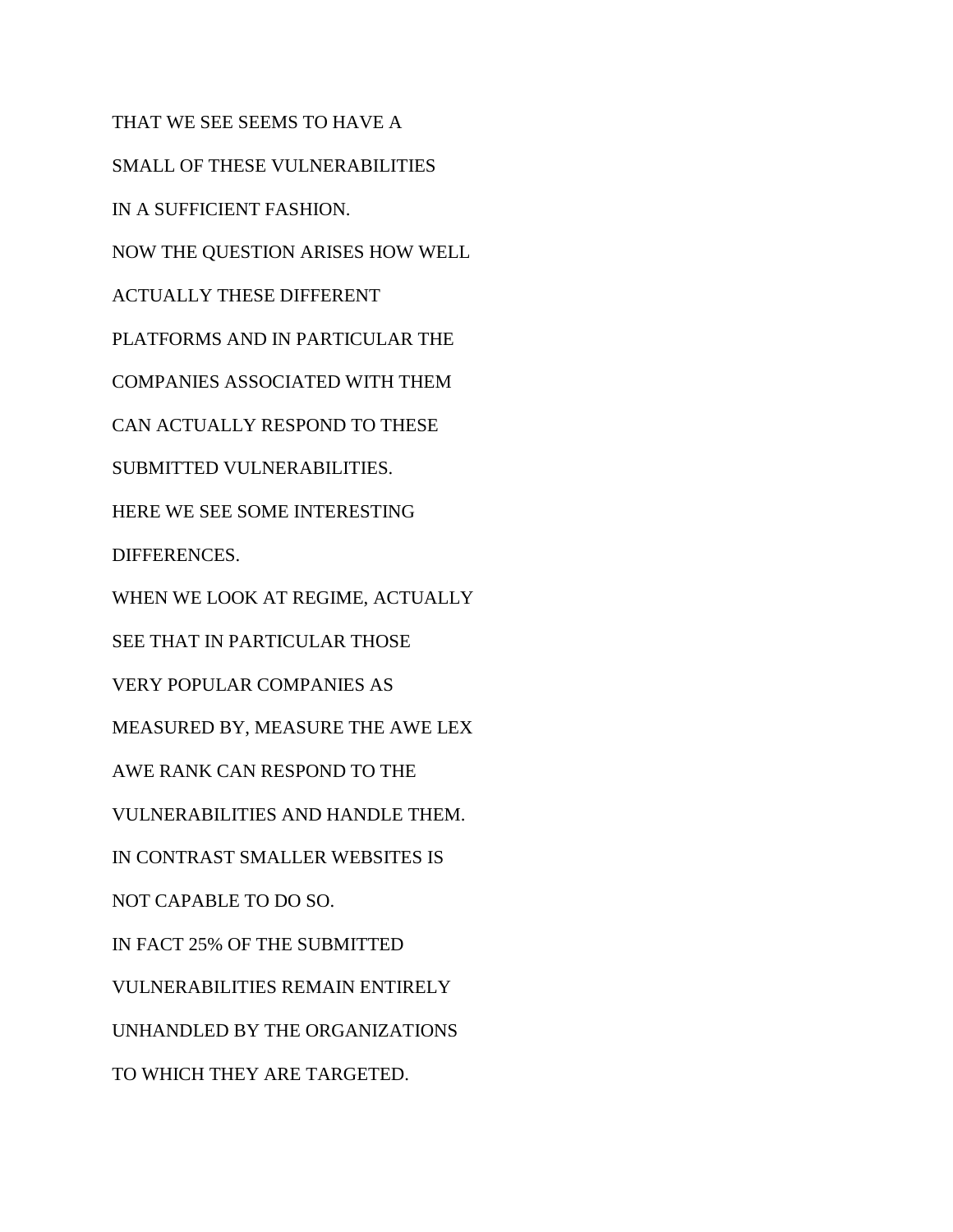ON CONTRAST SINCE THESE ARE INITIATED PROGRAMS WE SEE RESPONSE TIME. WITHIN FOUR AND-A-HALF HOURS WE SEE A RESPONSE TO HAVE YOU BEEN VUBLITIES AND MOST THEM HANDLE IT WITHIN 30 DAYS. AN INTERESTING TAKE AWAY ON THIS WHITE INITIATED MODEL ON THESE PLATFORMS WE SEE A LOT OF COMPANIES THAT ARE COERCED TO PARTICIPATE ARE ACTUALLY NOT PREPARED WHICH IS SOMETHING THAT WE HAVE TO TAKE INTO CONSIDERATION. VERSUS THAT OF COURSE RAISES A QUESTION ON THE BALANCE SHOULD WE ACTUALLY COERCE THESE COMPANIES TO PARTICIPATE. IS IT A REASONABLE ACTIVITY THAT WE SHOULD BE ENGAGED IN. THE NEXT QUESTION I'M APPROACHING IS OF COURSE BROAD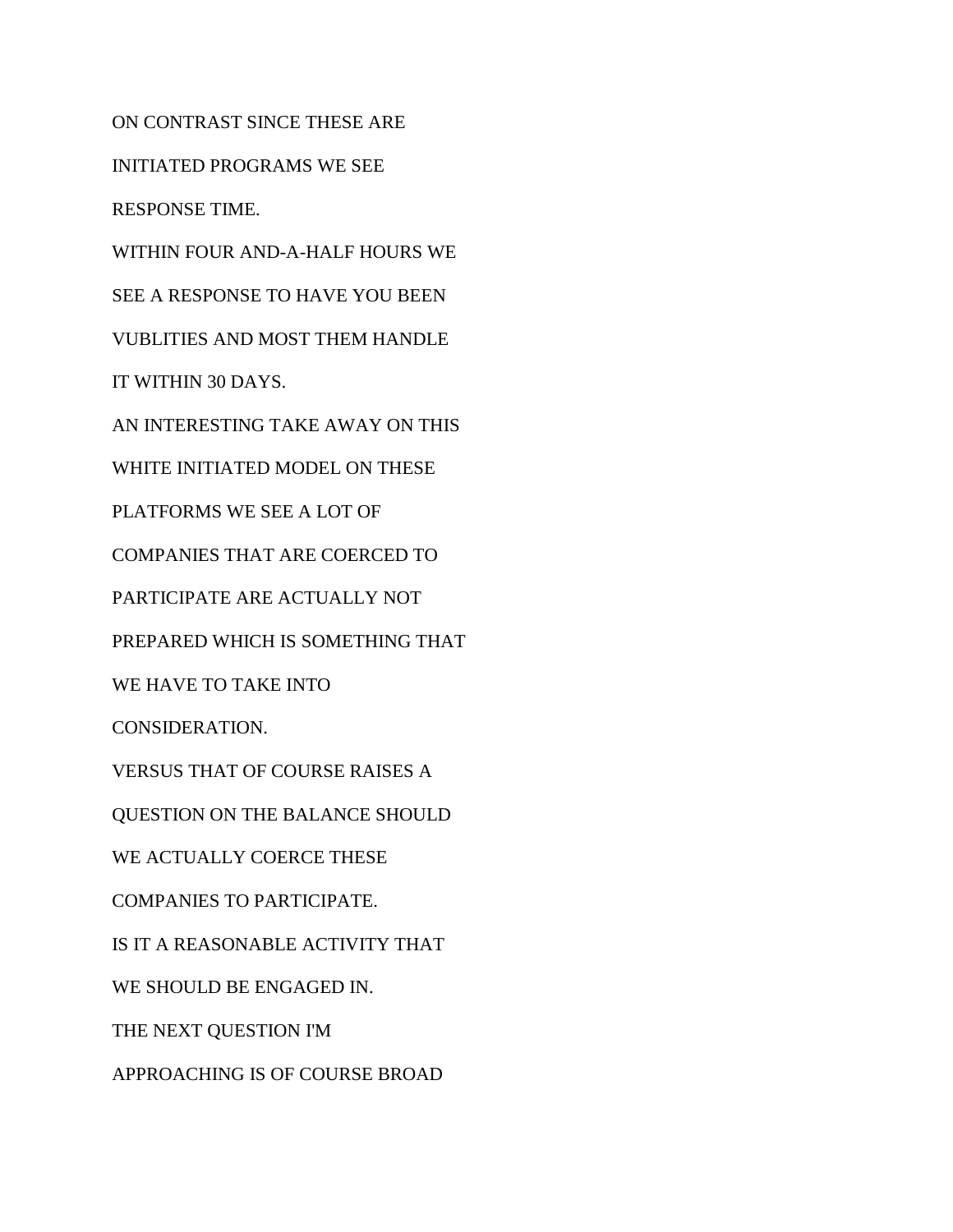INTAS.

WHAT IMPACT DO THESE KIND OF

BOUNDITIES HAVE.

HERE'S THE FIRST OVERVIEW THAT

WE ARE SEEING.

SO WHAT WE ARE SEEING HERE IS A

SUBSECTION OR SUBSAMPLE OF

COMPANIES PARTICIPATING IN

HACKER ONE.

WE SEE ON THE LEFT SIDE THAT

SOME COMPANIES ARE ACTUALLY NOT

PAYING ANY BOUNTIES AT ALL

VERSUS OTHERS WITH SUBSTANTIAL

BOUNTIES.

VULNERABILITIES ON AVERAGE THIS

DOESN'T HELP US TO DETERMINE

WHAT ACTUALLY WHAT THE

SIGNIFICANT IMPACT IS.

FOR THAT PURPOSE WE ACTUALLY

CONDUCTED THE REGRESSION

ANALYSIS IN WHICH THE DEPENDENT

VARIABLE IS A NUMBER OF

VULNERABLE SUBMITTED.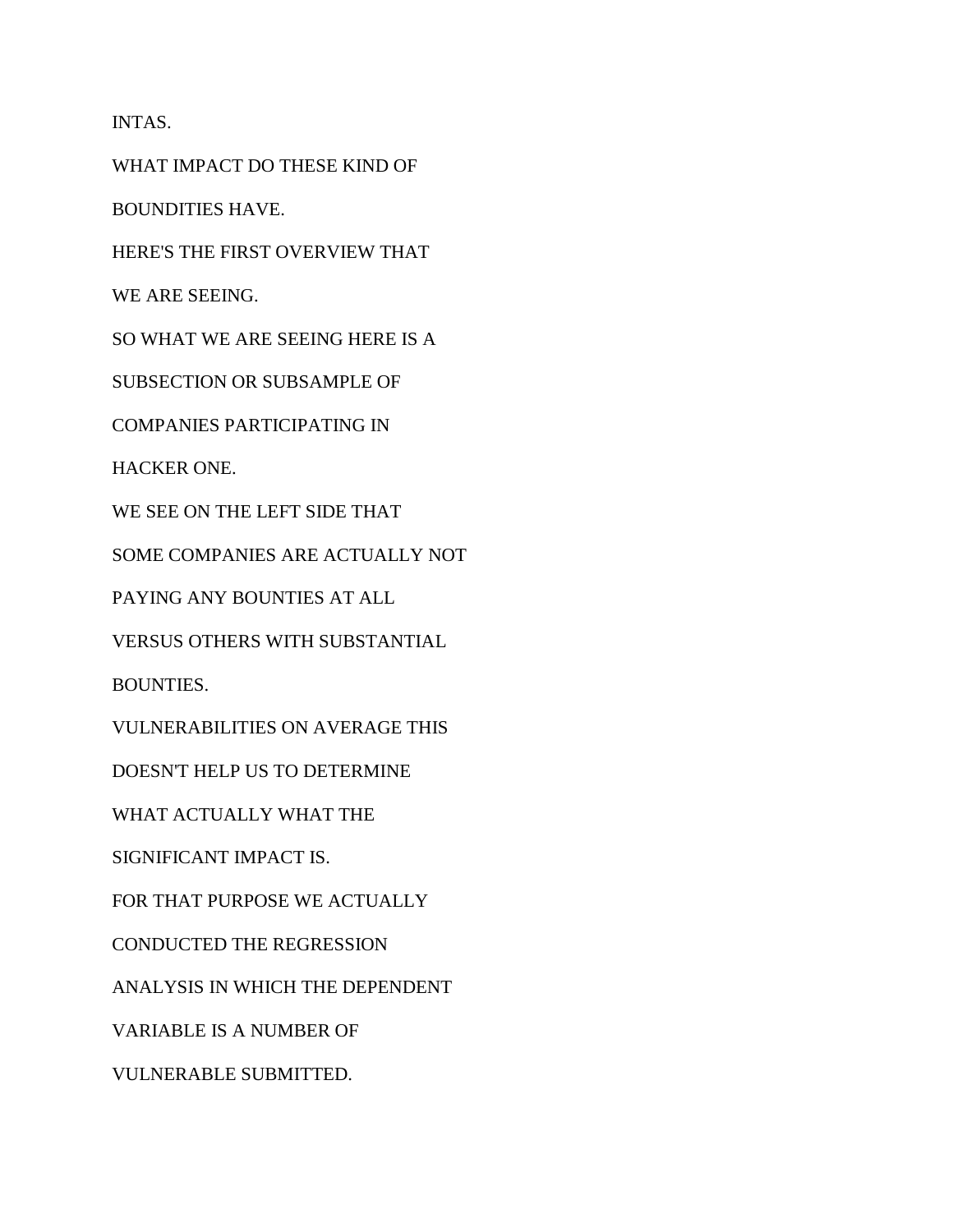AND INDEPENDENT VARIABLES ARE THE AVERAGE BOUNTY PAID BY A PARTICULAR PROGRAM, THE POPULARITY OF THE PROGRAM AND THE MEASURE OF THE OVERALL ACTIVITY OF THE WHITE HATS ON THE PLATFORM IN A PARTICULAR PERIOD. SO WHAT WE ARE SEEING HERE IS FIRST I WANT TO HIGHLIGHT THE TOP PART OF THE TABLE IS THAT ABOUT \$100 INCREASE IN THE EXPECTED BOUNTY PAY TOWARDS WHITE HATS RESEARCHERS, WE SEE ABOUT THREE MORE VULNERABILITIES REPORTED TO THE PROGRAMS. WHAT WE ALSO SEE IS THAT PROGRAMS THAT ARE MORE POPULAR ARE ALSO RECEIVING MORE VULNERABILITY RECALLS. THAT HAS TWO FACTOR. ONE MORE POPULAR WEBSITES OF COURSE RECEIVE MORE ATTENTION.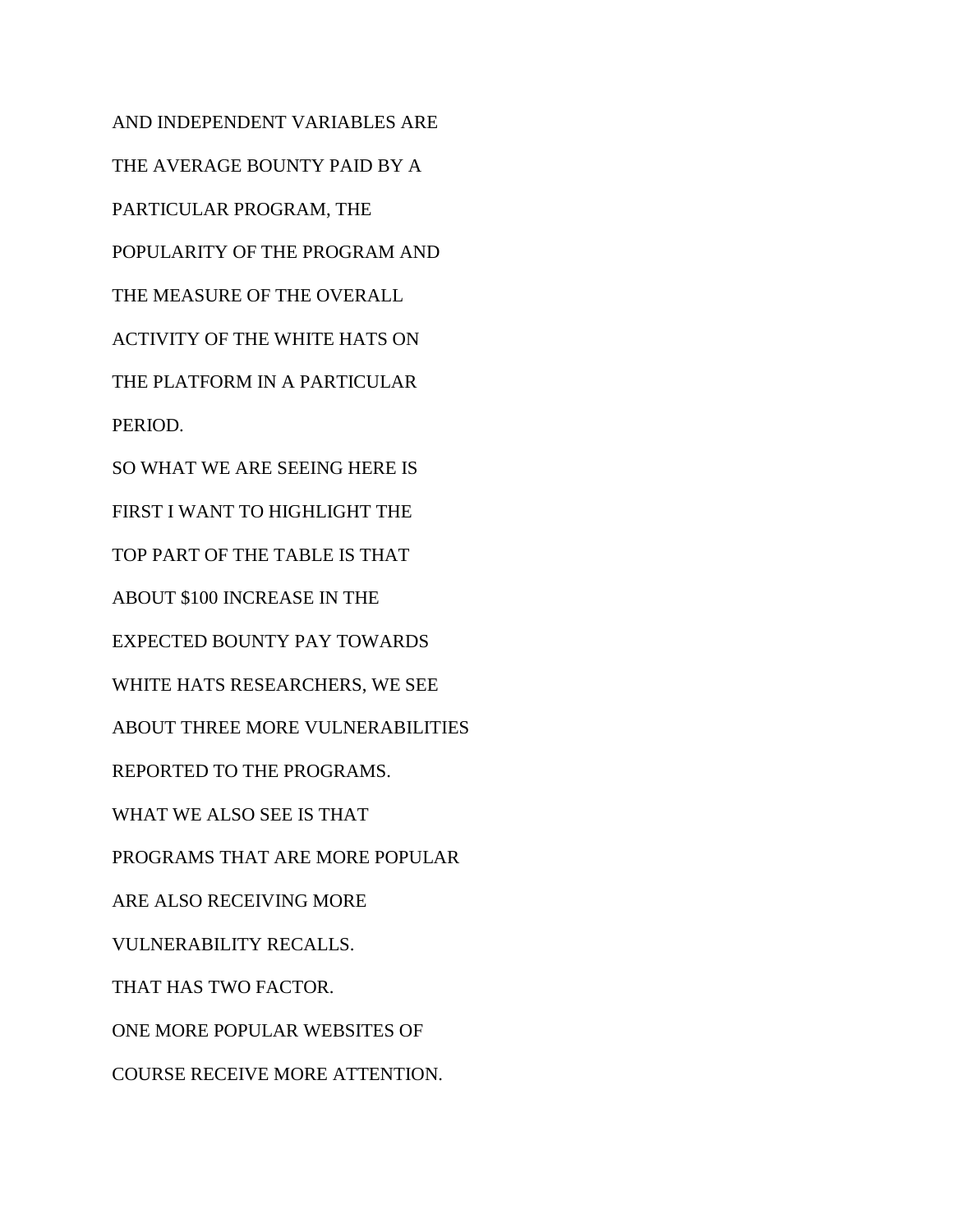BUT OFTEN THEY ARE ALSO MORE COMPLEX, OFFER MORE SERVICES TO THE USERS SO THEY HAVE A LARGER TEXT SURFACE IN THE SENSE FOR WHITE HAT RESEARCHERS TO FIND POTENTIAL VULNERABILITIES. SO THE TAKE AWAY HERE IS THAT WHITE HATS DO NOT NECESSARILY ALWAYS FOCUS ON MONETARY COMPENSATION. IN FACT WHAT WE OBSERVED IS 20% OF ALL CONTRIBUTIONS ON HACKER ONE ACTUALLY GO TO THOSE PROGRAMS THAT ACTUALLY DO NOT PAY ANY BOUNTIES AT ALL. SO PAY NOTHING ACTUALLY SERVES AS A POTENTIALLY VIABLE APPROACH. IN CONTRAST WHAT WE ALSO OBSERVE IS WELL, A HIGHER BOUNTY AMOUNT AT THE END OF THE DAY IS STILL ASSOCIATED ALSO WITH A LARGER NUMBER OF HAVE YOU BEEN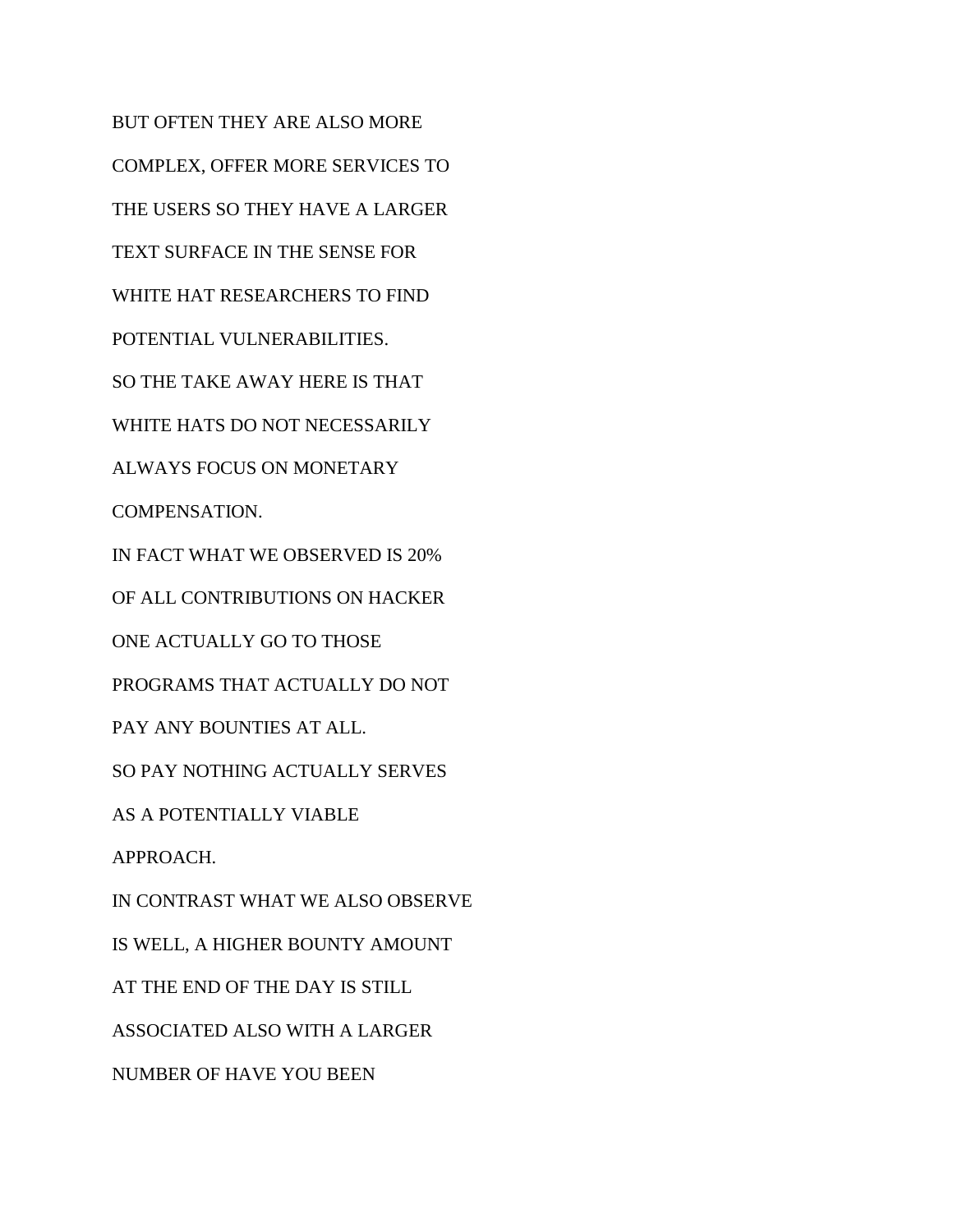VUBLITIES -- VULNERABILITIES SUBMITTED BY THE WHITE HAT RESEARCHERS. IS LAST QUESTION THE ONE ABOUT SECURITY IMPROVEMENTS. WHAT DO WE ACTUALLY GET OUT OF IT. IN ORDER TO ASSESS IT, WHY WE DO NOT HAVE AN INSIDE LOOK INTO THE ORGANIZATIONS, WE ARE USING THE TREND OF VULNERABILITIES SUBMITTED OVER TIME. SO THE ARGUMENT HERE IS IF YOU HAVE DECLINING TREND OF VULNERABILITIES EVERYTHING ELSE KEEPING MODERATELY EQUAL, THEN WE WOULD ARGUE PERHAPS AT THIS PARTICULAR WEBSITE SECURITY'S OVERALL IMPROVING. WHEN YOU TAKE A FIRST LOOK AT THE DATA YOU SEE IT'S ACTUALLY RATHER SPIKY. IT'S NOT IMMEDIATELY APPARENT BY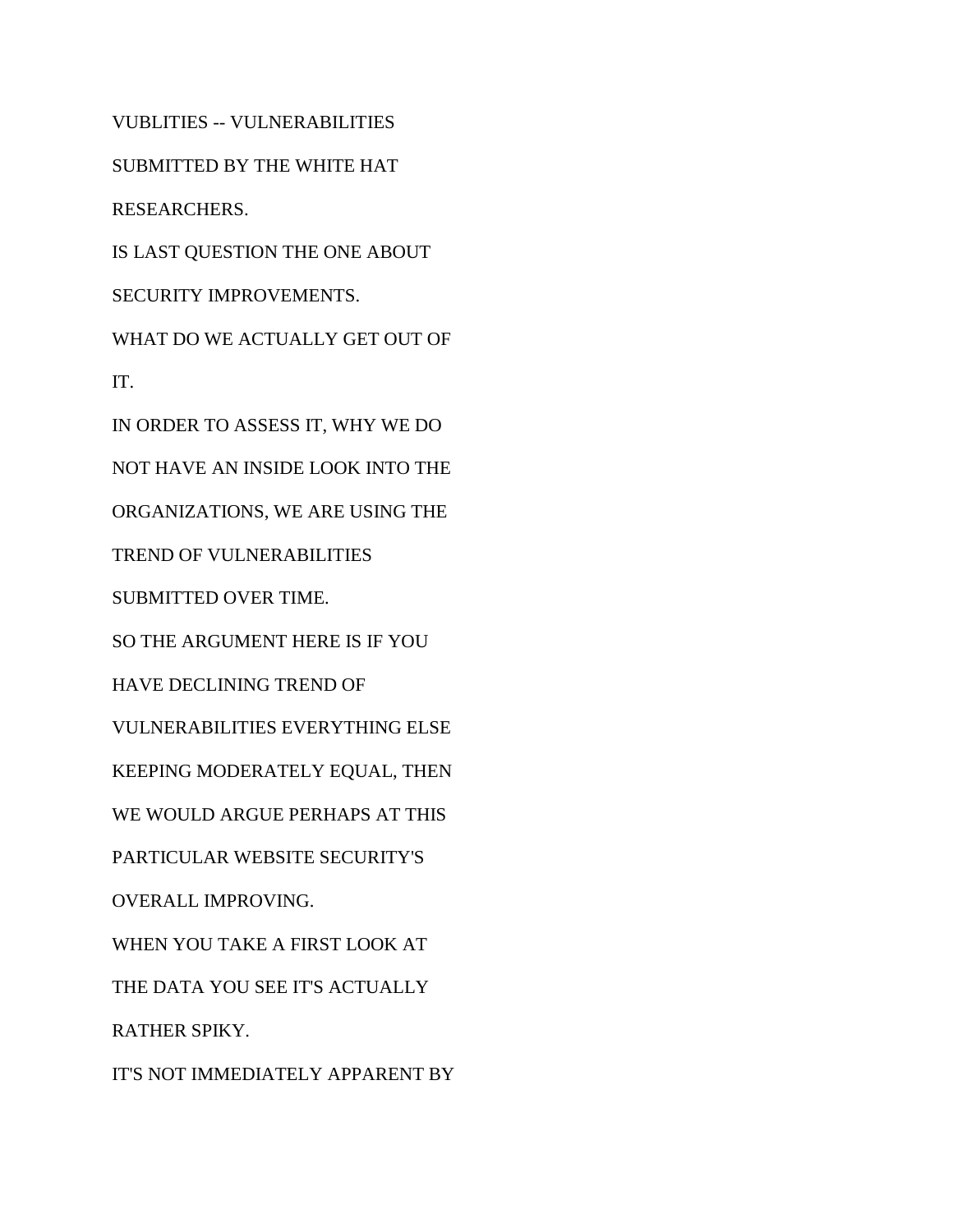LOOKING AT THESE GRAPHICAL DEPICTION WHAT KIND OF TRENDS ARE EMERGING. WHAT YOU SEE ON THE TOP THREE GRAPHS FOR HACKER ONE IS SEEMINGLY INITIAL SPIKE. WHERE ONCE THE PROGRAM IS OPEN ONE OF THE VULNERABILITY RESEARCHERS ARE SUBMITTING THEY HAVE STOCKPILED OR HAVE BEEN ESSENTIALLY ENERGIZED BY THE OPENING OF THE PROGRAM TO DO IMMEDIATELY A LOT OF RESEARCH THAT LED TO ADDITIONAL SUBMISSIONS. REGIME IS A LIT MORE NOISY TO GET A BETTER UNDERSTANDING, WE CONDUCT A STATISTICAL TEST, ETCETERA CALLED A LA PAZ TREND TEST AND WE FOCUS HERE ON PROGRAM THAT HAVE A CERTAIN AMOUNT OF MINIMUM ACTIVITY THAT WERE RUNNING FOR AT LEAST FOUR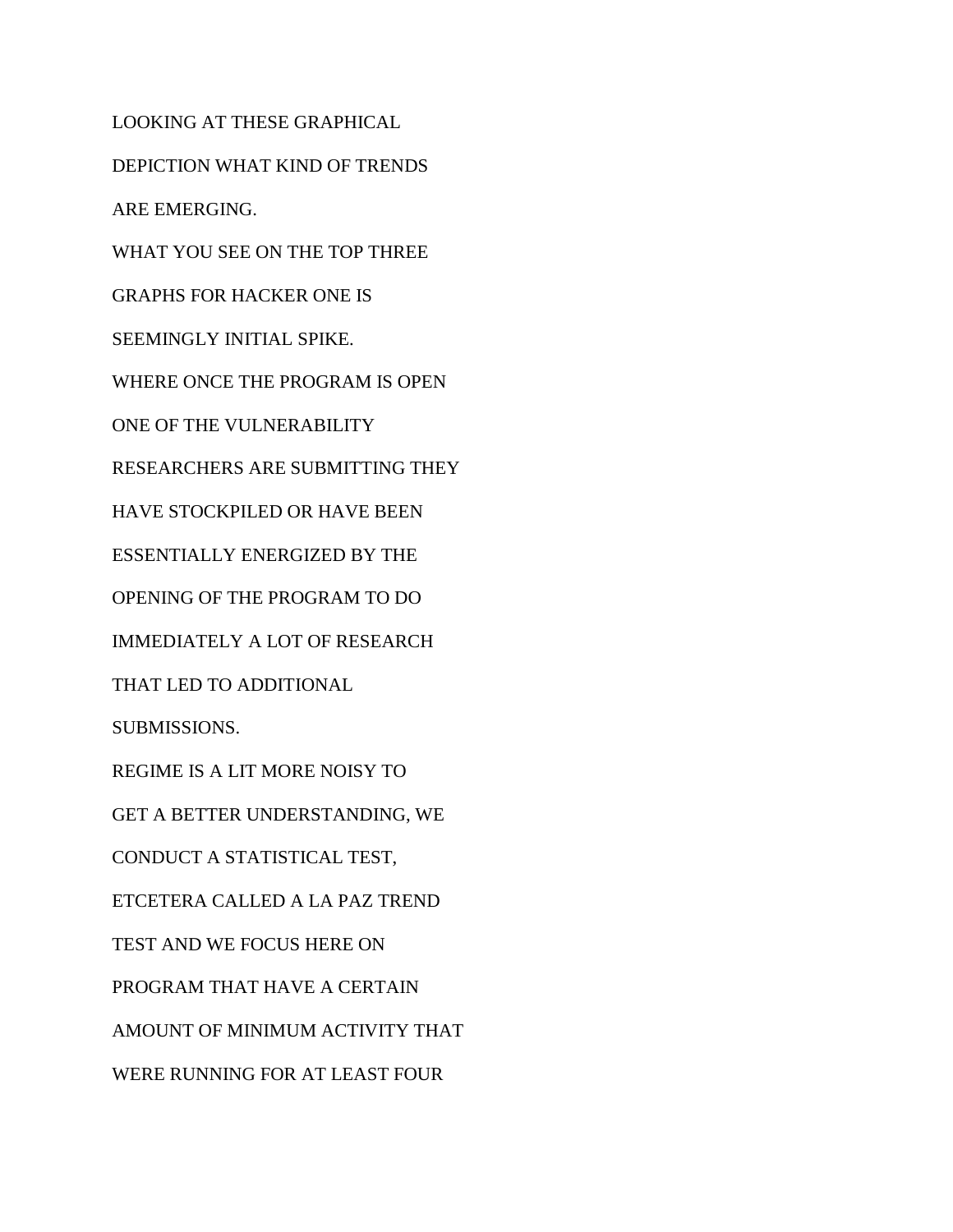MONTHS, AT LEAST 50

VULNERABILITY REPORTS SUBMITTED

TO THEM.

WHAT WE SEE HERE IS ACTUALLY TWO

CONTRASTING TRENDS.

SO FOR HACKER ONE, WE ACTUALLY

OBSERVE THAT OVER TIME FOR THE

MAJORITY OF THE PROGRAMS WE SEE

AT DECREASING TRENDS OF

VULNERABILITY REPORTS, IN

CONTRAST FOR REGIME WHICH IS

INITIATED THIS COERCED

PARTICIPATION MODEL WE SEE

EXACTLY THE OPPOSITE.

MOSTLY AN INCREASE IN THE

VULNERABILITIES.

SO IF YOU REASON ABOUT THAT THEN

WE COULD ARGUE WELL DESPECIFIED

MONETARY OR PERHAPS BECAUSE

MONETARY INCENTIVES ARE IN

PLACE, WE ACTUALLY SEE

NEVERTHELESS THESE FEWER

VULNERABILITIES ON HACKER ONE.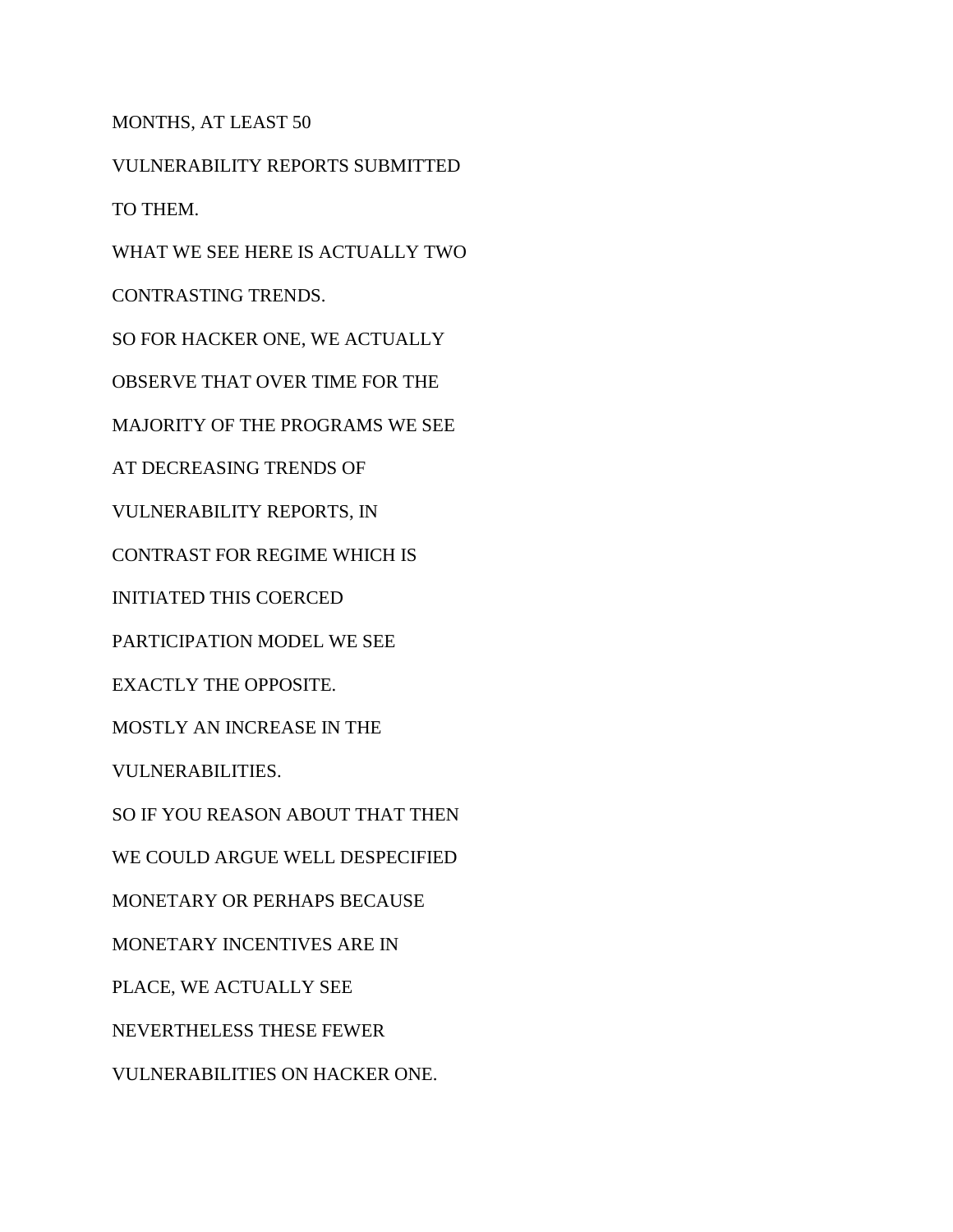SO DESPITE INCENTIVES, FEWER VULNERABILITIES WE ARGUE THIS IS INDICATIVE OF ACTUALLY IMPROVED WEB SECURITY PRACTICES AT THESE PARTICIPATING COMPANIES. KEEP IN MIND AGAIN THESE PARTICIPATING COMPANIES ARE MOSTLY I.T. COMPANIES IN THE CASE OF THE PUBLIC HACKER ONE PROGRAMS. WE ALSO SEE THIS INITIAL SPIKE WHICH FROM A WEB SECURITY POINT OF VIEW MIGHT BE REALLY WELCOME NEWS IF INDEED IT'S INDICATIVE, THAT'S A LOT OF THE STOCKPILED VULNERABILITIES ACTUALLY REMOVED FROM THE KNOWLEDGE OF WHITEHEAD AND POTENTIALLY BLACK HEAD. WE SEE AN OPPOSING TREND FOR WOOYUN PROGRAMS AND OUR INTERPRETATION OF THAT IS THAT THIS LIKELY HAS TO DO SOMETHING WITH LACK OF PREPAREDNESS OF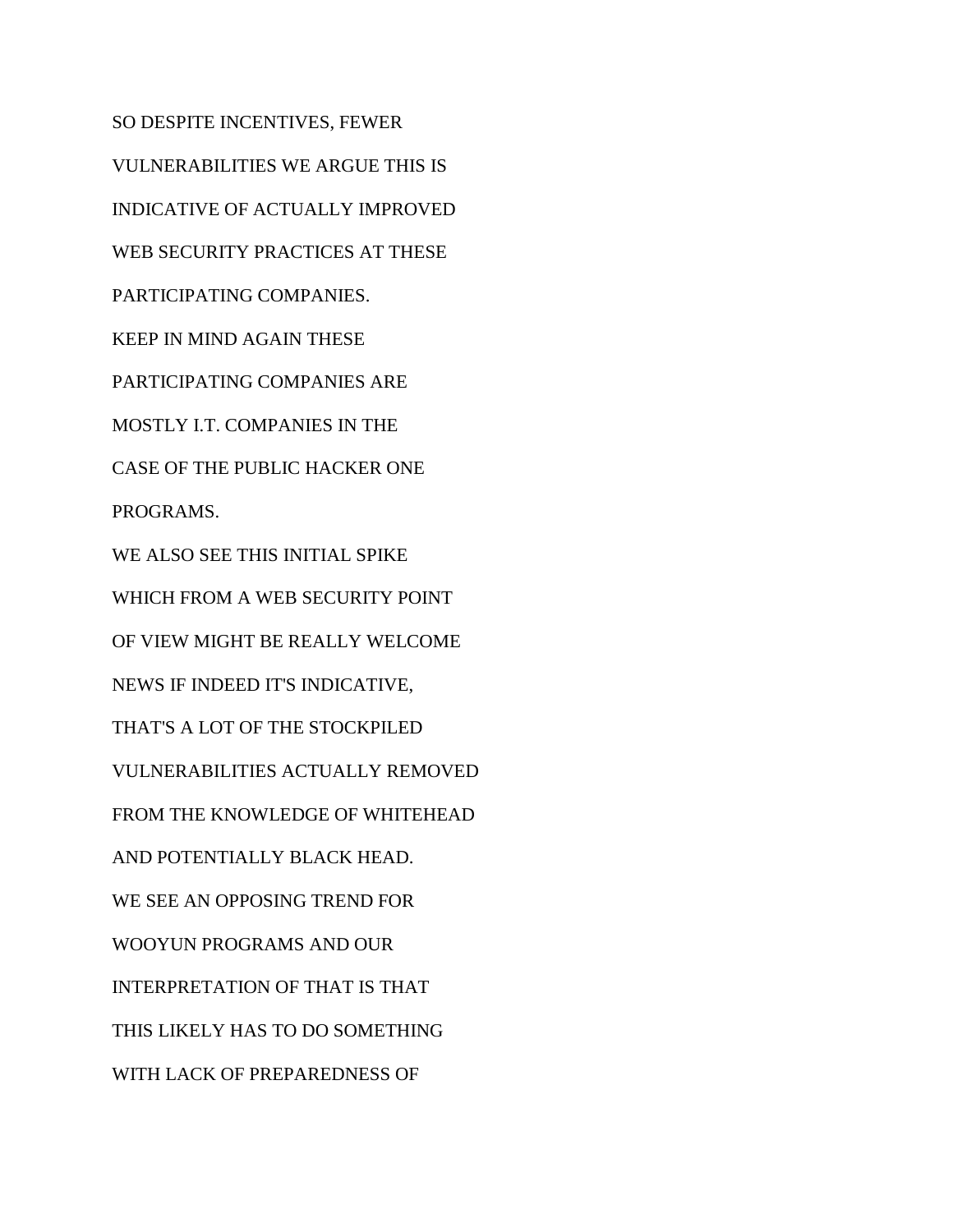THIS ORGANIZATIONS WHEN IT COMES TO RECEIVING THESE VULNERABILITY REPORTS.

FOR EXAMPLE THEY MAY NOT HAVE A

WELL DEVELOPED SECURITY SOFTWARE

DEVELOPING LIFE CYCLE, GOOD

INTEGRATION THAT MEAN THE

SECURITY TEAM AND THESE EXTERNAL

SECURITY DEVELOPERS AND MANY

OTHER FACTOR MIGHT ACTUALLY PLAY

A ROLE HERE.

WHICH ALREADY BRINGS ME TO THE

LAST POINT.

SO WE BELIEVE THAT IT'S

INSTRUCTIVE TO CONDUCT A REALLY

IN-DEPTH ANALYSIS OF THESE

PROGRAMS TO BETTER UNDERSTAND

WHAT CONTRIBUTIONS CAN WE

ACTUALLY MAKE TO THE OVERALL WEB

SECURITY AND PRACTICE.

AND IT'S DEFINITELY HELPFUL THAT

THESE TWO PROGRAMS PROVIDED US

WITH PUBLIC DATA WHICH WE CAN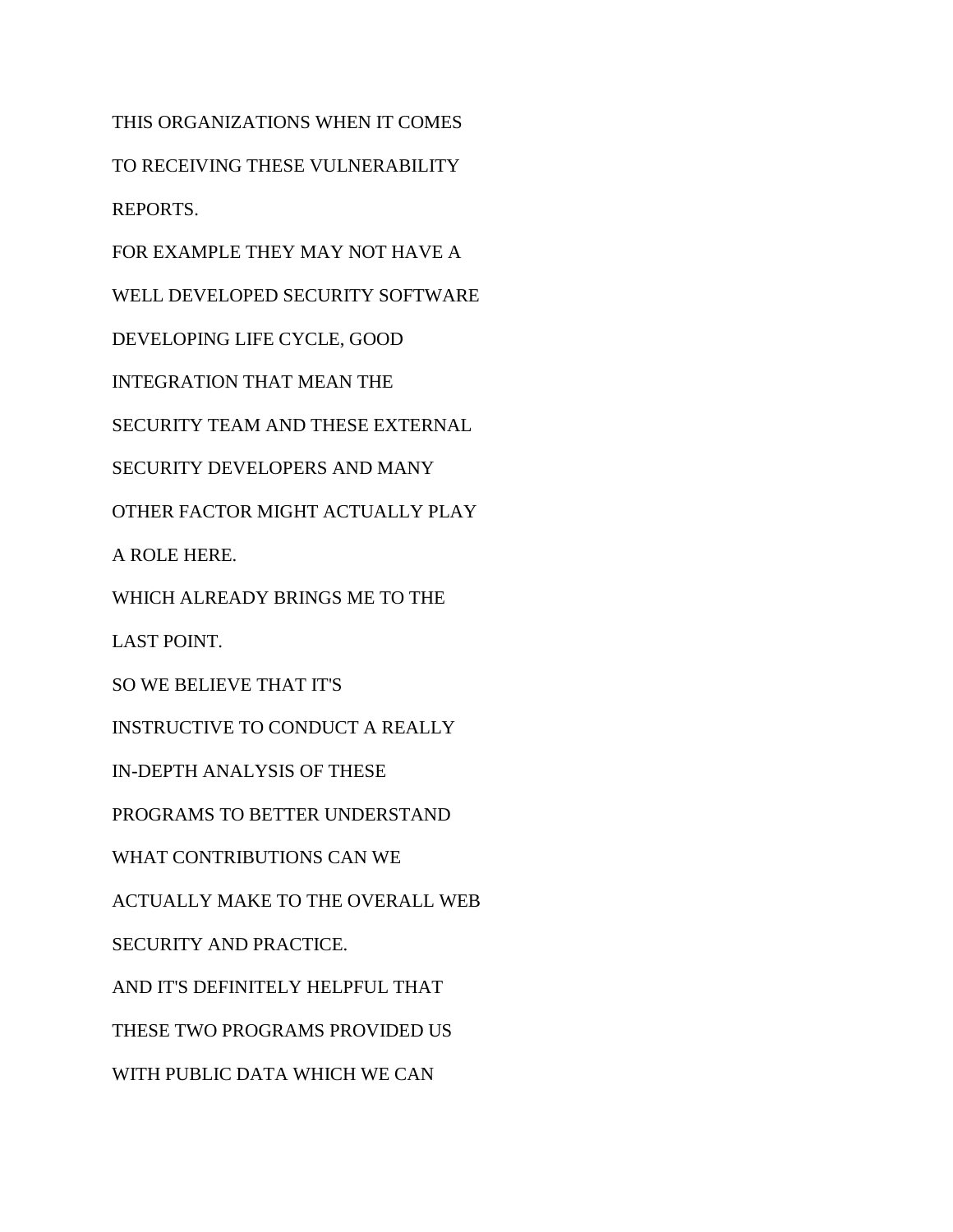STUDY IN DETAIL.

THERE ARE MANY MORE RESULTS WHICH WE ACTUALLY HAVE ON A PAPER IN PARTICULAR PERTAINING TO HOW [INDISCERNIBLE] BEHAVE. FOR EXAMPLE WE CAN SHOWCASE ON PAPER HOW WHITE HEADS LEARN FROM ONE ANOTHER BY INVESTIGATING THE REPORTS OF THE\$Jáx ANOTHER, WE THE CAN ALSO STUDY WHAT KIND OF DISCOVERY PATTERNS THEY ACTUALLY HAVE IN PLACE, FOR EXAMPLE, ARE THEY FOCUSING ON SPECIFIC PROGRAMS OR ARE THEY APPLYING THE SAME TYPE OF TECHNIQUE ACROSS OTHER WEBSITES. I ENCOURAGE YOU TO TAKE A LOOK AT THEM. IN TOTAL I BELIEVE THAT THE JURY IS STILL OUT ABOUT WHICH OF THESE TWO PARTICIPATION MODELS, THE WHITEHAT INITIATED MODEL OR THE COMPANY INITIATED MODEL ARE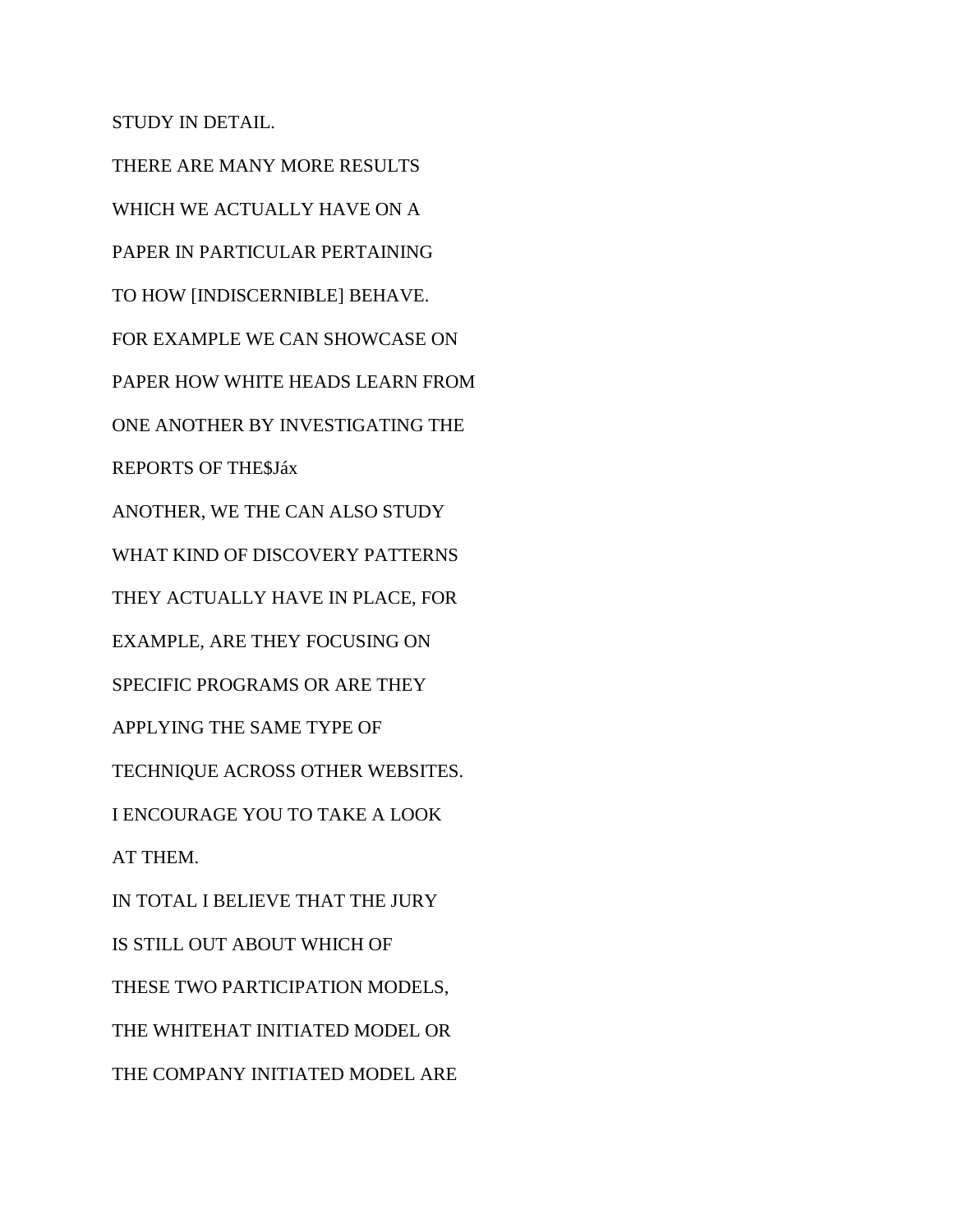REALLY BRINGING US THE BEST

ADVANTAGES.

ON THE FIRST GLANCE IT SEEMS

THAT THE WHITEHAT INITIATED

MODEL HAS BETTER PARTICIPATION,

MANY MORE ORGANIZATIONS THAT ARE

INVOLVED IN THESE KIND OF

ECOSYSTEMS.

BUT ON THE OTHER HAND A LOT OF

THESE PARTICIPATING

ORGANIZATIONS ARE NOT VERY WELL

PREPARED WHEN IT COMES TO

RECEIVING THESE KINDS OF

VULNERABILITY REPORTS AND

ACTUALLY THEN IMPROVING ALSO THE

SECURITY ON THEIR WEBSITES.

SO THERE ARE VARIOUS KINDS OF

PROS AND CONS WE CAN OFTEN, ONE

ISSUE IS CLEAR WE CAN JUMP START

OR FURTHER ENGAGE IN THE

DISCUSSION WHAT KIND OF

CONTRIBUTIONS OVERALL THESE

BOUNTY PROGRAMS MAKE TO THE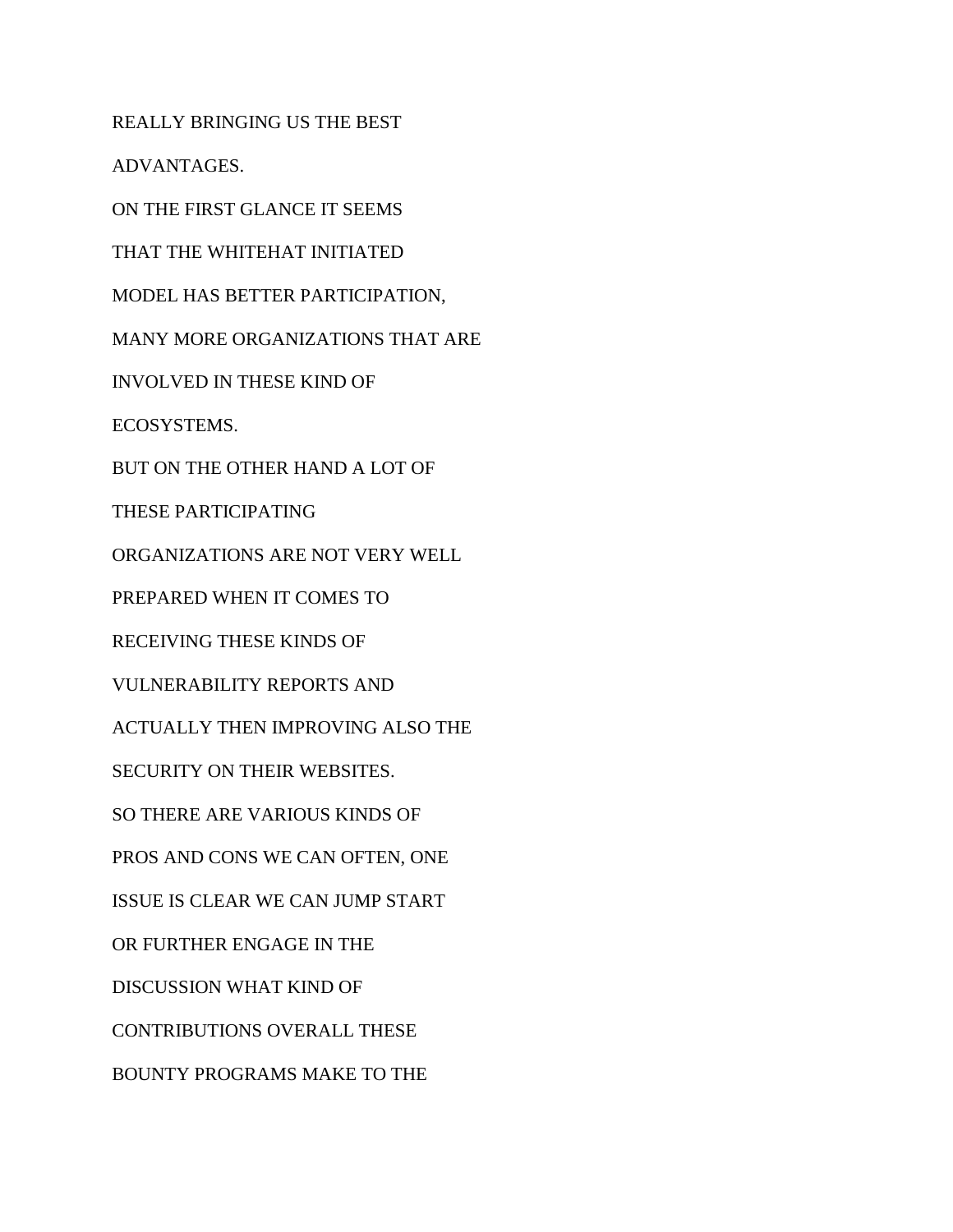SECURITY OF THESE WEBSITES. OUR INITIAL ASSESSMENT IS POSITIVE BUT I THINK WE CAN GO INTO FURTHER DETAIL DURING THE DISCUSSION AND THIS BRINGS ME TO THE END OF MY TALK. THANK YOU VERY MUCH. [APPLAUSE] >> THANK YOU. THANK YOU JENS. NEXUS WE HAVE VERONICA MAROTTA AND ALESSANDRO ACQUISTI FROM THE CARNEGIE MELLON UNIVERSITY. >> THANK YOU, THIS IS A JOINT WORK BETWEEN VERONICA, C CATHERINE AND MYSELF. DECISIONS ABOUT PERSONAL INFORMATION THE STUDY REPRESENTED TODAY IS ALSO ABOUT TRADITIONAL MICROECONOMICS AND IT IS ABOUT UNDERSTANDING THE ALLOCATIVE, TARGETED ADVERTISING.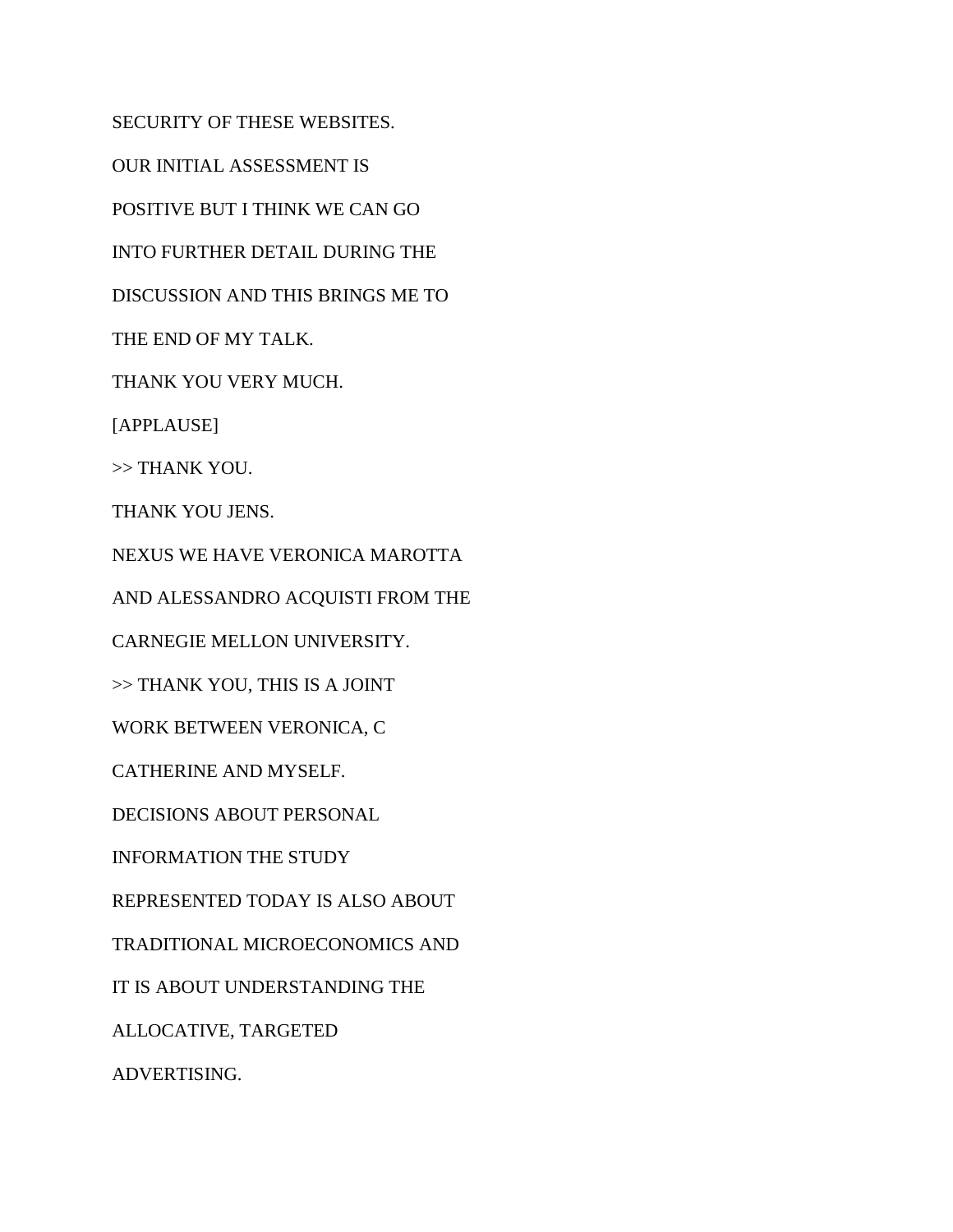THERE IS STILL MOTIVATION IS BEHIND OUR WORK, IN BEHAVIOR DECISION RESEARCH IT IS VERY WELL-KNOWN THAT HOW YOU FRAME A CERTAIN PROBLEM, INFLUENCES THE WAY PEOPLE WILL THINK ABOUT THIS PROBLEM AND MAKE DECISIONS ABOUT IT. CURRENTLY WE LIVE NOT ONLY IN THE AGE OF REAL DATA BUT UNDER THE POWERFUL FRAME, THE FRAME THAT PERSONAL DATA IS THE NEW OIL AND WE'RE ALL GOING TO BENEFIT PERHAPS IN EQUAL PARTS, FROM SHARING PERSONAL INFORMATION. MORE SPECIFICALLY THERE ARE A NUMBER OF FRAMES WHICH ARE QUITE COMMON IN THE PUBLIC DEBATE OVER PRIVACY. PERSONAL INFORMATION IS THE LIFE BLOOD OF THE INTERNET. INCREASINGLY SOPHISTICATED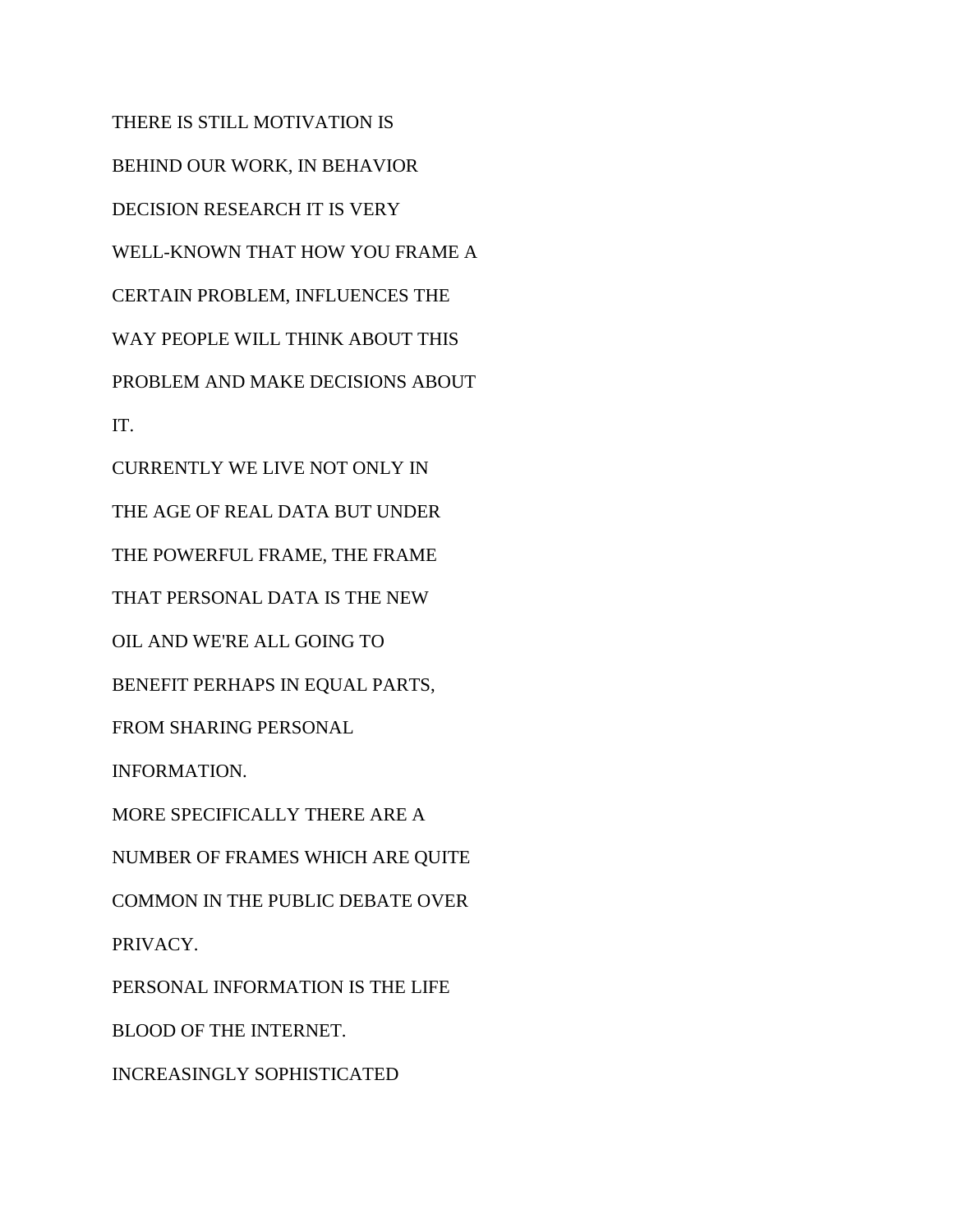COLLECTION OF DATA IS NECESSARY FOR US TO HAVE FREE SERVICES ONLINE OR ALSO PRIVACY IS THE PRICE TO PAY TO EXTEND THE BENEFITS OF DATA, A WIN WIN WHICH BENEFITS EQUALLY, OUR BROAD RESEARCH AND AGENDA WE'RE INTERESTED IN INVESTIGATING ALL OF THESE FRAMES TO SEE HOW ACTUAL EMPIRICAL EVIDENCE IS SUPPORTING OR NOT SUPPORTING THEM. THE PAPER WE ARE PRESENTING TODAY TACKLES THE LAST FRAME AND MOST SPECIFICALLY RELATES TO THE IMPACT THE TARGETED ADVERTISING AS ON THE SURFACE OF DIFFERENT STAKEHOLDERS. CONSUMERS, ADVERTISING FIRMS AND INTERMEDIARIES. AND VERONICA WILL GUIDE YOU THROUGH THE MODEL. >> SO THANK YOU, ALESSANDRO.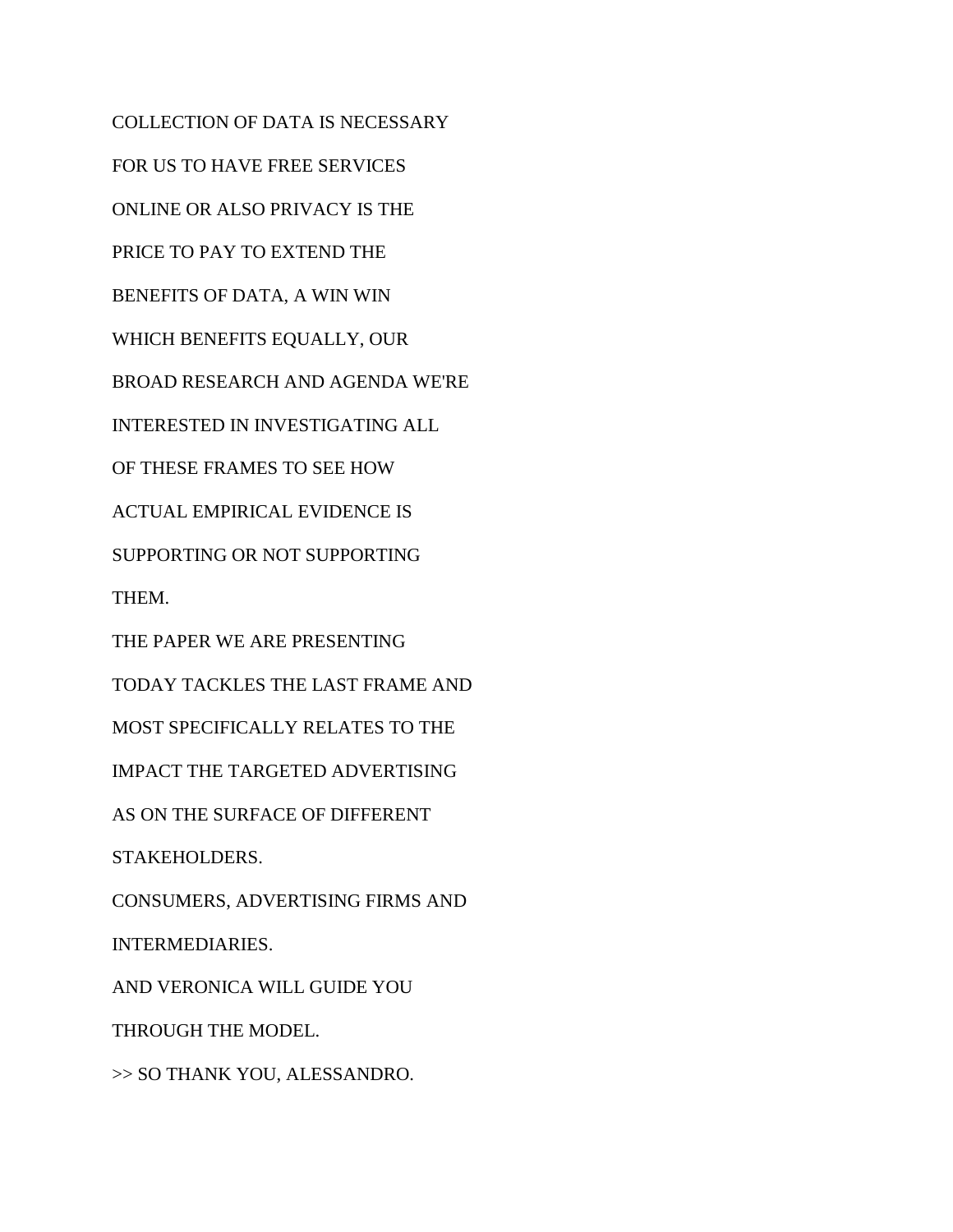>>> THE SPECIFIC RESEARCH QUESTION WE ARE INTERESTED IN ADDRESSING IS TO WHAT EXTENT THE AVAILABILITY OF MORE AND MORE PRECISE INFORMATION ABOUT CONSUMERS IS TO AN INCREASING TOTAL WELFARE, WHAT ALESSANDRO JUST REFERRED THE AS THE ECONOMIC WIN WIN VERSUS THE CHANGE OF ECONOMIC BENEFITS AMONG THE DIFFERENT STAKEHOLDERS INCLUDING COMPANIES, CONSUMERS AND INTO INTERMEDIARIES. ALIGNED TARGETED ADVERTISING THAT COMPARE DIFFERENT SCENARIOS THAT DIFFER IN THE TYPE OF CONSUMER INFORMATION THAT IS AVAILABLE TO THE DIFFERENT PLAYERS DURING THE TARGETING PROCESS. NOW SPECIFICALLY DIFFERENTLY FROM PREVIOUS WORK WE ACCOUNT FOR THE IMPORTANT ROLE PLAYED BY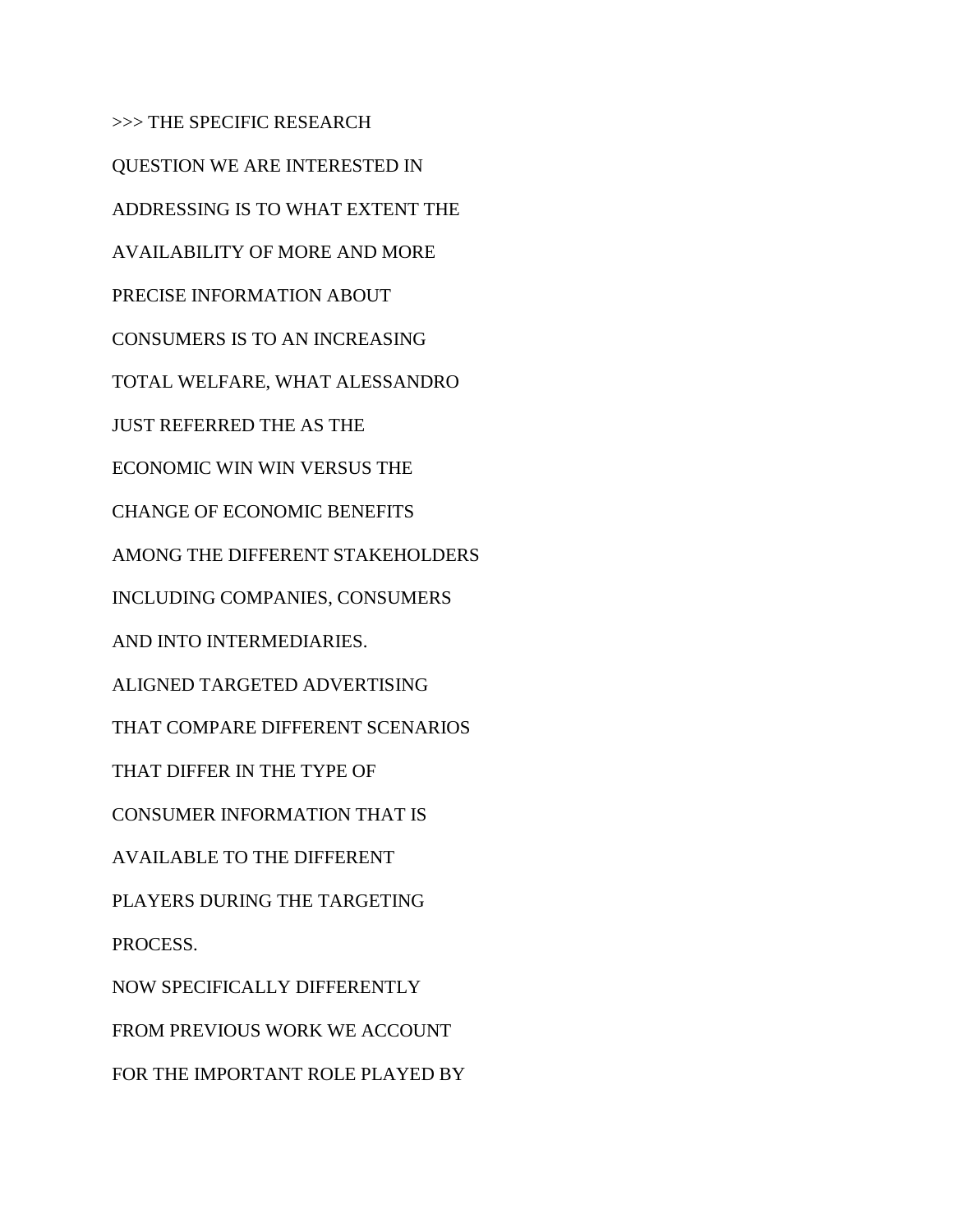THE INTERMEDIARY, AND WE FOCUS

ON A SPECIFIC MECHANISM, REAL

TIME BIDDING.

THE REAL TIMING I, LET ME

EXPLAIN YOU QUICKLY HOW IT

WORKS.

WE HAVE DIFFERENT PLAYERS

INVOLVED.

ON ONE SIDE, WE HAVE PUBLISHERS,

NAMELY WEBSITES THAT WISH TO

SELL ADVERTISEMENT SPACE THAT IS

AVAILABLE ON THEIR SITES.

ON THE OTHER SIDE WE HAVE

COMPANIES THAT WISH TO ADVERTISE

THEIR PRODUCTS ONLINE.

THOSE TWO PLAYERS DON'T NEED TO

COMMUNICATE DIRECTLY.

THEY CAN FACILITATE THE LOCATION

EVER ADVERTISEMENTS AND THE

TARGETING PROCESS.

SO THE MECHANISM WORKS AS

FOLLOWS.

WHEN A USER ARRIVES TO A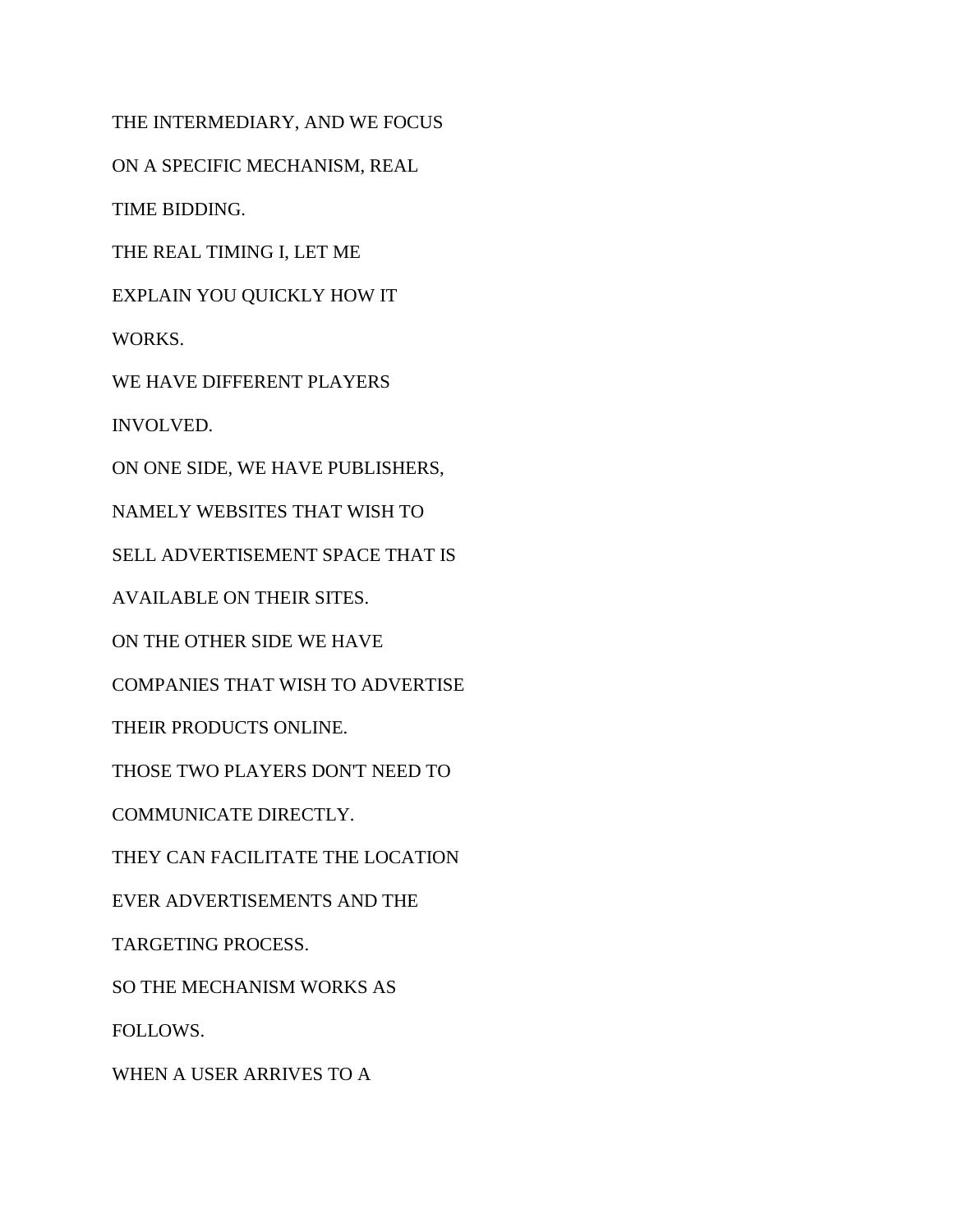PUBLISHER'S SIDE, A SIGNAL IS SENT THAT SINGLY BROADCASTED TO COOKIES TO GEOLOCATIONS, AND USE THE LOCATION FOR THE AUCTION OF ADVERTISEMENT, ON THE BASIS OF THE INFORMATION THE ADVERTISER RECEIVES, THEY FORM A BID, HOW MUCH THEY ARE WILLING TO PAY TO THE USER AND COMMONLY THE CHANGE USES CERTAIN COMPRISEAUCTION. HE PAYS THE SECOND HIGHEST BID, SO ONCE THE BID, THE WINNER IS DETERMINED HE'S ALLOWED TO SHOW THE ADVERTISEMENT TO THE USER. NOW ON THE BASIS OF THIS MECHANISM, WE BUILD A MODEL THAT FOCUSES ON THE INTERACTION AMONG THREE MAIN PLAYERS, THE ADVERTISERS, THE INTERMEDIARY AND THE CONSUMER. THEY WANT TO ADVERTISE THEIR PRODUCT TO THE CONSUMERS THAT THEY WILL LIKE AND THEREFORE BUY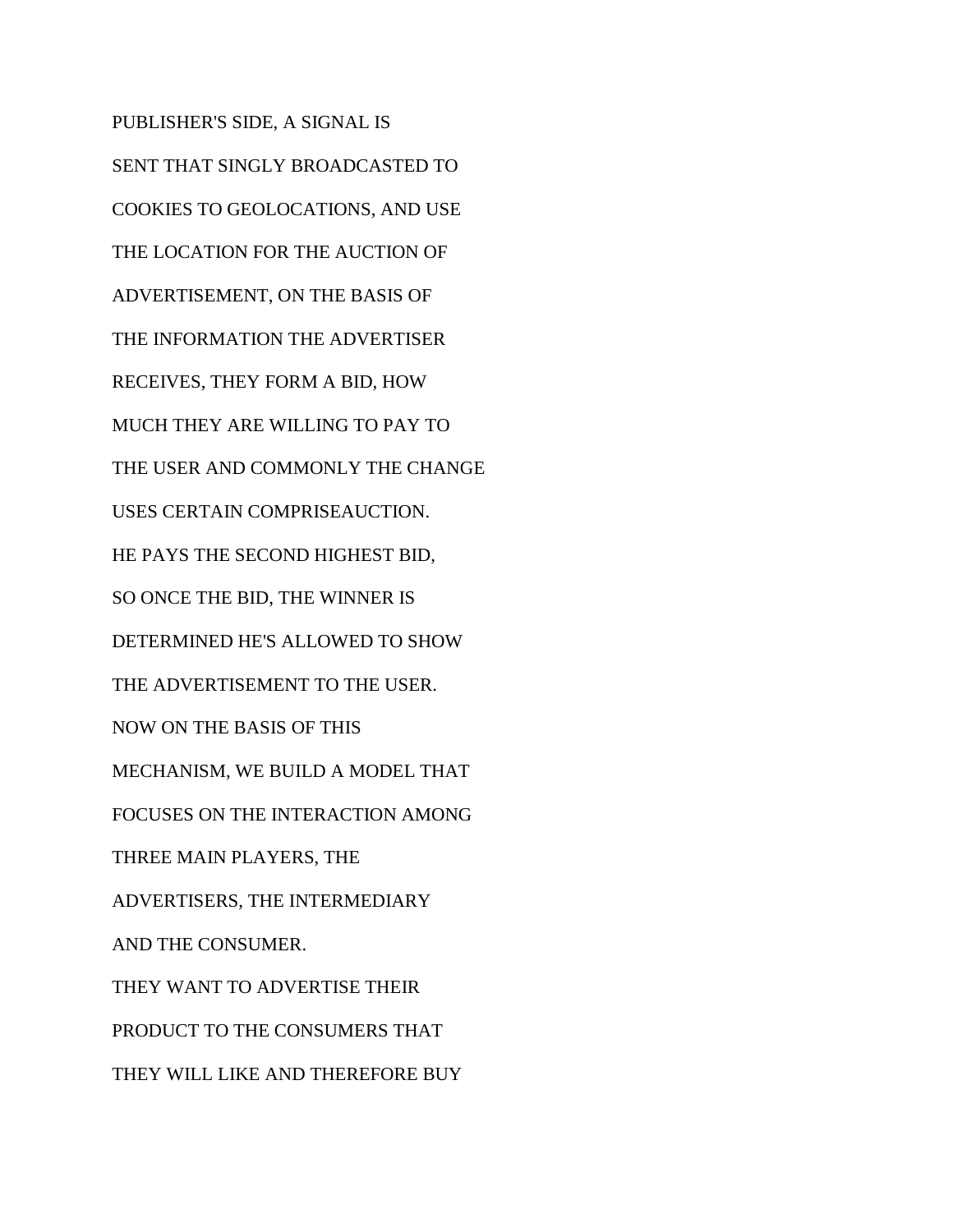THEIR PRODUCT.

NEVERTHELESS THEY CANNOT CONTACT CONSUMERS DIRECTLY. WE ASSUME THAT THE INTERMEDIARY, PRODUCT PROCESS THEY NEED TO KNOW WHICH SELLER IS SELLING THE PRODUCTS. PLAYS AN INFORMATIVE ROLE, FURTHER, WE ASSUME THAT THE CONSUMER CAN BE CATEGORIZED, BY HORIZONTAL INFORMATION, AND VERTICAL INFORMATION CAPTURING DIFFERENCES IN PURCHASE POWER. NOW, THESE THREE PLAYERS INTERACT IN OUR MODEL IN THIS WAY. AT THE GIVEN POINT IN TIME, A CONSUMER IS ONLINE, AND HE MAY BE CHARACTERIZED BY THESE TWO PIECES OF INFORMATION, HORIZONTAL AND VERTICAL. THE OTHER CHANGE RECEIVE THE SIGNAL ABOUT A CONSUMER,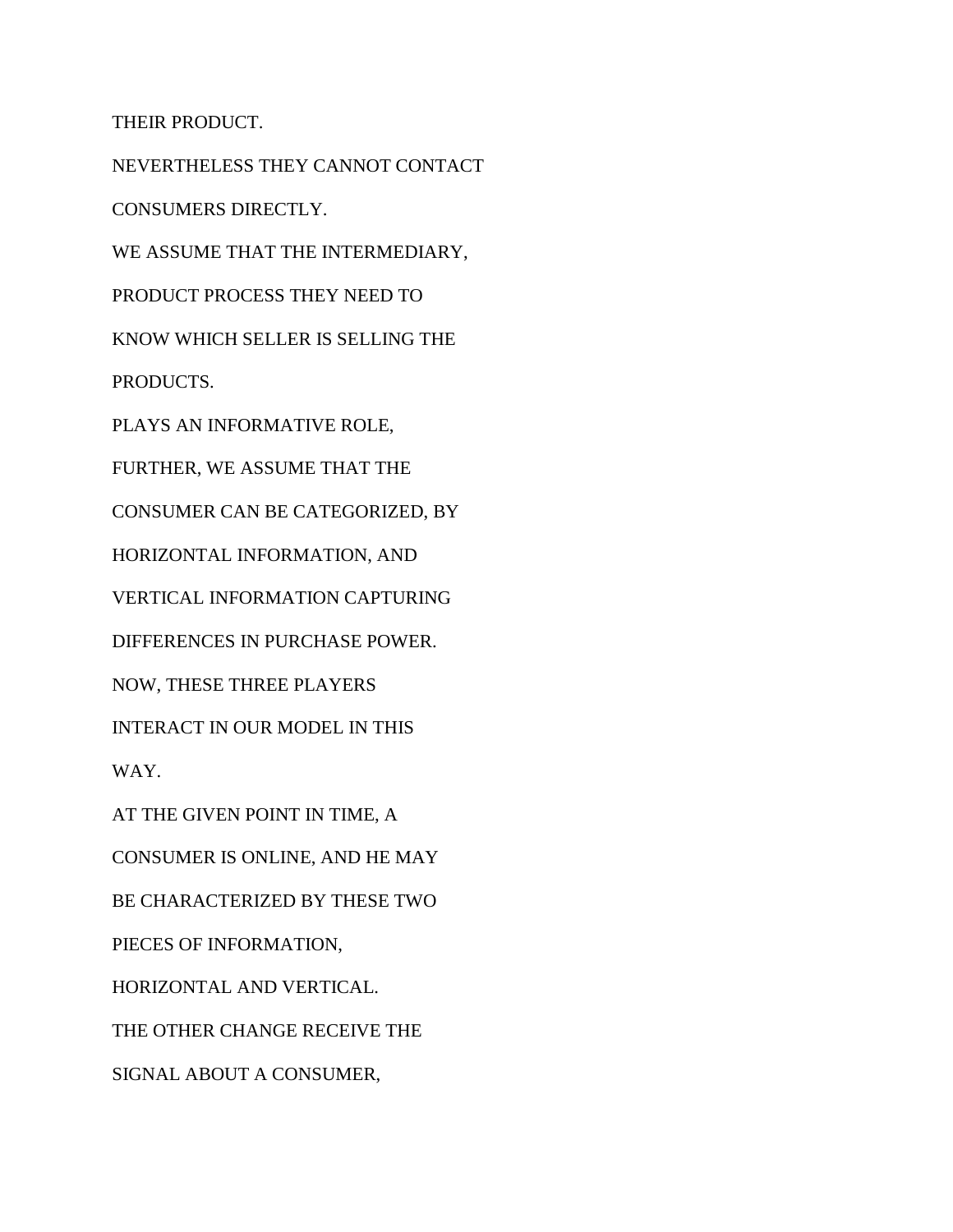INFORMATION AND HOLDS AN AUCTION FOR THE LOCATION OF AN ADVERTISEMENT TO THE CONSUMER. ON THE BASIS OF THE INFORMATION THEY RECEIVE OTHER ADVERTISERS FORM A BID. THE AUCTION IS RUN, THE WINNER IS DETERMINED AND IT IS ALLOWED TO SHOW THE ADVERTISEMENT TO THE CONSUMER. THE CONSUMER SEES THE ADVERTISEMENT AND MAKES HIS PURCHASE DECISION. IT SHOULD BE CLEAR THAT THE OUTCOME OF THIS PROCESS CRUCIALLY DEPENDS ON THE INFORMATION AVAILABLE DURING THE TARGET PROCESS. THEREFORE, WE UNDERSTAND HOW THE INFORMATION CHANGES WHEN DIFFERENT TYPES AND AMOUNTS OF THE CONSUMER'S INFORMATION ARE AVAILABLE.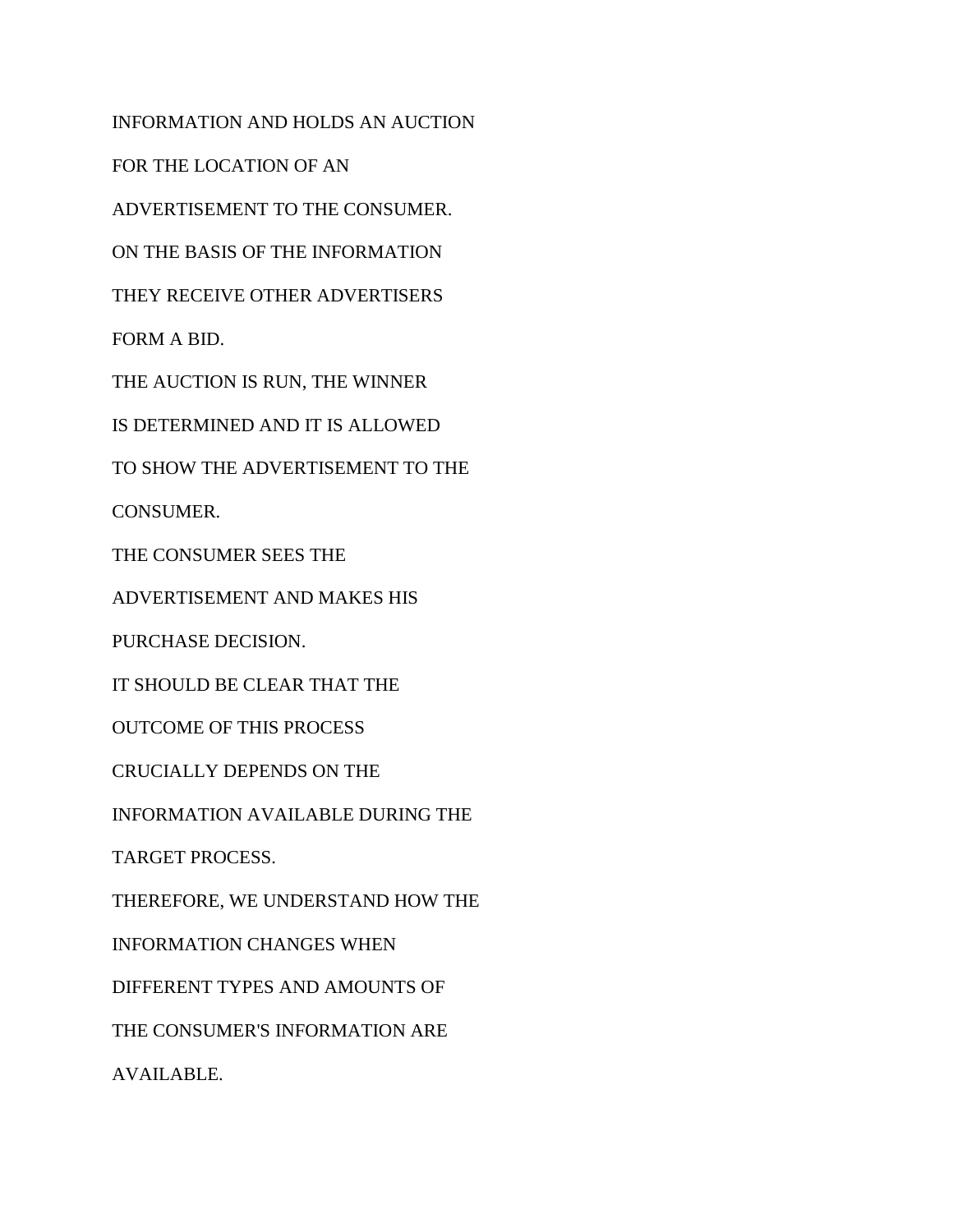WE CONSIDER SPECIFICALLY FOUR

CASES.

A CASE WHERE ONLY THE HORIZONTAL INFORMATION IS AVAILABLE, A CASE WHERE ONLY THE VERTICAL INFORMATION IS AVAILABLE, A CASE WHERE BOTH PIECE IS OF INFORMATION ARE AVAILABLE, AND A BENCHMARK CASE WHERE NO INFORMATION ABOUT CONSUMERS IS AVAILABLE, SO AN EXTREME FULL PRIVACY CASES. FOR EACH OF THESE CASES WE ARRIVE AT WHAT THE FORM'S BEST STRATEGY AND THEREFORE WHAT THE FIRM'S PROFIT, WHAT IS THE INTERMEDIARY PROCESS. I WILL NOT GO THROUGH THE

MATHEMATICS OF THE MODEL BUT

SHOW YOU INTERESTING RESULTS

THAT WE OBTAINED BY SIMULATING

THE MODEL.

WHAT WE DO WE ARE ON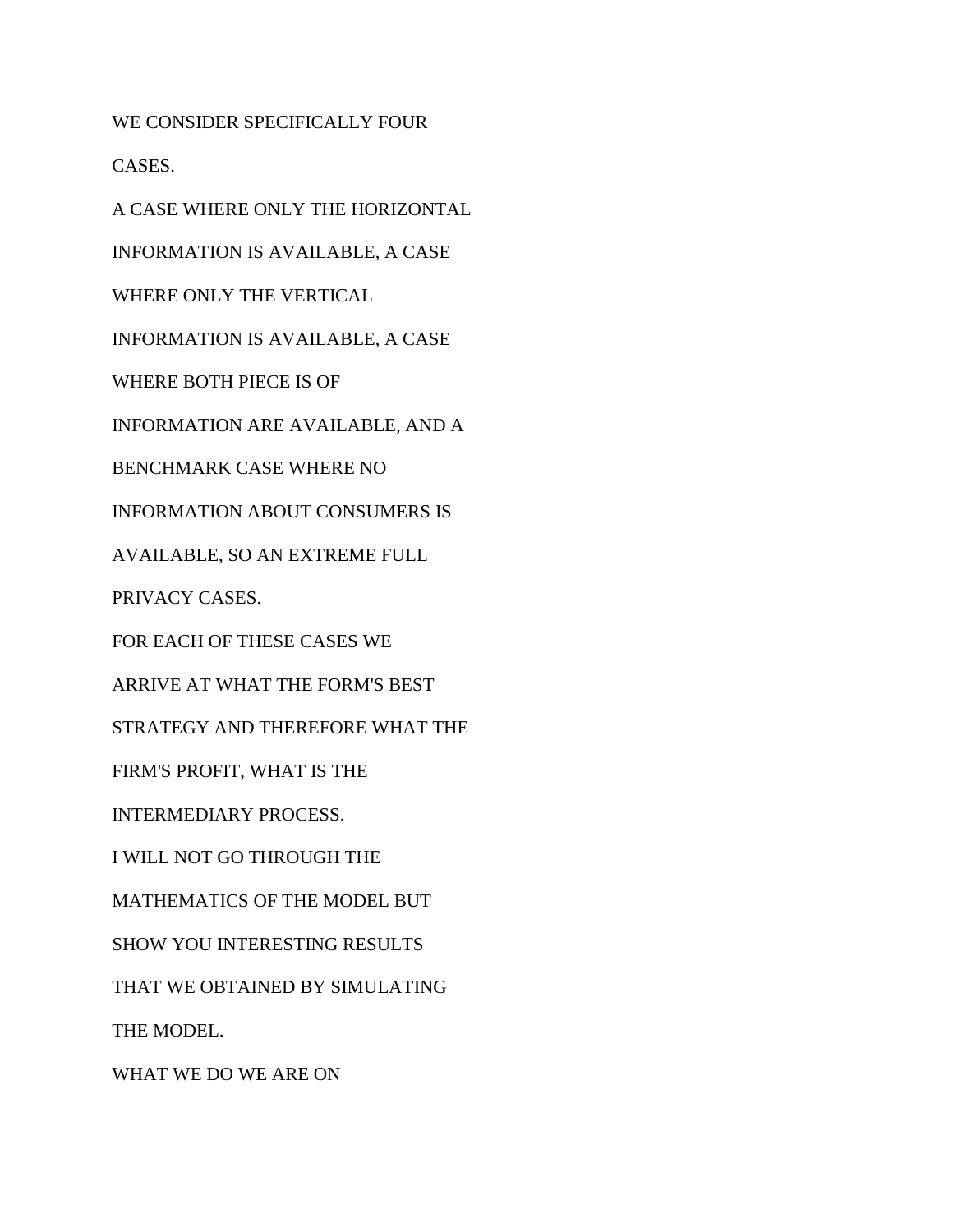COMPUTATIONAL SIMULATIONS TO ANALYZE THE OUTCOME IN TERMS OF CONSUMER SURPLUS, INTERMEDIARY PROFIT AND, IN THE FOUR DIFFERENT INFORMATIONAL SCENARIOS. LET ME START FROM THE CONSUMERS. NOW, THE GRAPHIC YOU SEE HERE, THE X AXIS CAPTURES HOW HETEROGENEOUS CONSUMERS ARE IN THEIR PREFERENCES. WHY THE Y AXIS, LOW VALUES MEANS HIGH HETEROGENEITY. THE DIFFERENT COLORS CORRESPONDS TO THE DIFFERENT SCENARIOS THAT WE CONSIDER. SPECIFICALLY EACH REGION CAPTURES UNDER WHICH SCENARIOS THE CONSUMERS ARE BETTER OFF. SO WE HAVE TWO PREDOMINANT COLORS HERE. THE GREEN REGIONS CAPTURES ALL THE COMBINATIONS THE MODEL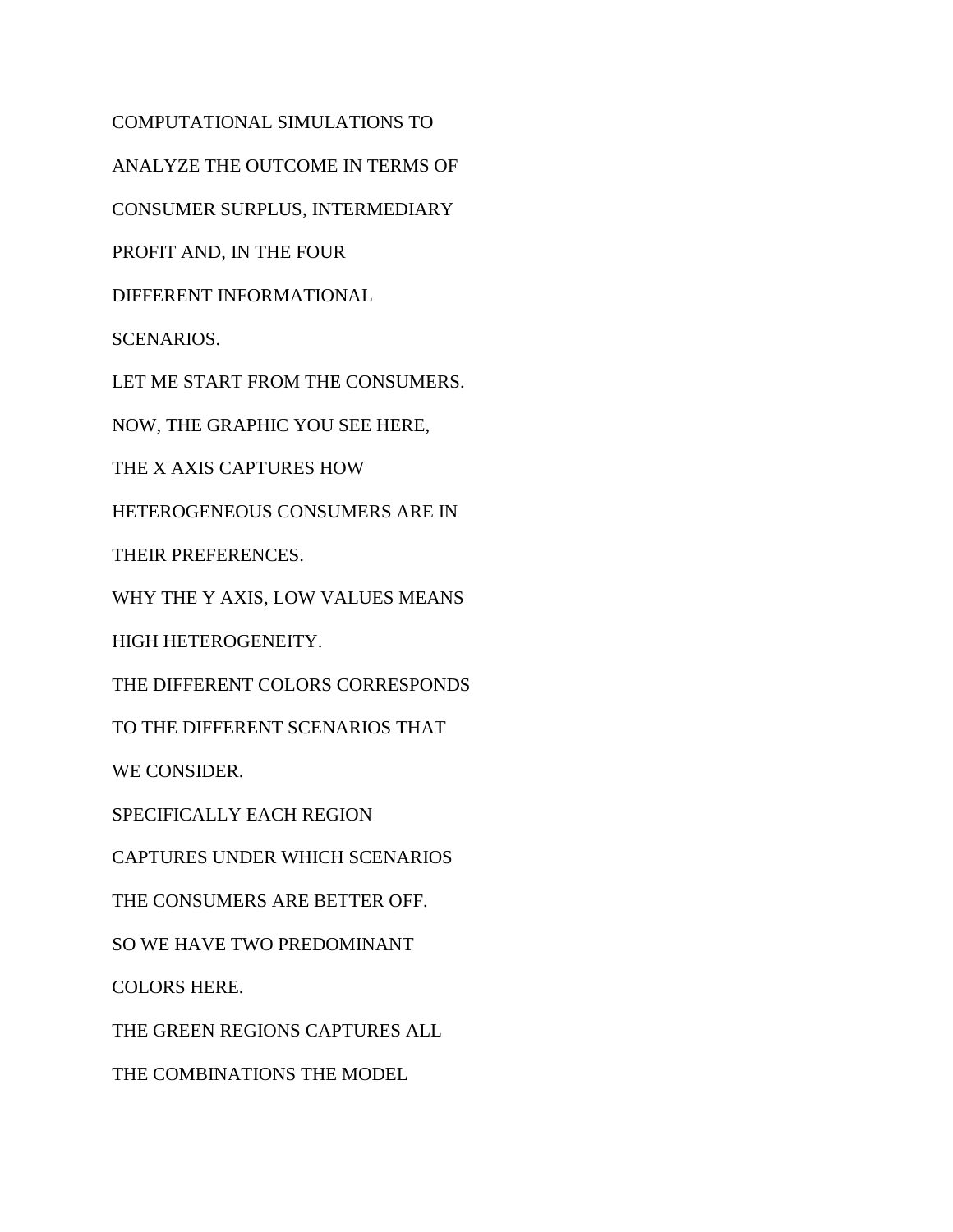PARAMETERS FOR WHICH CONSUMERS ARE BETTER OFF, WHEN ONLY THE HORIZONTAL INFORMATION IS AVAILABLE DURING THE TARGETING PROCESS. SO WHAT'S THE INTUITION THERE? IN THEIR REGION CONSUMERS ARE MORE HETEROGENEOUS IN THEIR PRODUCT PREFERENCES. ACTUALLY ENSURES THE CONSUMERS SEE THE ADVERTISEMENTS FOR THE PRODUCTS THEY LIKE THE MOST. SO THERE IS A BETTER MATCHING BETWEEN CONSUMERS AND COMPANIES. THE YELLOW REGION INSTEAD CAPTURES ALL THE COMBINATIONS OF MODEL PARAMETERS UNDER WHICH THE CONSUMERS ARE BETTER OFF, WHEN KNOWN INFORMATION ABOUT THEM IS REVEALED. IN THEIR REGION CONSUMERS TEND TO BE MORE HOMOGENEOUS. SO BRANDS DON'T MATTER AS MUCH.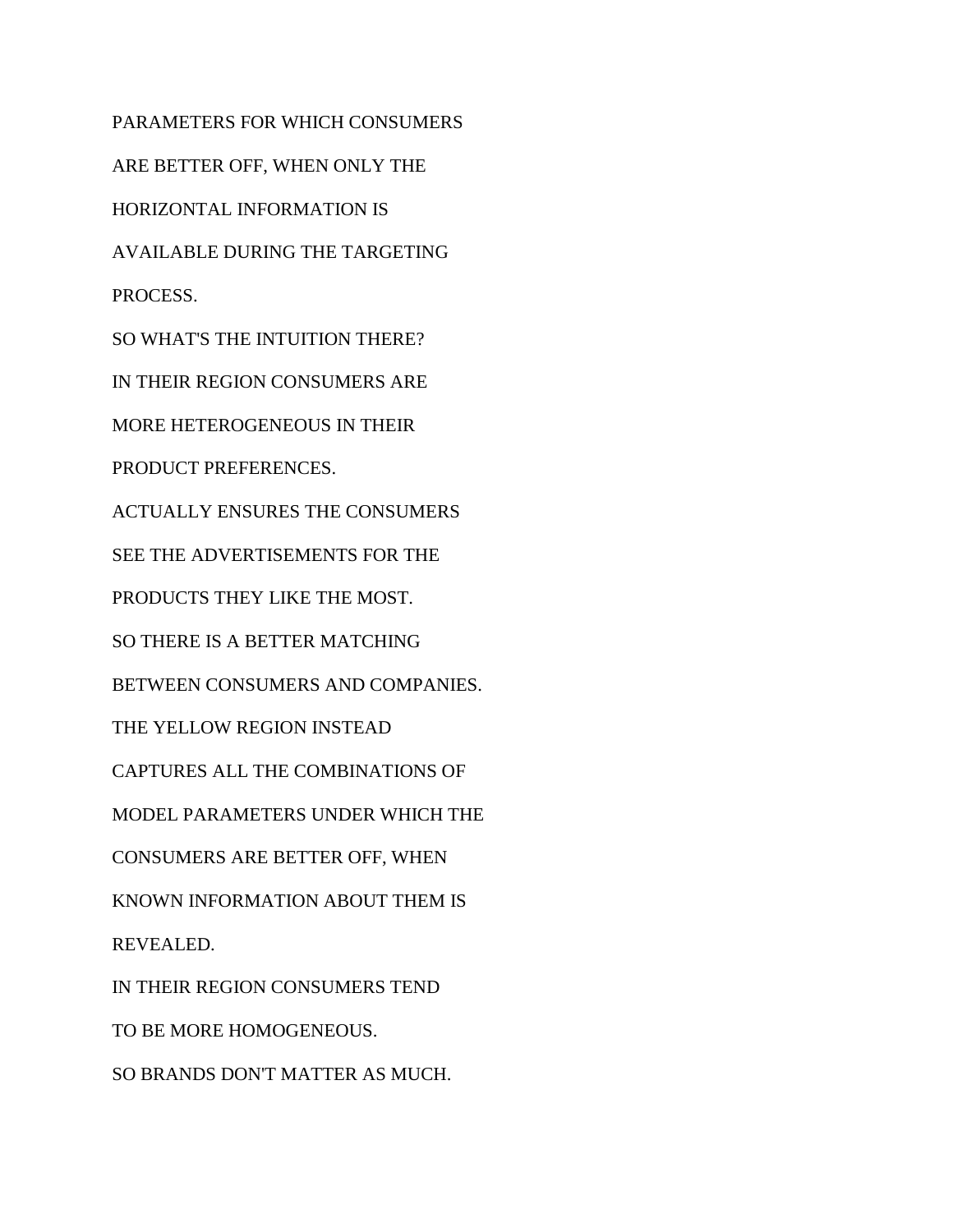SO THE TARGETING IS NOT AS AVAILABLE TO CONSUMERS. WE CAN CONSTRUCT A SIMILAR GRAPH FOR INTERMEDIARY PRODUCE. COMBINATION FOR MODEL PARAMETERS, WHEN KNOWN INFORMATION IS REVEALED ABOUT A CONSUMER. SO WE SAID THE REGION CONSUMERS TEND TO BE MORE HOMOGENEOUS. SO WHAT HAPPENS IS THAT IF ADVERTISER HAD THAT INFORMATION, THEY WILL TEND TO BID LOWER TO SHOW THE ADVERTISEMENT, LOWER IN THE INTERMEDIARY'S PROFIT. IF THE INFORMATION IS NOT REVEALED THEN THE ADVERTISERS HAVE TO BID IN EXPECTATION SO THEY MAY OVERBID INCREASING THE INTERMEDIARY'S PROFIT. THE RED REGION INSTEAD IS THE COMBINATION OF MODEL PARAMETERS FOR WHICH THE PROFITS DESIRED,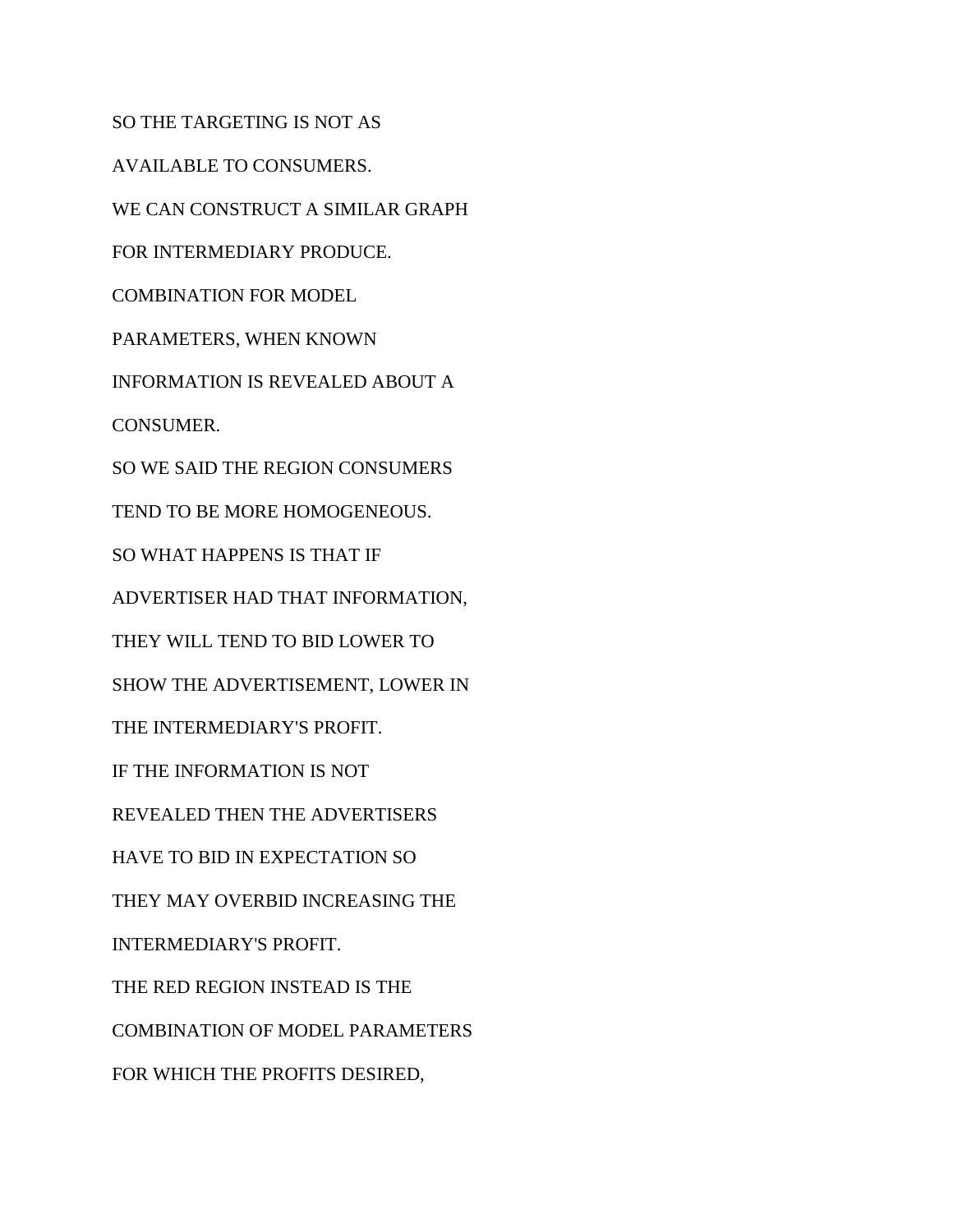WHEN THE VERTICAL INFORMATION IS AVAILABLE. IN THE REGION CONSUMERS ARE MORE HETEROGENEOUS, SO REVEALING THE VERTICAL INFORMATION DURING TARGETING PROCESS INTENSIFIES THE COMPETITION AMONG THE BIDDERS. THEY MAY TEND TO BID MORE AGGRESSIVELY. IF WE PUT TOGETHER THESE TWO PICTURES, WE HAVE SITUATIONS IN WHICH THE INTEREST OF THESE TWO PLAYERS ARE ACTUALLY ALIGNED. SEE THE YELLOW REGION. BUT THERE ARE ALSO SITUATIONS IN WHICH THEY HAVE CONTRASTING INTEREST. SO LIMITING CONSIDERATION OF AN INTERMEDIARY THAT MAY HAVE POWER OVER THE INFORMATION ABOUT A CONSUMER, AND MAY DECIDE TO ACT STRATEGICALLY, EITHER BY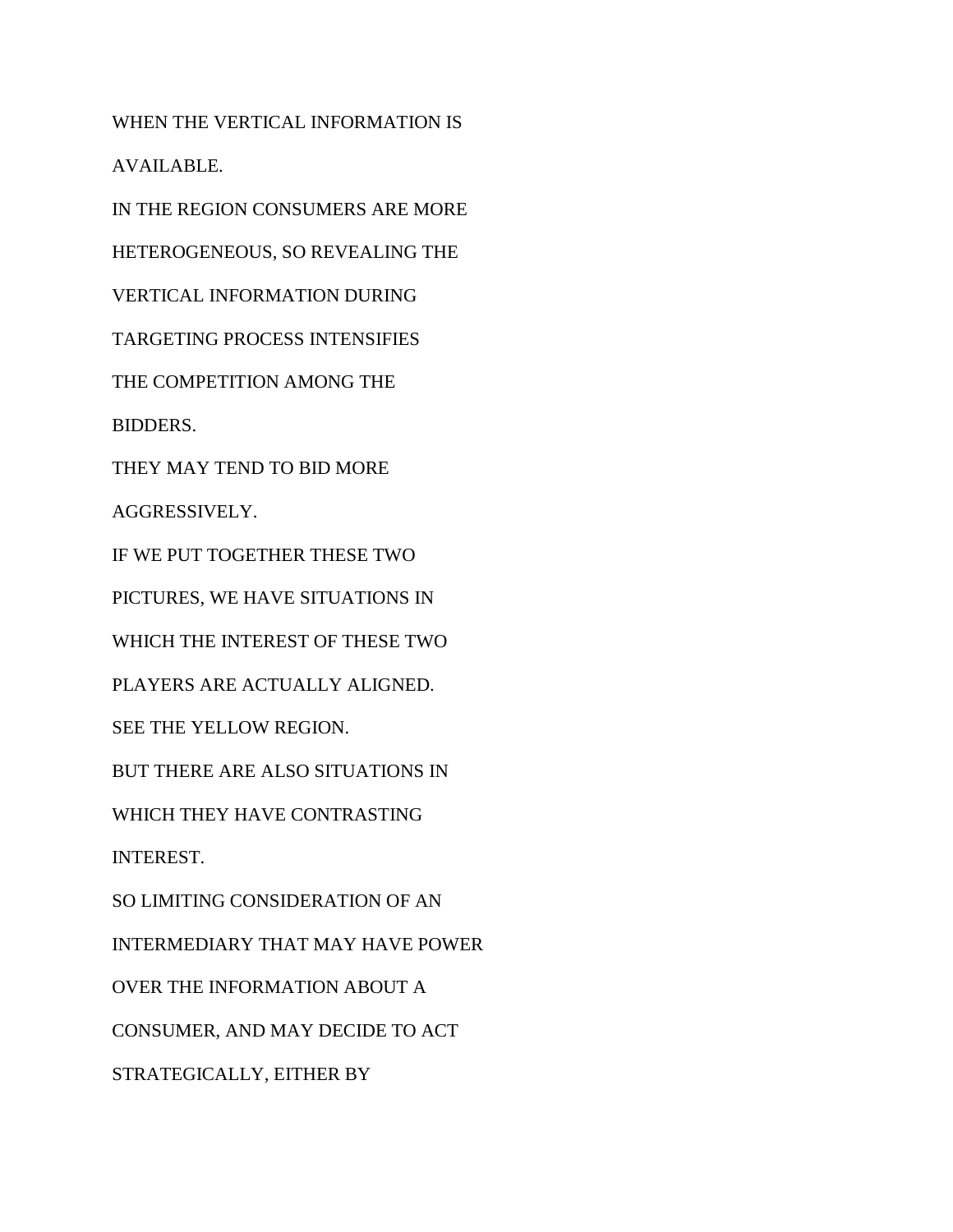REVEALING THEIR OWN INFORMATION, SEE GREEN VERSUS RED REGION OR REVEALING TOO MUCH INFORMATION WHEN INSTEAD CONSUMERS WOULD HAVE BEEN BETTER OFF WHERE LESS INFORMATION WOULD HAVE BEEN REVEALED. TO UNDERSTAND AND ANALYZE HOW THE ALLOCATION OF THE BENEFITS, CHANGES UNDER THE AREAS, WE CAN CONSTRUCT A BUY CHART LIKE THE ONE WE ARE SEEING NOW FOR AN INFORMATION CASE WHERE WE SEE THE PERCENTAGE OF THE VALUE GENERATED TO A TARGETING PROCESS THAT IS CAPTURED BY EACH PLAYER. SO WE CAN HAVE A PIE CHART FOR EACH SCENARIO, AND WHAT THIS PIE CHART SHOWS IS ACTUALLY A PATTERN VERY SIMILAR TO WHAT WE JUST DISCUSSED. CONSUMERS IN BLUE TEND TO BE BETTER OFF EITHER IN THE NO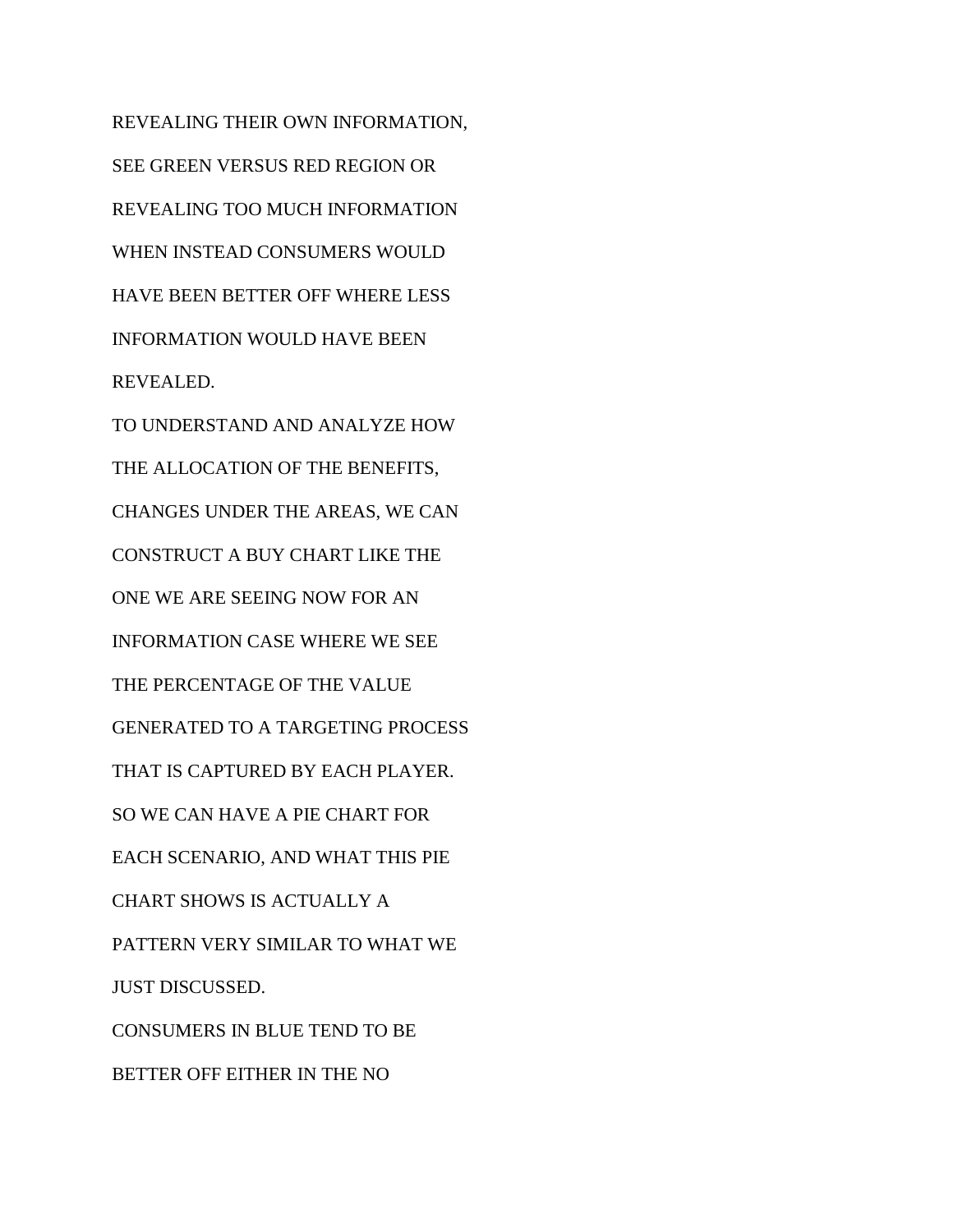INFORMATION CASE OR ON THE HORIZONTAL INFORMATION CASE. WHERE INTERMEDIARY IN RED SEEMS TO CAPTURE A LOT OF BENEFITS WITH THE VERTICAL INFORMATION ONE BEING BY FAR THE BEST CASE. FOR INSTEAD INTUITIVELY IT IS BETTER AT LEAST TO HAVE SOME INFORMATION ABOUT THE CONSUMERS WITH A COMPLETE INFORMATION CASE BEING IN THIS CASE IS BEST SCENARIO. SO IF YOU WANT TO SUMMARIZE THOSE FINDINGS WE FIND THAT CONSUMERS ARE GENERALLY BETTER OFF EITHER WHEN SPECIFIC TYPE OF INFORMATION ABOUT THEM ARE AVAILABLE, OR IN GENERAL, WHEN LESS INFORMATION IS AVAILABLE, AND THERE ARE SITUATIONS WHERE THE INTEREST OF THE PLAYERS SEE INTERMEDIARY AND CONSUMERS SEEM A-- ALIGNED.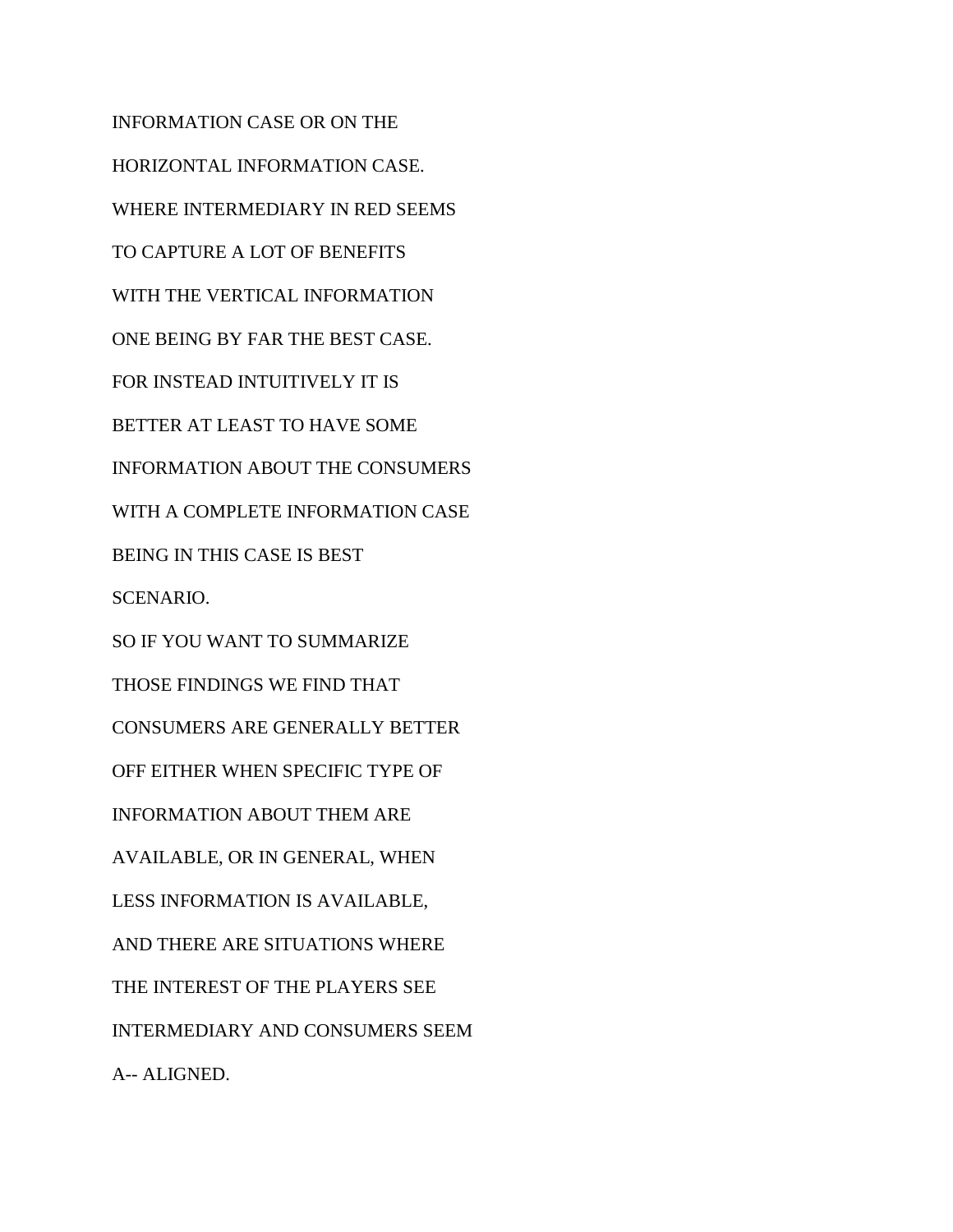IN ORDER TO MAXIMIZE ITS PROFIT. SO I'LL LEAVE ALESSANDRO TO DO SOME FINAL REMARKS. >> THANK YOU. THERE ARE A NUMBER OF EXTENSIONS WE ARE PLANNING OR WORKING ON. PROBABLY THE MOST IMPORTANT IS THE EMPIRICAL VALIDATION. IN FACT IF REPRESENTATIVES OF NETWORKS ARE IN THE ROOM OR FOLLOWING VEE THE WEBCAST -- VIA THE WEBCAST, IF YOU WANT TO PROVE OR DISPROFFER THE PROCESS WE ARE HAPPY TO WORK WITH YOU. OT THE LEFT YOU HAVE THE THREE FRAMES I STARTED FROM, AND I CLAIM THAT IS IN COMMON, VERY LITTLE EMPIRICAL VALIDATION. I'M NOT CLAIMING THEY ARE NECESSARILY WRONG, I'M CLAIMING WE DON'T KNOW REALLY HOW TREE TRUE THEY ARE. ON THE RIGHT I HAVE THREE BROAD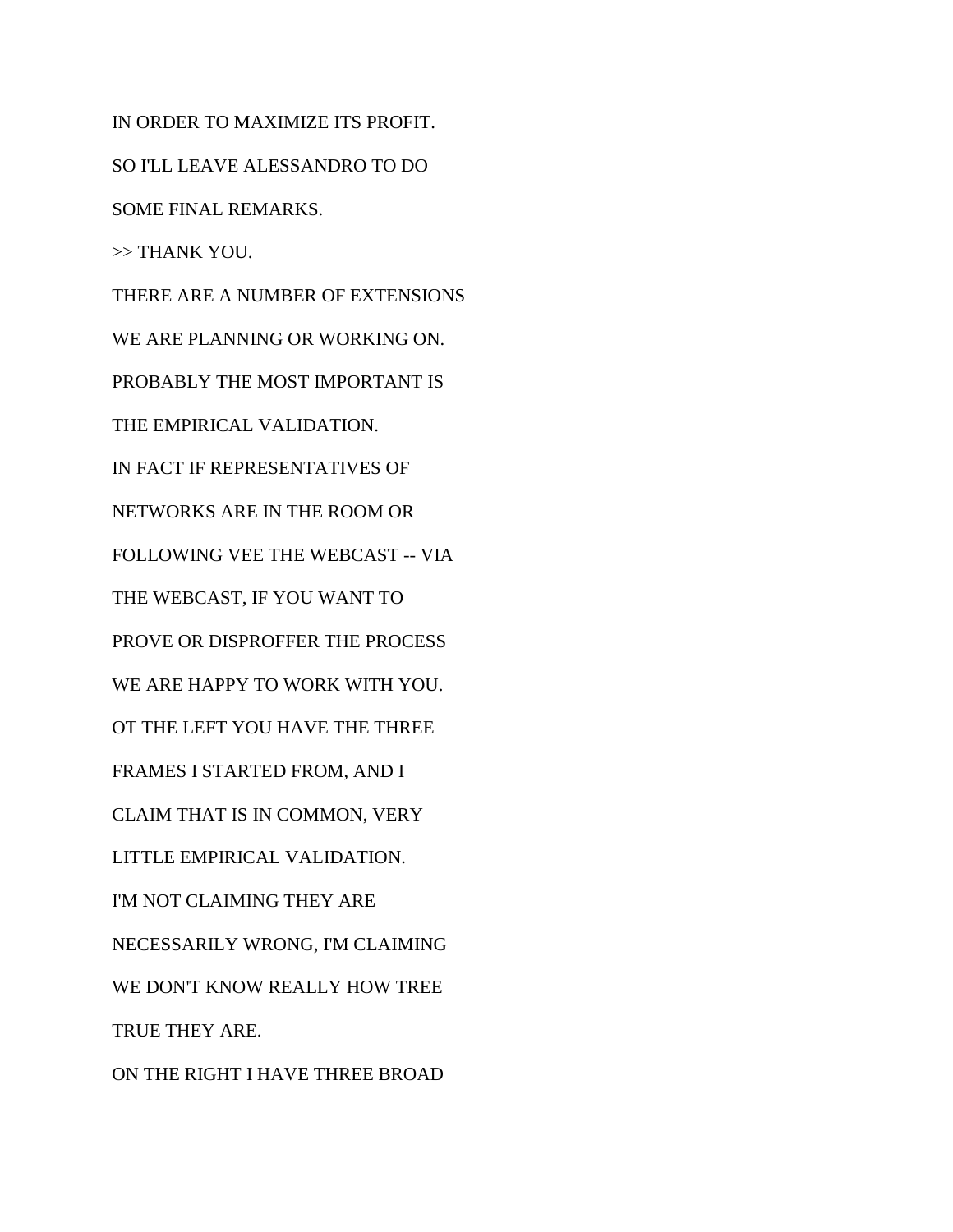QUESTIONS THAT ARE IMPORTANT TO UNDERSTAND DATA IS THE NEW OIL AND TO WHAT BENEFITS THE NEW OIL ARE ALLOCATED TO THE DIFFERENCE. HOW IS THE SURPLUS GENERATED, TO FIND A NICE COMBINATION OF PROTECTION OF DATA AND SHARING DATA, ARE THERE COSTS AND IF SO WHO IS SUFFERING THOSE COSTS? INDIVIDUAL CONSUMERS BECAUSE THEY MAY GET LESS TARGETED ADVERTISING, SOCIETY AS A WHOLE BECAUSE MAYBE THE NEXT MEDICAL RESEARCHER INVESTIGATING CANCER CAN'T GET ENOUGH DATA OR JUST THE ISSUE OF INCREASING THE RENT EXTRACTED BY OLIGOPOLIES. AND VERY DIFFERENT POLICY CONCLUSIONS AND FINALLY IN WHAT -- UNDER WHAT CONDITIONS TO CONSUMERS BENEFIT FROM TRADING CERTAIN DATA AND WHAT CONDITIONS THEY DO NOT?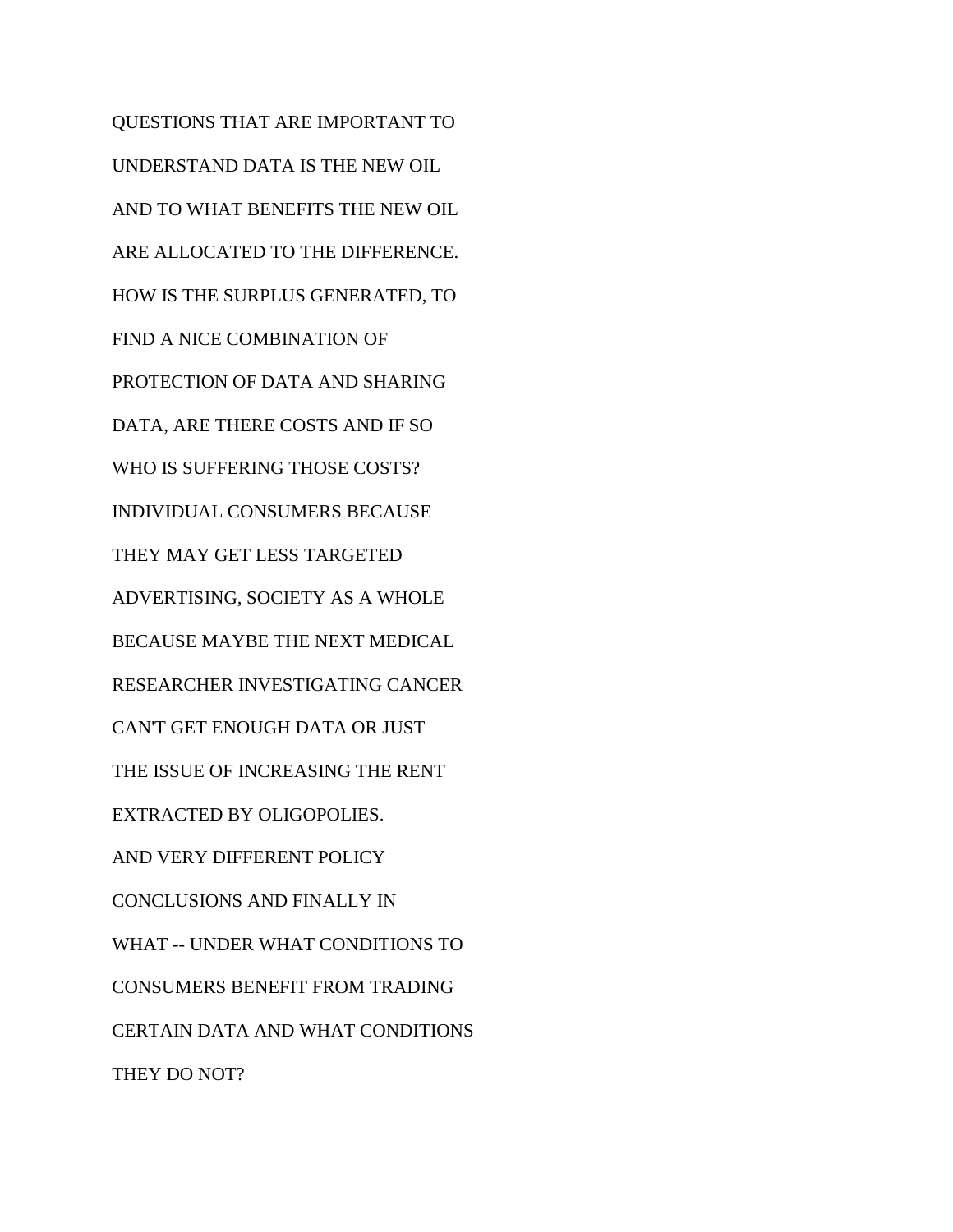I BELIEVE THE ANSWER IS NOT BINARY, IS CONTEXT DEPENDENT. THIS IS WORK IN PROGRESS. IN FACT IS WORK IN OUR AGENDA. HOWEVER IF YOU ARE INTERESTED IN THE CROWN MATERIAL IN THIS AREA AND BY THIS AREA I MEAN THE ECONOMICS OF PRIVACY YOU CAN FIND ON SSRN A SEMI-FINAL VERSION OF A PAPER THAT CURTIS TAYLOR, LEA WAGMAN AND MYSELF HAVE SUBMIT, WE WILL LEAVE WITH YOU THIS THANK YOU VERY MUCH FOR YOUR ATTENTION. [APPLAUSE] >> THANK YOU VERONICA AND ALESSANDRO. NEXT IS CATHERINE TUCKER FROM M.I.T. >> THANK YOU VERY MUCH FOR HAVING ME. I'M CATHERINE TUCKER ANDI'M A ECONOMIST WHO STUDIES THE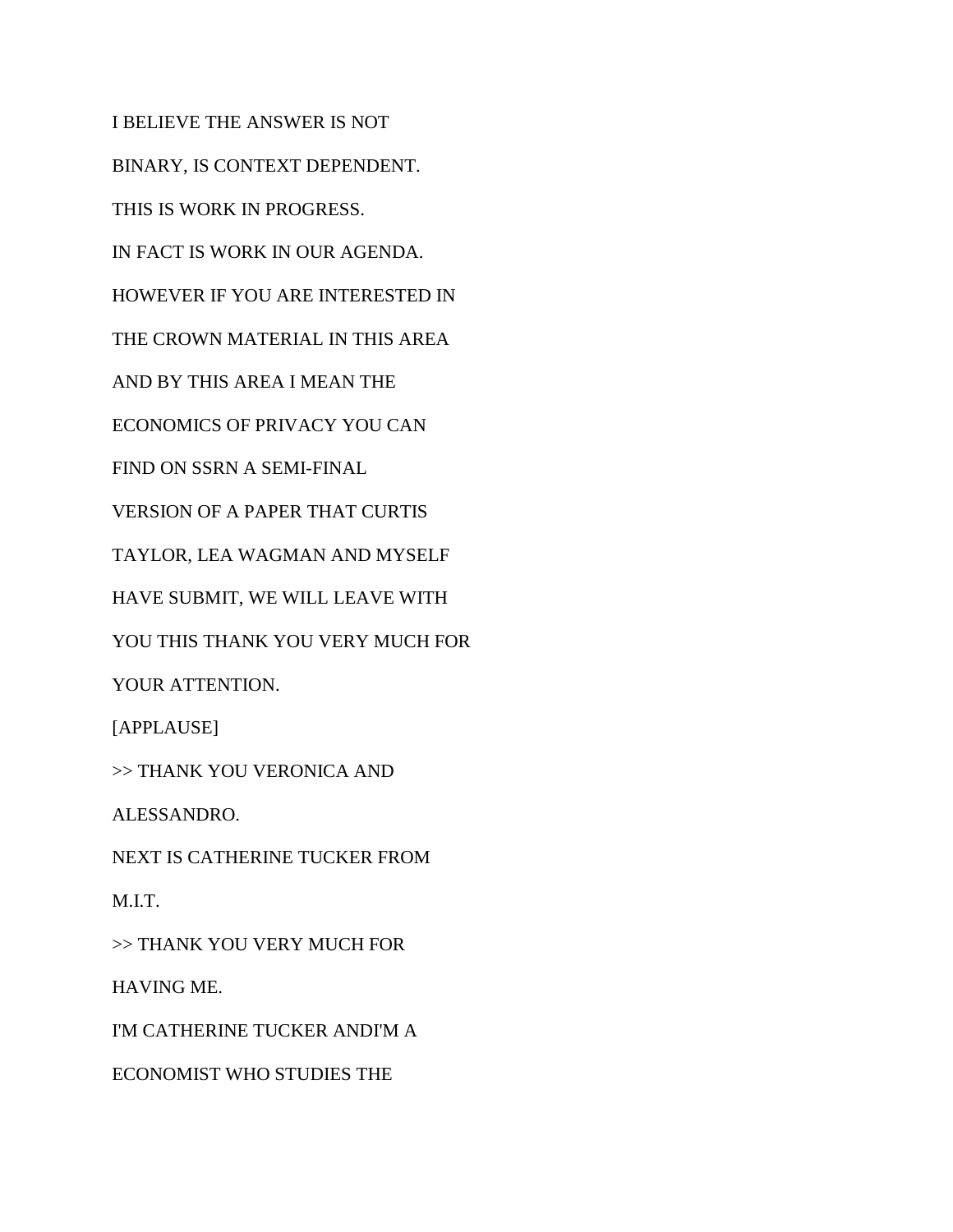ECONOMIC FEKS OF ARE PRIVACY INFORMATION USING REAL LIFE DATA ACCOUNT. WHAT I'M GOING TO BE PRESENTING TODAY IS INFORMATION FROM AMALIA MILLER, CONSUMER TAKEUP OF GENETIC TESTING. I KNOW A LOT OF YOU ARE HERE TO THINK ABOUT ECONOMIC DATA AND TESTING. WHY WE THINK IT WAS INTERESTING IS THAT FIRST OF ALL THIS IS A TECHNOLOGY WITH A HUGE UPSIDE AS I'LL GET OLATER. SECONDLY IT IS ALSO A TECHNOLOGY WHERE I THINK EVEN THE MOST CYNICAL PERSON ABOUT PRIVACY WOULD SAY THERE ARE POTENTIAL PRIVACY CONSEQUENCES OF THIS DATA BEING CREATED. SOMETIMES WHEN YOU'RE THINKING ABOUT TARGETED ADVERTISING IT IS HARD TO ACTUALLY ARTICULATE A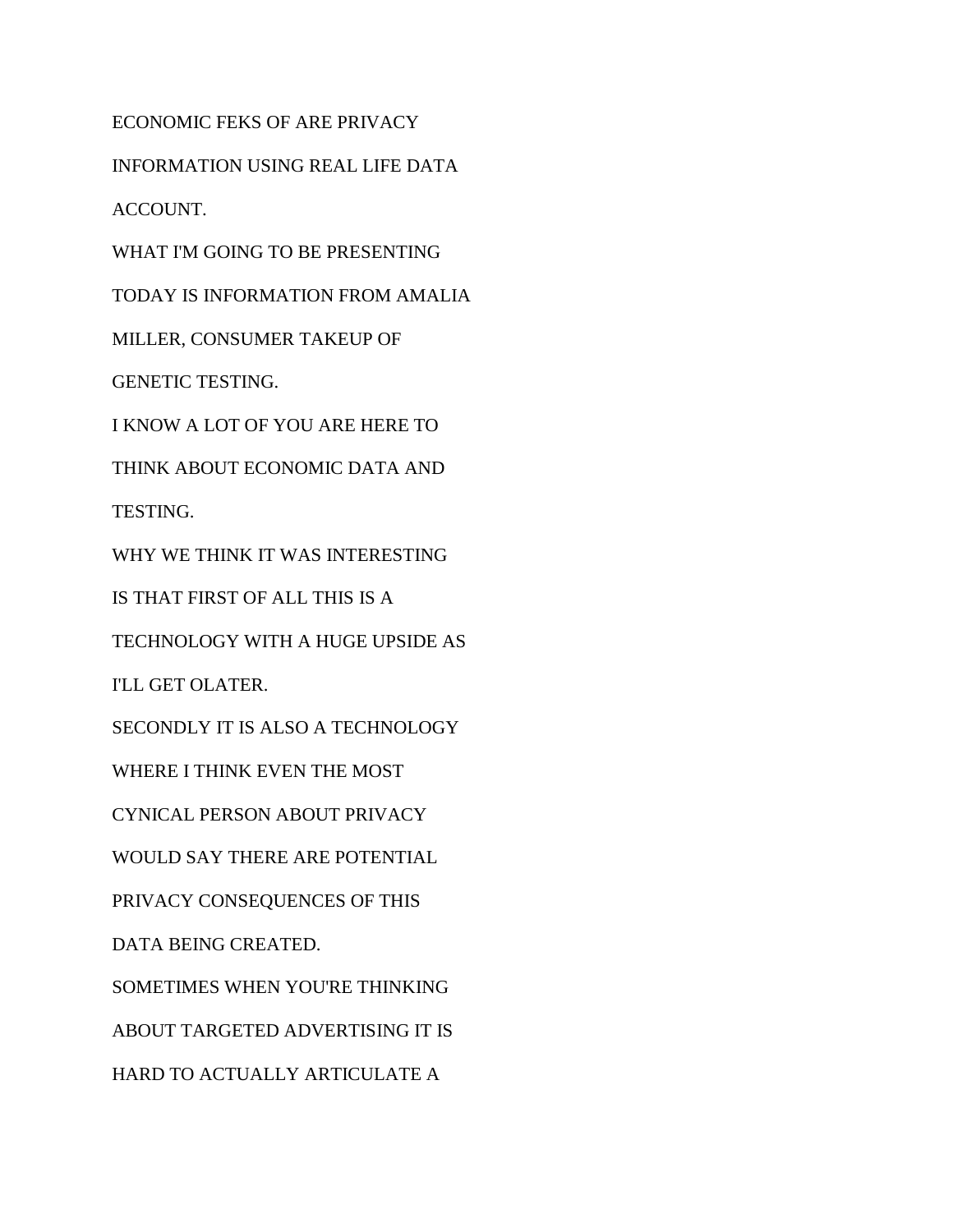PRIVACY FIRM WHICH IS OFTEN WE THINK ABOUT HEALTH AND FINANCIAL EXAMPLES. BUT GENETIC DATA IT'S NOT HARD TO COME UP WITH EXAMPLES OF HARM. FOR EXAMPLE I TOOK A 23 AND ME TEST. DEPRESSING I GOT A THREE TIMES AVERAGE TIME OF GETTING MACULAR DEGENERATION, WHICH MEANS I WON'T SEE TOO WELL. I FEEL CONFIDENCE ANNOUNCING IT IN THIS AUDIENCE, I PROBABLY HAVE THE LEAST POTENTIAL CONSEQUENCE HE OF ANYONE IN THE WORLD OF RELEASING THIS DATA, BECAUSE I HAVE A JOB AND I HAVE HEALTH INSURANCE. THERE IS POTENTIAL, YOU CAN'T GO FAR WITHOUT THINKING OF POTENTIAL NEGATIVE CONSEQUENCES OF THAT DATA.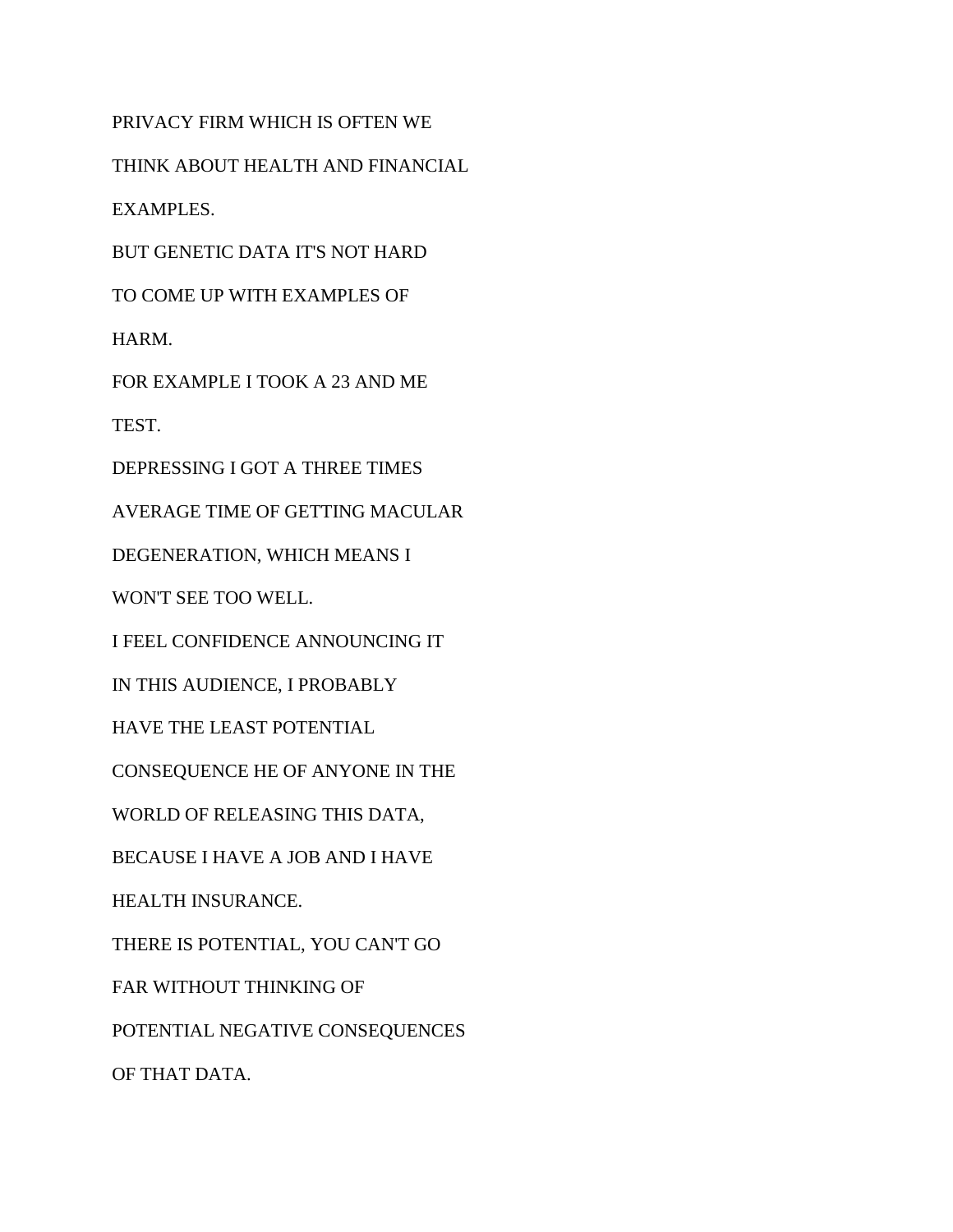AND AS THE PREVIOUS GENERATION OF GENETIC PRIVACY ARTICULATED VERY WELL, THERE ARE ISSUES OF IDENTIFIABILITY. THE FACT THAT THIS DATA IS PERSISTENT. AND THE FACT THAT POTENTIALLY THIS DATA HAS SPILLOVERS TO FAMILY MEMBERS SO PRIVACY CONSEQUENCES THAT ARE SIGNIFICANT. THE REASON I THINK THIS PAPER SETTING WAS USEFUL IS SIMPLY BECAUSE THERE HAS BEEN A LOT OF EXPERIMENTATION THAT ALLOWS US TO HAVE MORE OF A HORSERACE THAN WE USUALLY DO, WHEN WE SEE HOW PRIVACY OPTIONS WORK. HUGE UPSIDE, AND THE UPSIDE IS THE PROMISE OF PERSONALIZED MEDICINE. AND THE TYPICAL STATEMENT MADE IN FAVOR OF PERSONALIZED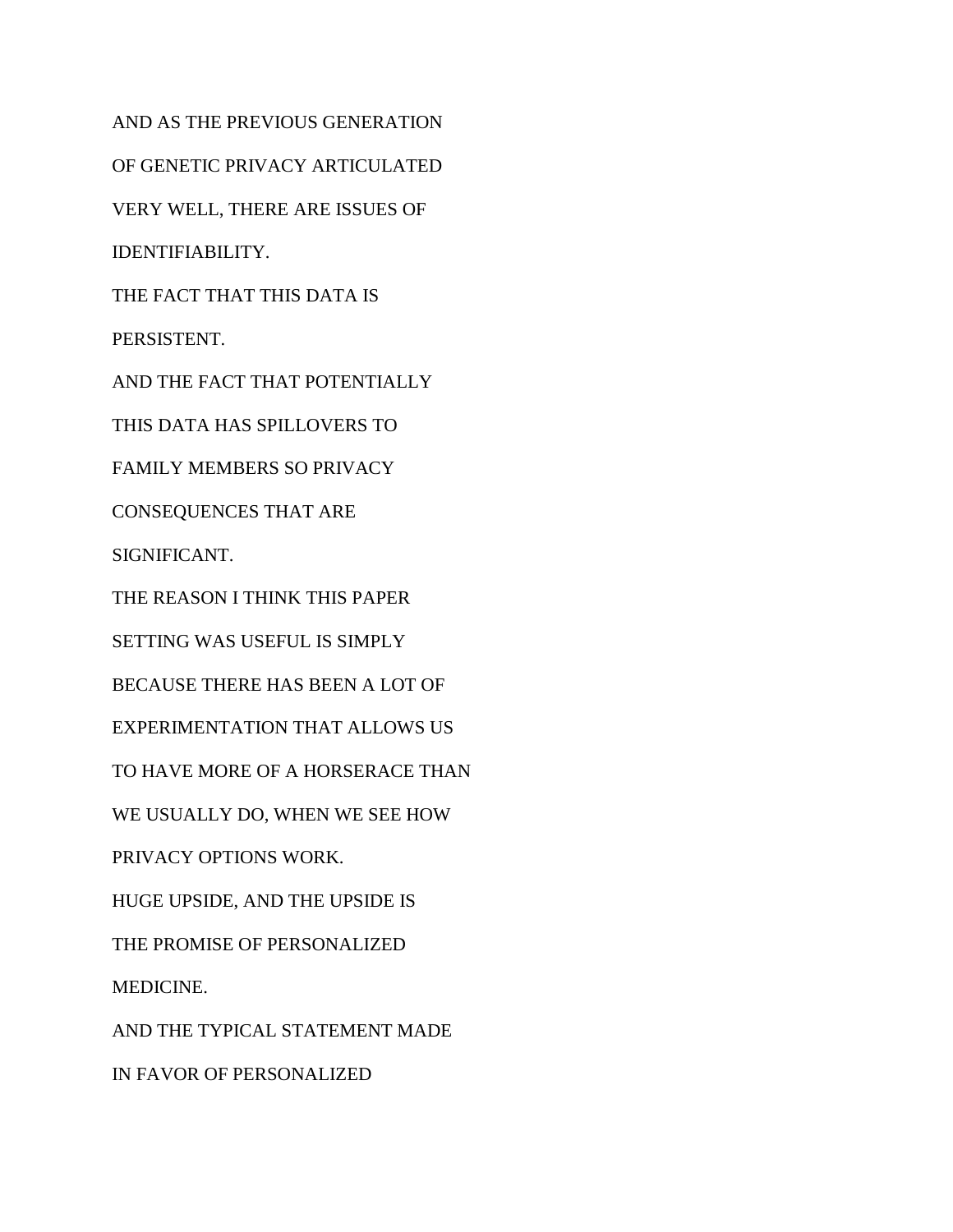MEDICINE IS FOR THE AVERAGE DRUG BASED ON YOUR GENETIC MAKEUP IT WON'T WORK 25% OF THE TIME. SO WE CAN IMAGINE IF WE ACTUALLY HAD GENETIC DATA WE WILL BE ABLE TO IDENTIFY POTENTIAL DRUGS AND SAVE MONEY AT THE SAME TIME. I FIND IT USEFUL TO BRING IT TO LIFE WITH A VERY PERTINENT EXAMPLE WHICH IS THE EXAMPLE OF ANGELINA JOLIE. SHE DID GENETIC TESTING, SHE FOUND OUT THAT SHE UNFORTUNATELY HAD A MUTATION IN HER GENES THAT SHE WAS LIKELY TO GET BOTH BREAST AND OVARIAN CANCER AND AS A RESULT HAD A DOUBLE MASTECTOMY AND HYSTERECTOMY. THIS IS OBVIOUSLY A STRIDENT AND DECISIVE MEDICAL ACTION BUT IN PRINCIPLE IT'S GOING TO REDUCE HER CHANCE HE OF GETTING CANCER BY 70%.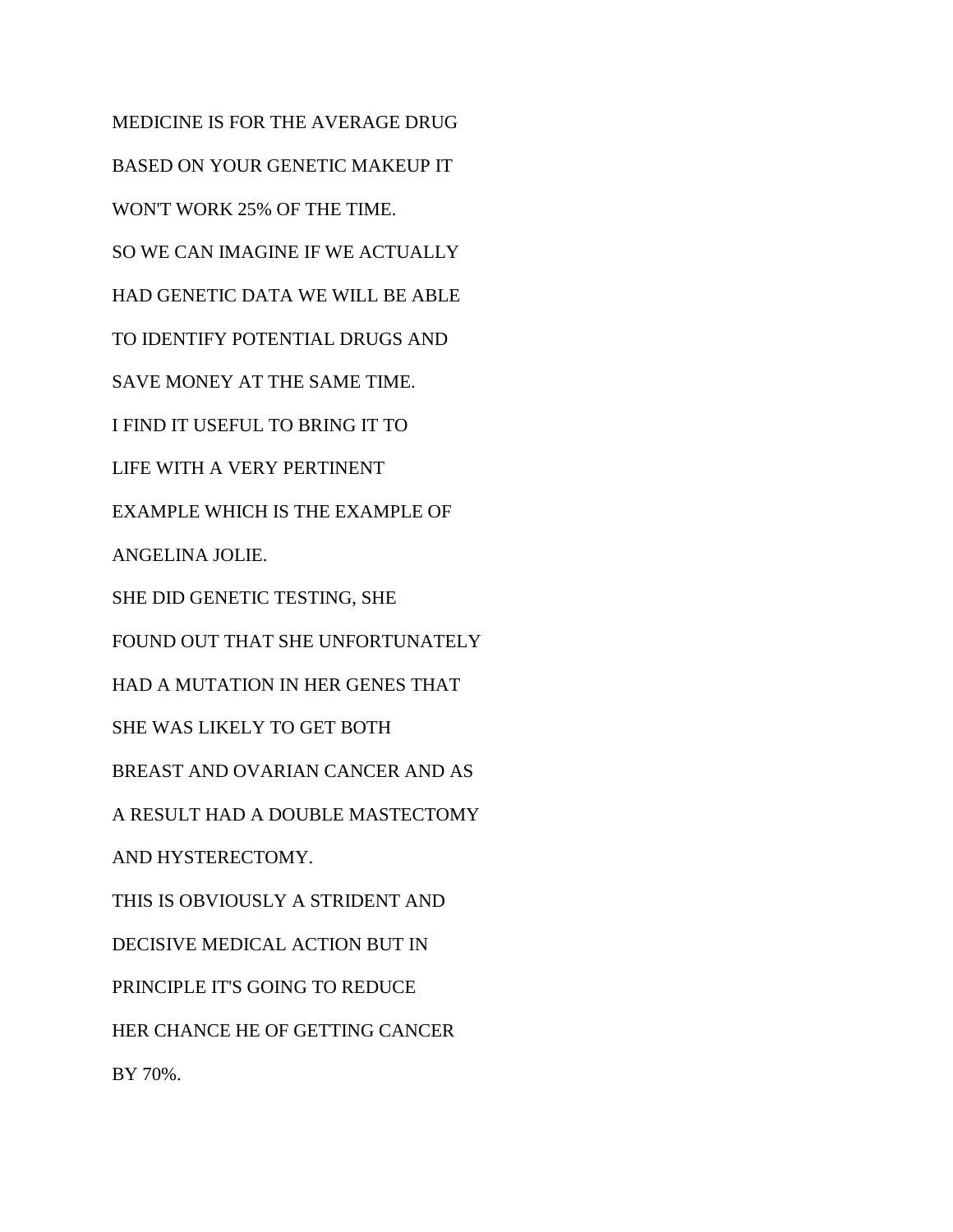-- CHANCES OF GETTING CANCER BY 70%.

THIS IS DATA WHICH LEADS TO

EXTREME FORMS OF ACTION IN A MEDICAL SENSE BUT HUGE UPSIDE IN HEALTH OUTCOMES IN TERMS OF IT BEING CREATED. NOW WHAT WE'RE GOING TO DO IN THIS STUDY IS LOOK AT STATE LAWS EXPERIMENTATION WITH DIFFERENT TYPES OF PRIVACY REGULATION FROM 2000 AND 2010. AND WHAT'S NICE ABOUT THIS VARIATION IS YOU ALWAYS WORRY IN ANY EMPIRICAL STUDY WHERE THE VARIATION IS COMING FROM, WHY ARE THE STATES ACTUALLY EXPERIMENTING IN THIS WAY AS AN UNDERLYING REASON. FROM WHAT WE CAN SEE IT WAS PRETTY RANDOM DRIVEN BY INDIVIDUAL STATE SENATORS WHO GOT A BEE IN THEIR BONNET.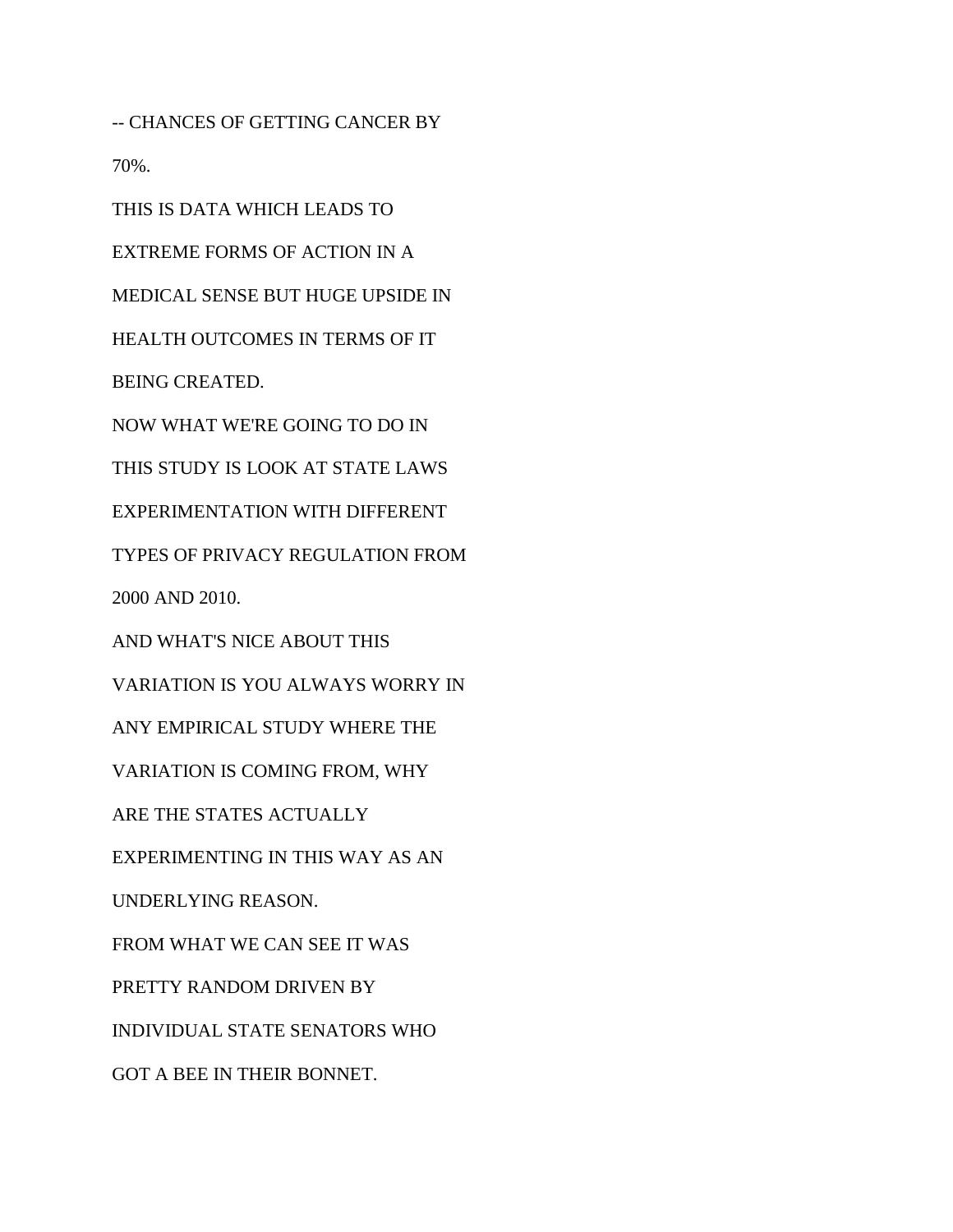WHAT IS ALSO NICE IS THEY ARE EXPERIMENTING WITH MANY DIFFERENT TYPES OF PRIVACY REGULATION AND WE ARE GOING TO BUCKET THEM INTO THE STUDY INTO FREE BUCKETS WHICH ARE INFORMED CONSENT, REGULATING DATA USE AND ESTABLISHING PROPERTY RIGHTS. AND I WANT TO IN THE PAST WHAT I'VE DONE IS I'VE SAID WELL YOU KNOW THE GREAT THING ABOUT THIS IS IT ACTUALLY EMULATES DIFFERENT COUNTRIES' APPROACHES TO DOING PRIVACY REGULATION, IF YOU TAKE EU AND OECU APPROACHES, INFORMED CONSENT, MAYBE THE U.S. WE THOUGHT ABOUT RESTRICTING DATA USE AND THIS ECONOMIST DREAM OF ESTABLISHING PROPERTY RIGHTS. NOW I SAY I'VE SAID THAT IN THE PAST.

THE REASON I NO LONGER PUSH IT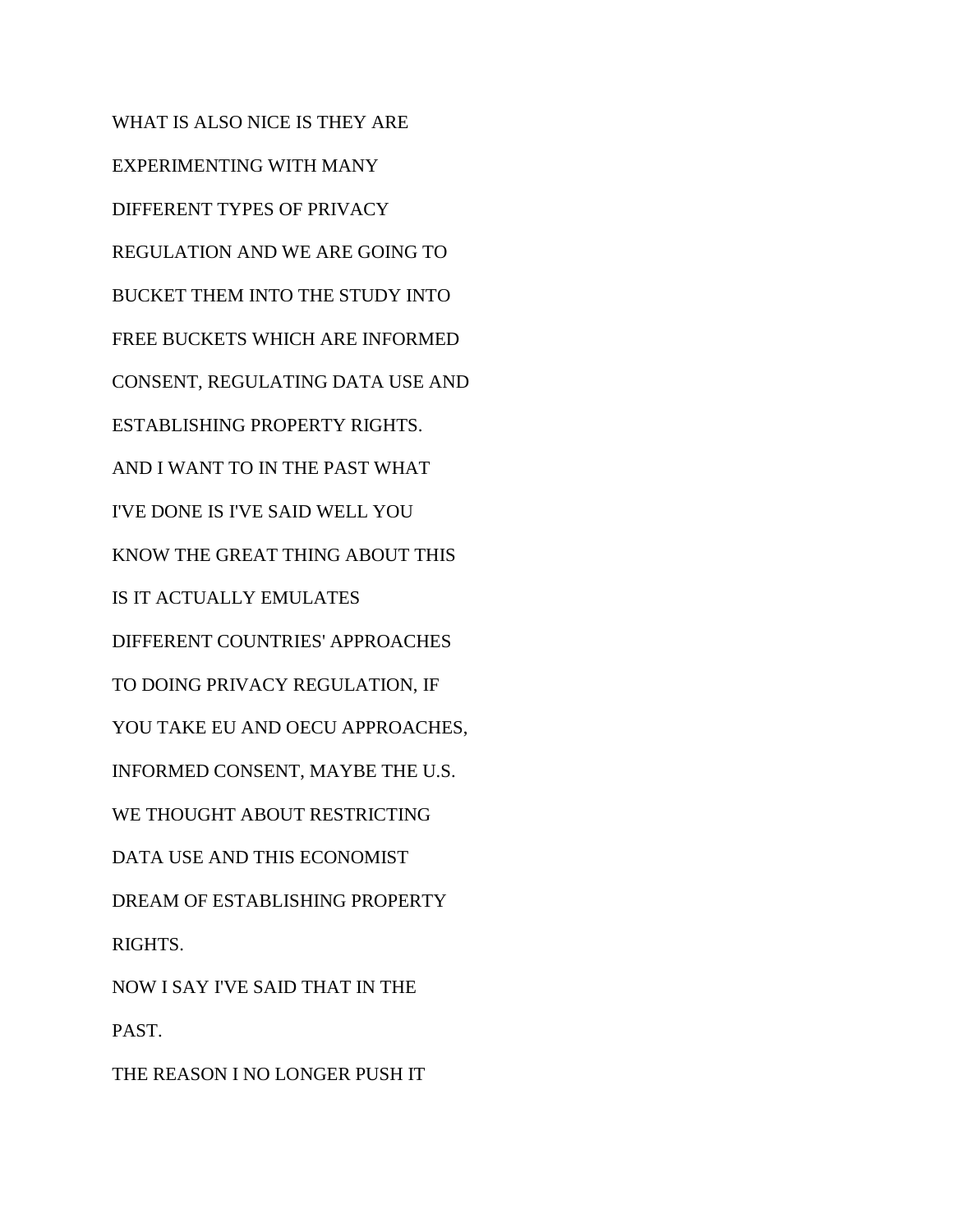IS I MENTIONED THIS ONCE WHEN I WAS GIVING THIS TALK IN PARIS, AND THIS PERSON FROM THE MINISTRY OF CULTURE IN FRANCE STOOD UP AND SAID HOW DARE YOU SAY THAT. IN FRANCE WE REGULATE PRIVACY IN EVERY SINGLE WAY YOU COULD POSSIBLY IMAGINE SO IT'S NOT JUST ONE. BUT IN GENERAL, WHAT'S NICE ABOUT IT IS AT LEAST WE GOT A HORSERACE FOR DIFFERENT WAYS WE MIGHT THINK ABOUT REGULATING PRIVACY. NOW, WE'RE GOING TO HAVE DATA ON PEOPLE'S DECISIONS TO GET THESE GENETIC TESTS. WE'RE LUCKY WE HAVE A NATIONAL SAMPLE THAT WAS DONE EVERY FIVE YEARS IN THE PEER WE'RE STUDYING AND THEY'RE GOING TO BE ASKING 30 THOU PEOPLE ABOUT WHETHER OR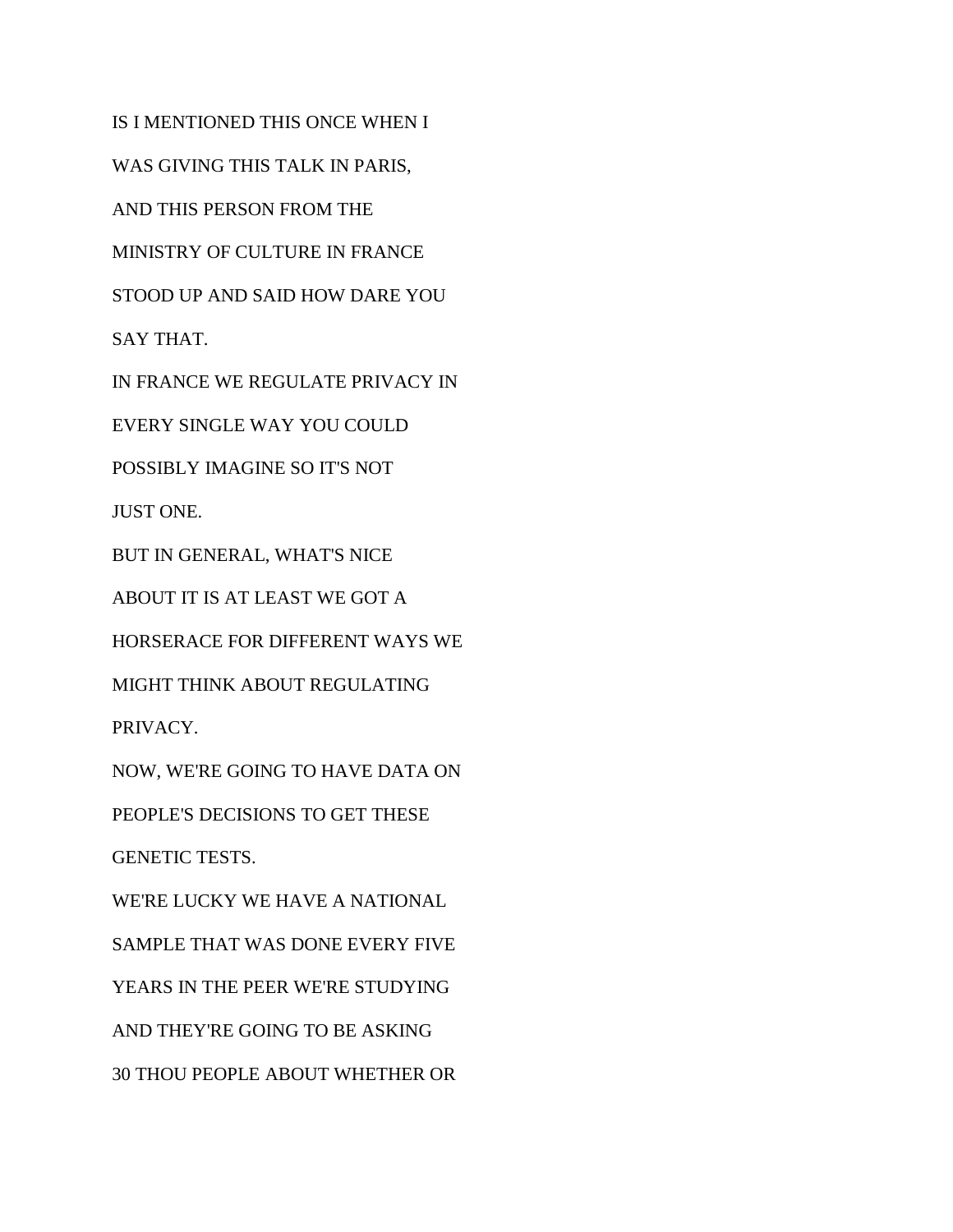NOT THEY HAD A GENETIC TEST IN EACH SAMPLE. NOW, IT'S A GREAT DATA SET IN ONE WAY. AND THEY FOCUS ON THE DECISION TO GET A GENETIC TEST FOR WORKING OUT WHETHER OR NOT YOU HAVE GENETIC SUSCEPTIBILITY TORTS BREAST OR OVARIAN CANCER. THE REASON I SAY THIS IS A VERY INTERESTING GENETIC TEST IS IT'S SOMETHING YOU CAN DO WITH THIS INFORMATION TO SAVE YOUR LIFE IF YOU TAKE THE TEST. SO POTENTIALLY, THIS IS A HUGELY VALUABLE HEALTH -- PIECE OF HEALTH DATA TO CREATE. NOW, THE NEGATIVE IS, THAT THIS IS A TECHNOLOGY IN ITS EARLY STAGES AND SO AS A RESULT, WE'RE ONLY SEE A LITTLE BIT OF TAKEUP IN OUR SAMPLE, ABOUT LESS THAN 1%.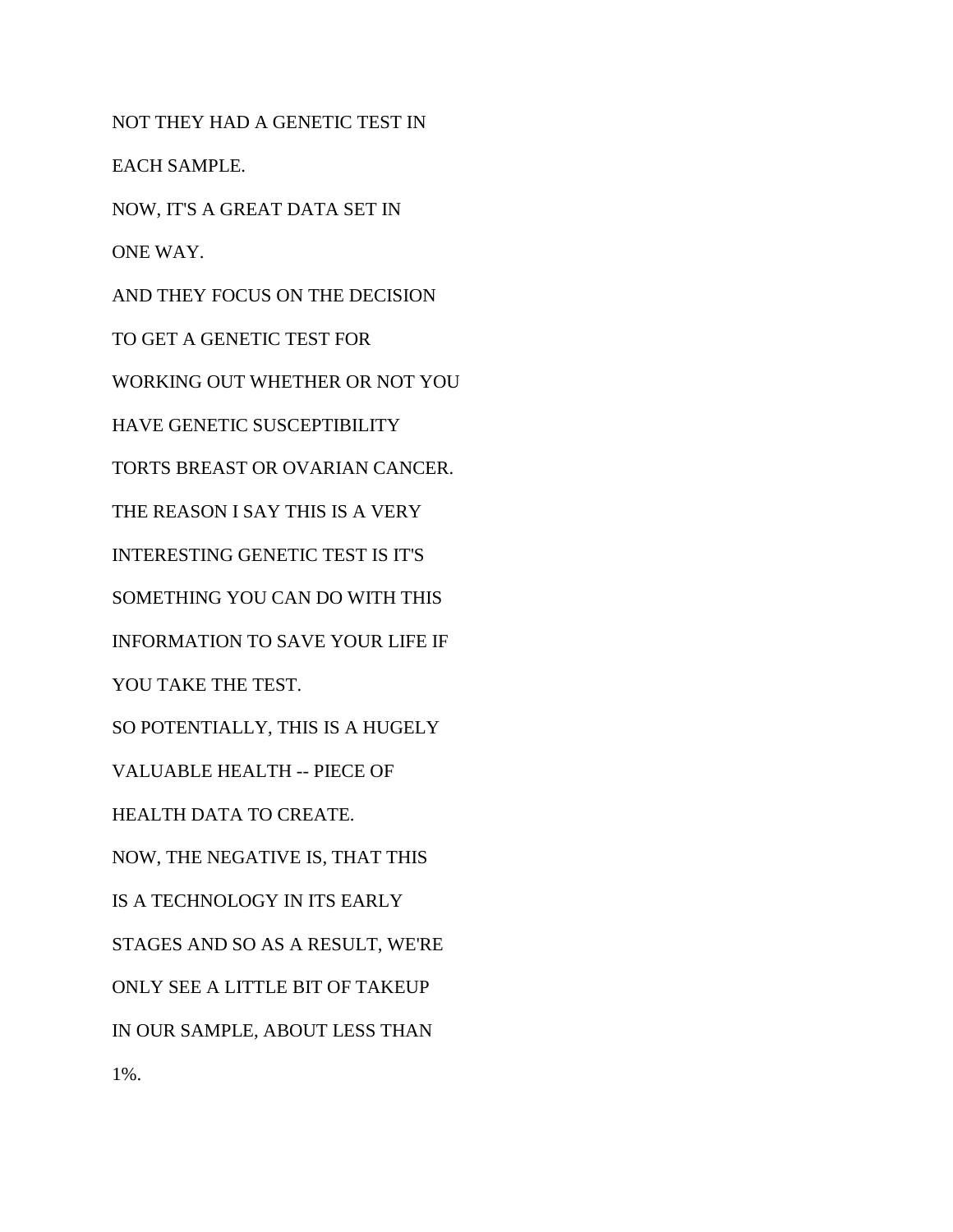NOW, WHAT WE'RE GOING TO DO IN THE PAPER IS USE STANDARD ECONOMETRIC TECHNIQUES, OF THESE PEOPLE THIS OUR SAMPLE TO GO AND GET A GENETIC TEST TO WHAT THE STATE PRIVACY REGIME WAS LIKE IN THAT PARTICULAR YEAR. NOW, I REALIZE THIS IS NOT AN ECONOMIST AUDIENCE, SO WHAT I WANT YOU TO THINK OF THIS IS THE STATISTICAL RELATIONSHIP THAT WE DO WHERE WE'RE CONTROLLING FOR JUST ABOUT EVERYTHING THAT YOU MIGHT THINK OF GOING ON IN THE BACKGROUND. WE ARE CONTROLLING FOR THE YEAR. WE'RE CONTROLLING FOR THE STATE. WE'RE CONTROLLING FOR EVERYTHING ABOUT THE PATIENT. NOW, IF YOU LIKE EQUATIONS AND SUBSCRIPTS, THE PAPER'S GOT PLENTY OF THOSE SO I DIRECT THROUGH.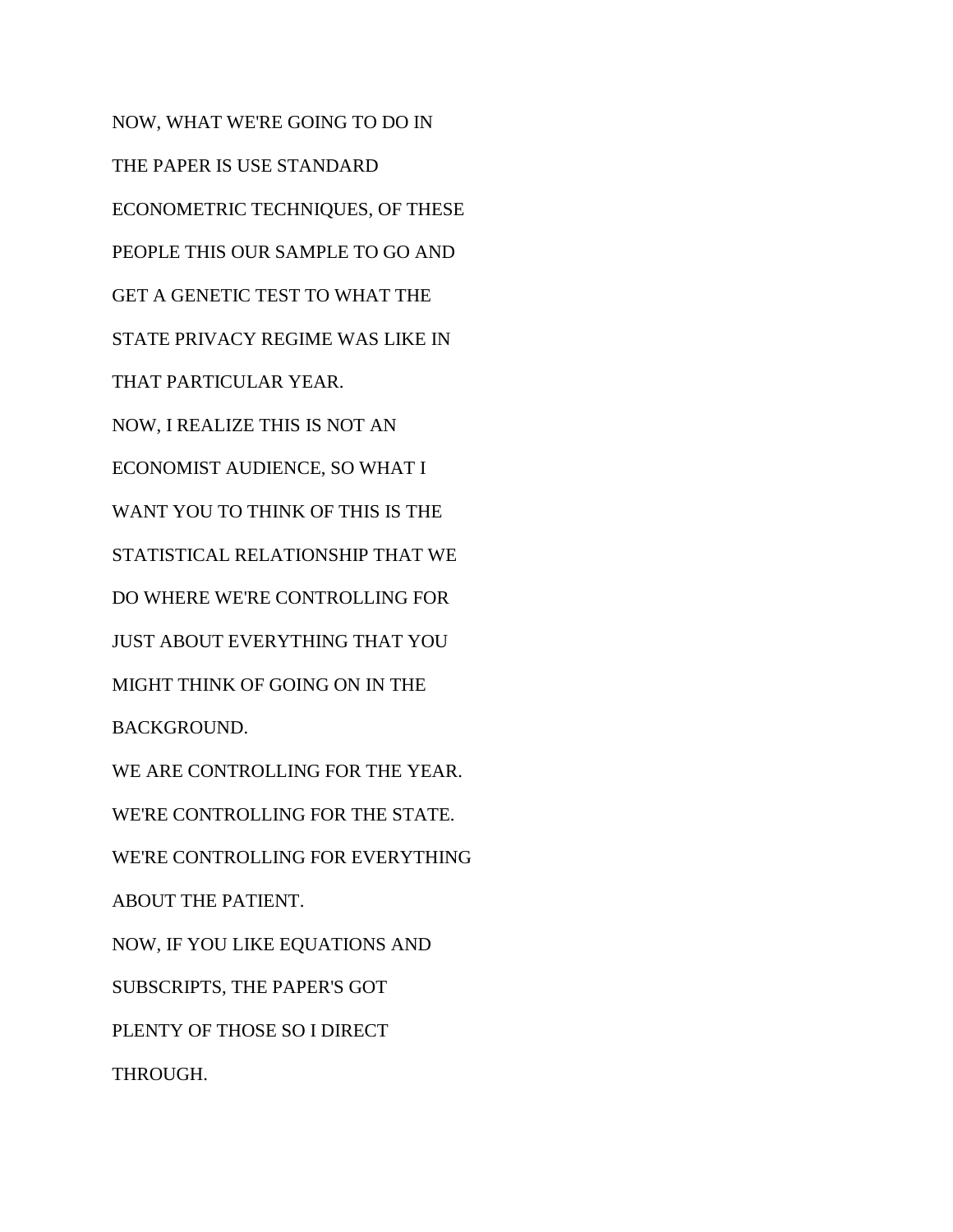NOW FOR THIS AUDIENCE WHAT I DECIDED TO DO IS TO PRESENT THE MAIN RESULTS IN A BAR CHART. AND THE BIG PUNCH LINE IS, THAT WE BUCKET UP OUR STATE REGULATIONS IN THIS WAY. WHAT WE FIND IS THAT WHEN YOU HAVE INFORMED CONSENT, AND THAT'S INFORMED CONSENT WHERE WE'RE TELLING PEOPLE HOW THE DATA'S GOING TO BE USED, WE GET A REDUCTION OF THIRD OR IN TERMS OF HOW MANY PEOPLE ARE TAKING A GENETIC TEST. NOW, THIS IS A LARGER PORTION BUT REMEMBER THESE ARE QUITE SMALL NUMBERS. SO THE BASELINE IS SMALL. NOW, WHEN WE HAVE A USAGE RESTRICTION, THAT IS WE SAY, OR THE STATE GOVERNMENT SAYS THIS DATA CAN'T BE USED TO DISCRIMINATE, SAY BY EMPLOYER,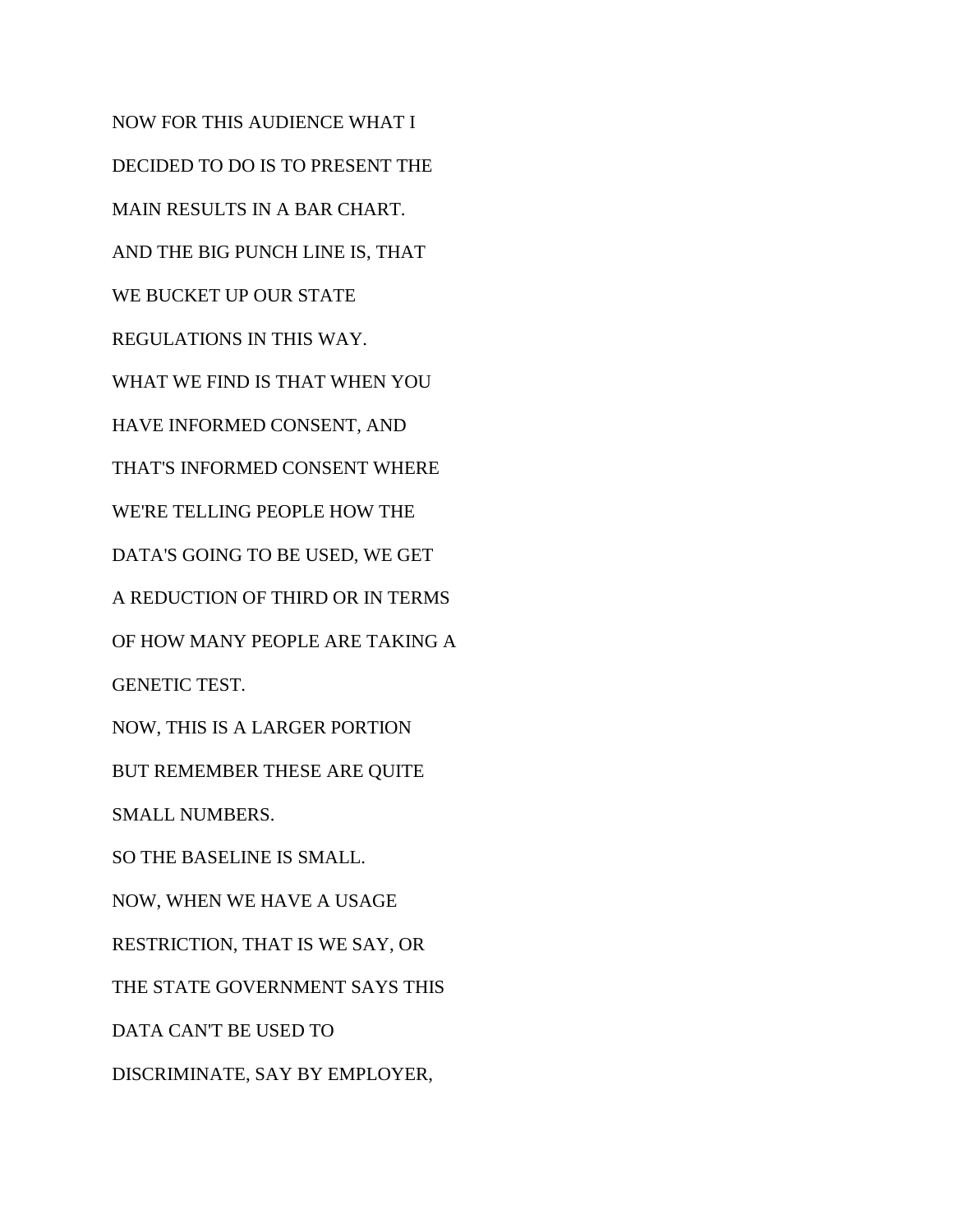SAY BY HEALTH INSURANCE COMPANIES, THAT REALLY HAS NO STATISTICAL EFFECT THAT WE CAN MEASURE. THE THING WHICH HAS THIS BIG BOOST OR POSITIVE EFFECT ON THE DECISION TO GET A GENETIC TEST IS WHETHER OR NOT YOU ACTUALLY GIVE INDIVIDUALS CONTROL OVER HOW THAT DATA WILL BE USED IN THE FUTURE. NOW, WHETHER YOU GET RESULTS LIKE THIS, AS AN ECONOMIST YOU'RE ALWAYS GOING TO WONDER WHERE ARE THEY COMING FROM AND WHAT'S THE EXPLANATION. ONE THING THAT WORRIED ME IS IT'S NOT ABOUT THE PATIENTS, MAYBE IT'S ABOUT HOSPITALS AND WHETHER OR NOT THEY ARE OFFERING THE TESTS.

WE COLLECTED MORE DATA TO TEST

THIS AND WE FOUND THAT'S REALLY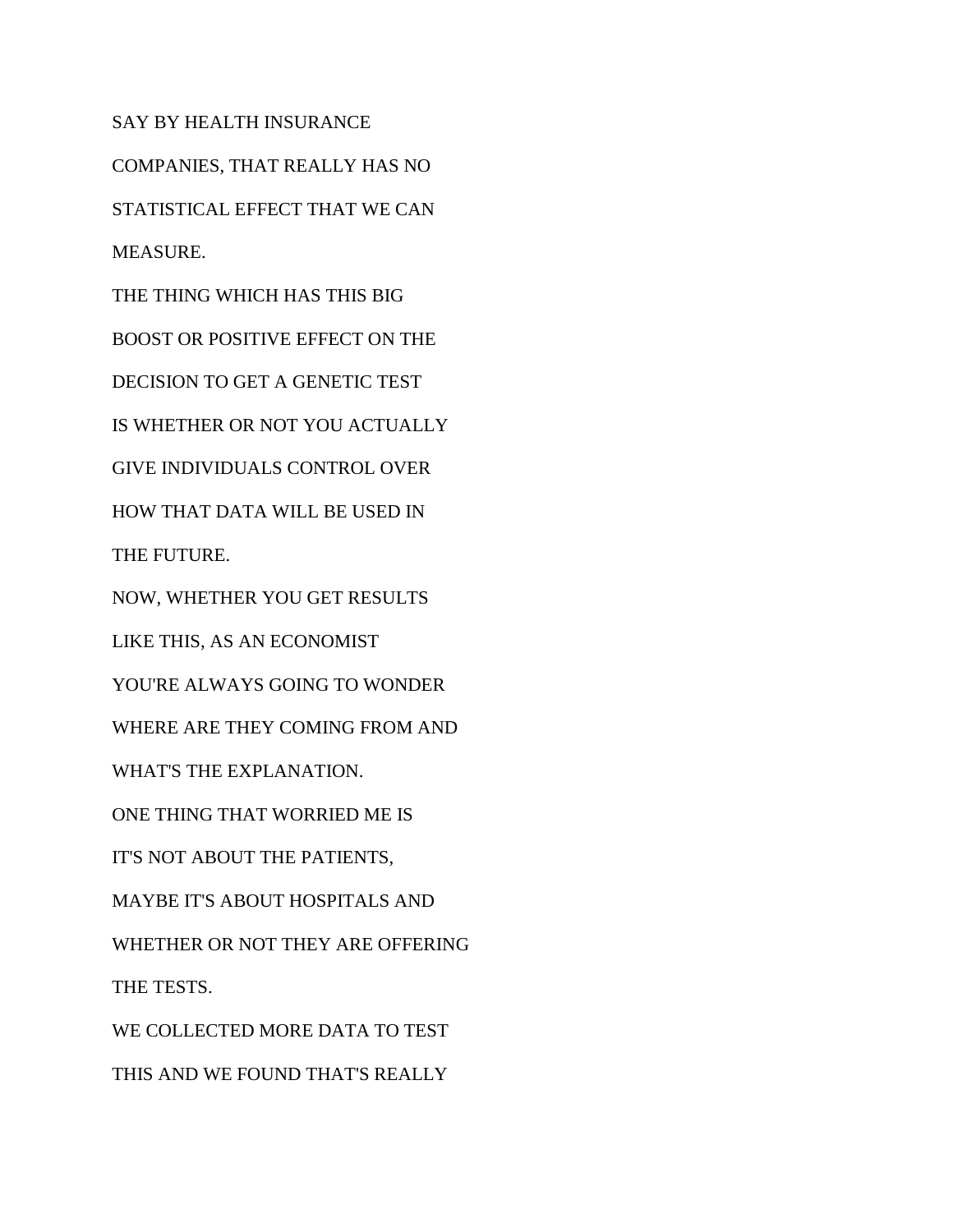NOT THE EXPLANATION.

IT IS THE CASE THAT IF YOU HAVE THESE CONSENT LAWS HOSPITALS REACT NEGATIVELY. THAT'S NOT A SURPRISE. I FOUND THAT IN THE PAST. BASICALLY IT'S BECAUSE YOU HAVE TO CONSTRUCT AN ENTIRE PARALLEL SYSTEM. HOWEVER WHAT WAS IMPORTANT ABOUT THIS STUDY WAS WE DIDN'T FIND, WHAT WE FOUND WAS A NEGATIVE REACTION BY HOSPITAL HE IN TERMS OF WHETHER THEY OFFER GENETIC TESTS TO GIVEN PATIENTS PROPERTY RIGHTS. AGAIN MAYBE NOT SURPRISING WHY WOULD YOU SET UP A GENETIC

TESTING FACILITIES OF YOUR

HOSPITAL, PROBABLY TO DO SOME

RESEARCH AND THIS IS GOING TO

RESTRICT YOUR ABILITY TO DO

RESEARCH BUT IT SUGGESTS THAT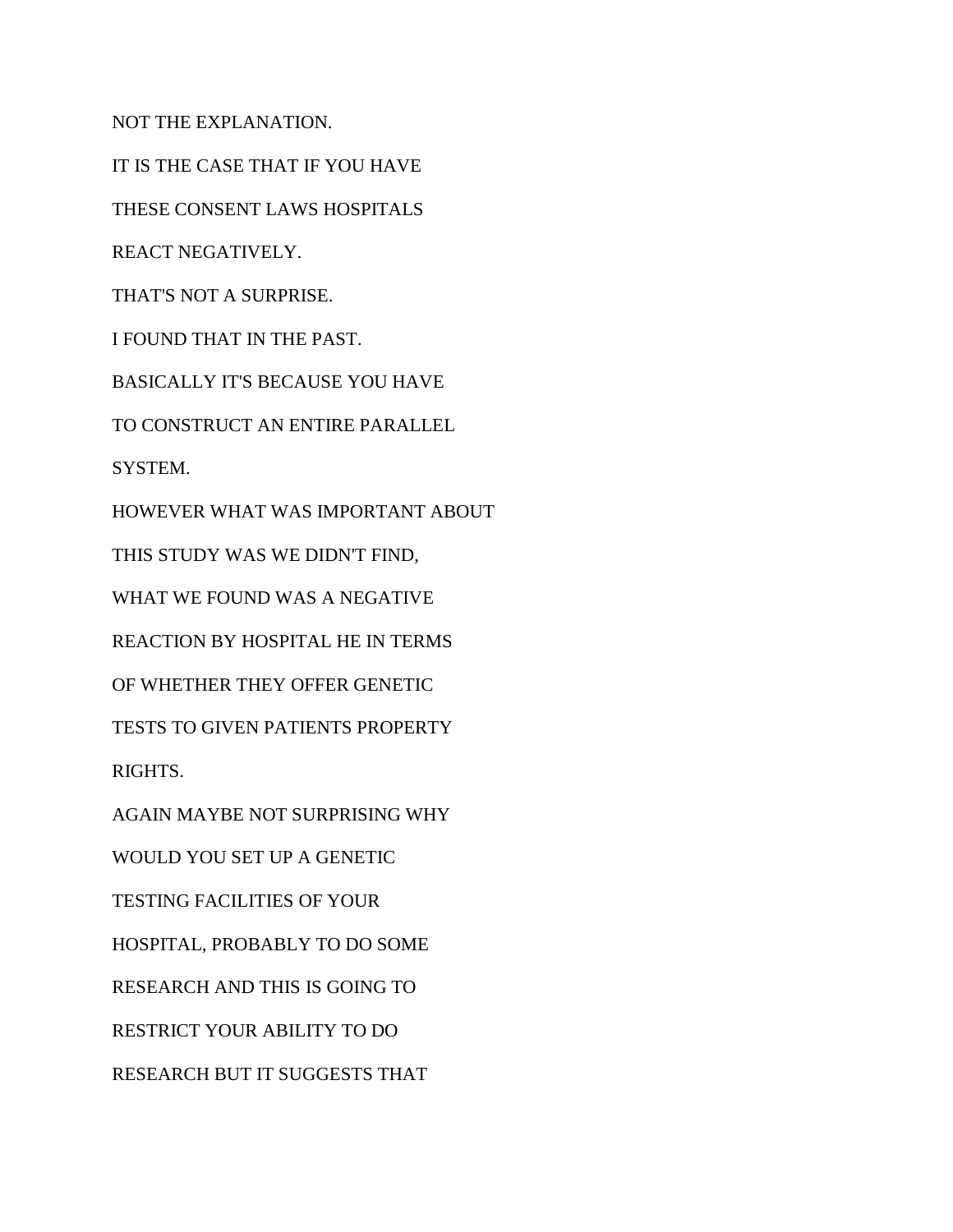THE MAIN EFFECT OF HAVING THESE INDIVIDUAL CONTROLS POSITIVELY AFFECTING OUTCOMES IS NOT DRIVEN BY THE SUPPLY SIDE, BUT INSTEAD DRIVEN BY PATIENTS. NOW, MORE PROOF OF THIS IS WHAT, AGAIN, TYPICAL THING WE WOULD DO IN THE ECONOMICS, THAT WE'RE ALWAYS GOING TO WORRY ABOUT WELL, YOU SAY IT'S ABOUT PATIENTS BUT COULD THERE BE ANOTHER EXPLANATION OF SOMETHING ELSE GOING ON IN THE STATE? WE TESTED FOR THIS BY LOOKING AT ALTERNATIVE EXPLANATIONS. ONE SUCH TEST WAS, WE LOOKED TO SEE WELL, IF WE LOOK AT THE DECISION TO HAVE AN HIV TEST, WHAT YOU MIGHT SEE, THINK OF IS SIMILARLY SENSITIVE OHAVING A GENETIC TEST, COULD WE SEE ANY INFLUENCE OF THE GENETIC LAWS ON THAT DECISION?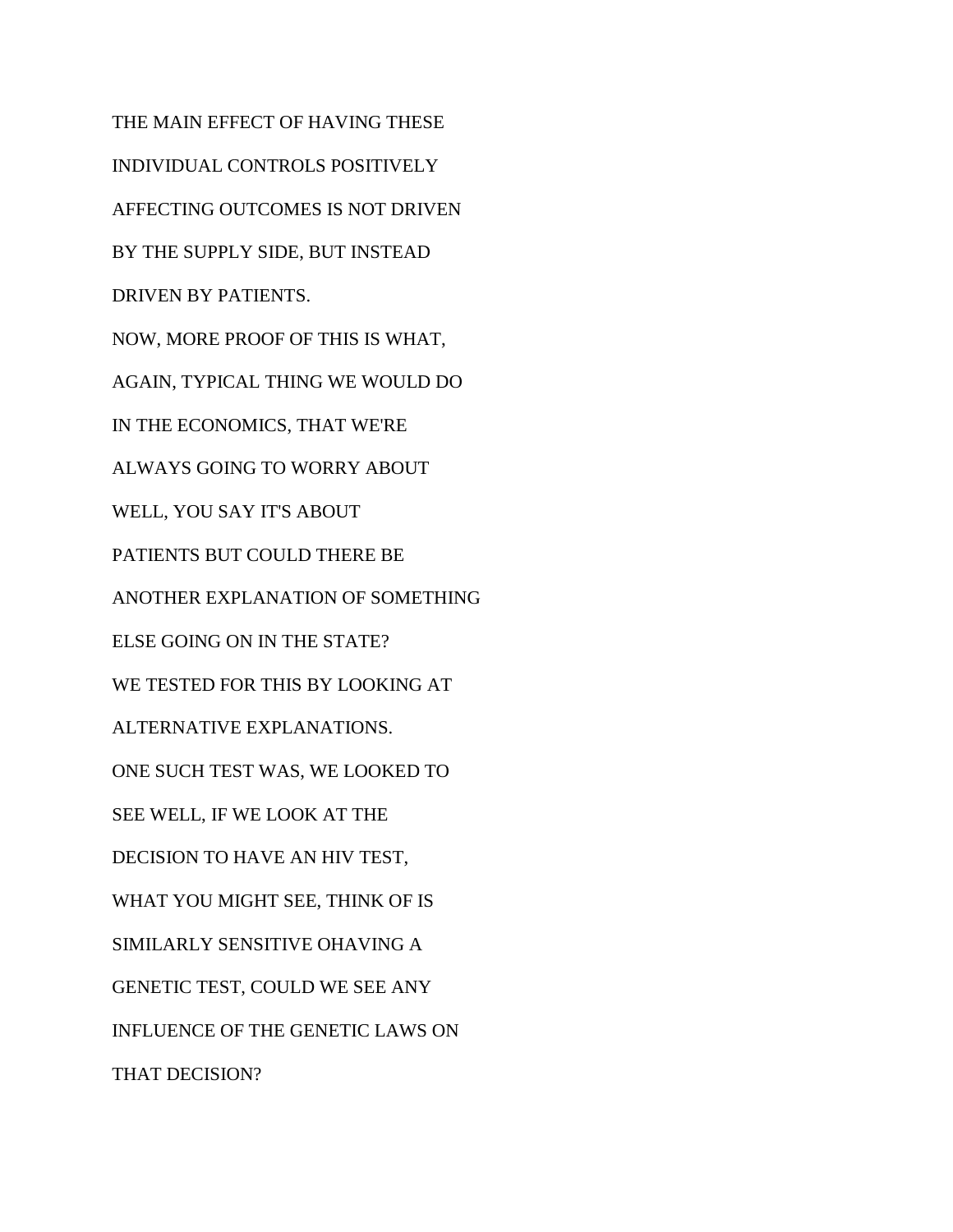WE FOUND ABSOLUTELY NOTHING. WE SUGGEST IT'S NOT DRIVEN BY UNDERLYING TASTES OR PRIVACY IN THAT STATE. SIMILARLY WE COULDN'T FIND GENETIC LAW EFFECTS ON FLU SHOTS, WHICH SUGGESTS IT'S NOT DRIVEN BY TASTE FOR PREVENTATIVE CARE. WHAT'S REALLY GOING ON? I'VE RULED OUT HOSE, I'VE RULED OUT SPURIOUS CONSULTATION TO DO WITH THE STATE. I THINK WHAT WE'RE GOING TO ARGUE IS THAT ULTIMATELY IT MAKES SENSE WHEN YOU UNDERSTAND HOW THIS PRIVACY INFORMATION IS DELIVERED. GENETIC TESTING IS UNUSUAL IN THAT YOU HAVE GENETIC COUNSELING WHERE YOU SIT DOWN FOR GENETIC COUNSELOR AND YOU WILL DISCUSS THESE PRIVACY POLICIES FOR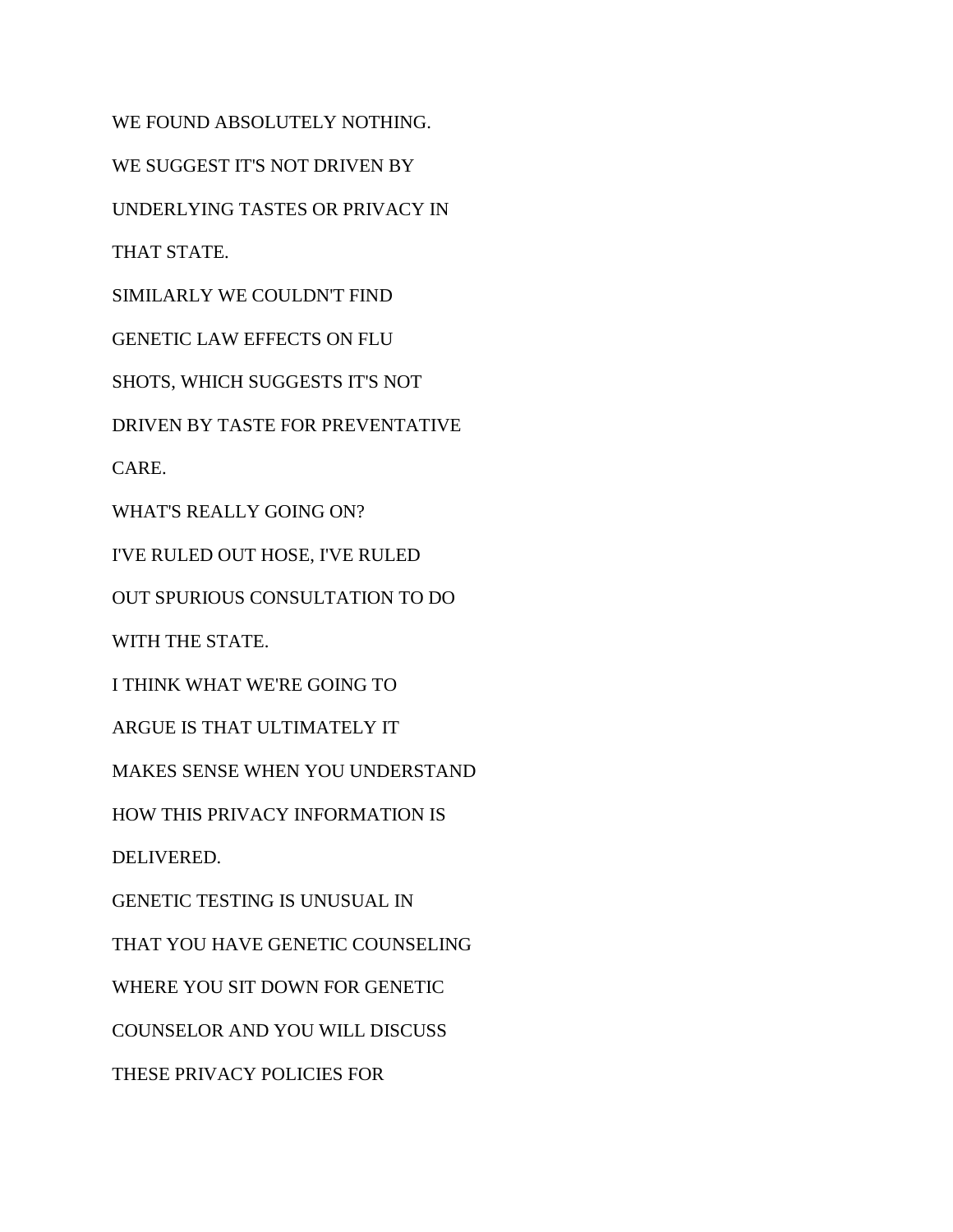PERHAPS 20 MINUTES AS WELL AS THE POSITIVE AND NEGATIVE CONSEQUENCES OF TAKING A TEST. SO THIS IS VERY DIFFERENT FROM THE TYPICAL ONLINE ENVIRONMENT. WE KNOW THAT CONSUMERS ACTUALLY FIND OUT ABOUT SOME OF THESE LAWS. THE LAWS THEY DON'T FIND OUT ABOUT, THOUGH, ARE THE ANTIDISCRIMINATION LAWS. THESE AREN'T USUALLY PART OF THE CONVERSATION. AND I THINK THAT SPLAIBS REALLY WHAT THE -- EXPLAINS REALLY JUST THE LACK OF EFFECT, CONSUMERS AREN'T REALLY CONCERNED BECAUSE THEY DON'T FIND OUT ABOUT THESE LAWS EXISTING. ON THE OTHER HAND, WHEN YOU GO THROUGH THE TYPICAL FORMS OR PROCESS WHEN SOMEONE IS GIVEN INFORMED CONSENT AND TOLD HOW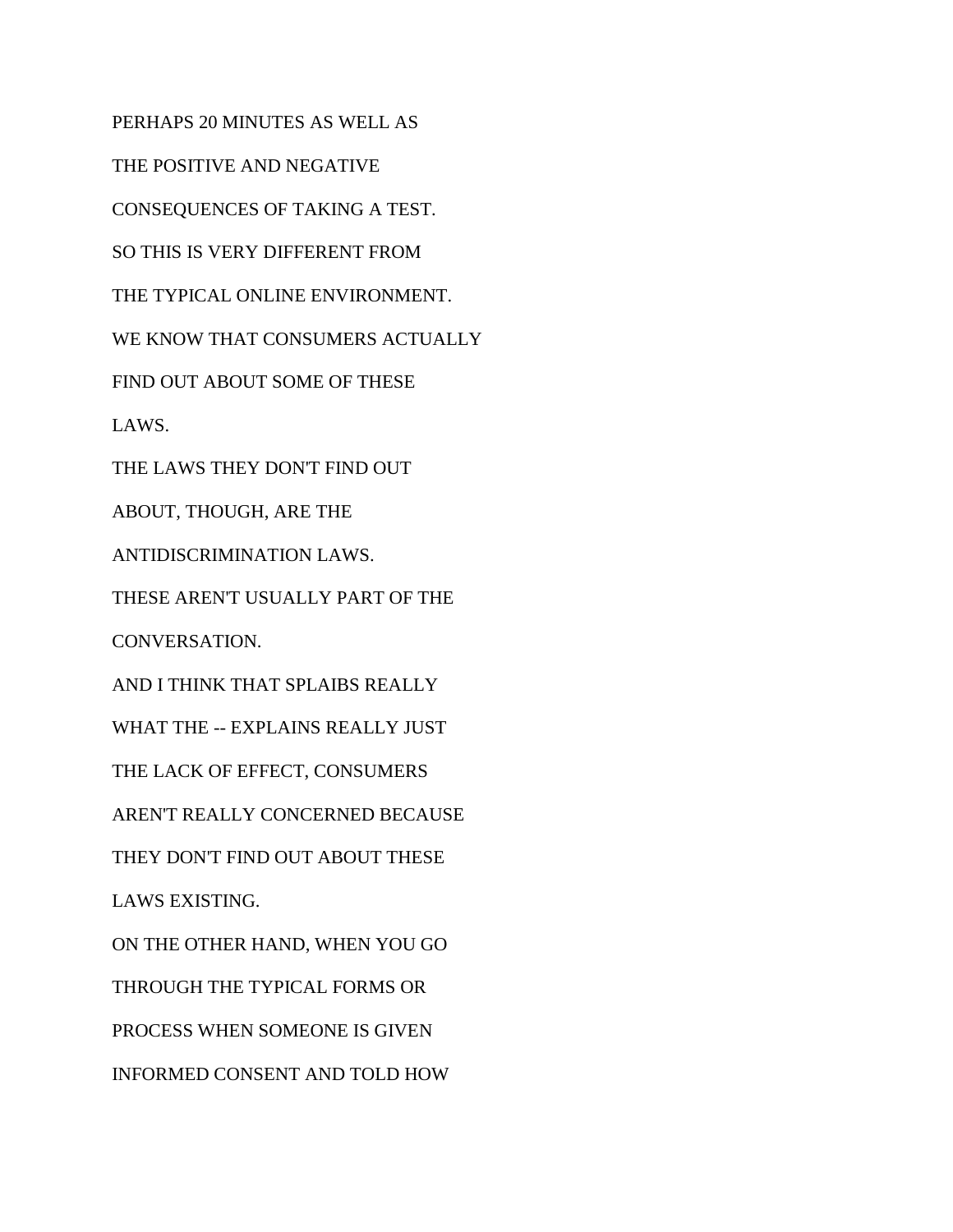THE DATA IS BEING USED BUT NOT CORRESPONDINGLY GIVEN CONTROL, WE ARE GOING TO HIGHLIGHT THE SENSE OF POWERLESSNESS WHICH CAN PERHAPS EXPLAIN SOME OF THE NEGATIVE EFFECTS. WHEREAS WHEN YOU RESTORE CONTROL TO THE PATIENT OVER HOW THEIR DATA MIGHT BE USED IN THE FUTURE THEN WE HAVE RECEPTION OF CONTROL AND POTENTIALLY A POSITIVE EFFECT WHICH MIGHT ENCOURAGE THEM TO GO AHEAD WITH THE TEST. NOW, WE HAVE SOME MORE MATERIAL IN THE PAPER WHERE WE TRY AND PROVE THAT THIS REALLY IS ABOUT PRIVACY CONCERNS IN THAT WE SHOW THAT THESE EFFECTS ARE GOING TO BE HIGHER IN SITUATIONS WHERE THERE'S MORE LIKELY TO BE BAD NEWS IF YOU HAVE A GENETIC TEST, THAT ISSUES A REASON TO THINK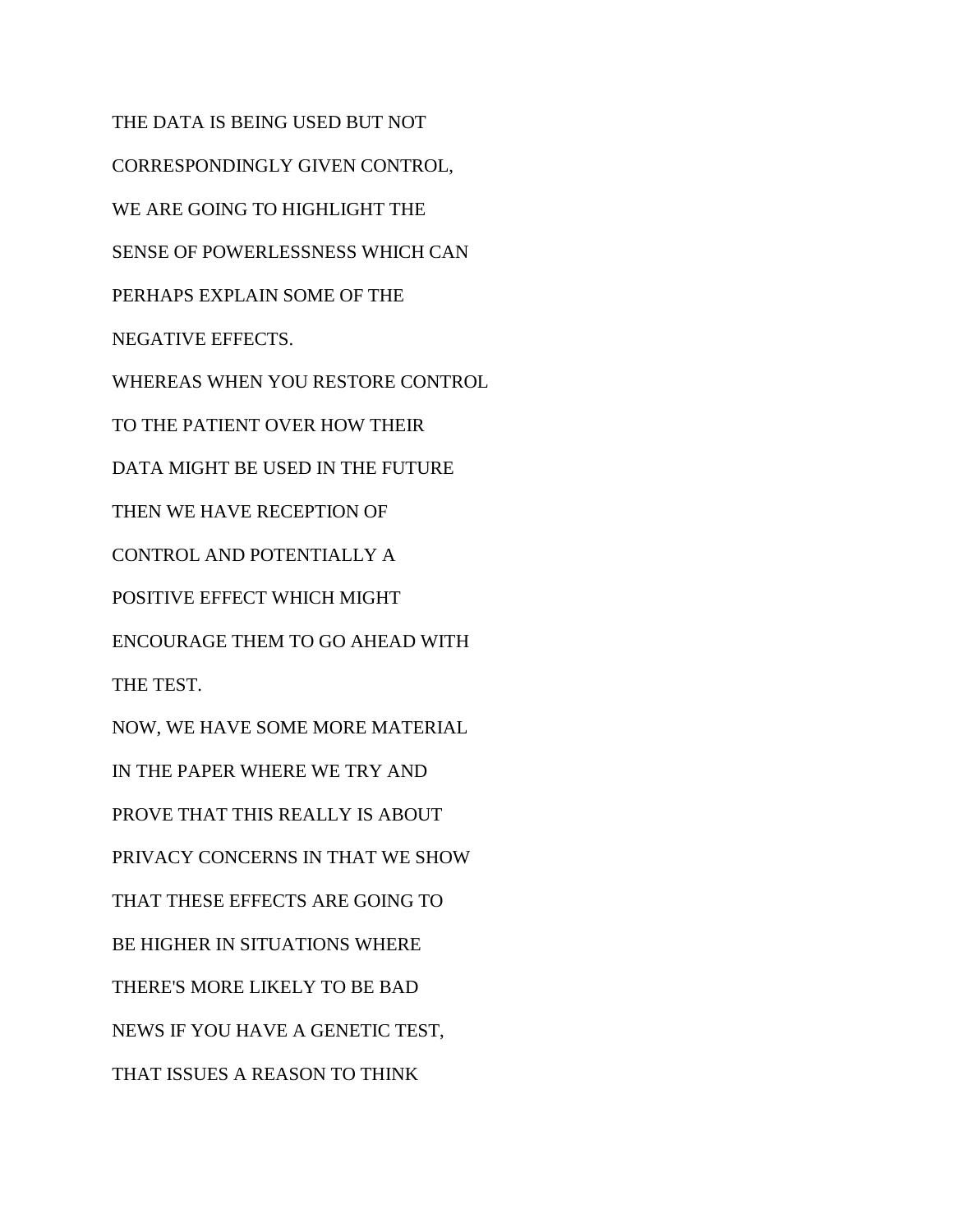YOU'RE GOING TO HAVE BAD INFLUENCES FROM THE TEST. HOWEVER WE ALSO SHOW THERE'S ABSOLUTELY NO EFFECT IF YOU HAVE ALREADY GOT BAD NEWS. THAT IS, IF YOU ALREADY HAVE CANCER, THE BAD NEWS IS OUT THERE IN YOUR RECORD AND NONE OF THESE PRIVACY ISSUES ARE GOING TO DRIVE ANY OF THE EFFECTS. WE ALSO SHOW THAT THE EFFECTS ARE LARGEST FOR PEOPLE IN THE SURVEYS WHO TOOK VARIOUS PRIVACY PROTECTING ACTIONS SUCH AS REFUSING TO STATE INCOME. SO AGAIN THAT'S GOING TO DRAW IT BACK TO PRIVACY RATHER THAN SOMETHING ELSE EXPLAINING MY RESULTS. SO LET ME JUST SUM UP WHAT WE FOUND. SO I WANT TO EMPHASIZE AND I THINK THIS IS IMPORTANT OF EVERY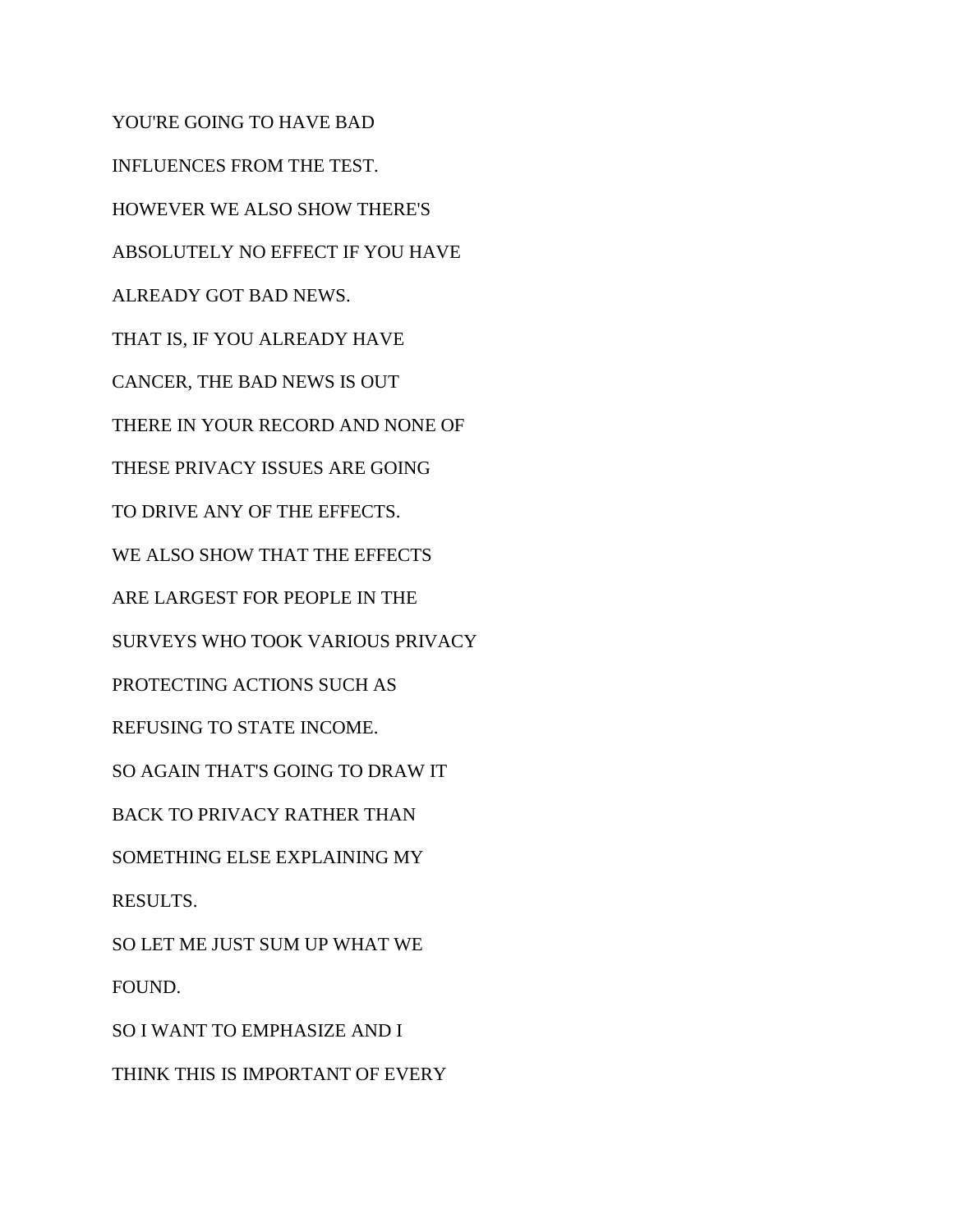STUDY THERE'S GOING TO BE LIMITATIONS, CERTAINLY IN THIS STUDY. WE DO OUR BEST TO TRY MAKE IT CAUSAL. HOWEVER YOU CAN ALWAYS COME UP WITH ALTERNATIVE EXPLANATIONS. WE DON'T ACTUALLY SIT THERE IN THAT PATIENT AND GENETIC COUNSELING ROOM WHERE THEY GO THROUGH PRIVACY, SPECULATING ON THE MECHANISM, REVIEWING THE PRIVACY POLICIES IN OTHER STATES. STUDY IN EARLY STATE OF DIFFUSION SO THIS IS GOING TO BE REPRESENTATIVE OF THE INDIVIDUALS WHO EMBRACE NEW TECHNOLOGIES EARLY. HAVING SAID THAT, I THINK THERE IS SOMETHING TO BE LEARNED WHICH IS WHEN STATES GIVE MORE CONTROL, OVER HOW PRIVATE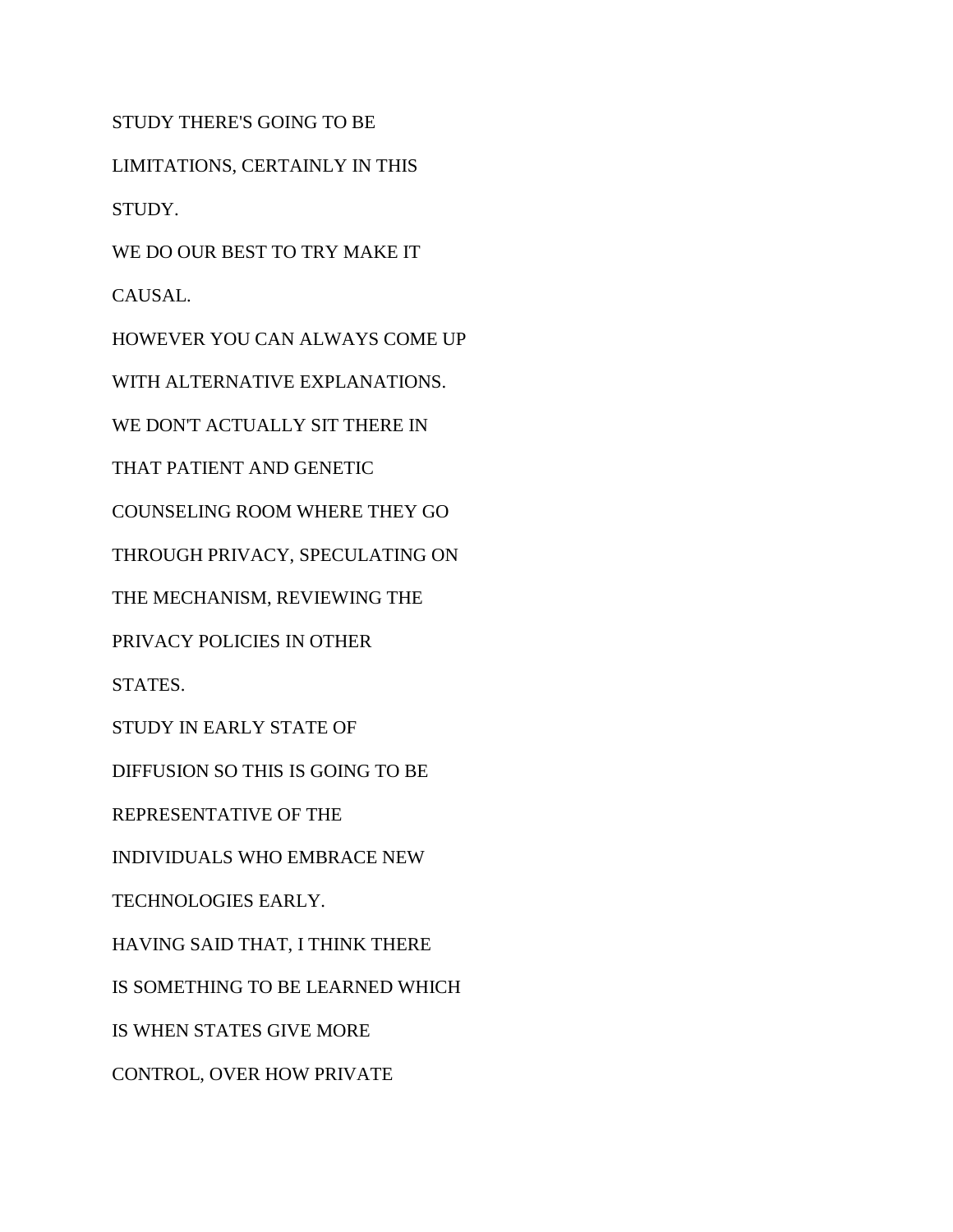INFORMATION IS SHARED, WE DO SEE AN INCREASE IN GENETIC TESTING. AND WE SEE THIS INCREASE PARTICULARLY FOR PEOPLE WHO ARE WORRIED THERE MAY BE BAD NEWS FROM THE GENETIC TEST. NOW, WE FOUND THAT IN GENERAL, INFORMED CONSENT, THAT IS GIVING PEOPLE INFORMATION ABOUT HOW THEIR DAY WILL BE USED BUT WITHOUT GIVING THEM CORRESPONDING CONTROL, JUST DETERS PATIENTS AND BOTH PATIENTS AND HOSPITALS FROM HAVING GENETIC TESTS AND OFFERING GENETIC TESTS. LASTLY WE FIND THAT DATA USAGE POLICIES HAVE ABSOLUTELY LITTLE EFFECT, SO IT'S EITHER GOOD OR BAD NEWS DEPENDING ON HOW YOU LOOK AT IT. I WAS QUITE POSITIVELY

ENCOURAGED BECAUSE USUALLY WHEN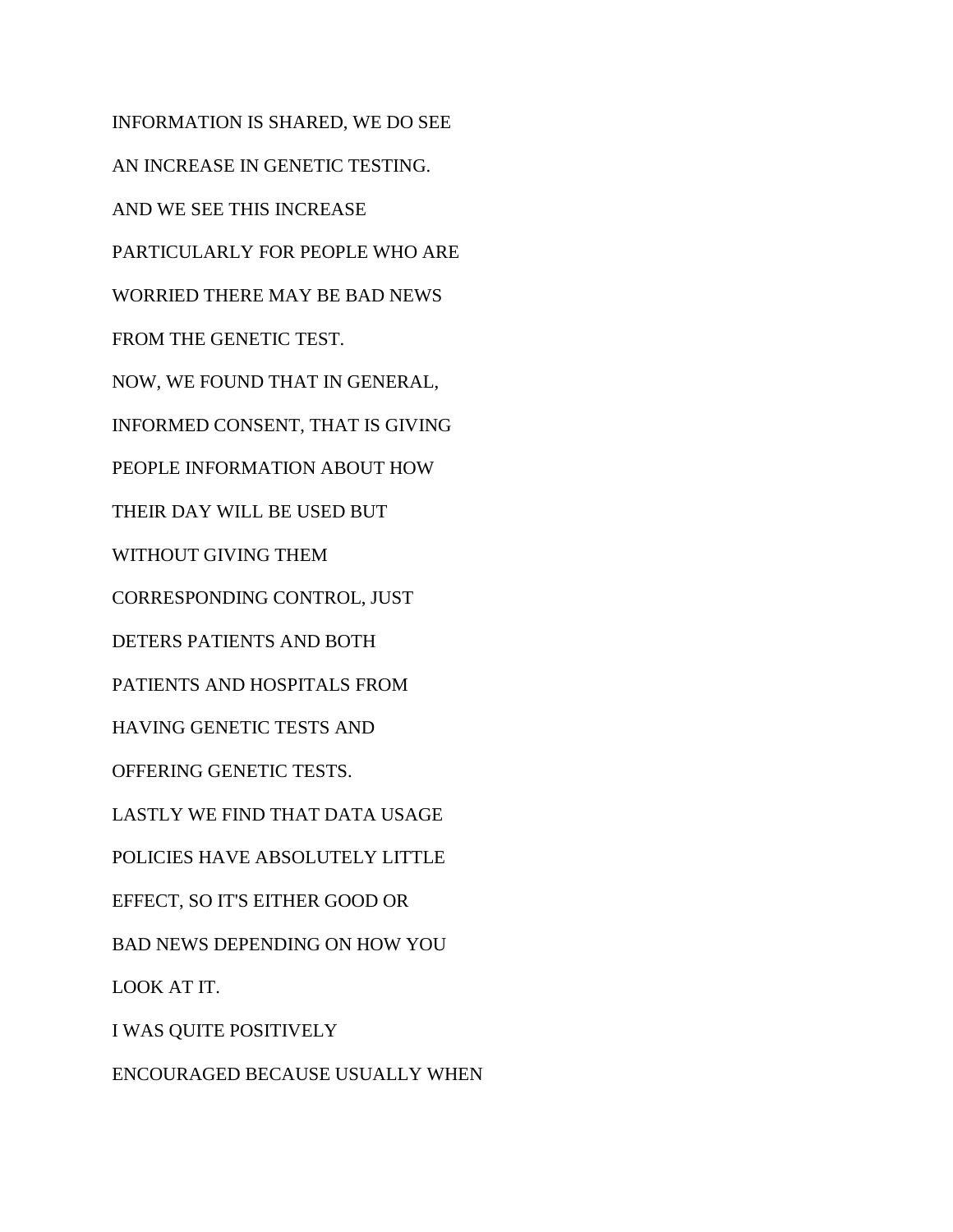I RUN A RELATIONSHIP, I FIND A NEGATIVE EFFECT SO I WAS QUITE PLEASED TO FIND NOTHING BAD. ON THE OTHER HAND, THESE LAWS ARE DESIGNED TO HELP PEOPLE AND PERHAPS MY RESEARCH SUGGESTS THAT THEY'RE ACTUALLY JUST NOT BEING PUBLICIZED FLUFF TO REASSURE PATIENTS. SO WITH THAT I WILL SAY -- ENOUGH TO REASSURE PATIENTS. WITH THAT I'LL SAY THANK YOU VERY MUCH FOR ORGANIZATIONS GIVING ME A CHANCE TO SPEAK. [APPLAUSE] >> THANK YOU, CATHERINE, NEXT UP IS SASHA ROMANOSKY OF THE RAND CORPORATION, INVESTIGATING THE CAUSES AND COSTS OF CYBER-INCIDENTS. >> THIS HAS BEEN A LONG DAY, ISN'T IT? THANK YOU FOR FTC FOR HAVING US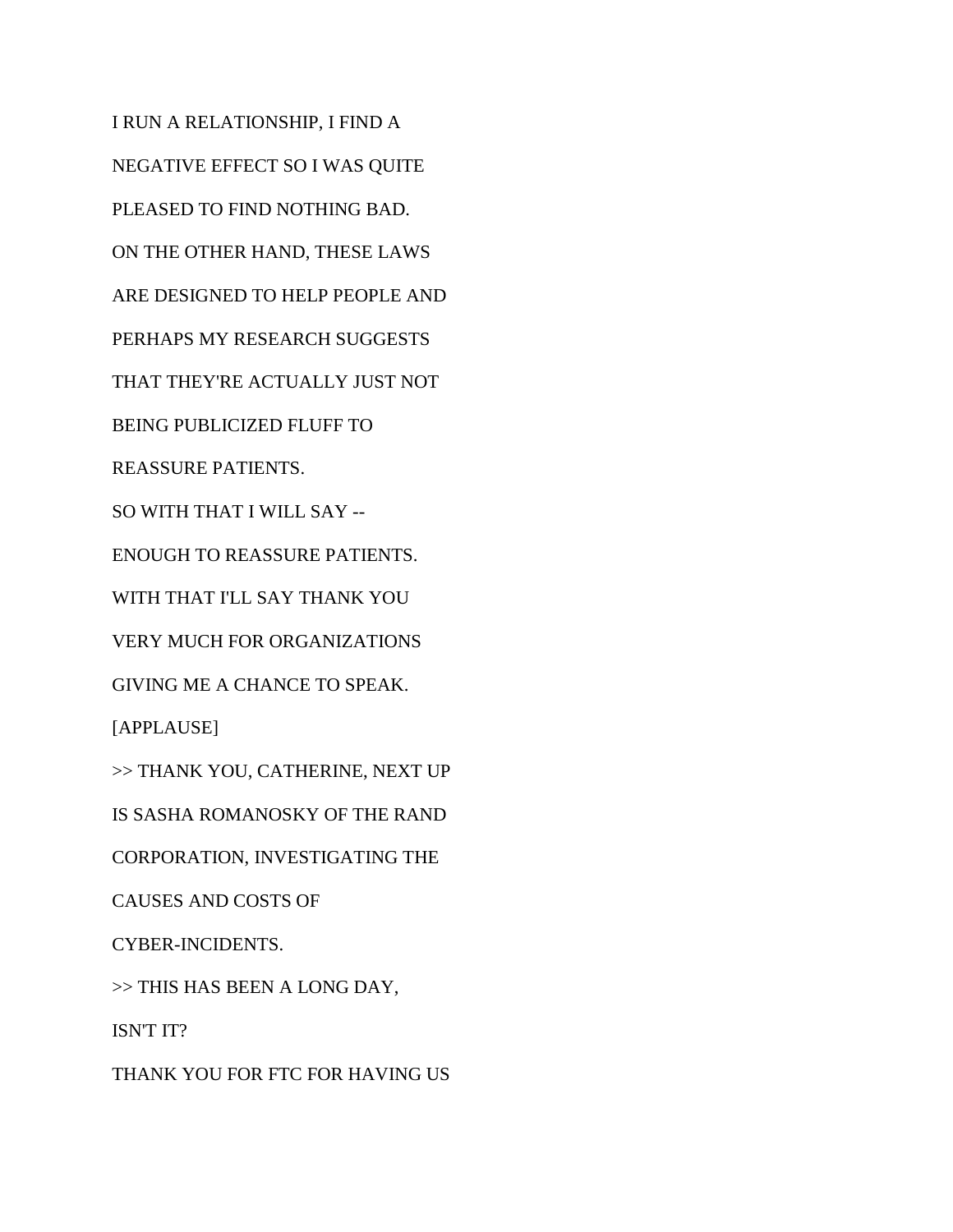HERE.

I'M SASHA ROMANOSKY. I WILL PRESENT EMPIRICAL WORK RELATED TO CYBER EVENTS, AYE DEFINE THOSE IN A SECOND. BUT I WANTED TO EXPLAIN A BIT OF A MOTIVATION, TWO MOTIVATIONS BEHIND THIS WORK, ONE IS YOU'VE PROBABLY HEARD OF THIS EXECUTIVE ORDER BY THE PRESIDENT A COUPLE OF YEARS AGO TO HELP IMPROVE CRITICAL INFRASTRUCTURE, AS PART OF THAT NIS DEVELOPED THE BEAUTIFUL FRAMEWORK FOR CYBER SECURITY. IF ANYONE HAS QUESTIONS ABOUT HOW TO DEVELOP STANDARDS, IT WILL TELL YOU EVERYTHING YOU WANT TO KNOW. THE TROUBLE WITH THAT -- THE TROUBLE WITH THAT IS THAT IT'S A VOLUNTARY STANDARD. IT'S CERTAINLY NOT MEANT TO BE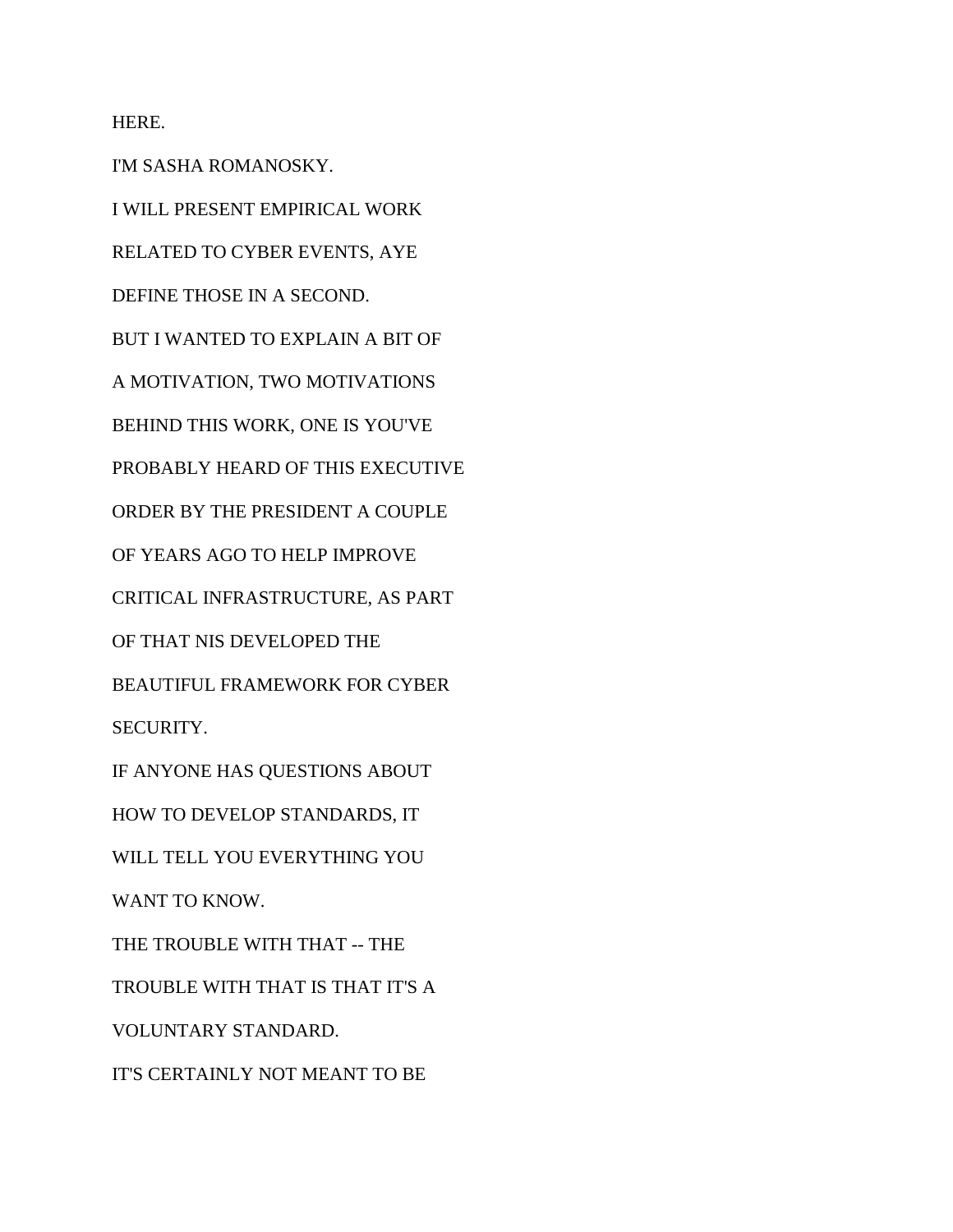REGULATED IN ANY KIND OF WAY, I THINK DESPITE SOME OF THE CRITICISMS THAT PEOPLE HAVE HAD. AND SO THE QUESTION THEN BECOMES, HOW DO YOU GET FIRMS TO ADOPT? HOW DO YOU GET FIRMS TO ADOPT THESE STANDARDS? WE THINK THEY'RE UNDERINVESTED IN SECURITY SO HOW DO WE GET THEM TO INCREASE THEIR SECURITY? THAT'S A GREAT QUESTION. SO THE STORY BEHIND THIS EMPIRICAL WORK IS TRYING TO UNDERSTAND THE INCENTIVES OR FIRMS. ARE THOSE INCENTIVES, DO THOSE INCENTIVES EXIST TO ADOPT A APPROPRIATE AMOUNT OF SECURITY OR FAIR AMOUNT OF SECURITY OR EFFICIENT AMOUNT OF SECURITY? WE'RE GOING TO LOOK AT THAT. THE OTHER MOTIVATION FOR ANYONE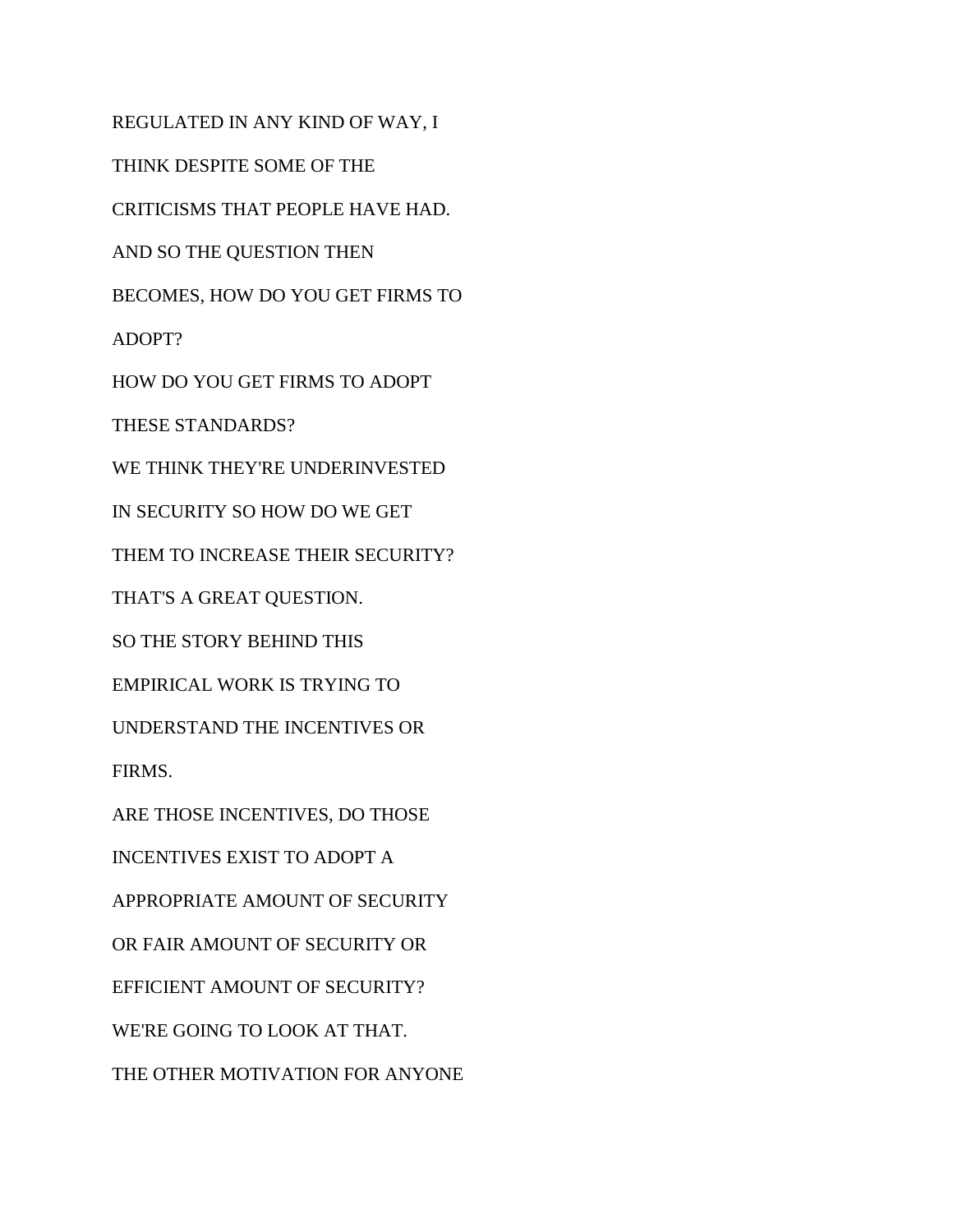WHO HAS HAD A CONVERSATION WITH ME OVER THE PAST FEW YEARS KNOWS I'M KEY ON CYBER INSURANCE. THE KIND OF WORK THAT CYBER INSURANCE CAN DO, UNDERSTANDING THE VARIATION IN RISK ACROSS FIRMS TO PRICE THAT AND THE KIND OF DE FACTO POLICY THAT THEY ARE CREATING NOW WITH THESE POLICIES. SO WITH THOSE, WITH THOSE MOTIVATIONS WHAT I LOOK AT, THE DATA SET I HAVE COMES FROM A COMPANY CALLED ADVISANT. TRADITIONALLY THEY LOOK AT LOSS OF PROPERTY, OTHER KINDS OF GENERAL LIABILITY, THAT FIRMS WILL FACE. THESE ARE CORPORATE DATA EVENTS RELATED TO LOSS AND LITIGATION. MOST OF THE DATA SETS THAT YOU SEE OUT THERE RELATING TO CYBER EVENTS INCLUDE 5,000, 6,000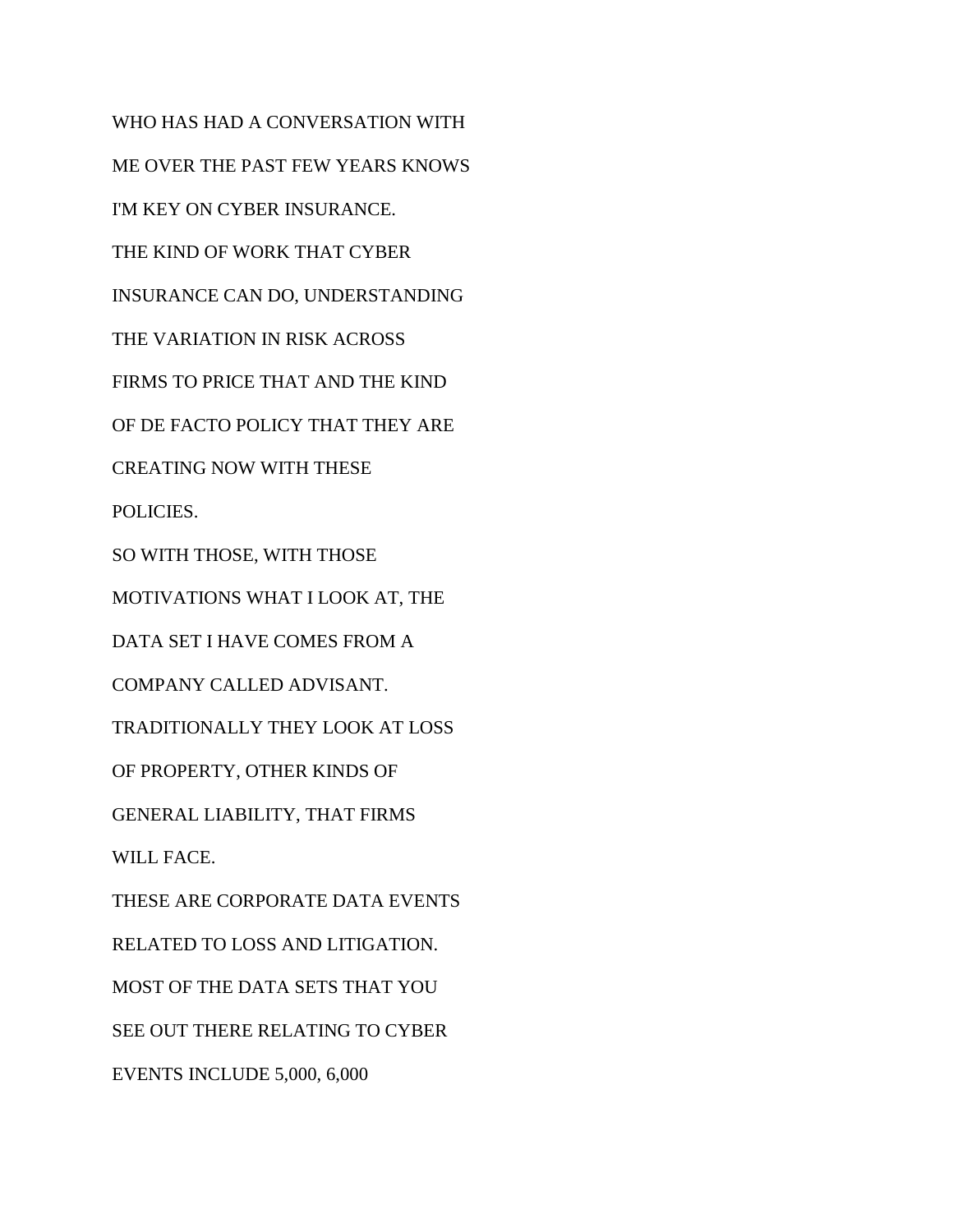OBSERVATIONS.

WE HAVE A DATA SET OF 12,000. AS FAR AS I KNOW THIS IS THE LARGEST DATA SET OF CYBER EVENTS OF DATA BREACHES AND PRIVACY VIOLATIONS, WHICH IS VERY NICE WHICH ALLOWS US TO DO ANALYSIS TO UNDERSTAND BETTER DIFFERENT PATTERNS AND THE RISK THAT WE WILL TALK ABOUT. I'M SEPARATING THE DIFFERENT KINDS OF EVENTS. WHEN I SAY A CYBER EVENT THEY ARE GENERALLY BROKEN INTO THESE CATEGORIES AS I'M DEFINING THEM. THERE ARE CERTAINLY OTHER WAYS OF CATEGORIZING THEM FOR PURPOSES OF MY TALK HERE. I'M SEPARATING THEM INTO DATA BREACHES. WE NORMALLY TALK ABOUT AN UNAUTHORIZED DISSEMINATION OF PERSONAL INFORMATION, CAUSING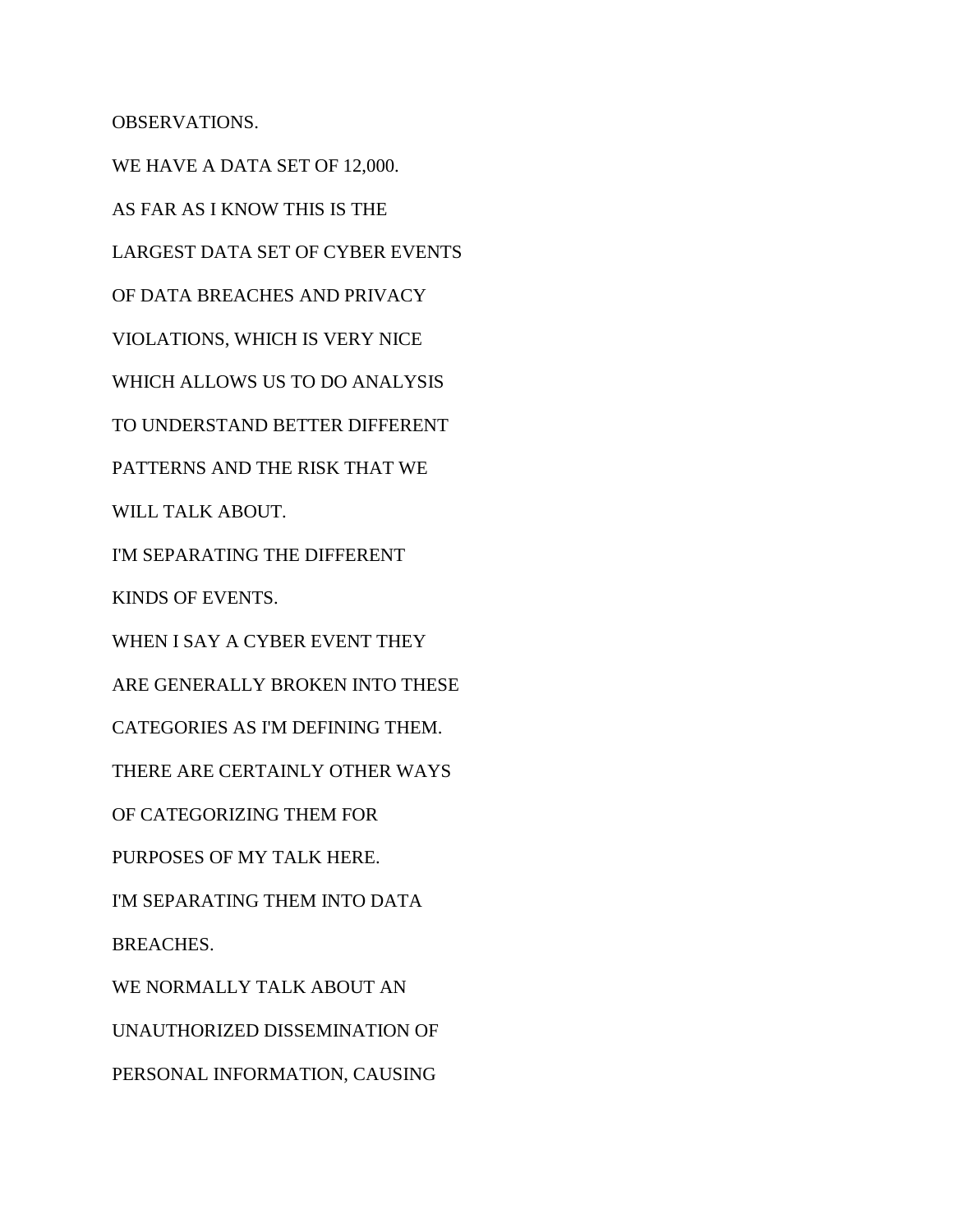HARM TO A COMPANY, FOR EXAMPLE A DENIAL OF SERVICE OR A THEFT OF INTELLECTUAL INFORMATION, UNAUTHORIZED USE OF PERSONAL INFORMATION AND OTHER TYPES OF PHISHING AND SKIMMING ATTACKS. FOR THIS AUDIENCE WE'RE MORE INTERESTED IN THE DATA BREACHES AND THE PRIVACY INCIDENTS. WHAT WE MIGHT THINK OF ACTS CAUSED TO THE FIRMS, SO THEY ARE BEARING, THEY ARE SUFFERING THESE ATTACKS AS OPPOSED TO PRIVACY VIOLATIONS WHERE THE FIRM IS ENGAGING IN SOME KIND OF ACTIVITY. IT'S ALWAYS USEFUL TO UNDERSTAND THE DATA JAILING PROCESS, TO UNDERSTAND WHERE THE DATA ARE COMING FROM AND WHAT'S INCLUDED AND WHAT'S NOT INCLUDED. SO TO BE CLEAR THESE DATA COME

FROM PUBLIC SOURCES.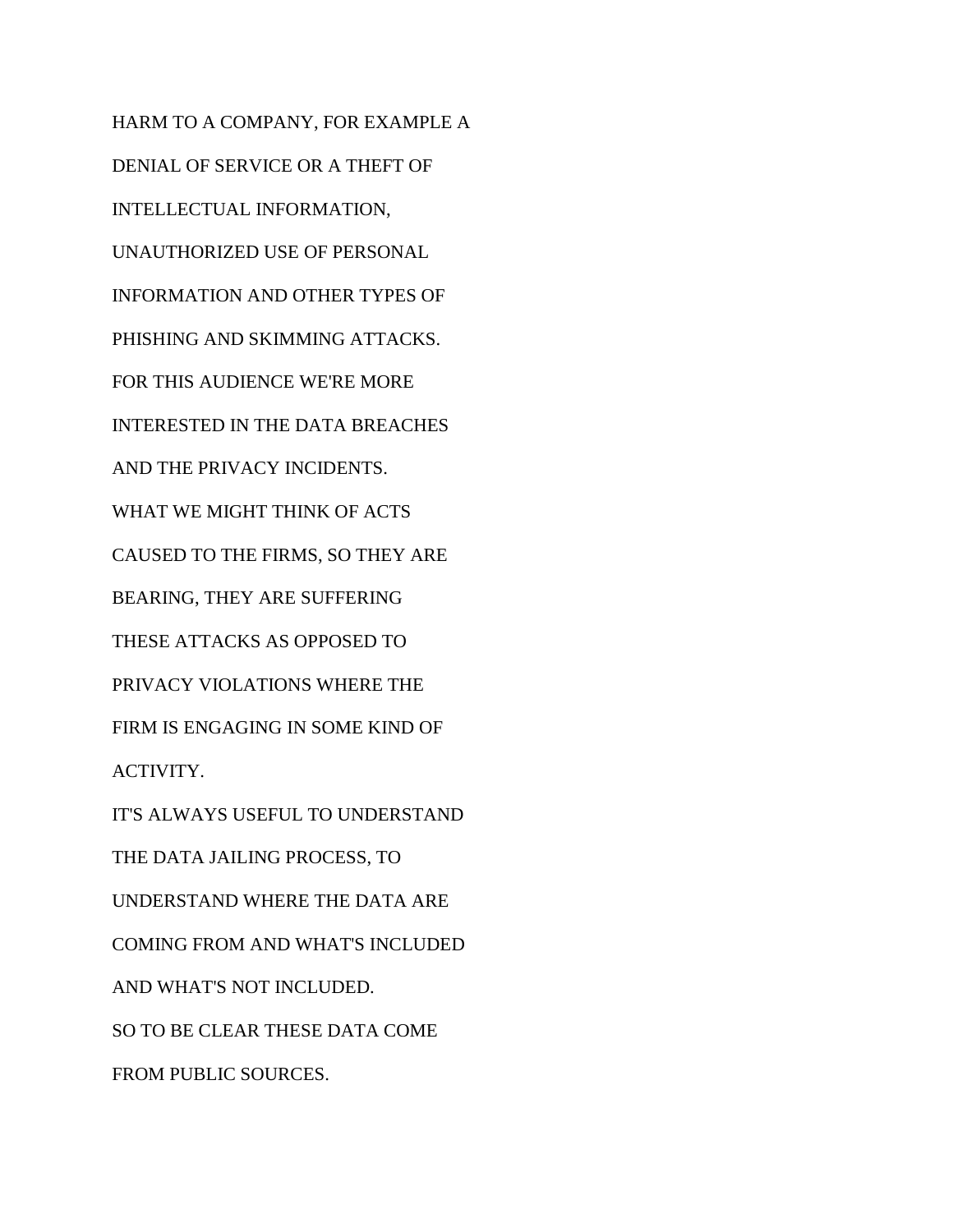THERE IS NO PROPRIETARY INFORMATION. ADVISANT, SCOURS LOCAL NEWS SITES, USING THE FREEDOM OF INFORMATION ACT, THEY USES LEXLAW AND OTHER FIRMS. EITHER BY THE FIRM BY A THIRD PARTY BY CONSUMER BY LAW ENFORCEMENT, SOMEHOW IT'S BEEN OBSERVED BY THE FIRM. WE OF COURSE HAVE NO INFORMATION ABOUT THOSE EVENTS WHICH ARE NOT DETECTED, NOT IN OUR DATA SET. GIVEN DETECTION IT IS DISCLOSED TO THE PUBLIC SO CERTAINLY OF COURSE THERE IS NOT ALWAYS A REQUIREMENT FOR A FIRM TO DISCLOSE AN EVENT. THERE ARE EXCEPTIONS EVEN WITH THE BREACH NOTIFICATION LAWS SO WE DO NOT OBSERVE THOSE THAT ARE NOT BEING DISCLOSED. CONDITIONAL ON DISCLOSURE, WE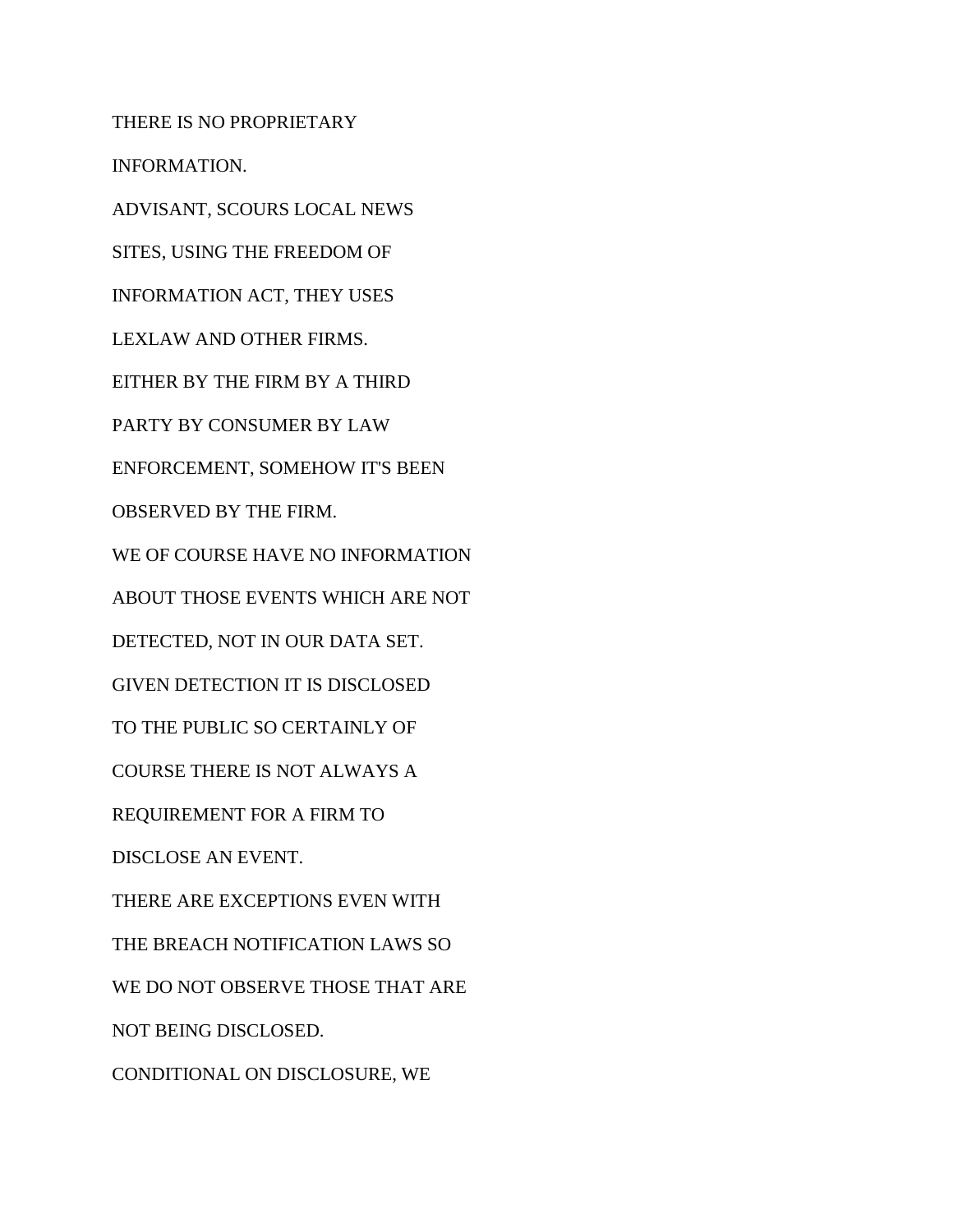WOULD HOPE WOULD BE REPORTED WITHIN THIS DATA SET AND OF THESE RECORDED IN THE DATA SET WOULD LEAD TO ACTION, EITHER CIVIL OR CRIMINAL. TO GIVE YOU A SENSE OF THE OVERALL TOTALS WE SEE THAT DATA BREACHES HAVE BEEN IN FACT INCREASING OVER THE PAST FEW YEARS SO THESE CLAIMS BY OTHERS THAT THERE ARE MORE BREACHES NOW THAN THERE WERE BEFORE DO SEEM TO BE TRUE. HOWEVER WE FIND THAT THEY'RE INCREASING AT A DECREASING RATE. AS OPPOSED TO SECURITY INCIDENTS PRIVACY VIOLATIONS AND THESE PHISHING AND SKIMMING ATTACKS, WHICH REPRESENT A MUCH SMALLER PROPORTION OF THE OVERALL INCIDENT. SO WE SEE WE FIRST TAKE AWAY FROM THIS IS THAT DATA BREACH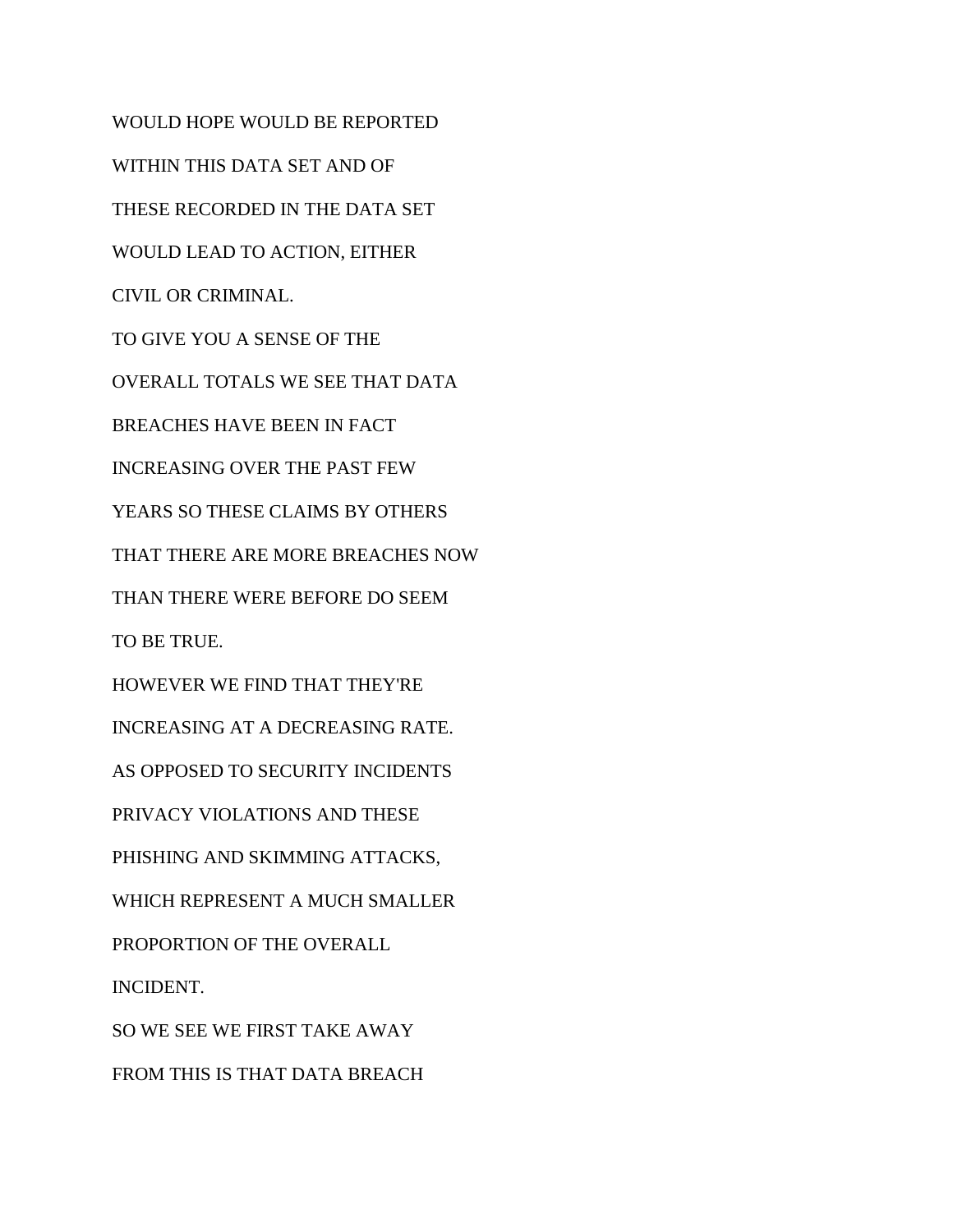REALLY REPRESENTS A MAJORITY OF THESE EVENTS. SECURITY EVENTS SEEM TO BE INCREASING AT AN INCREASING RATE OVER THE PAST FEW YEARS. AS FAR AS I KNOW, AN INCREASE IN SECURITY INCIDENTS, CONDITIONAL ON THE SAME LEVEL OF REPORTING, WHAT THIS MIGHT SUGGEST IS FIRMS MAY BE ATTACKED MORE NOW THAN THEY WERE BEFORE. IN RELATION TO THE -- IN REGARD TO THE INSURANCE INDUSTRY AND TRYING TO UNDERSTAND THE RISK OF THEIR INSUREDS, ONE WAY IS TO LOOK AT ANALYSIS BY INDUSTRY. WHAT KINDS OF INDUSTRIES SUFFER THE GREATEST NUMBER OF ATTACKS OR POSE THE GREATEST RISK? THERE ARE WAYS TO LOOK AT THIS, WE COULD LOOK AT TOTAL NUMBER OF EVENTS BY INDUSTRY BUT THAT GIVES US AN INCOMPLETE PICTURE.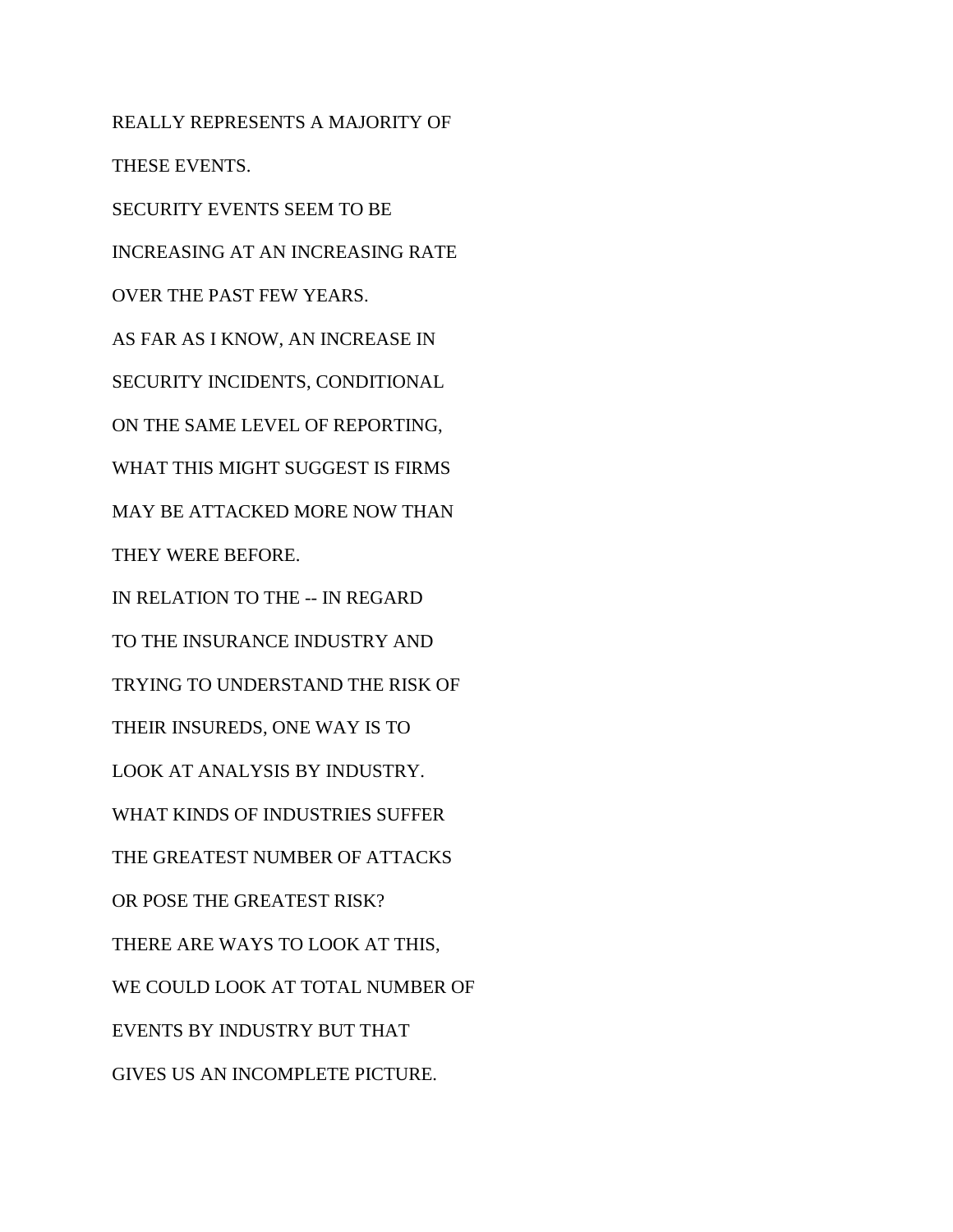SO WE MIGHT LOOK AT THE INCIDENT RATE, THE PROPORTION OF FIRMS WITHIN A GIVEN INDUSTRY THAT SUFFER THE GREATEST NUMBER OF ATTACKS. AND YOU COULD ALSO LOOK AT LAWSUITS AS AN AGGREGATE, COST OF EVENTS, I WON'T GO THROUGH ALL OF THESE IN THE INTEREST OF TIME. BUT I'LL SHOW YOU THESE. SO AS A FUNCTION OF TOTAL INCIDENTS, THE FINANCE AND INSURANCE INDUSTRY SUFFER THE GREATEST NUMBER OF INCIDENTS FOLLOWED BY HEALTH CARE AND GOVERNMENT. EDUCATION AND THEN MANUFACTURING. BUT IT'S A FUNCTION OF INCIDENT RATE, GOVERNMENT AGENCIES SO THESE ARE STATE AND LOCAL DMVs LAW ENFORCEMENT COURTS SUFFER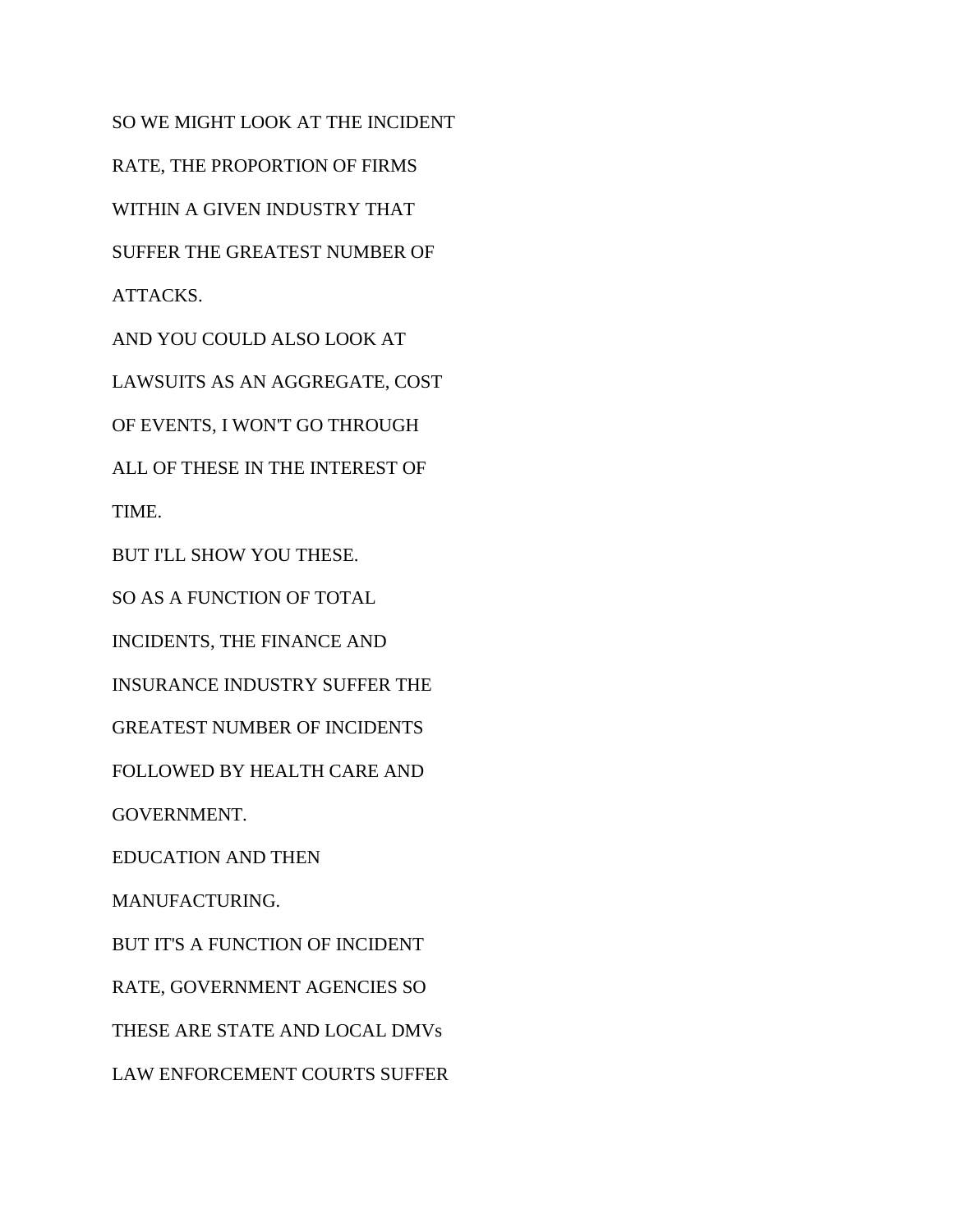THE GREATEST INCIDENT RATE FOLLOWED BY EDUCATION. LET ME JUST SKIP THROUGH THESE. AND THEN WE LOOK AT THE LEGAL ACTIONS. SO OF THE 1700 OR SO LEGAL ACTIONS THAT WE HAVE RECORDED IN THIS DATABASE, 300 OR SO ARE CRIMINAL ACTIONS. AND SOME FILED IN FEDERAL COURT, SOME FILED IN STATE COURT. BUT REALLY, THE BULK OF THESE LEGAL ACTIONS ARE PRIVATE ACTIONS BROUGHT -- PRIVATE CIVIL ACTION BROUGHT IN FEDERAL CIVIL COURT AND THESE WILL BE ALLEGATION OF OF ALL KIND OF COMMON LAW AND STATUTORY ISSUES. UNJUST ENRICHMENT, A LITTLE SMATTERING, FROM PREVIOUS RESEARCH WE FOUND ALMOST 80 UNIQUE CAUSES OF ACTION BROUGHT BY PLAINTIFFS IN THESE SUITS.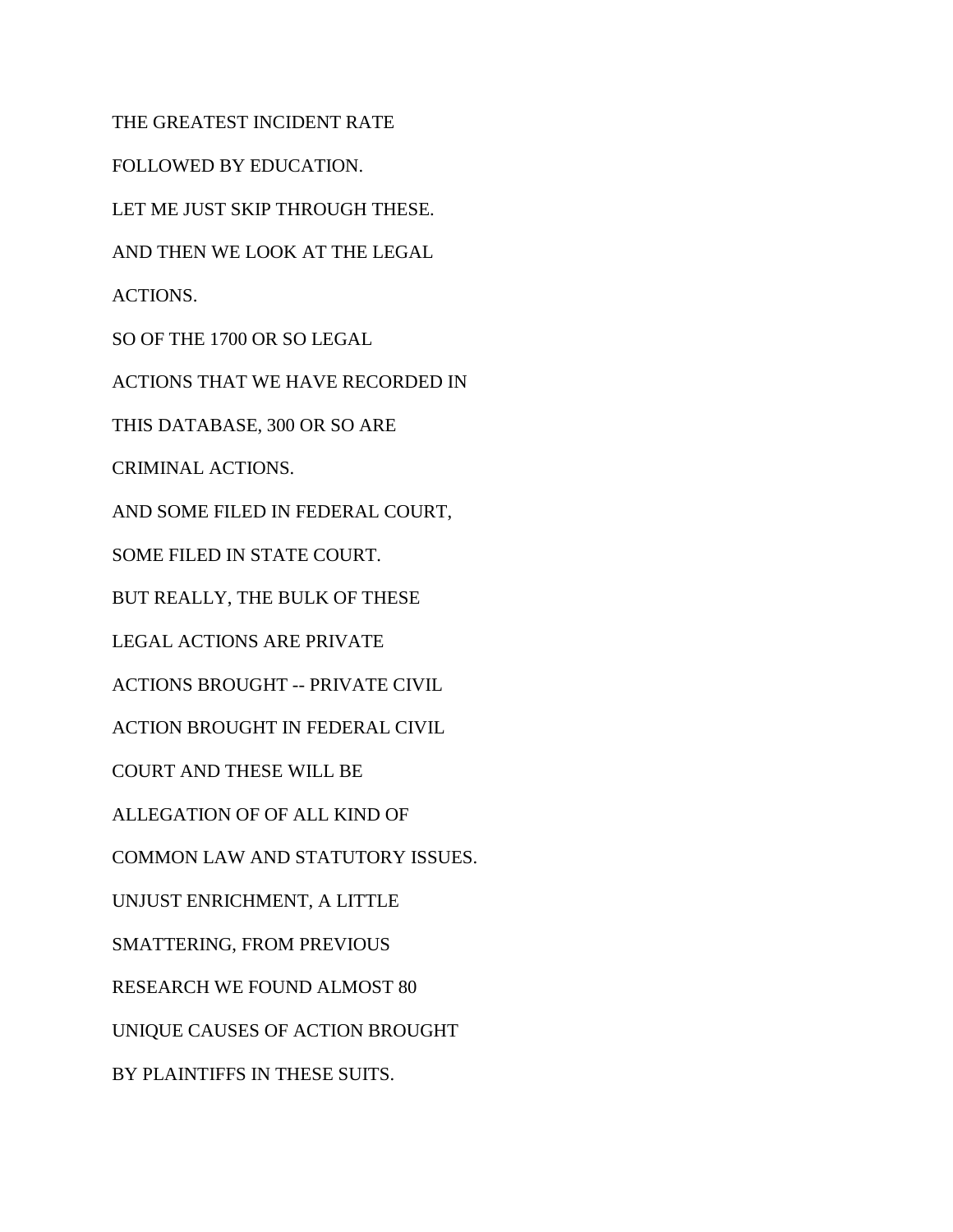WHEN WE LOOK AT THE LITIGATION RATE, WE SEE THE PRIVACY LAWSUITS HAVE BEEN INCREASING DRAMATICALLY OVER THE YEARS WHEREAS THE DATA BREACHES HAVE BEEN HELD STEADY. NOW THESE REPRESENT THE -- SPECIFICALLY THESE PRIVACY VIOLATIONS ARE -- IN REGARD TO THE LAWSUITS THE PRIVACY LAWSUITS, THE ALLEGATIONS REPRESENT CLAIMS OF TYPICALLY UNSOLICITED E-MAIL OR SPAM OR FAXING, UNSOLICITED TELEMARKETING, RECORDING, EITHER INDIVIDUAL GROW OR AUDIO RECORDING. AN OVERALL THE LITIGATION RATE FOR DATA BREACHES AND SECURITY INCIDENTS HAVE BEEN DECREASING OVER THE YEARS WHICH CONFIRM SOME OF OUR PREVIOUS WORK, AND SO RIGHT NOW WE'RE LOOKING AT A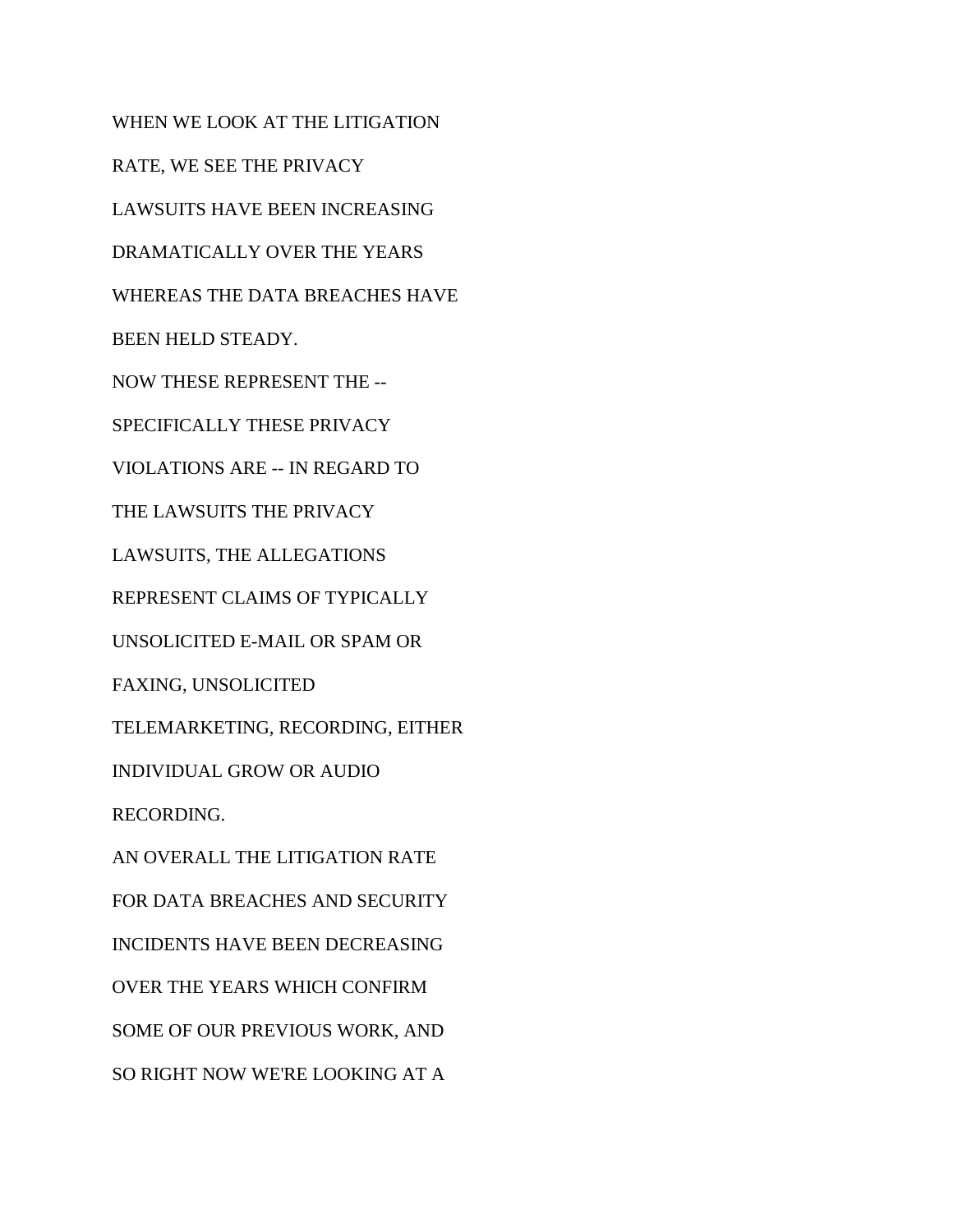RATE OF ABOUT 3 OR 4%. WHAT WE ALSO SHOW HERE IS THAT YOU'LL NOTICE THAT THE LITIGATION PRIVACY VIOLATIONS IS REALLY QUITE HIGH, 95%. I THINK THIS IS MORE OF AN ARTIFACT OF THE DATA. I THINK WHILE FOR DATA BREACHES WE CAN UNDERSTAND THE SAMPLE OF BREACHES AND IDENTIFY WHICH OF THOSE HAVE BEEN LITIGATED BECAUSE OF THE BREACH NOTIFICATION LAWS BUT FOR PRIVACY VIOLATIONS WE DON'T HAVE THAT SAME DENOMINATOR. WE DON'T UNDERSTAND THE TOTAL NUMBER OF VIOLATIONS SO THE PERCENTAGE THAT WOULD LEAD TO LITIGATION. IN OUR DATA SET ALL WE'RE FINDING, WE'RE ONLY OBSERVING A PRIVACY VIOLATION WHEN A LAWSUIT IS OCCURRING.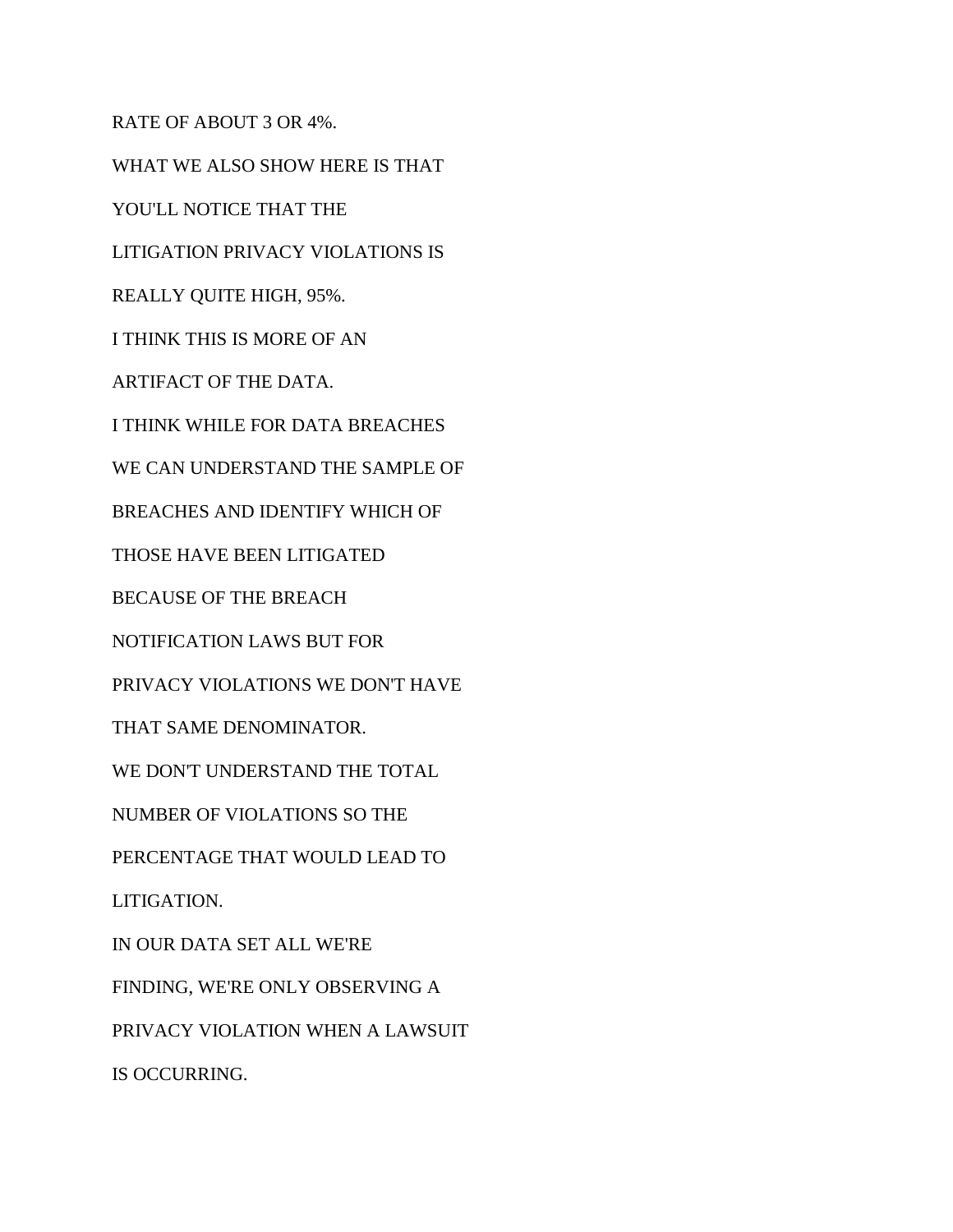NOW, THE NEXT QUESTION WE'RE GOING TO LOOK AT SOME COST DATA SO I WILL COUCH THIS BY SAYING THAT THESE ARE ESTIMATES OF COST, THEY DON'T INCLUDE -- CERTAINLY DON'T INCLUDE LOTS OF OTHER INFORMATION. THEY'RE ALL FIRM BASED, SO TYPICALLY FIRST PARTY LOSSES AND THIRD PARTY LOSSES. ALL THE COST A FIRM WOULD OCCUR BECAUSE OF A DATA BREACH THAT YOU COULD IMAGINE. THE COST OF NOTIFICATION, THE COST OF FORENSICS, THE COST OF REPAIRING ANY I.T. SYSTEMS. IN SOME CASES THEY REPRESENT A DOLLAR FIGURE LOSS, A FINANCIAL LOSS. THE THIRD PARTY LOSSES REPRESENT THE COST OF LITIGATING, THE LAWSUIT OF ANY KIND OF CONSUMER REDRESS, OR FINANCIAL SANCTIONS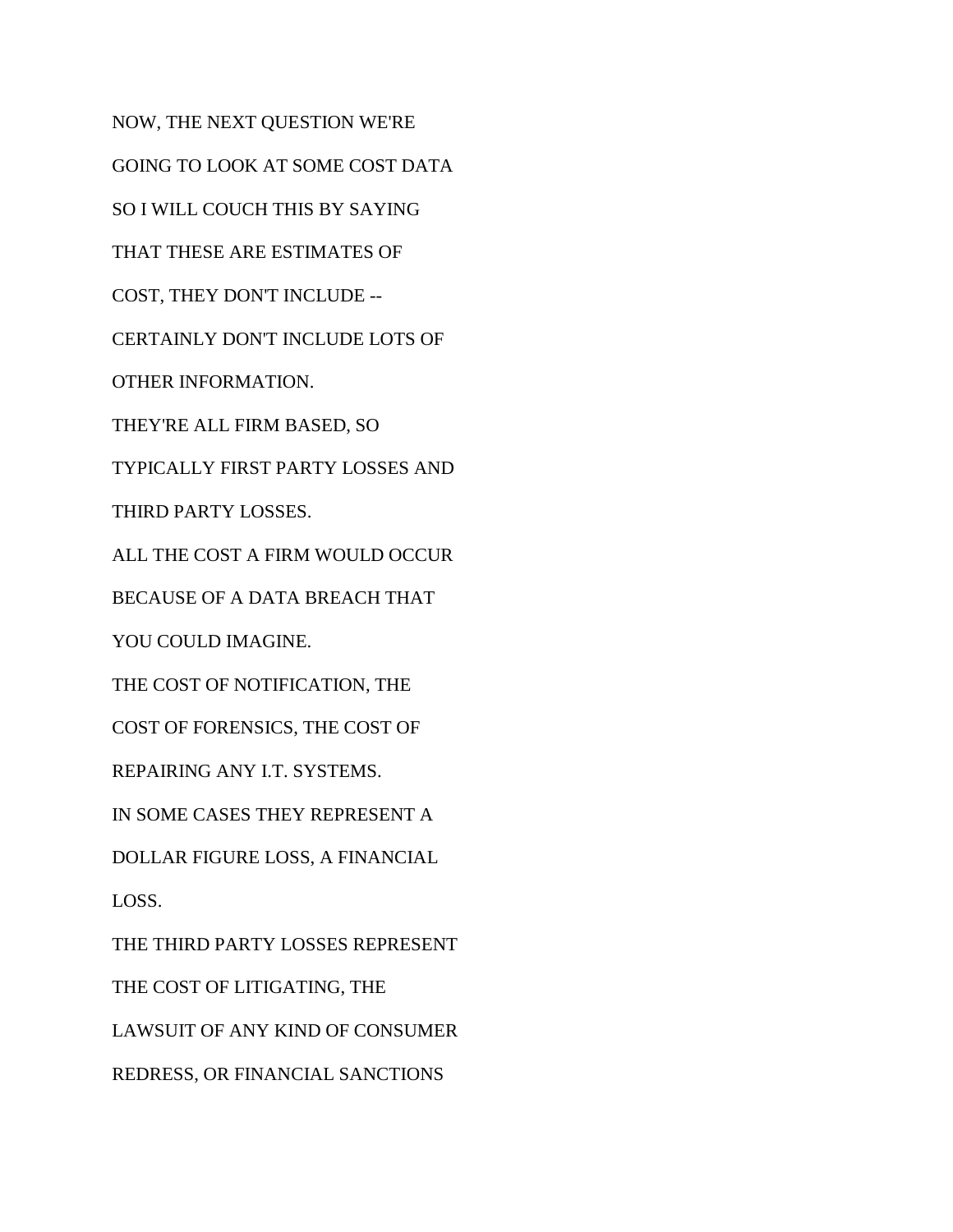IMPOSED BY REGULATING AGENCIES. SO GIVEN ALL THESE COSTS, THE BIG QUESTION IS HOW MUCH DOES A DATA BREACH COST? SO PONEMAN AND OTHERS HAVE PRODUCED SOME GREAT SURVEYS OVER THE YEARS TRYING TO ESTIMATE THESE COSTS AND WHAT THEY COME UP WITH ARE TYPICALLY FIGURES OF \$5 MILLION, \$7 MILLION AS THE COST OF A DATA BREACH. I MIGHT ARGUE THOUGH, THAT THIS IS AN IMPROPER MEASURE BECAUSE THEY ARE LOOKING AT THE MEAN, THE STATISTICAL AVERAGE. SO BECAUSE OF THE VARIATION OF THE DISTRIBUTION OF THESE COSTS, A MEDIAN IS A BETTER METRIC. SO NOT EVERY DATA BREACH IS A TARGET OF \$270 MILLION AND RISING. NOT EVERY BREACH IS SONY, NOT EVERY BREACH IS J.P. MORGAN OR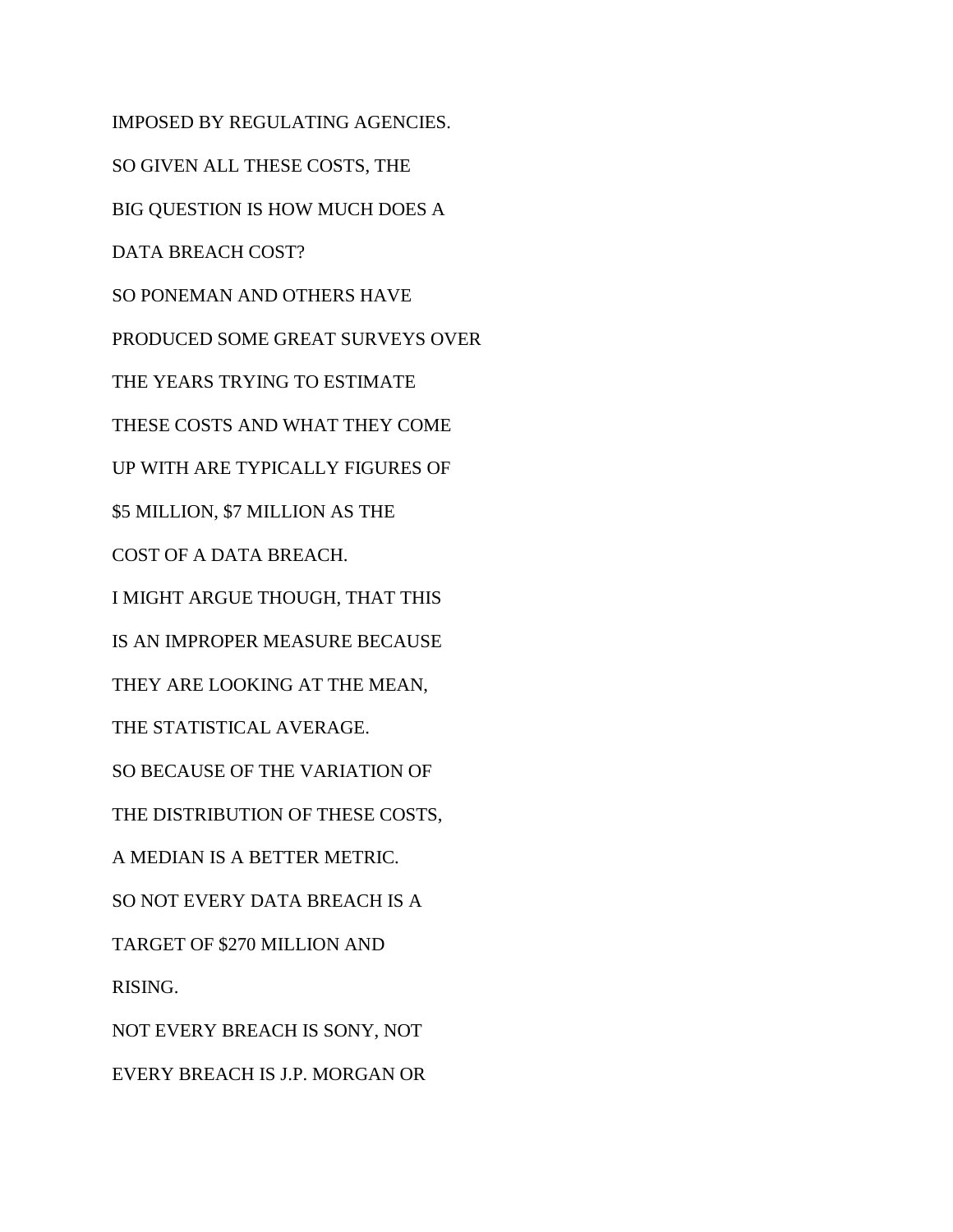HOME DEPOT.

THERE ARE MANY AFFIRMS HAD DON'T

LOSE THAT MUCH MONEY.

WHAT WE FIND HERE IS MOST

COMPANIES LOSE LESS THAN

\$200,000.

IF YOU WERE TO ASK ME THE

QUESTION OF HOW MUCH DOGS A DATA

BREACH COST I WOULD SAY LESS

THAN \$200,000.

AND SO THIS IS GETTING BACK AT

THE INCENTIVES THAT FIRMS MAY OR

MAY NOT HAVE IN INVESTING IN

SECURITY AND PRIVACY PROTECTION

CONTROLS.

THE MEDIA COST IS A LITTLE BIT

HIGHER FOR PRIVACY VIOLATIONS, A

WORK WE'RE TRYING TO EXPLORE TO

UNDERSTAND EXACTLY WHY.

THE TAKE AWAY HERE IS THIS \$5

MILLION, \$7 MILLION COST IS

OVERBLOWN.

WE ALSO WANTED TO LOOK AT REPEAT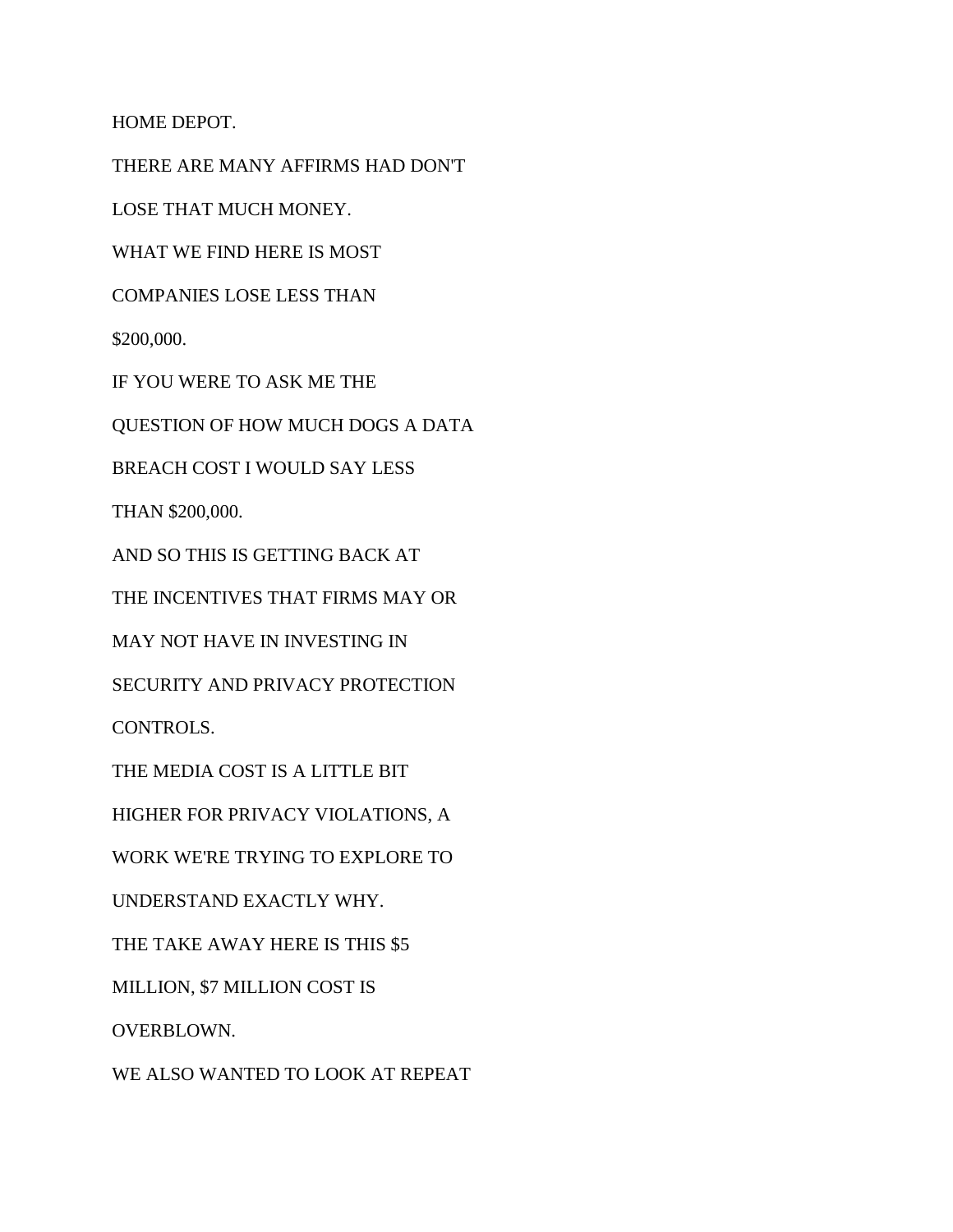## PLAYERS.

SO THIS NOTION COMES UP, QUITE A BIT IN DIFFERENT CONVERSATIONS, OF WHAT IS THE IMPACT TO FIRMS THAT SUFFER MULTIPLE KINDS OF EVENTS? ARE THEY BEARING HIGHER LITIGATION RATES, ARE THEY BEARING HIGHER COST, HOW OFTEN DO THEY OCCUR? WE FINDER IN OUR DATA SET THAT ALMOST 40% OF FIRMS ARE THESE SO-CALLED REPEAT FIRMS, SUFFER MULTIPLE EVENTS, THAT IS QUITE A BIT HIGHER THAN I WOULD HAVE THOUGHT BEFOREHAND. I THINK THAT'S QUITE EXTRAORDINARY IN FACT. IN THE INFORMATION AND INSURANCE SECTORS ALMOST 50% OF THEM ARE REPEAT PLAYERS. I THINK THAT IS QUITE INTERESTING ALSO.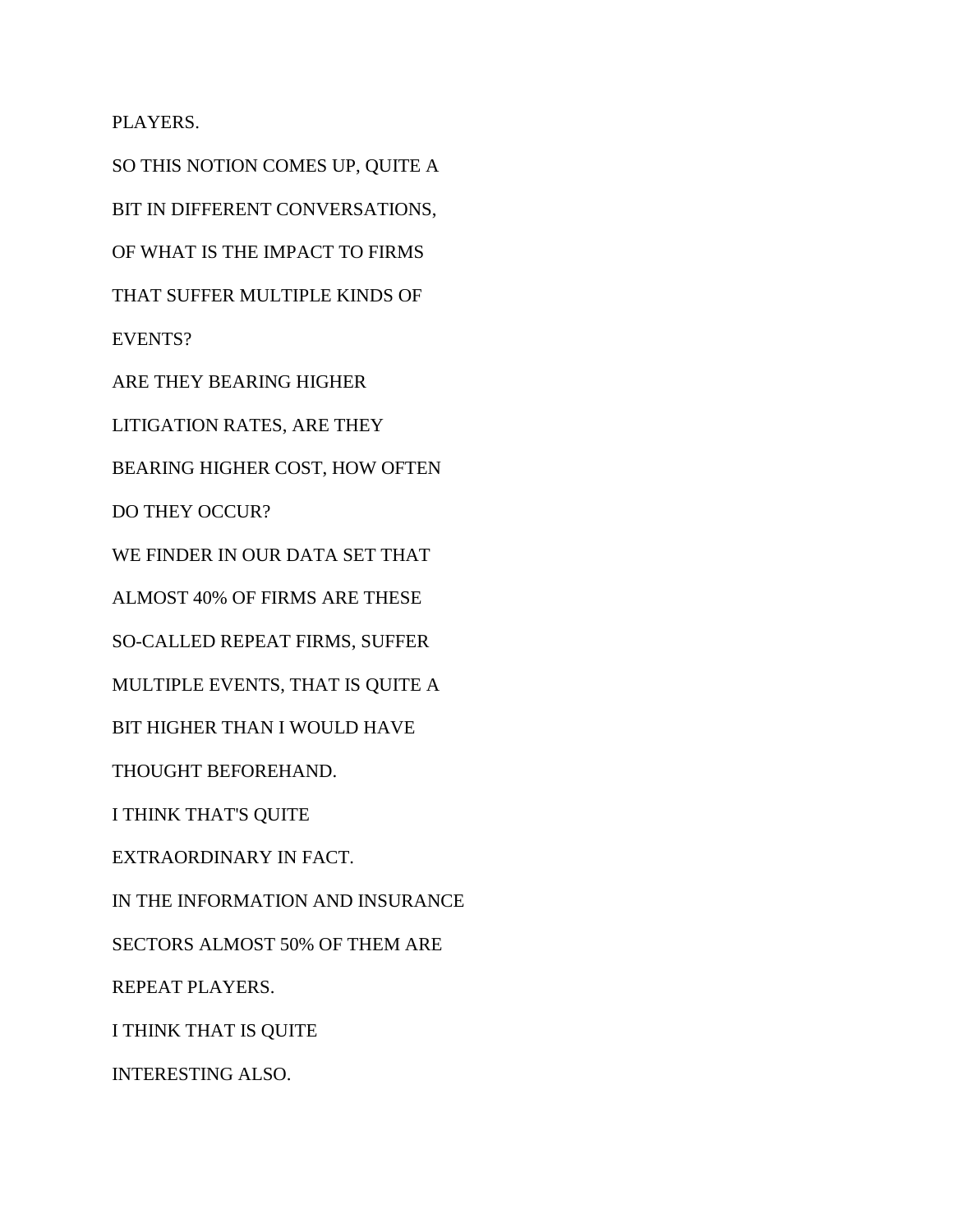THE FIGURES HERE I'M SHOWING 9.5 MILLION VERSUS 4 ARE THE MEAN. WHAT IT'S SHOWING YOU IS THE COST FOR THESE REPEAT PLAYERS IS ALMOST TWICE, A LITTLE OVER TWICE THAN THE NON-REPEAT PLAYERS, THOSE THAT SUFFER JUST A SINGLE EVENT. NOW THE MEDIANS ARE SHOWING EXACTLY THE SAME THING THAT THE COST IS HIGHER FOR THESE REPEAT PLAYERS. WHAT I THEN ALSO WANTED TO DO IS TRY AND UNDERSTAND OKAY, MAYBE 200,000 IS ACTUALLY A LOT FOR THESE FIRMS. WHAT DOES THIS REPRESENT AS A FUNCTION OF THEIR REVENUE? WHAT I DID WAS WENT THROUGH ALL OF THE DATA TO TRY AND UNDERSTAND WHAT DO MOST COMPANIES LOSE AS A FUNCTION OF THEIR REVENUE AND THEN TRY AND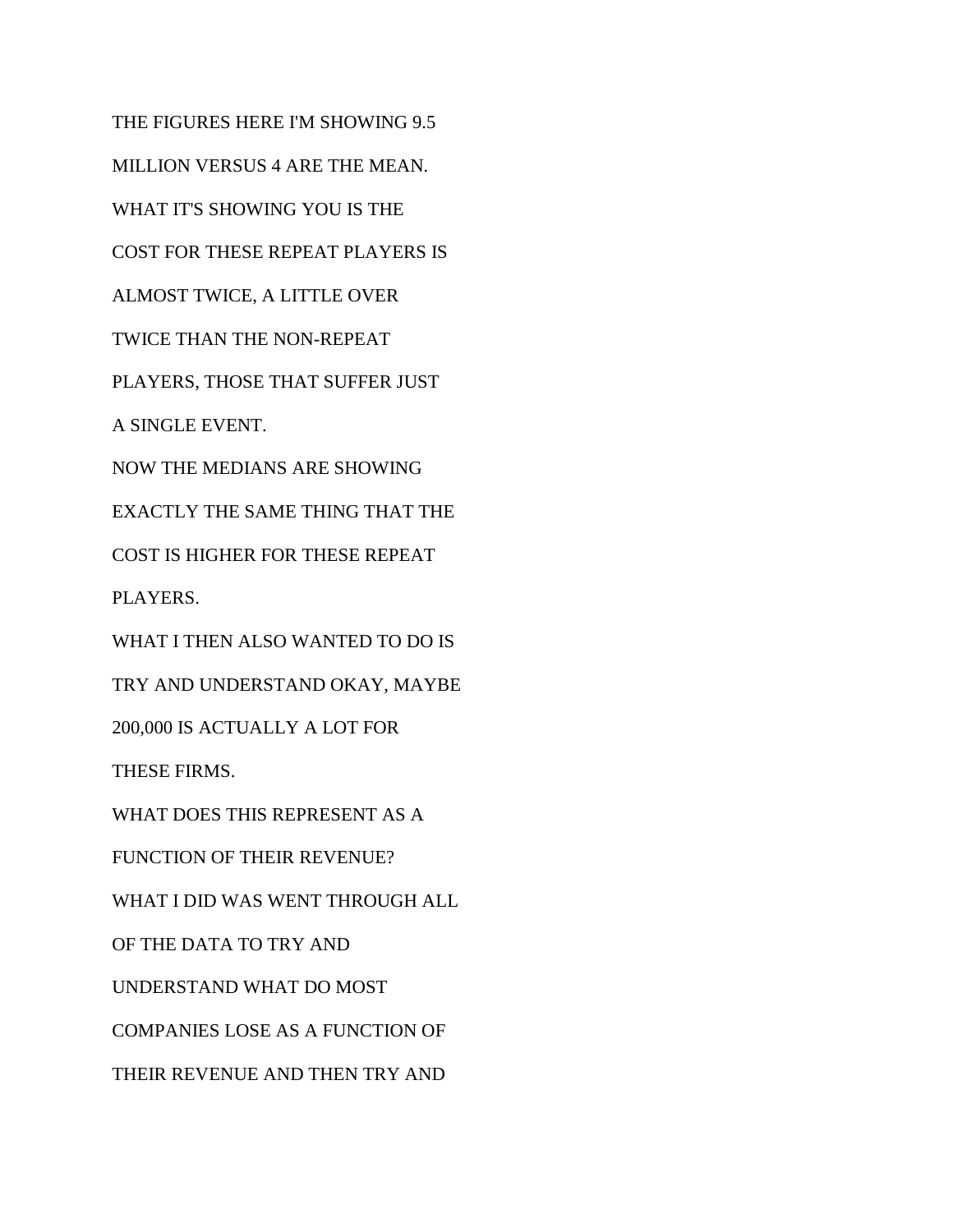COUCH THAT RELATIVE TO DIFFERENT

KINDS OF LOSSES IN DIFFERENT

INDUSTRIES.

WE WANTED TO LOOK AT RETAIL,

HOSPITAL BAD DEBT GLOBAL PAYMENT

FRAUD.

WHAT YOU CAN IMAGINE IS VISA,

MASTERCARD HAVE A TOLERANCE FOR

BAD DEBT, THROUGH ORGANIC

PROCESS OR SOME CALCULATIONS

THEY HAVE SETTLED ON SOME

PERCENTAGE.

THESE NUMBERS COME FROM INDUSTRY

REPORTS.

SHOWING 5.9%, 5.2%, 3.1% FOR

FRAUD.

CYBER EVENTS, LESS THAN HALF A

PERCENT.

SO IT'S SAYING THAT CYBER EVENTS

COST LESS THAN HALF A PERCENT OF

A FIRM'S REVENUE, A GREAT DEAL

LESS THAN THESE OTHER -- THAN

THESE OTHER INDUSTRIES.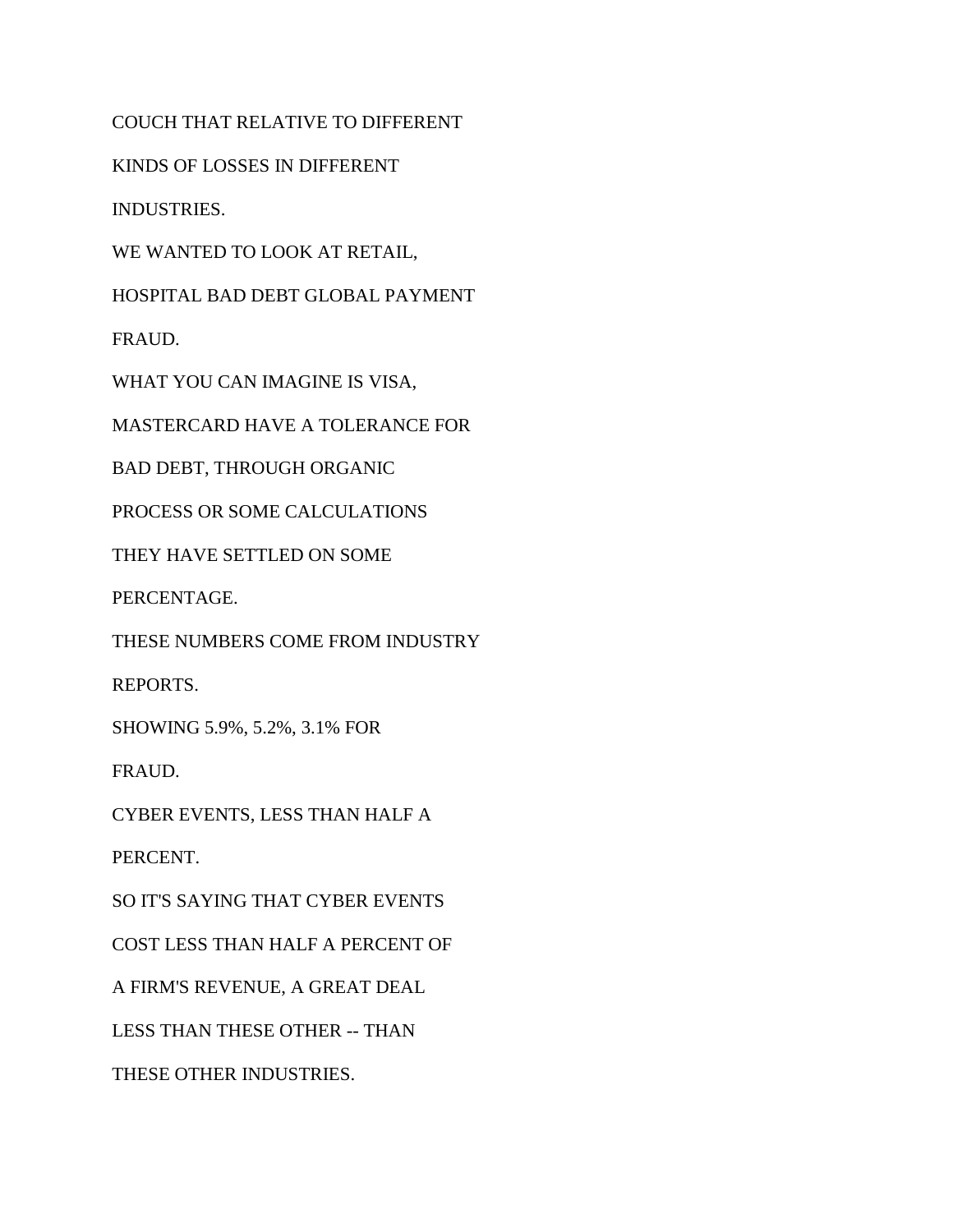IN ADDITION TO THAT, IN OTHER WORKS, BY SOME COLLEAGUES, VILLY ABLON AT RAND, A GREAT SURVEY INSTRUMENT THE RAND HAS AVAILABLE TO IT TO TRY AND UNDERSTAND CONSUMER SENTIMENT TOWARDS BREACH NOTIFICATION. HOW DO THEY FEEL IN RESPONSE TO FIRMS GETTING THESE NOTICES OF A DATA BREACH? WHAT WE FIND IS THAT FOR THE MOST PART THEY'RE REALLY QUITE CONTENT. THEY ARE QUITE HAPPY WITH THE TIMELINESS, INFORMATION PRESENTED IN THE NOTIFICATIONS, AND REALLY HAVE GENERALLY NO CONCERNS. THERE WAS A SMALL PERCENTAGE OF THEM THAT MAY CHANGE FIRMS BUT BY AND LARGE THEY ARE REALLY QUITE HAPPY.

SO CONSUMER SENTIMENT IF IT IS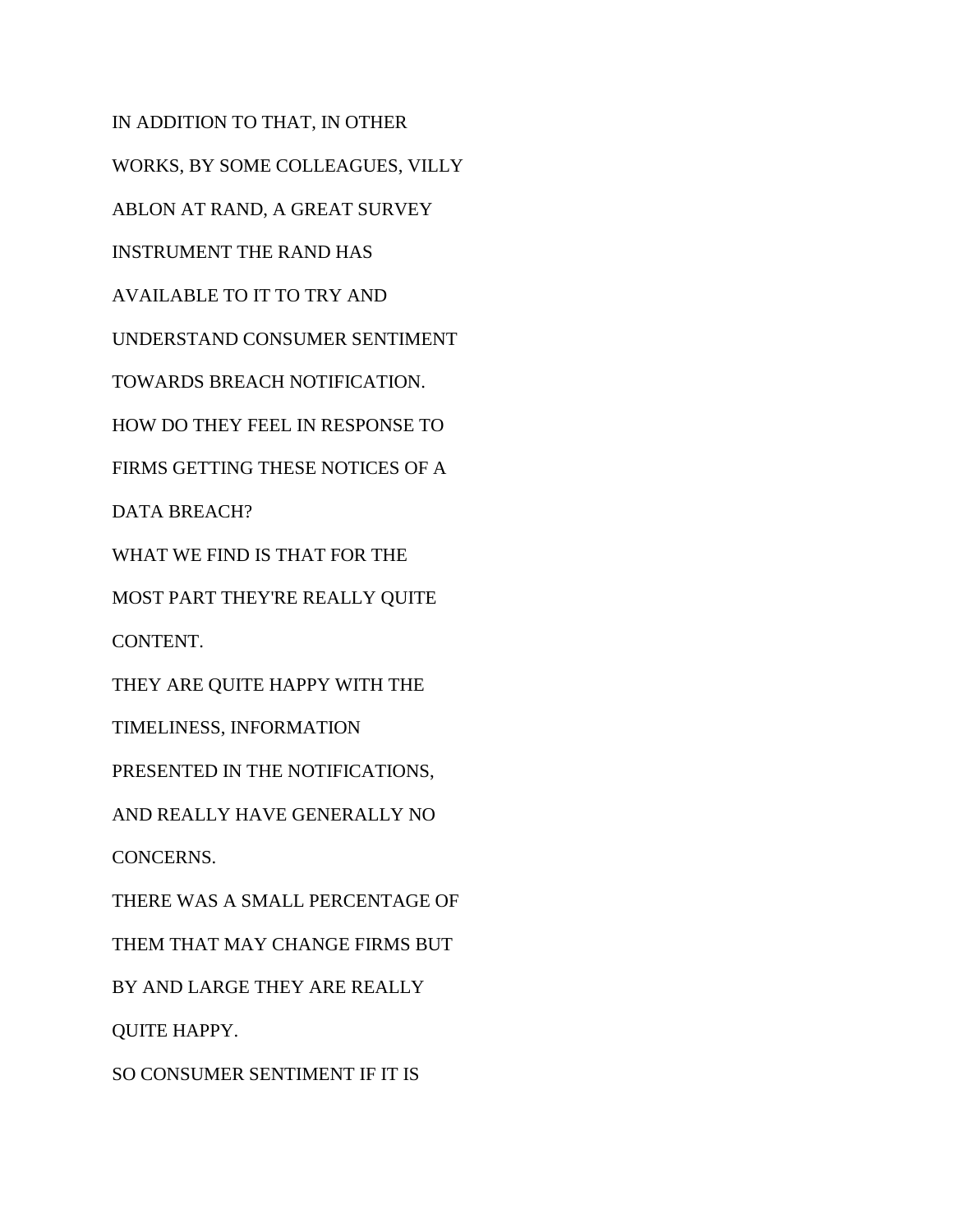IN FACT HIGH COUPLED WITH A

SMALL COST TO A FIRM BECAUSE OF

THESE EVENTS, REALLY MAY SUGGEST

THAT FIRMS HAVE VERY LITTLE

INCENTIVE TO CHANGE THEIR

PRACTICES.

THANK YOU VERY MUCH.

[APPLAUSE]

>> THERE IT IS.

THANK YOU SASHA AND THANK YOU TO

EVERYONE FOR THOSE

PRESENTATIONS.

THEY WERE WONDERFUL.

AND VERY VARIED, SO I WANT TO

RECAP THEM BRIEFLY BUT FIRST I

WANT TO INTRODUCE DOUG SMITH WHO

IS FROM THE FEDERAL TRADE

COMMISSION AND SIONA LISTOKIN.

WE HAD FOUR DIFFERENT

PRESENTATIONS, JENS PRESENTED

BUG BOUNTY AND VERONICA AND

ALESSANDRO PROPOSED AN ECONOMIC

MODEL FOR ADVERTISERS, PLATFORMS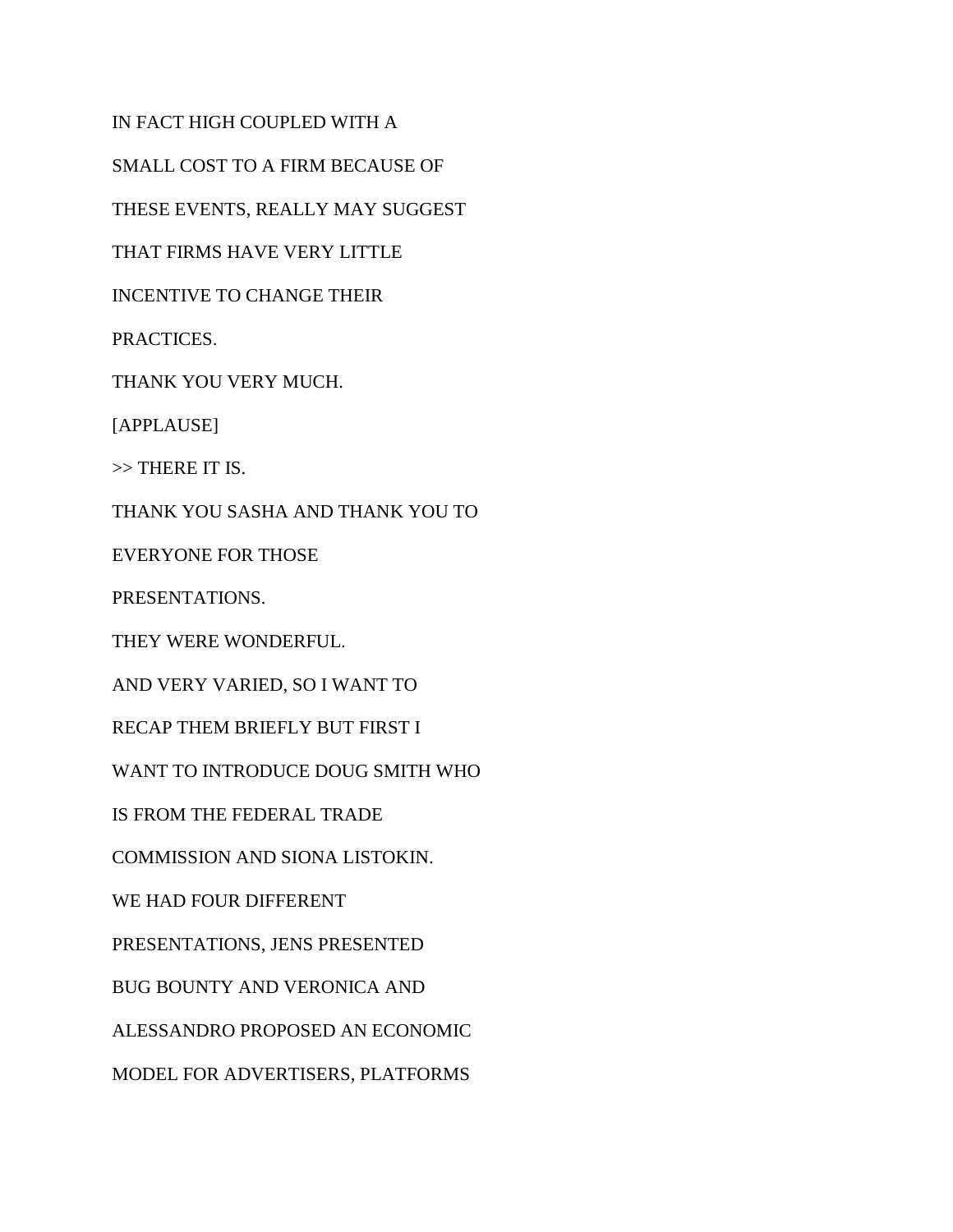AND CONSUMERS AND CONCLUDED THAT THE ALLOCATIONS OF SHARING CONSUMER INFORMATION TENDS TO BENEFIT THE PLATFORM AND THE ADVERTISER. IF I'M WRONG YOU CAN TELL ME IN JUST A SECOND. CATHERINE PRESENTED A STUDY OF THE RATE OF CONCLUDED THAT STATES WHERE REDISCLOSURES RESTRICTED HAVE THE HIGHEST TESTING RATES AND THAT STATES WITH INFORMED CONSENT DECREASES THE RATE OF GENETIC TESTING. AND FINALLY SASHA LOOKED AT ONE SET OF DATA, AND OFFERED CONCLUSIONS ABOUT THE MEDIAN COST OF CYBER EVENTS PUTTING IT AROUND 200,000 AND LESS ATHAN WHAT OTHER STUDIES HAVE FOUND ABOUT THE COST OF CYBER EVENTS. TO START I OFF I WANT TO TURN IT OVER TO SIONA.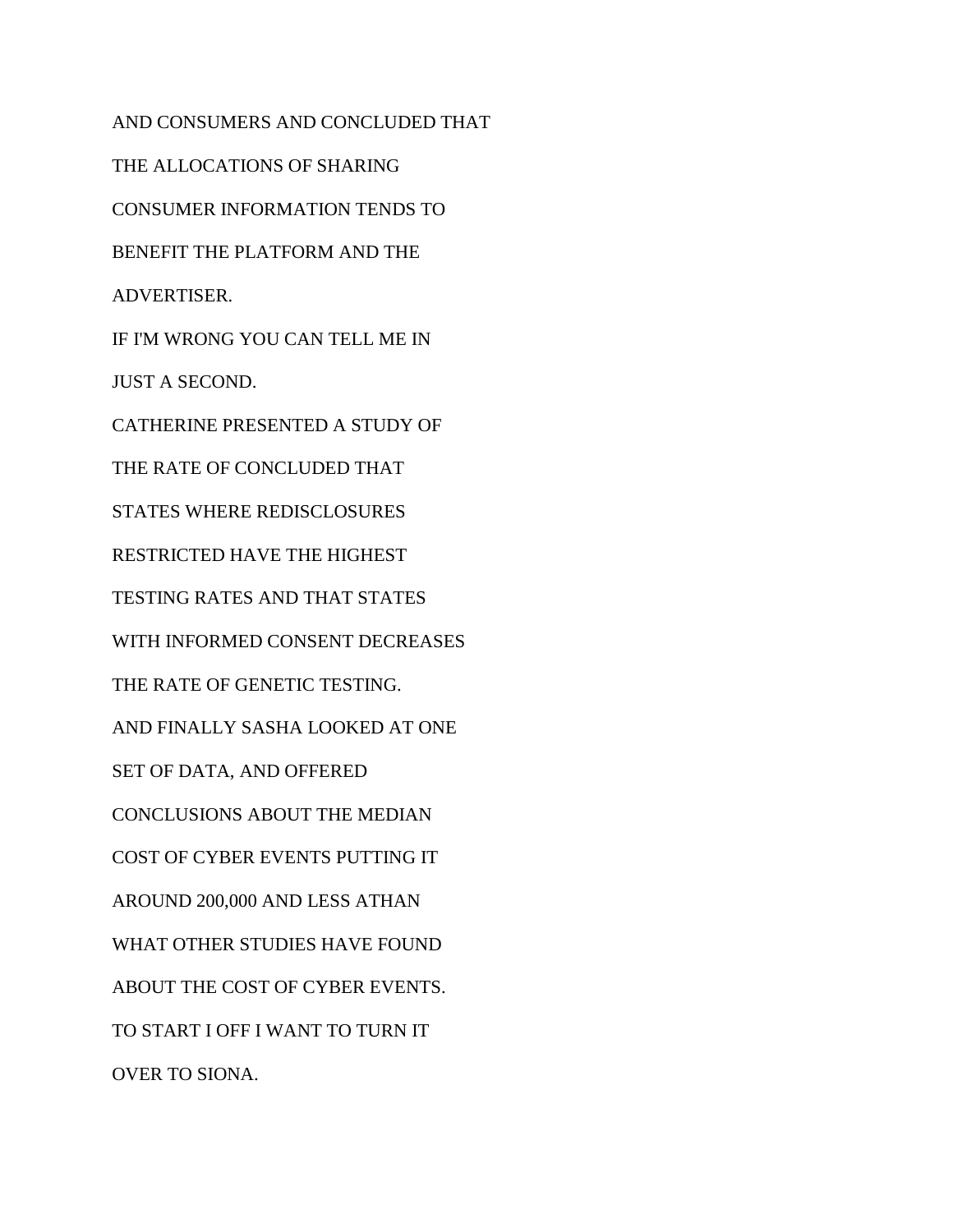>> KEVIN HAD ASKED ME TO TALK ABOUT THEMES IN THIS PANEL AND I WOULD NOTE THAT THE TITLE OF THE PANEL IS THE ECONOMICS OF PRIVACY AND SECURITY AND I THINK THAT'S ABOUT AS CLOSE AS WE'LL GET TO A THEME. LOTS OF VARIATION HERE. PAPERS COVERED SOME OF THE MOST IMPORTANT OR TOUCHSTONE TOPICS IN PRIVACY, HEALTH DATA, ONLINE ADVERTISING AND OF COURSE SECURITY. ALSO POINT OUT THAT THE PANEL HAD A LOT MORE FOCUS ON HOW FIRMS RESPOND TO INCENTIVES AND NOT JUST CONSUMERS. AND FINALLY, A LOT OF TALK OR THE PAPERS HERE REALLY ARE A CROSS-SECTION OF STAGES OF RESEARCH DESIGN. SO IF YOU THINK ABOUT ECONOMICS OF PRIVACY YOU HAVE A MODEL THAT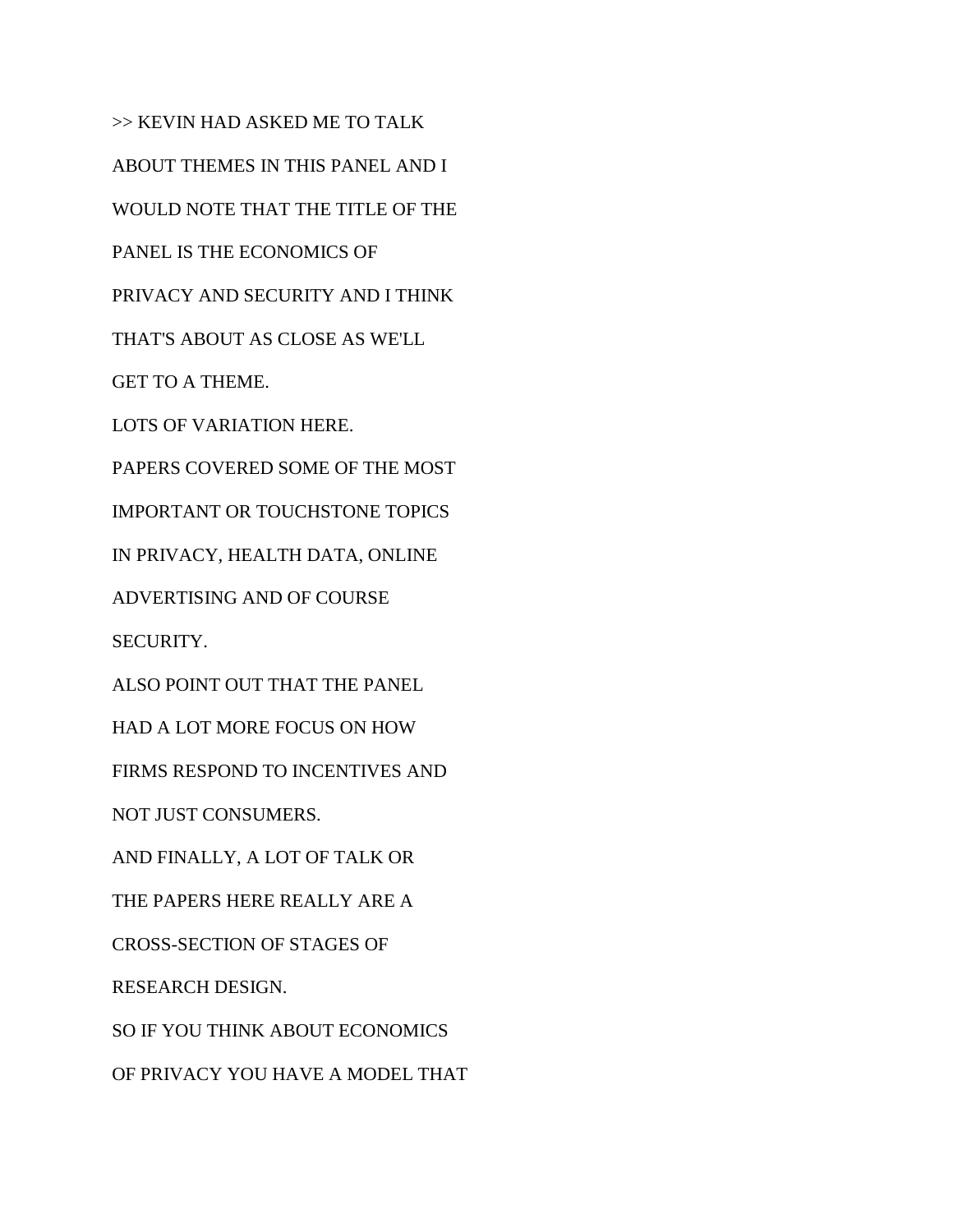EXTENDS EXISTING THEORY, NEW

DATA SETS AND EXPLANATORY OR

CAUSAL PAPERS.

SO MY METATHEME HER IS THAT THE

FIELD OF ECONOMICS OF PRIVACY IS

ALIVE AND WELL AND QUITE ROBUST

BUT THAT'S GOING TO BE MY

QUESTION.

SO EXTENDING COMMISSIONER

BRILL'S COMMENTS AFTER LUNCH AND

THE CONCLUSION AT THE END OF

VERONICA AND ALESSANDRO'S PAPER,

IN THIS FIELD WHERE WHAT'S YOUR

WISH LIST?

THIS IS FOR EVERYONE.

WHERE DO YOU SEE THE GAPS IN

THIS LITERATURE?

SPECIFICALLY AS IT WOULD RELATE

TO POLICY MAKERS AND INDUSTRY

PRACTICE.

SO NOT JUST ADVANCING ACADEMIC

RESEARCH.

I'LL START WITH VERONICA AND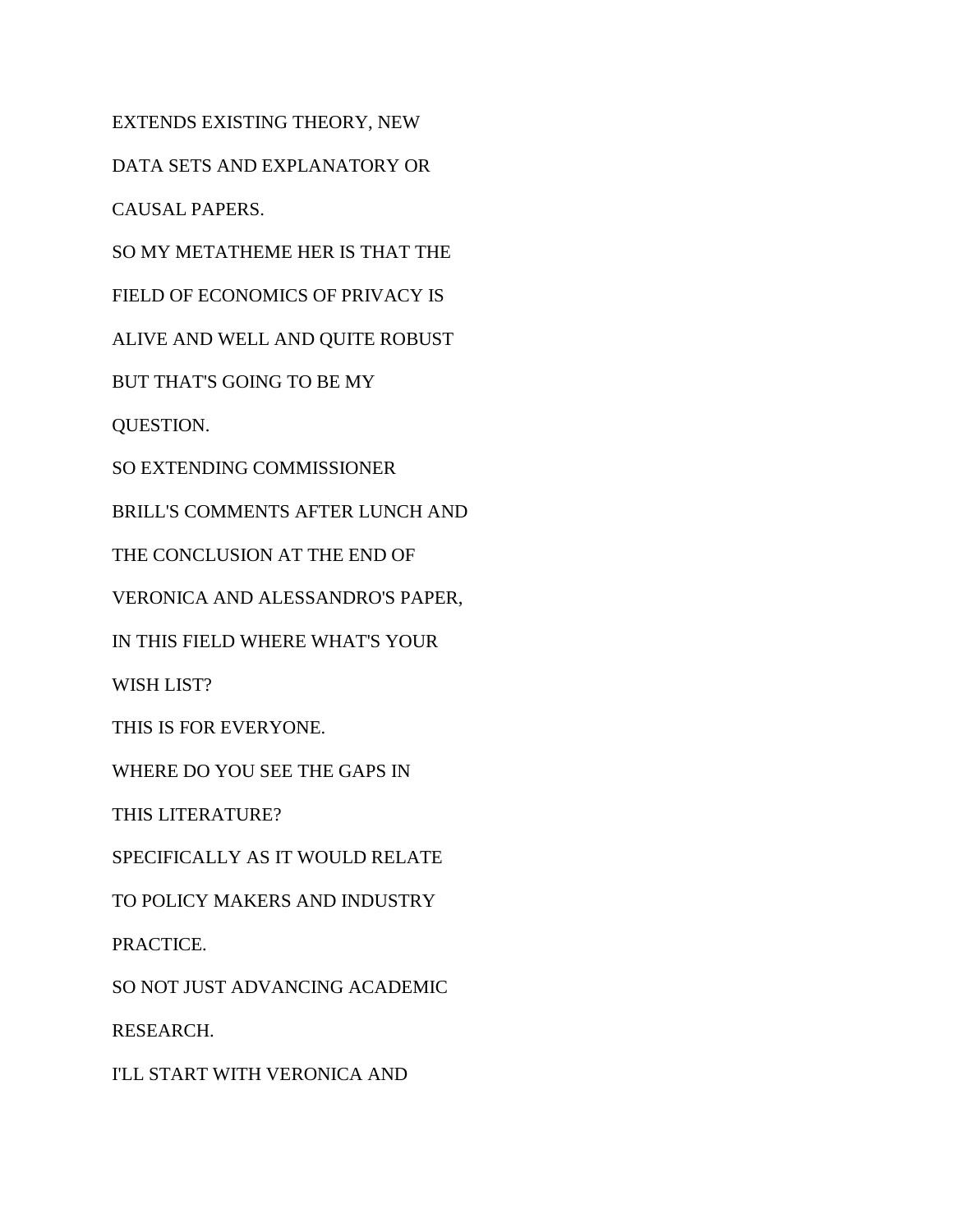ALESSANDRO BUT I'M INTERESTED IN EVERYONE'S THOUGHTS. >> ONE COMMENT AND I'LL PIGGYBACK ON OUR LAST SLIDES ABOUT THE PIECE IN JAIL WHICH A LOT OF SSRN. IN DOING THAT REVIEW OF THE LITERATURE OF ECONOMICS OF PRIVACY WE IDENTIFIED THREE WAVES OF RESEARCH. THE FIELD IS NOT NOVEL AT ALL. IT STARTED IN THE LATE 1970s, EARLY 1980s. THERE IS A SCHOOL OF SCHOLARS, THERE IS A BEAUTIFUL PEDIGREE AND ALSO QUITE A BIT OF WORK STARTING BACK 40 YEARS OR SO. HOWEVER, ONLY IN THE TIME THERE WERE NO MODELS, BACK IN LATE '70s EARLY 80s, NO MODELS OR MICROECONOMICS IN THE FIELD OF PRIVACY WAS MORE ABOUT USING ECONOMIC CONCEPTS SUCH AS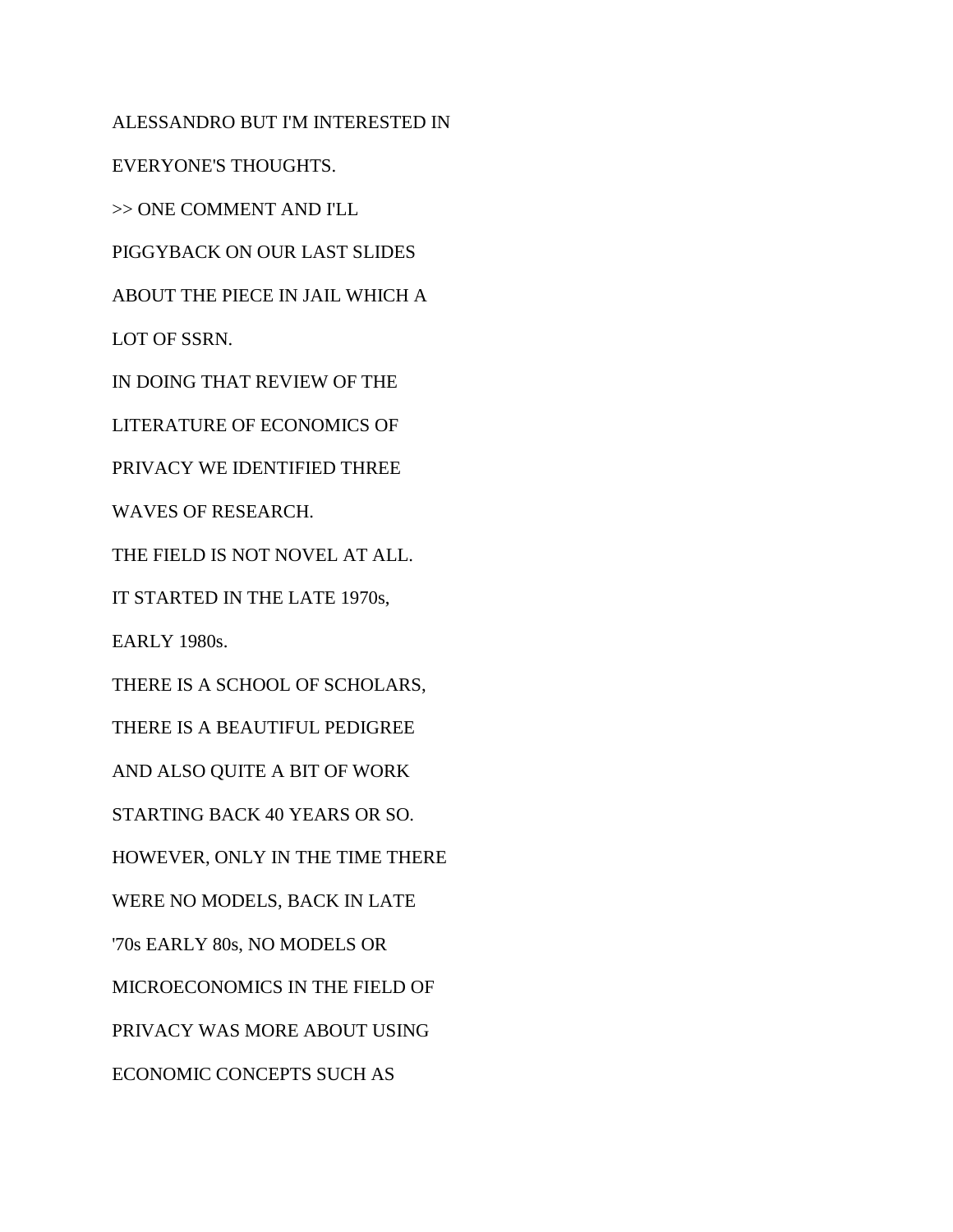SYMMETRIC INFORMATION, APPLIED TO PRIVACY. WHAT WE HAVE NOW IS LOTS OF CAREFULLY MODEL -- CAREFUL MODELING WORK. THANKS TO THE WORK OF THINGS LIKE CATHERINE TUCKER AND OTHERS IT'S BEAUTIFUL EMPIRICAL WORKS. IN TERMS OF MY WISH LIST IS TO SEE MORE EMPIRICAL WORK AND IN ORDER TO HAVE MORE EMPIRICAL WORK, SOMETIMES WE NEAT DATA FROM THE INDUSTRY. IF THE INDUSTRY IS SERIOUS AND SEES THE DATA AS MORE OIL, GOOD FOR EVERYONE THEN WE SHOULD HAVE ADDRESSED THE PROBLEM OF INFORMATION SYMMETRY THAT SURGE WAS REFERRING TO AS ONE OF THE CRUCIAL PROBLEMS WE HAVE IN THE PREVIOUS PANEL, WE WANT MORE DATA FROM THE INDUSTRY REGARDING EXACTLY WHAT THEY DO FROM THE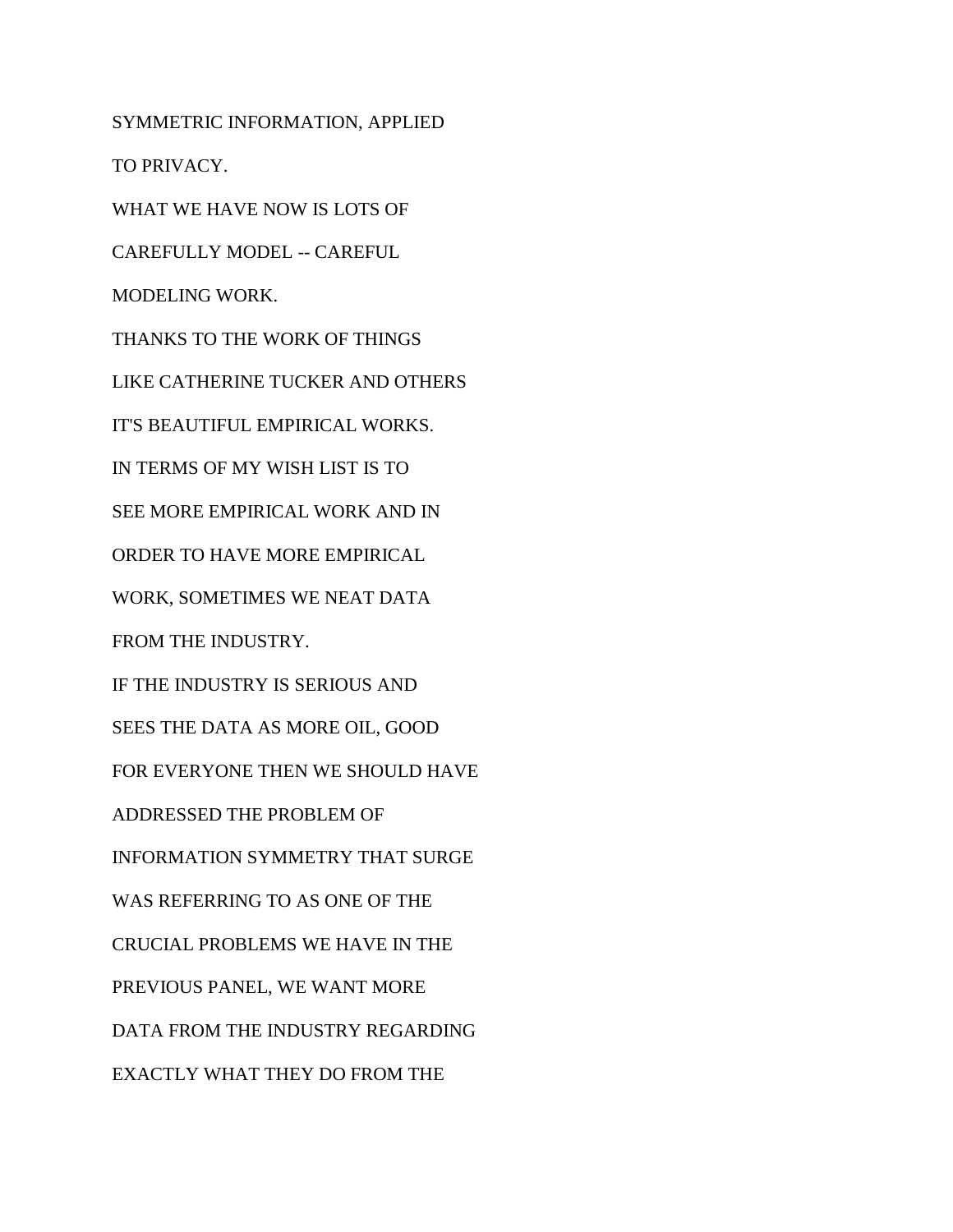INFORMATION THEY COLLECT.

MAY NOT CARE ABOUT WHAT

COMPANIES ARE DOING.

RESEARCHERS CAN ACTUALLY STUDY

THE DATA AND THEN COME OUT

AGGREGATIVE, AND COME UP WITH

POLICY RECOMMENDATION.

SO MY WISH LIST IS MORE

EMPIRICAL WORK AND MORE

TRANSPARENCY FROM THE INDUSTRY

SIDE.

>> I MEAN I WOULD ECHO THAT,

RIGHT?

I THINK THERE'S BEEN A LOT OF

TIME SPENT DOING WHAT A

COLLEAGUE WOULD REFER TO AS

ADMIRING THE PROBLEM.

AND I THINK THAT'S USEFUL,

THAT'S GOOD, I THINK THAT ONLY

GETS US SO FAR.

I LIKE EMPIRICAL WORK BECAUSE IT

SPEAKS TO EVIDENCE FOR

SOMETHING.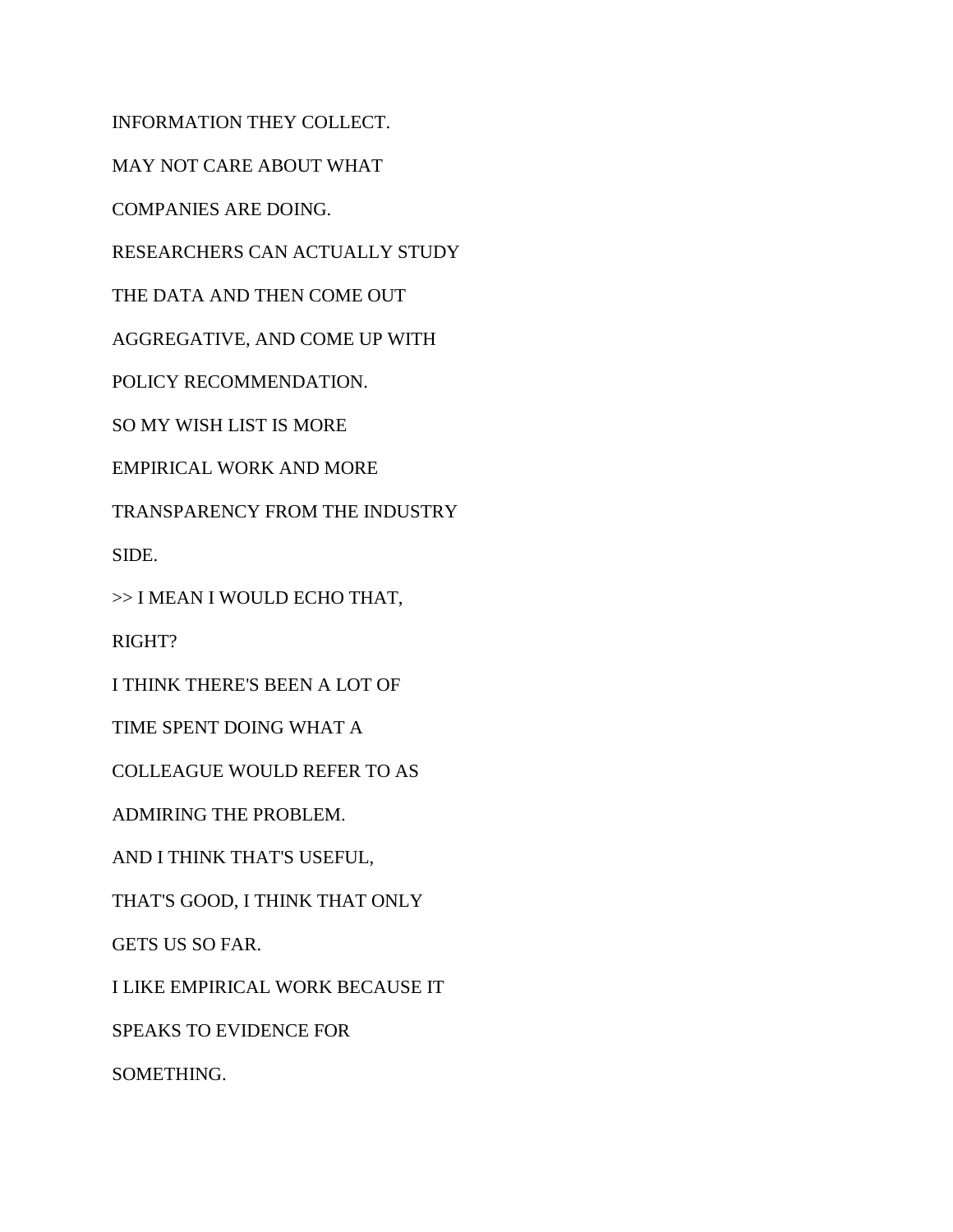IT GETS US PAST NORMATIVES, AND HELPS US ANSWER THE HE EFFECT, WHAT THE EFFECT WILL BE A ON B, THE GOLD STANDARD, IN ORDER TO DO THAT, THE POINT IS EXACTLY TRUE.

YOU KNOW, WE NEED DATA, RIGHT? AND SOMETIMES, THAT TAKES US BEING VERY CREATIVE ON FINDING IT IN CLEVER WAYS LIKE THE PREVIOUS PANEL, THE RESEARCHERS DID THEMSELVES, COMING UP WITH THESE SPEERMTS WHICH I THINK ISs -- EXPERIMENTS, WHICH TAKES PAIN, THAT IS OKAY TOO, BUT I WOULD ECHO EVERYTHING ALESSANDRO HAD TO SAY, ESPECIALLY IN THE WONDERFUL ACCENTED WAY THAT HE SAID IT. >> WELL I WOULD ADD TO THE ACCENTS. SO I -- YOU KNOW UNSURPRISINGLY I AGREE FOR THE NEED FOR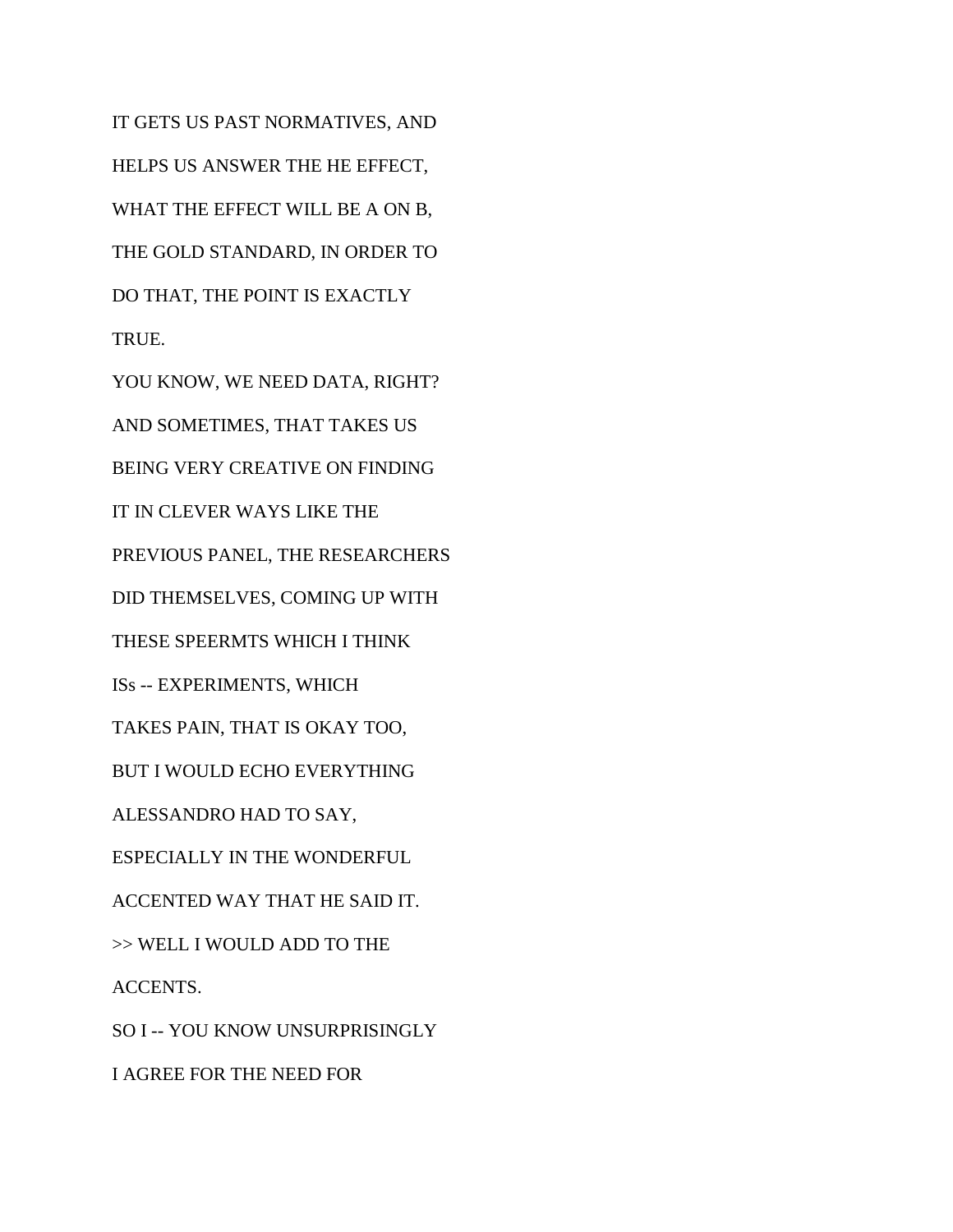EMPIRICAL WORK.

WHAT ALWAYS STRIKES ME IS IF I'M A POLICY MAKER TRYING TO DECIDE IF I WANT THE MINIMUM WAGE, WHAT LEVEL THE MINIMUM WAGE SHOULD BE, I COULD DRAW ON HUNDREDS OF ECONOMIC STUDIES THAT HAVE MEASURED AND HAVE HUNDREDS OF DIFFERENT WAYS HOW MINIMUM WAGES AFFECT WAGE LEVELS. HOWEVER IF I'M A POLICY MAKER MAKING REALLY IMPORTANT DECISIONS ABOUT WHETHER TO RELATING PRIVACY OR DATA, I'M INSTEAD RELYING ON JUST A HANDFUL OF STUDIES IN POTENTIALLY NONGENERALIZABLE SPHERES. ITS PERSONNEL AND NUMEROSITY. >> THE LOSS OF PRIVACY AND SOME WORK THAT ALESSANDRO AND I HAVE DONE GOES IN THAT DIRECTION TO UNDERSTAND HOW PEOPLE PERCEIVE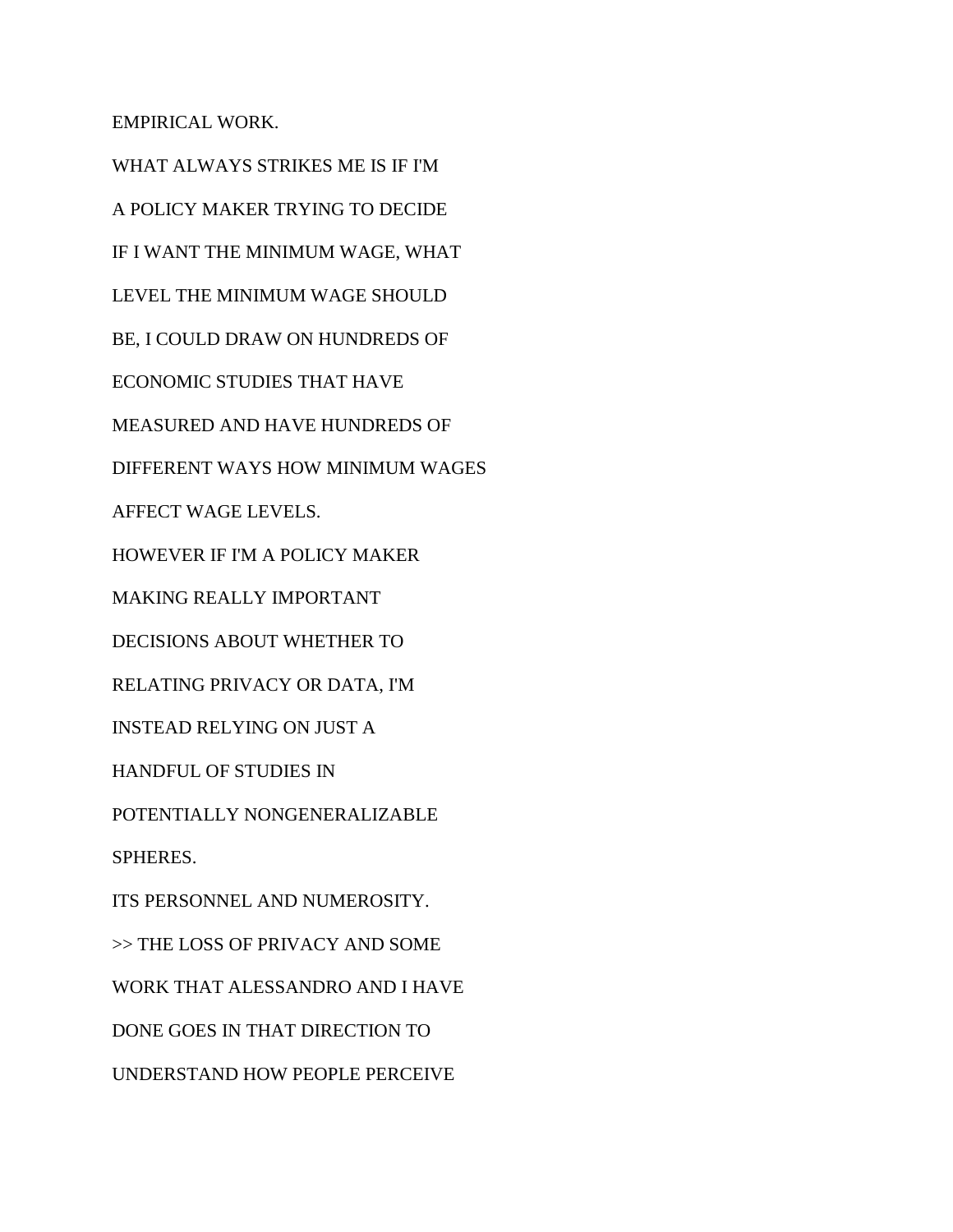POLICY MAKING OVER TIME BUT WHAT WE COULD NOT ASSESS IN A ROBUST MANNER IS WHAT ARE ACTUALLY THE POTENTIAL LOSSES THAT WE MAY FACE DOWN THE ROAD. AND I THINK THIS IS A VERY CRITICAL ISSUE WHEN IT COMES TO GENETIC PRIVACY BUT ALSO TO CONSUMER PRIVACY. A SIMILAR ISSUE ALSO RISES WHERE THE TO SECURITY, WHERE ACTUALLY THINGS MIGHT ARISE IN THE CONTEXT OF WHAT WE DO NOT OBSERVE. YOU SAW IT IN SASHA'S CHART. WE COULD ONLY ANALYZE THE DATA THAT WAS DETECTED. SO WHAT ABOUT ALL THE SECURITY BREACHES THAT WE DO NOT OBSERVE AND WE KNOW NOTHING ABOUT? SIMILAR WITH RESPECT TO MY PRESENTATION, WHEREAS THE BEHAVIOR OF WHITEHATS, WE WE CAN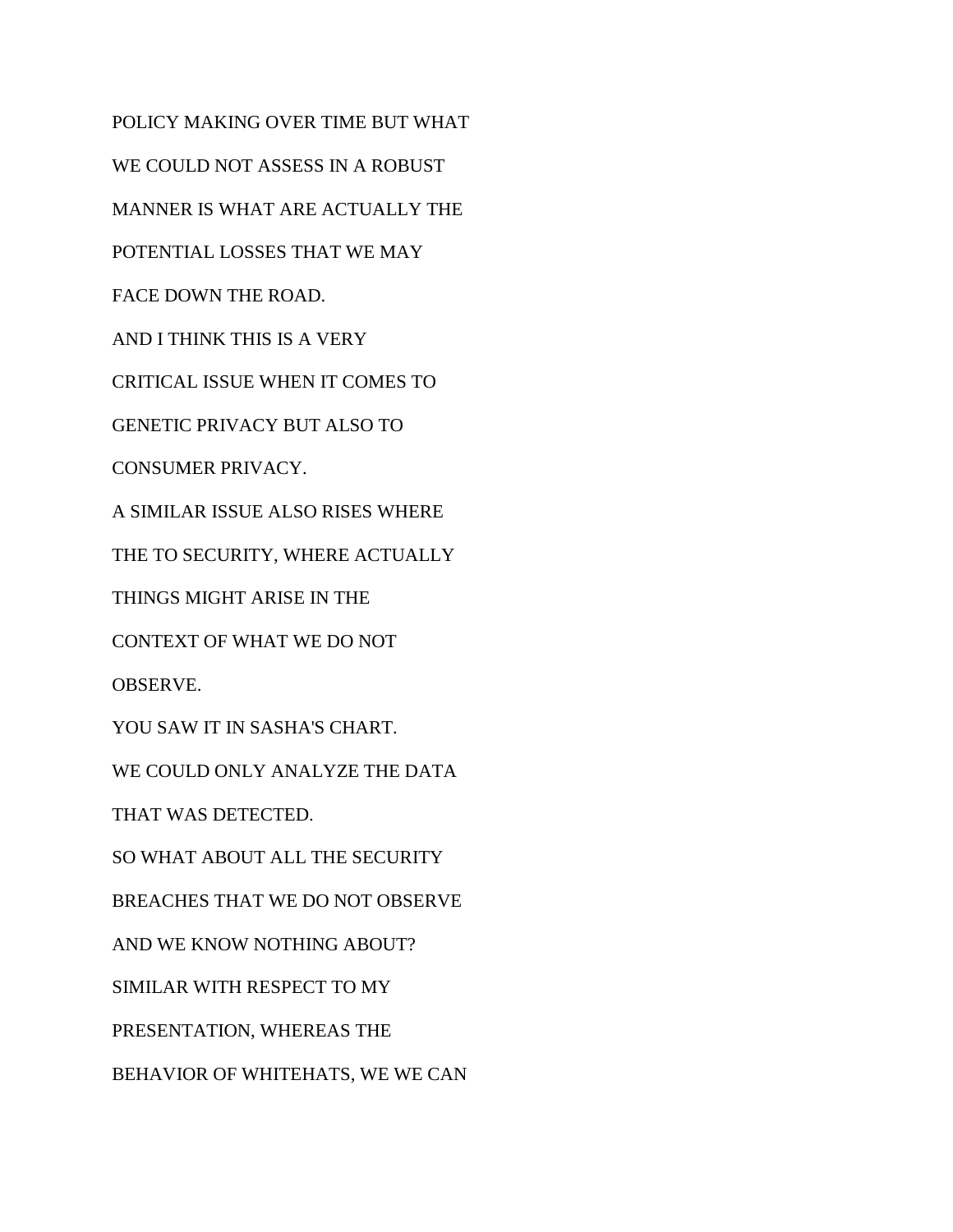OBSERVE, WHAT WE DO NOT OBSERVE IS THE BEHAVIOR OF BLACKHATS AND THERE WE STILL HAVE A LOT OF WORK TO BE DONE IN TERMS OF INVESTIGATING THEM AND GETTING MAYBE QUALITATIVE DATA BUT ALSO TYING TOGETHER DATA SETS SUCH AS SASHA'S WITH ANALYSIS THAT WE HAVE DONE, TO KIND OF BE ABLE TO INFER WHERE VULNERABILITIES HAVE BEEN KNOWN THAT HAVE NOT BEEN DISCOVERED BY THE WHITEHATS. >> SOMETHING REALLY IMPORTANT ABOUT LONG TERM EFFECTS AND HERE IS THE DILEMMA, THE DILEMMA THAT THE FIELD THE ECONOMICS OF PRIVACY FACES. IN MY RUE, THE EFFECT IS LONG TERM, ECONOMIES THAT WE CAN PUBLISH AND DO RIGOROUS WORK, IT IS VERY, VERY DIFFICULT TO DO STUDIES AND FOUND CAUSAL LINKS OVER, WHEN THERE COULD BE A DATA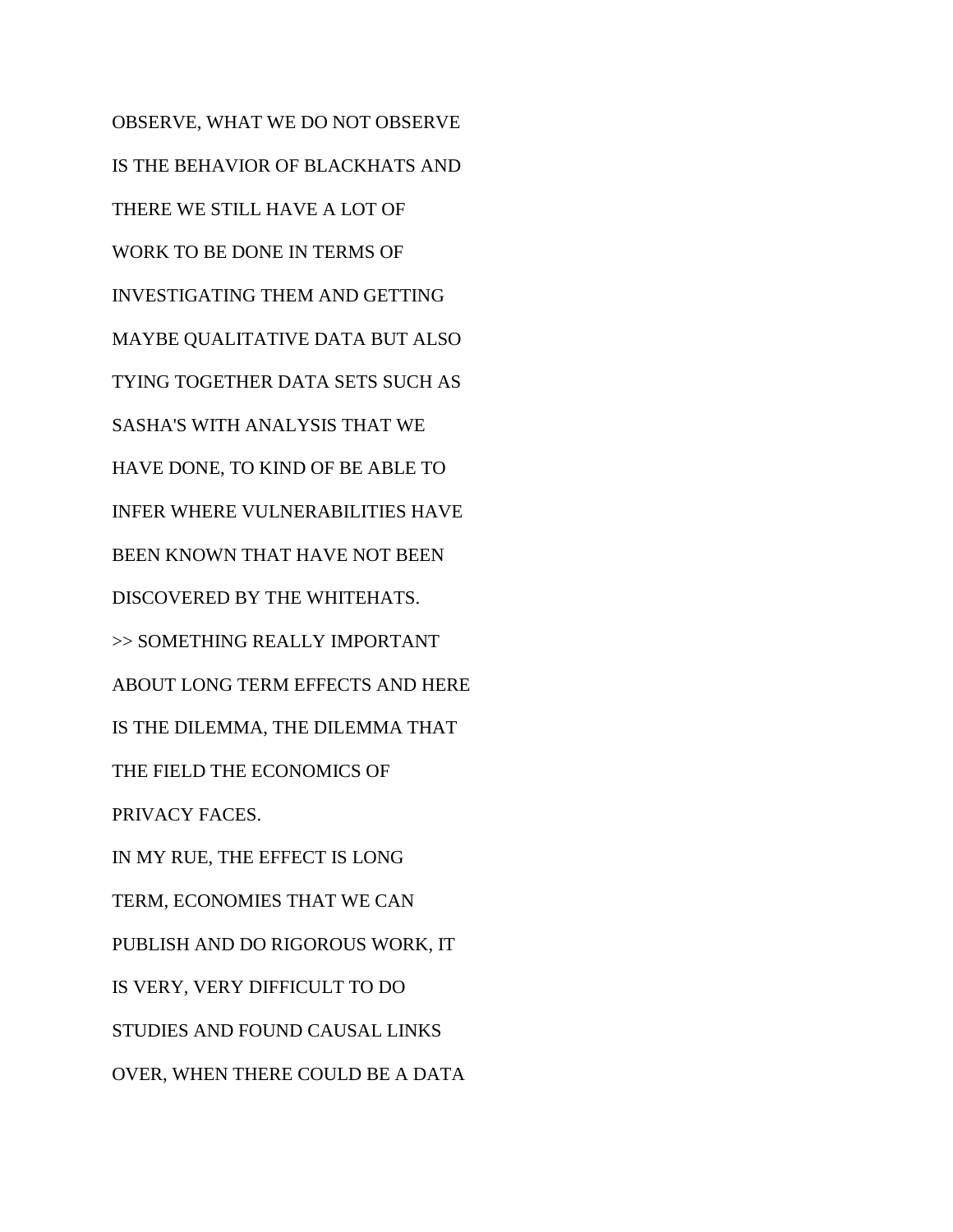BREACH NOW WHICH IS ONLY IN EFFECT SEVEN YEARS LATER. AND YOU ARE NOT GOING TO SATISFY REVIEWERS IN LEGAL HISTORIC JOURNAL TO FIND THESE KINDS OF EFFECTS. I DON'T THINK THERE IS ANY SIMPLE METHODOLOGICAL EFFECTS. >> CATHERINE, YOUR RESEARCH SHOWED EFFECTS ON CONSUMERS CHOICES IN THE CONTEXT OF GENETIC PRIVACY. I WAS CURIOUS JUST HOW YOU THINK THIS RESEARCH, WHAT IMPLICATIONS IT HAS FOR OTHER AREAS OF PRIVACY? >> OKAY, SO WHAT WAS NICE ABOUT THIS SETTING IS IT ALLOWED US TO HAVE MORE OF A HORSERACE WHERE WE HAD THE SAME THING WE WERE TRYING TO EXPLAIN IN LOTS OF

DIFFERENT PRIVACY REGIMES.

NOW, THE EXTENT OF -- THE REASON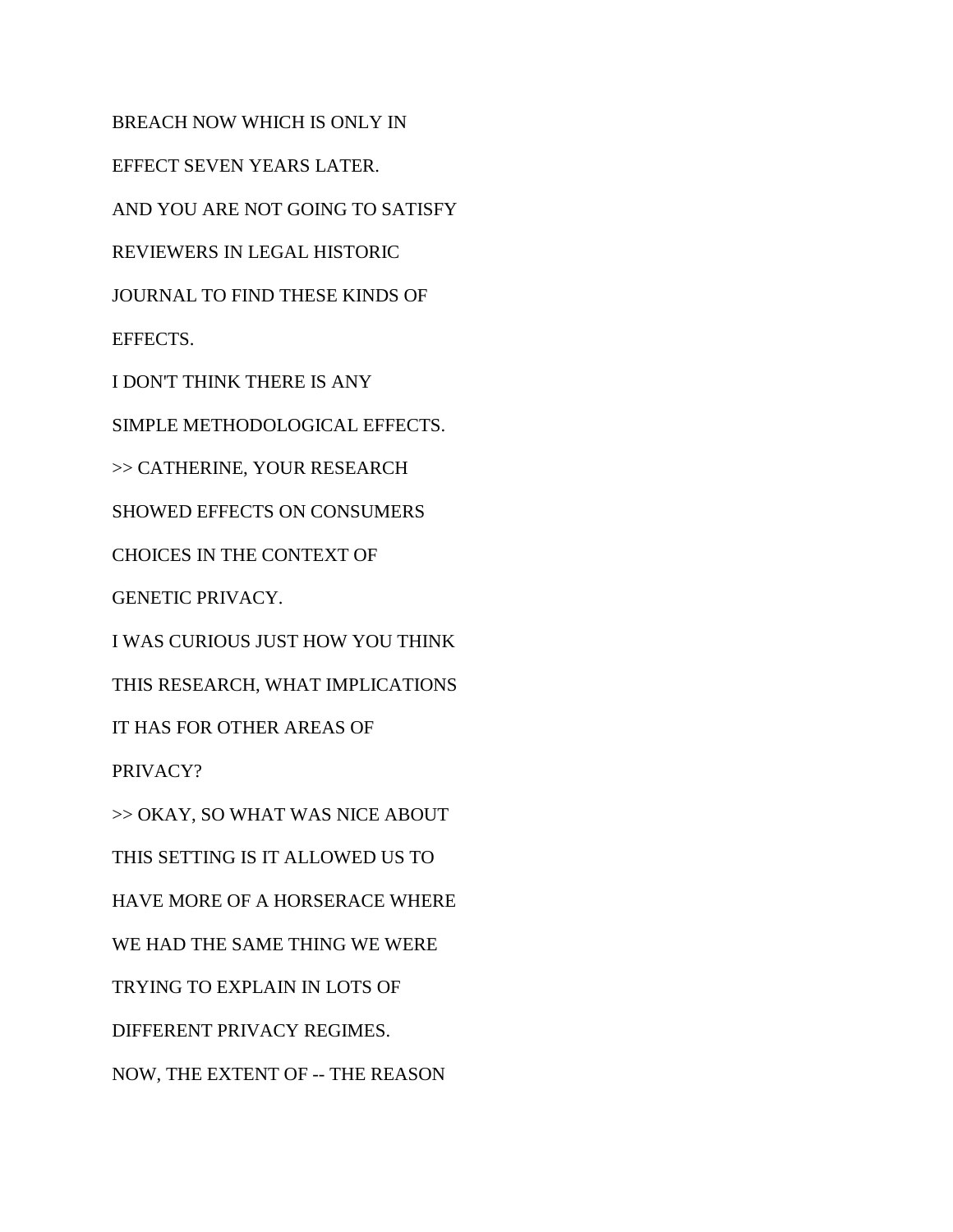I FIND IT USEFUL OR REASSURING IS IT HELPS ME BELIEVE SOME OF THE RESEARCH I'VE DONE IN OTHER AREAS WHICH HAVE BEEN MORE CASE-BY-CASE. ON THE RESEARCH I'VE DONE FOR EXAMPLE IN TARGETED ADVERTISING WHICH A LOT OF PEOPLE HAVE TALKED ABOUT TODAY HAS EMPHASIZED THE NEGATIVE EFFECTS OF INFORMED CONSENT BUT ALSO POSITIVE EFFECTS FROM IMPROVE BE CONSUMER PERCEPTIONS OF CONTROL. I WAS ALWAYS NERVOUS BECAUSE THOSE WERE TWO VERY SEPARATE STUDIES, DIFFERENT TIMES DIFFERENT STUDIES EVEN DIFFERENT COUNTRIES. I FOUND IT REASSURING TO USE THIS HORSERACE, TO MAKE ME THINK PERHAPS THERE IS SOMETHING MORE GENERALIZABLE TO STUDY THE EFFECTS OF DIFFERENT PRIVACY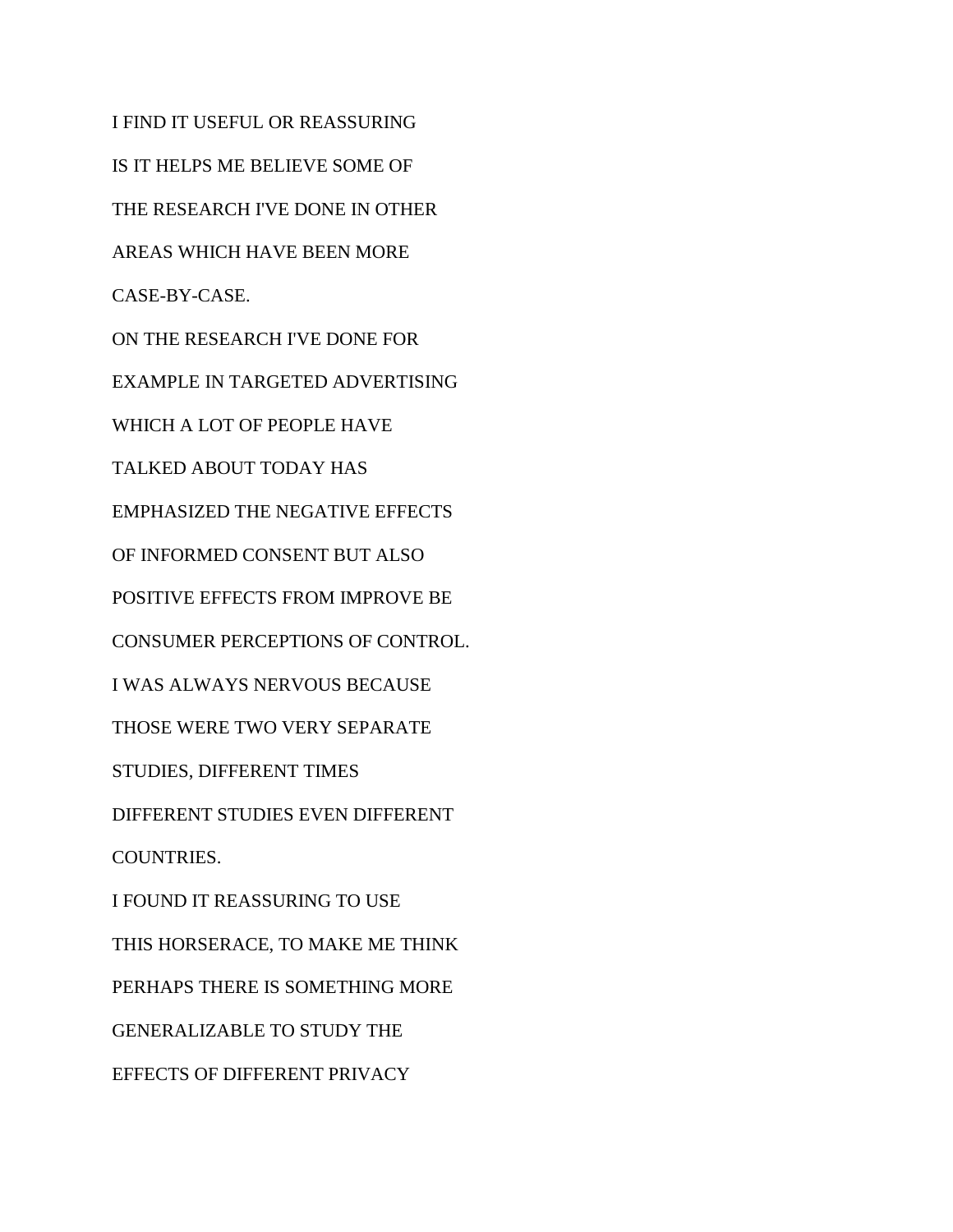REGIMES.

>> THANKS.

THE QUESTION I HAVE FOR THE

GROUP IS ACTUALLY A LITTLE BIT

OF A FOLLOW-UP ON ONE OF THE

THINGS SIONA POINTED OUT WHICH

IS, YOU GUYS ARE LOOKING A LOT

AT HOW FIRMS' CHOICES ARE HAVING

IN THIS ARENA.

SO WHAT ARE THESE PAPERS AND

RESEARCH IN GENERAL SUGGEST

ABOUT WHAT THE PRIVATE SECTOR IS

GETTING RIGHT, WHAT IT'S GETTING

WRONG?

YOU KNOW WHAT CAN THIS IMPROVE

ON OUR UNDERSTANDING OF WHAT

KIND OF MARKET FAILURES WE MIGHT

BE CONCERNED ABOUT IN THIS AREA?

WHY DON'T WE START AT THIS END I

GUESS?

>> I THINK ONE OBSERVATION THAT ALESSANDRO AND I HAVE MADE OVER TIME, WE HAVE SOONER A LOT OF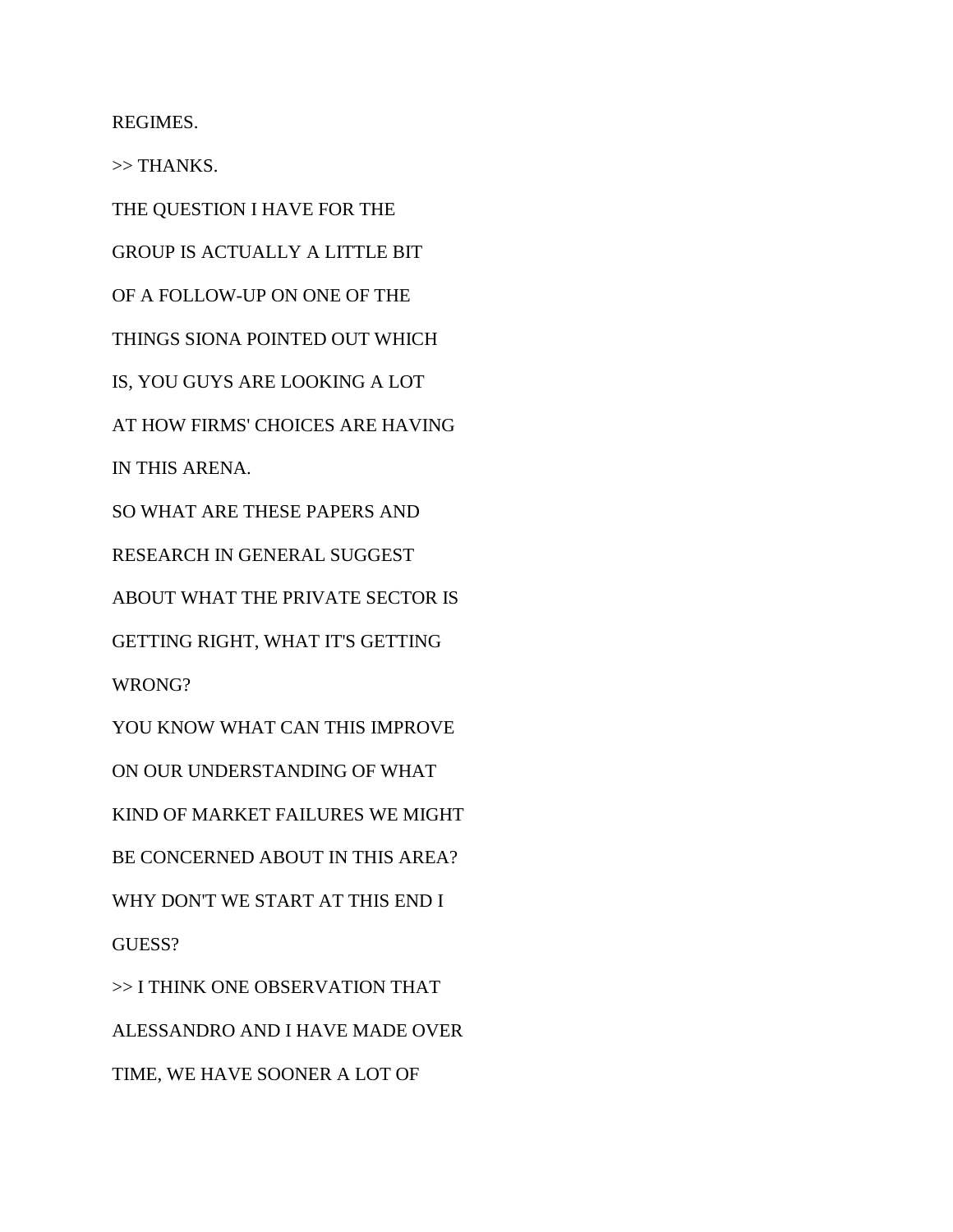PRIVATE ENTITIES ENTERING THE MARKET WITH PRIVACY ENHANCING OFFERS BUT NOT PICKED UP IN THE MARKETPLACE IN A SUFFICIENT DEGREE. SO WELL, THE GOOD NEWS IS THAT WE DO SEE THESE OFFERS, WE SEE A LOT OF TECHNOLOGICAL SOLUTIONS THAT ARE EVENTUALLY PICKED UP BY STARTUPS. BUT WHAT WE SEE LESS IS AN ADOPTION BY THE BIG PLAYERS, BECAUSE OF A LACK OF INCENTIVES. TARGETING MARKETING IS JUST TOO ENTICING TO GIVE IT UP IN EXCHANGE FOR MORE PRIVACY FRIENDLY PRACTICAL SOLUTION. SO THERE'S A FUNDAMENTAL CONUNDRUM THAT WE ARE PRESENTED WITH THAT IS VERY HARD TO SIDE STEP. NEVERTHELESS I THINK IT'S VERY IMPORTANT THAT WE SEE THESE NEW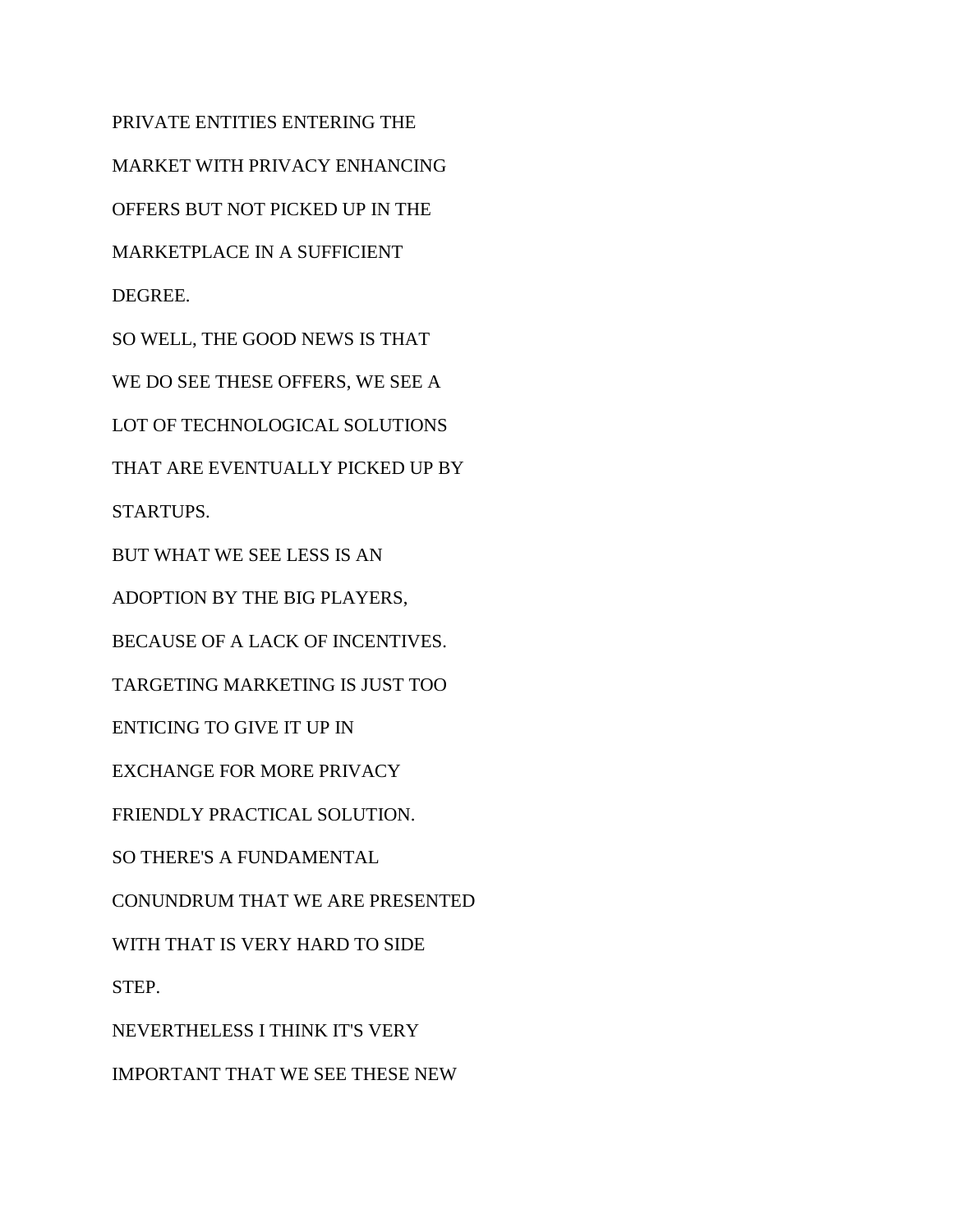OFFERS IN THE MARKETPLACE AND I HOPE MORE OF THEM ARE ACTUALLY PICKED UP IN PRACTICE. >> WHAT ARE THEY GETTING RIGHT? >> ONE REASON FOR OPTIMISM IS THE SENSE OF PRIVACY, ANNOUNCING TECHNOLOGIES, ALMOST EVERY TIME OF YEAR, TALKING ABOUT PATs BECAUSE I STRONGLY THINK THAT TECHNOLOGY, CAN BE A SOLUTION, TECHNOLOGIES DO NOT STOP ALTOGETHER THE FLOW OF DATA BUT RATHER MODULATE THE SHARING OF PROTECTION. PRIEIVES FIRMS CAN ACTUALLY MAKE, THIS MAY BE WISHFUL THINKING BUT MAY BE PROACTIVITY IN DEPLOYING P.A.T.S, SO THEY CAN STILL DO MUCH OF WHAT THEY ARE DOING NOW BUT IN A MORE PRIVACY PRESERVING MATTER. NOW TRUTH TO BE TOLD, SOME OF THESE TECHNOLOGIES ARE STILL IN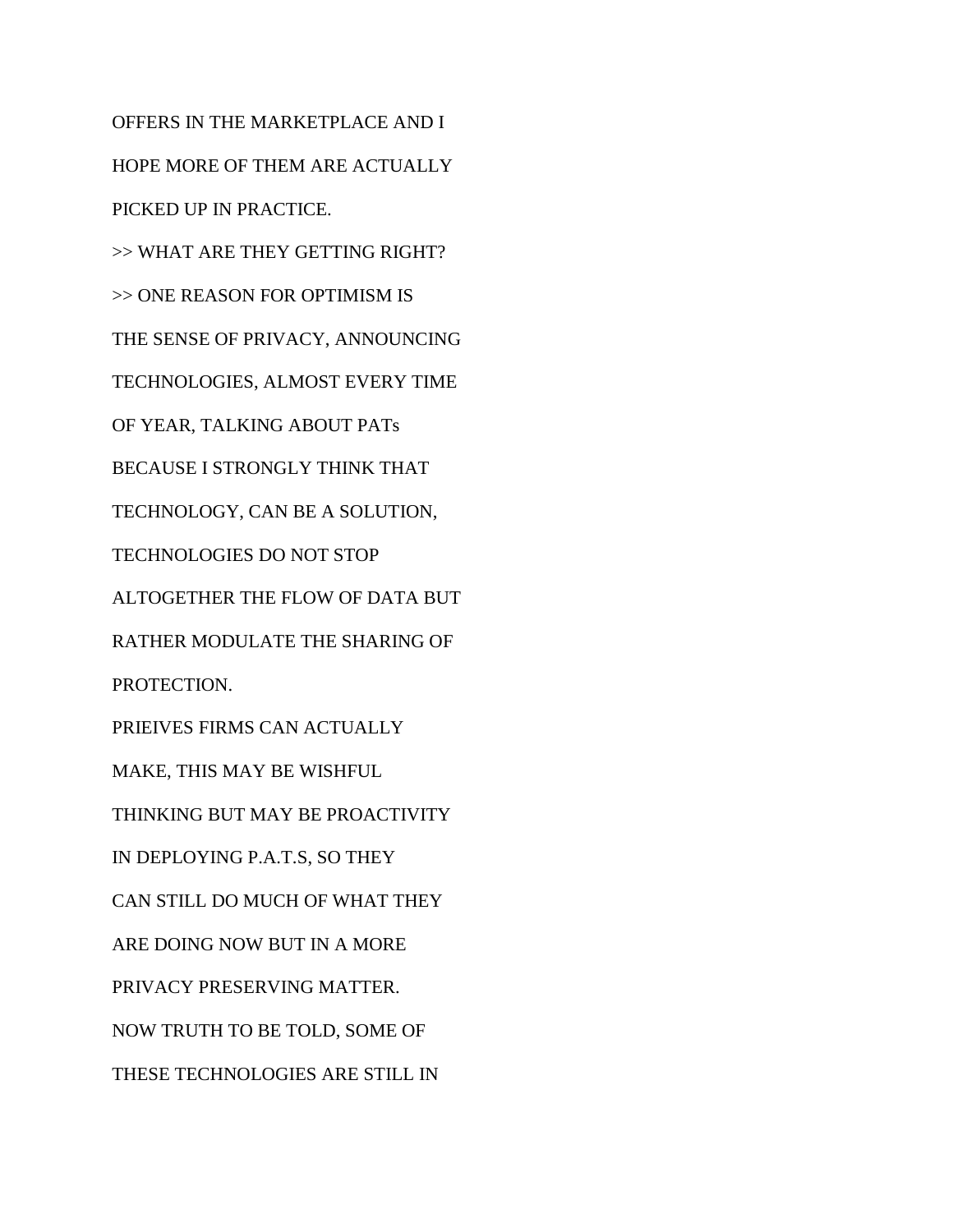THEIR INFANCY.

FOR INSTANCE AAMORPHIC

ENCRYPTION, PROMISING FOR MOMENT

AND I DO BELIEVE THAT WE COULD

IN THE SPACE OF PRIVACY WE CAN

ACTUALLY HAVE THE CAKE AND EAT

IT TOO BECAUSE OF THESE

TECHNOLOGIES.

>> IN TERMS OF WHAT ARE FIRMS

GETTING RIGHT, GOD, THAT'S SUCH

A GOOD QUESTION AND I WISH I HAD

A BETTER ANSWER THAN THE ONE I'M

ABOUT TO GIVE.

I THINK -- SO I THINK WHAT WE

CAN RELY ON IS THAT FIRMS

WILL -- FIRMS WILL OPERATE BASED

ON INCENTIVES.

AND THE GOAL THEN IS TO TWEAK

THE INCENTIVES SUCH THAT THEY

BECOME ALIGNED FOR ALL THE

PLAYERS, RIGHT?

THAT'S NOT NEW.

AND WHAT THAT MEANS IS THAT, YOU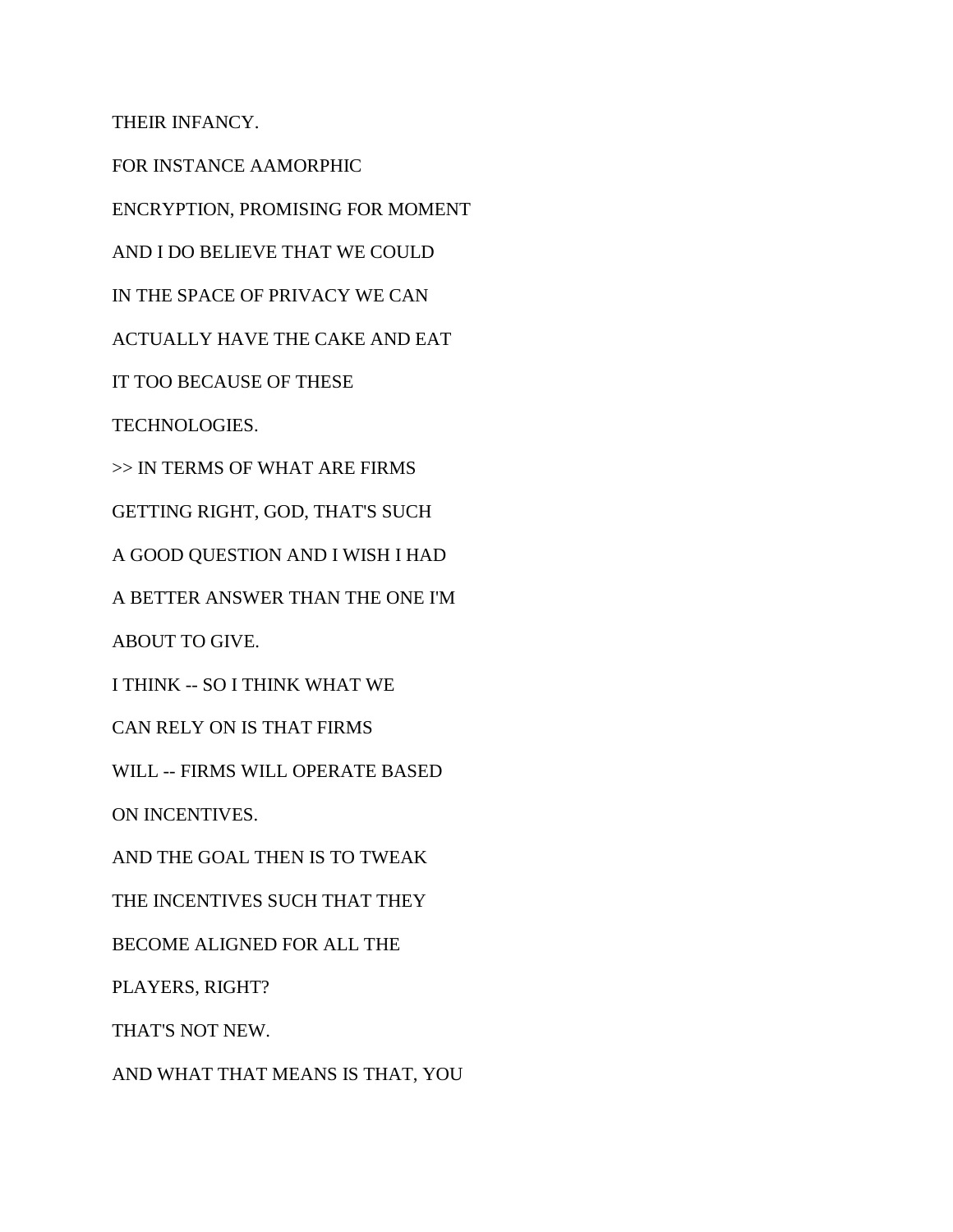KNOW, LOOK IF PRIVACY REALLY IS A BIG DEAL THEN CONSUMERS SHOULD REALLY ACT LIKE IT'S A BIG DEAL. AND IF AND ONLY UNTIL THEY DO WILL FIRMS HAVE INCENTIVE TO TAKE IT SERIOUSLY. SO I GUESS I NEED -- I GUESS I WOULD SAY THAT CONSUMERS SHOULD TAKE IT SERIOUSLY, AND ACT LIKE IT, AND THEN FIRMS WILL TAKE IT SEERLZ. NOW IF THERE ARE -- SEECIALS. SERIOUSLY. IF THERE ARE MARKET FAILURES FOR WHICH FIRMS CAN'T IMPOSE ANY KIND OF EFFECT ON THE FIRM THEN THAT'S WHERE REGULATION OR POLICY OR FTC ACTIONS CAN COME INTO PLAY. GO AHEAD. >> NO, I JUST WANTED TO BUILD OPEN THAT. BECAUSE I THINK -- I THINK WHAT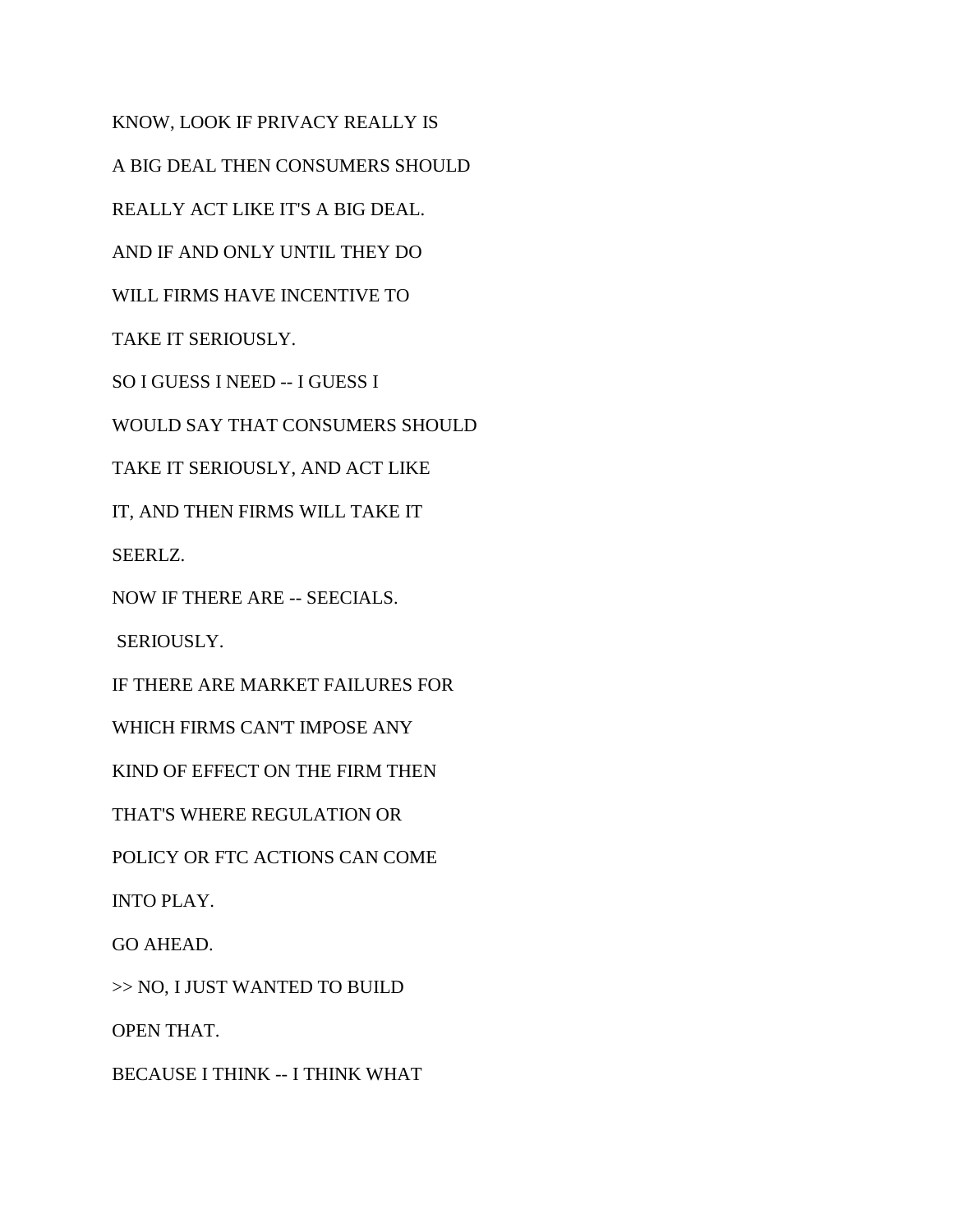I OFTEN SEE IN THE DISCUSSION IS THIS UNDERLYING ASSUMPTION THAT IT'S NEVER IN FIRMS' INTEREST TO REGULATE ON PRIVACY. AND THEREFORE, GOVERNMENT HAS TO INTERVENE. BUT I THINK THERE ARE INSTANCES THAT WE SEE IN RESEARCH WHERE THERE ARE INCENTIVES FOR FIRMS TO ACTUALLY IMPROVE PRIVACY PROTECTIONS FOR CONSUMERS. FOR EXAMPLE, THE PROVISION OF USER CENTRIC CONTROLS. AND SO I SORT OF SEE THAT AS A BEAM OF LIGHT IN AN ALSO CYNICAL WORLD. >> I THINK IT DOES TOUCH ON THE WORLD OF INFORMATION DISCLOSURE AND CHOICE AND NOTICE. AND POOR CHOICE AND NOTICE. YOU KNOW, POOR CHOICE, OVER THE PAST FIVE, SIX YEARS HAS TAKEN A

BEATING, HASN'T IT?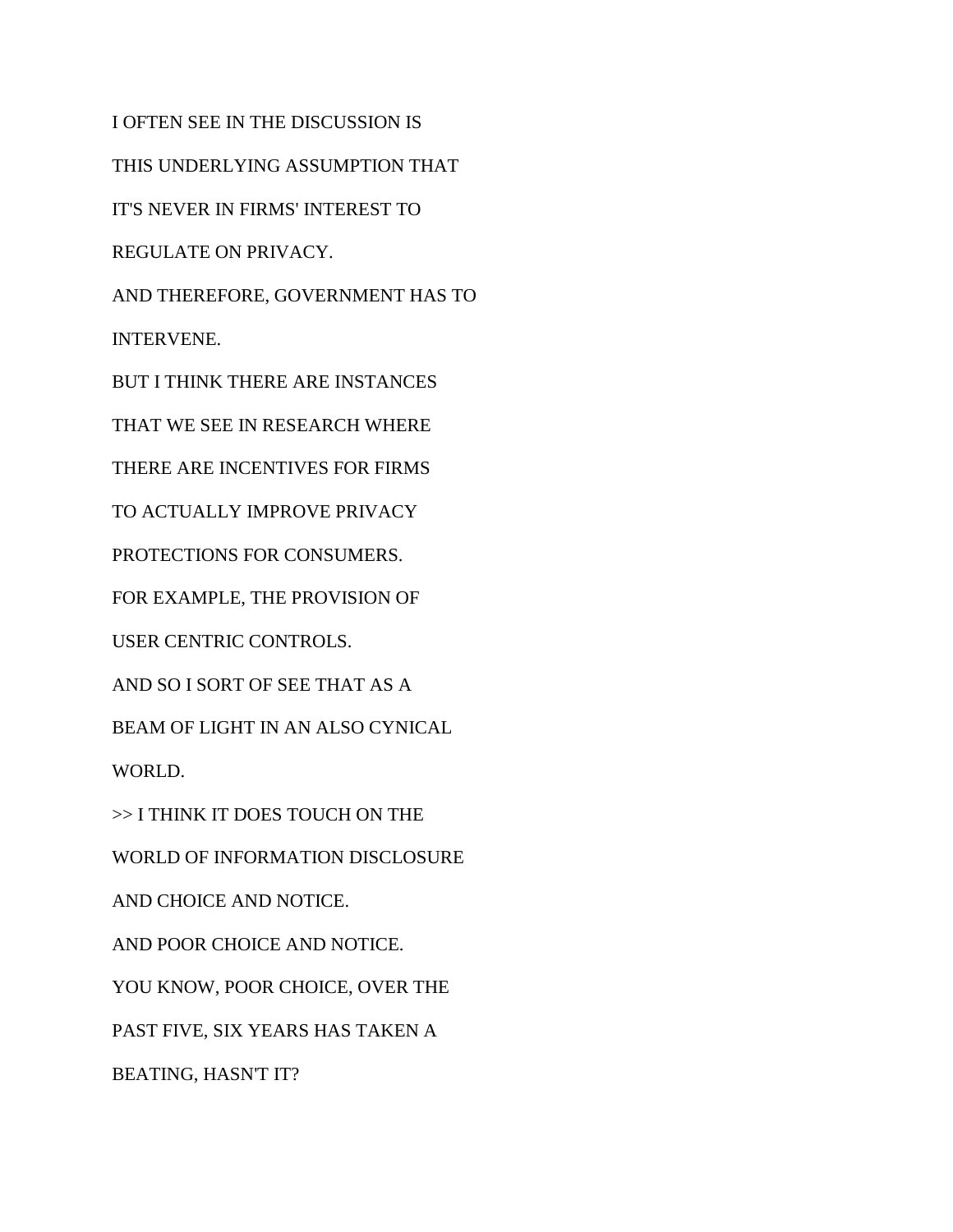BUT IT'S RELIED ON THE NOTION THAT FIRMS DON'T BEHAVE THE RIGHT WAY, CONSUMERS DON'T BEHAVE THE RIGHT WAY BECAUSE THEY DON'T HAVE THE RIGHT INFORMATION. ONLY IF WE COULD GIVE THEM THE RIGHT INFORMATION WOULD THEY

MAKE THE PROPER CHOICES?

AH, I'M JUST NOT SURE THAT'S TRUE.

AT LEAST LET ME SAY IT THIS WAY.

THAT MAYBE FIRMS AT LEAST IN MY

CASE WITH THE DATA, THAT MAYBE

FIRMS DO HAVE THE RIGHT

INFORMATION.

MAYBE THEY ARE AWARE OF ALL THE

RISKS THAT USING AND COLLECTING

THE DATA HAVE AND MAYBE THEY ARE

MAKING RATIONAL CHOICES AND FOR

THEM INVESTING A CERTAIN AMOUNT

WHICH WE MAY THINK IS

UNDERINVESTING ISN'T THE PROPER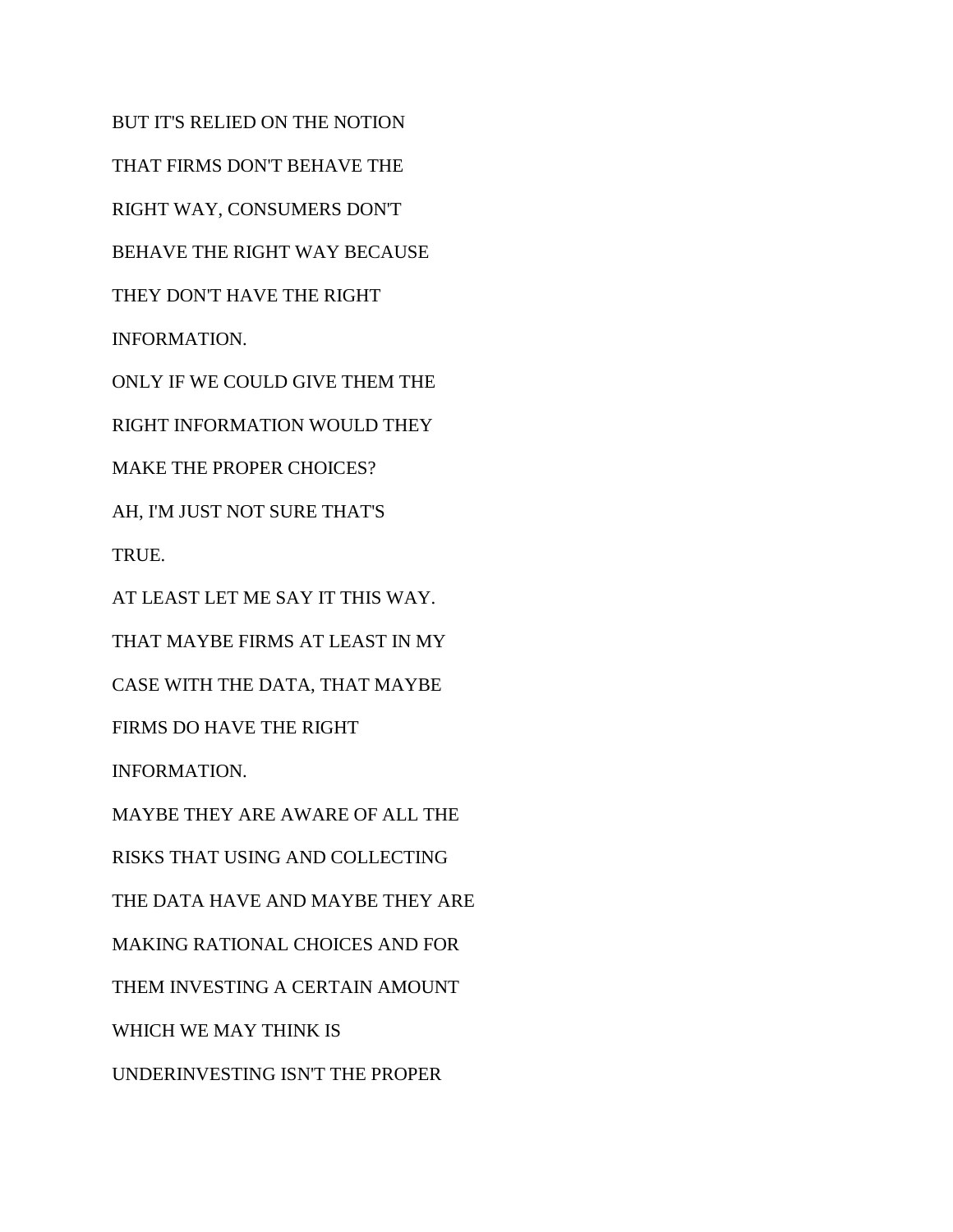AMOUNT.

BUT MAYBE IT IS ACTUALLY THE RIGHT AMOUNT AS FAR AS THEY'RE CONCERNED. >> I JUST WANT TO ALSO ADD THAT THIS PANEL WAS ALSO ABOUT SECURITY. AND I THINK ONE THING THAT FIRMS DO RIGHT IS PARTICIPATING IN BUCK BUOYANT -- BUCK BOUNTY PROGRAMS. HEIGHTENING WEB SECURITY AND OTHER SECURITY ASPECTS. I THINK THEY'RE STILL QUITE A STEP AWAY FROM ANYTHING APPROACHING FULL SECURITY. BUT I THINK HAVING A MULTIDIMENSIONAL SECURITY PROGRAM INCLUDING BUCK BOUNTY PROGRAMS ARE A CORRECT DIRECTION. >> JENS, I WANTED TO ASK YOU,

THERE WAS A NOTORIOUS BLOG POST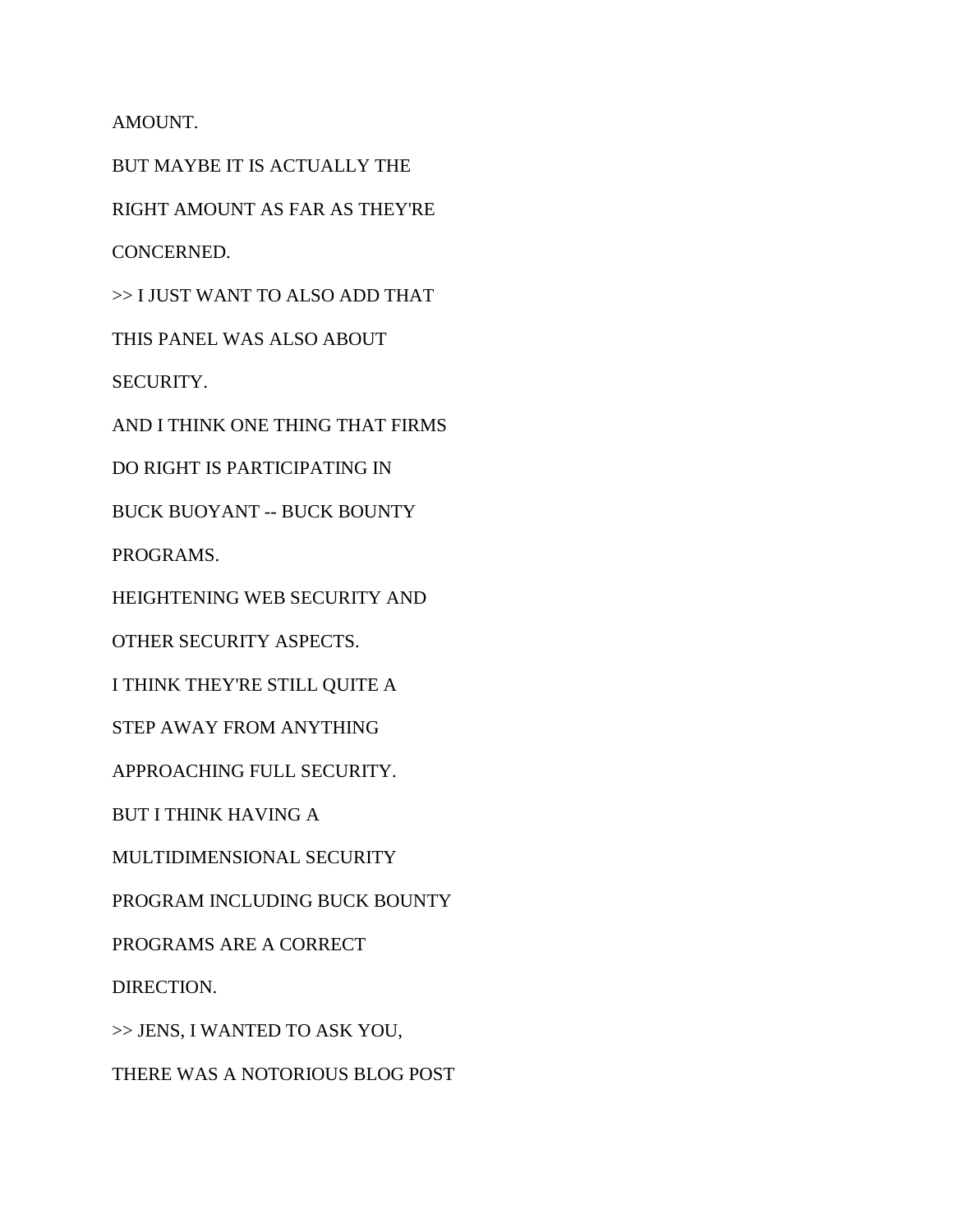ON THE CHIEF INFORMATION OFFICER OF ORACLE, BEHAVIORAL THE ANALYSIS WAS IT'S VERY EXPENSIVE TO GO THROUGH THESE BUG REPORTS, IT VERY RARELY YIELDS USEFUL INFORMATION. YOUR STUDY SHOWS THERE ARE BENEFITS TO PARTICIPATION BUT THE QUESTION SHE WAS RAISING IS, ARE THE BENEFITS OF PARTICIPATION GREATER THAN USING THAT SAME MONEY TO PAY ANOTHER ENGINEER TO EVALUATE INTERNALLY THE CONTROLS ON YOUR SOFTWARE? >> SO BUCK BOUNTY PROGRAMS ARE NOT THE FIRST SECURITY MEASURE THAT ANY COMPANY SHOULD IMPLEMENT. HOWEVER AS YOU SAW IN ONE OF MY EARLY SLIDES VERY MATURE COMPANIES, RUNNING THEIR OWN BUCK BOUNTY PROGRAMS LIKE FACEBOOK, GOOGLE AND SO ON.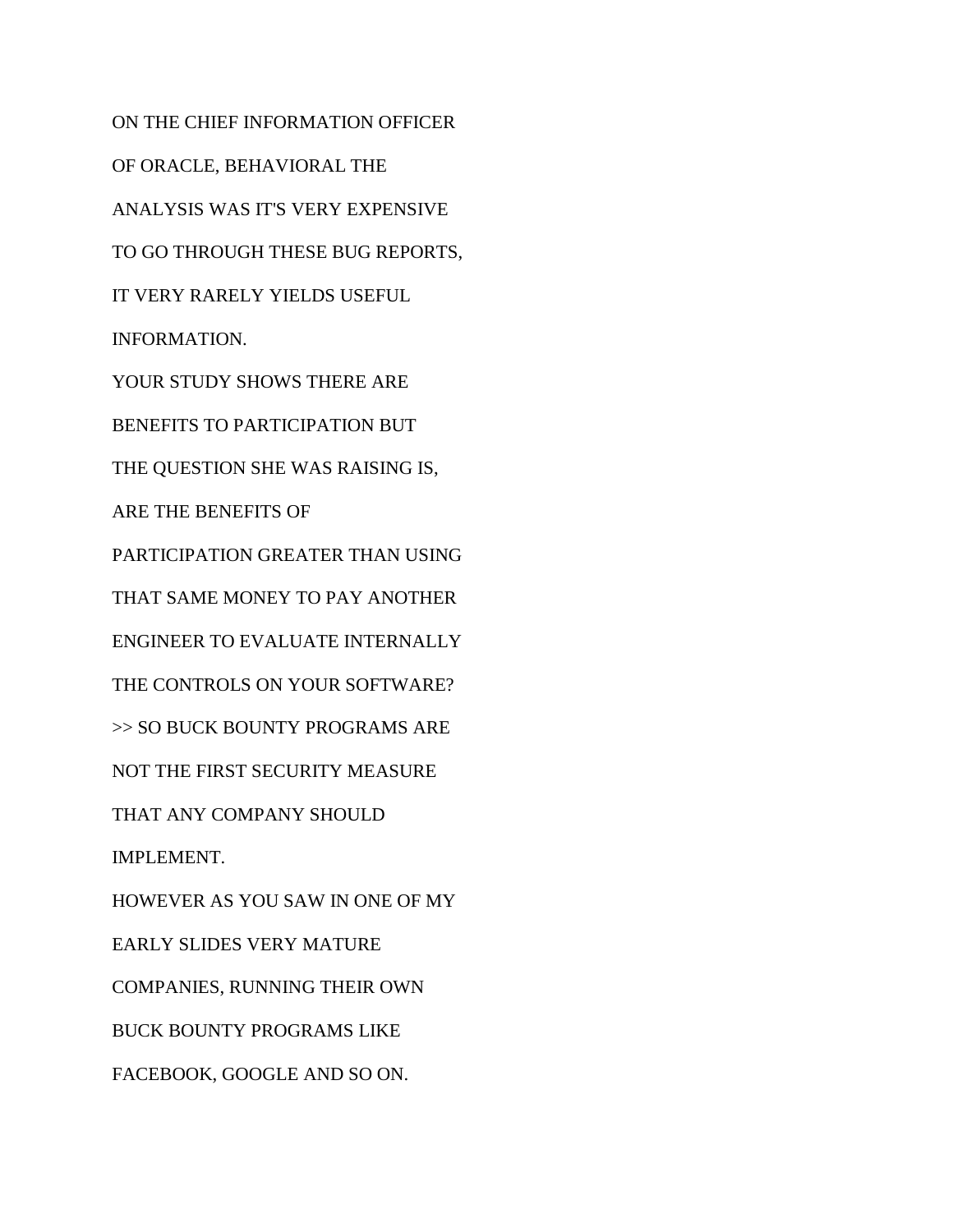SO FROM THAT PERSPECTIVE IT WAS WORTH THEIR WHILE. SO CERTAINLY ONE OF THE MAIN SELLING POINTS IS IT PROVIDES A DIFFERENT PERSPECTIVE, IN ADDITION TO RUNNING SOFTWARE SECURITY TOOLS, HAVE SECURITY RESEARCHERS IN THE SENSE THAT WHITEHAT RESEARCHERS HAVE SOMEWHAT MORE OF A VIEW LIKE A BLACKHATTED ORGANIZATION, THEY ARE MORE CREATIVE, IN PLACES WHERE OTHER SECURITY RESEARCHERS WOULD NOT LOOK, A GOOD SECURITY POINT TO INCH THE SECURITY OF YOUR WEBSITE EVEN A COUPLE OF STEPS FURTHER. THERE IS ALSO A LOT OF CRITICISM ABOUT THESE BAD RATIOS, THE DATA THAT IS ACTUALLY THEN USEFUL AND I THINK WHEN YOU ACTUALLY LOOK VERY CLOSELY AT THAT A LOT HAS TO DO WITH THE MATTER OF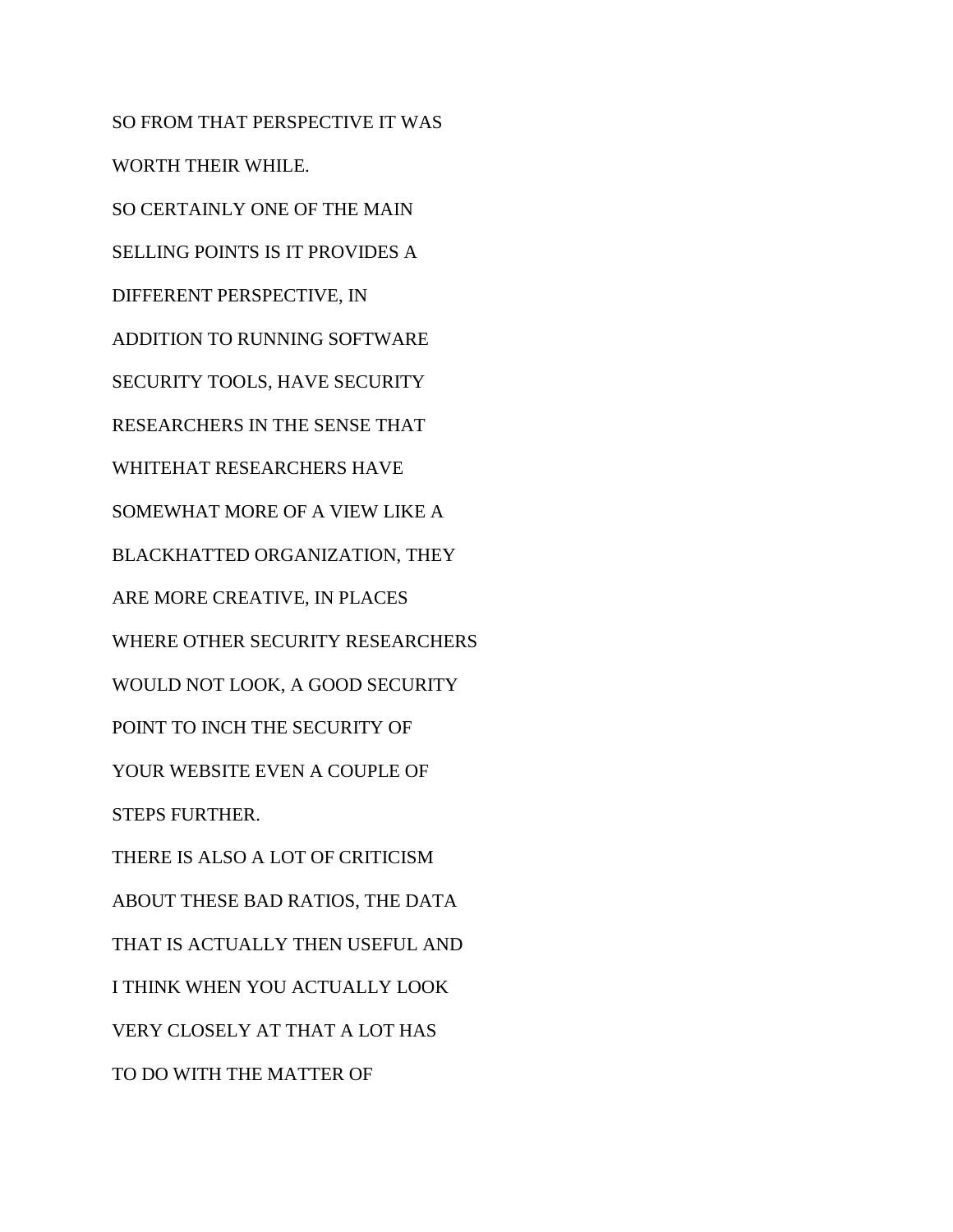DUPLICATE REPORTS.

I MEAN THIS IS WHEAL WHITEHAT RESEARCH DOING THEIR JOB. IF RESEARCH HASN'T BEEN THIS CLOSE THEY WILL REPORT OFTENTIMES THE SAME KIND OF SECURITY WEAKNESSES TO THE PARTICULAR ENTITIES, AND WELL, TAKING THIS INTO ACCOUNT AND ACTUALLY THE ERROR RATE IS NOT THAT HIGH. LAST POINT HERE IS THAT HERE, ACTUALLY, THE INVOLVEMENTS OF BUCK BOUNTY PROGRAMS, CAN INTRODUCE MEASURES SUCH AS REPUTATION MECHANISMS, COORDINATE REWARDS AND SO ON THAT ACTUALLY THEN ALSO INSTILL SOME PART OF COMPETITION, BETWEEN THE WHITEHAT COMMUNITY PARTICIPANTS SO THAT THEY ARE MORE INCLINED TO ACTUALLY PROVIDE HIGH QUALITY DATA TO THE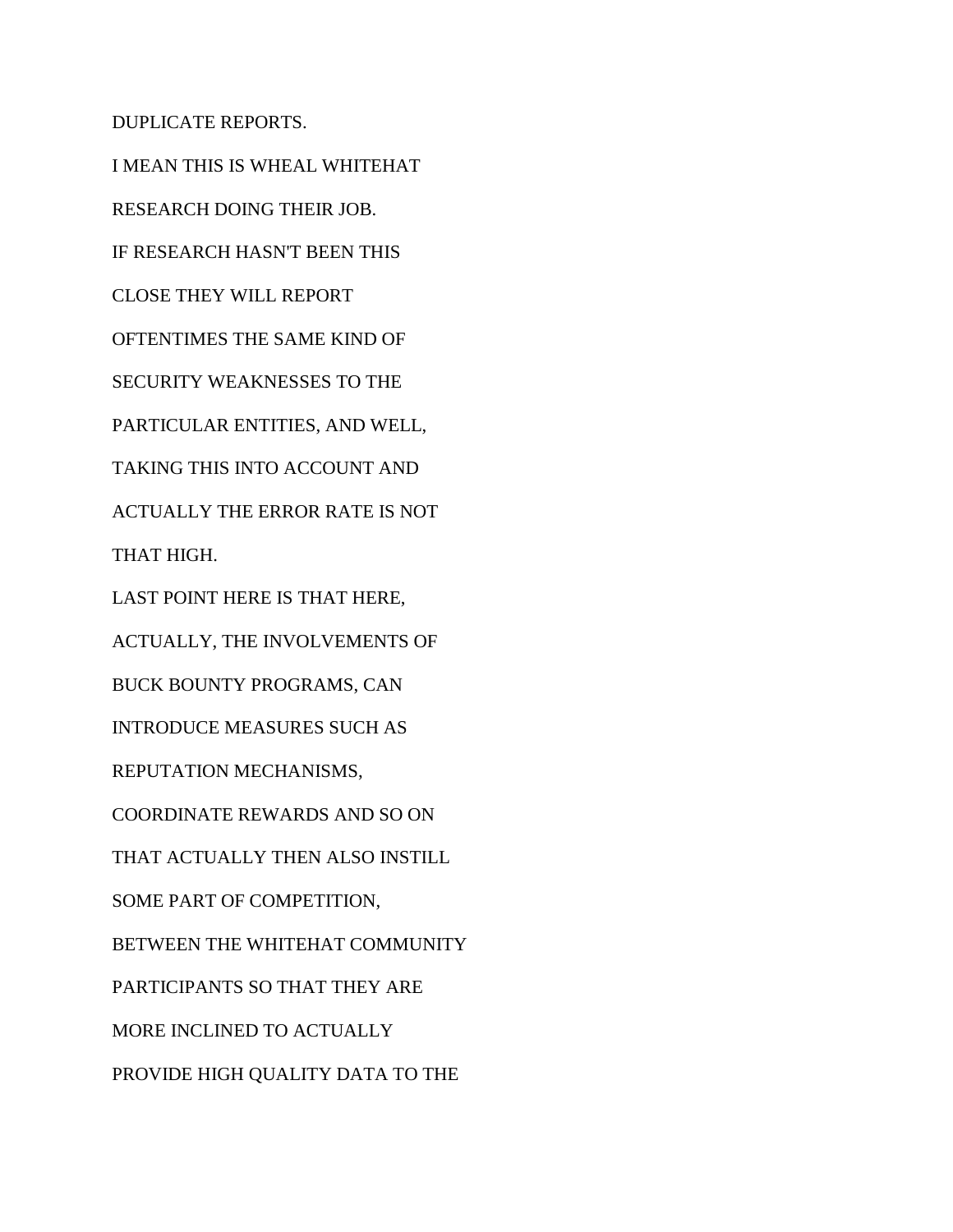PARTICIPATING COMPANIES.

>> ALL RIGHT, WE HAVE 20 SECONDS LEFT.

SO SIONA DO YOU HAVE ANY FINAL

THOUGHTS?

>> CAN I JUST CLARIFY SOMETHING?

>> VERONICA, PLEASE.

>> I WANTED TO CLARIFY IN OUR

FINDINGS WE DON'T FIND AN

INTERMEDIARY IS ALWAYS BAD BUT

SOMETIMES THEY DO THE RIGHT

THINGS FOR CONSUMERS.

SO THERE ARE POLICIES IN THEE

CASES MORE THAN ONCE.

THERE ARE CASES IN WHICH THE

INTERESTED INTERMEDIARY IS

ALIGNED WITH THE CONSUMERS, BUT

MAY BE CONTRASTING WITH THE

CONSUMERS.

>> YOUR PAPER ISN'T CURRENTLY ON

OUR WEBSITE BUT I BELIEVE WE

WILL HAVE IT UP FOLLOWING THIS

PRESENTATION SO IF PEOPLE WANT